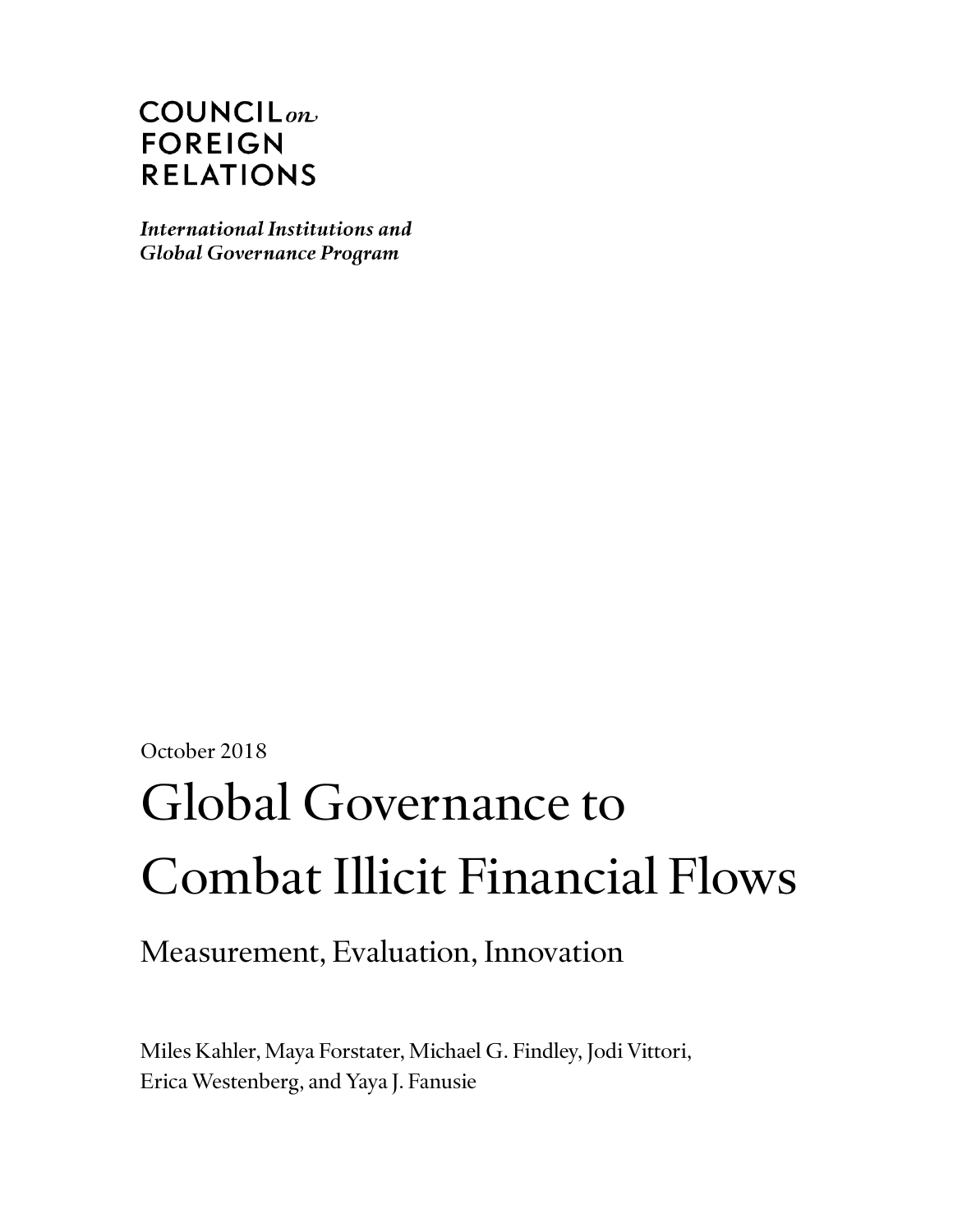The Council on Foreign Relations (CFR) is an independent, nonpartisan membership organization, think tank, and publisher dedicated to being a resource for its members, government officials, business executives, journalists, educators and students, civic and religious leaders, and other interested citizens in order to help them better understand the world and the foreign policy choices facing the United States and other countries. Founded in 1921, CFR carries out its mission by maintaining a diverse membership, including special programs to promote interest and develop expertise in the next generation of foreign policy leaders; convening meetings at its headquarters in New York and in Washington, DC, and other cities where senior government officials, members of Congress, global leaders, and prominent thinkers come together with CFR members to discuss and debate major international issues; supporting a Studies Program that fosters independent research, enabling CFR scholars to produce articles, reports, and books and hold roundtables that analyze foreign policy issues and make concrete policy recommendations; publishing *Foreign Affairs*, the preeminent journal of international affairs and U.S. foreign policy; sponsoring Independent Task Forces that produce reports with both findings and policy prescriptions on the most important foreign policy topics; and providing up-to-date information and analysis about world events and American foreign policy on its website, CFR.org.

The Council on Foreign Relations takes no institutional positions on policy issues and has no affiliation with the U.S. government. All views expressed in its publications and on its website are the sole responsibility of the author or authors.

For further information about CFR or this paper, please write to the Council on Foreign Relations, 58 East 68th Street, New York, NY 10065, or call Communications at 212.434.9888. Visit CFR's website, CFR.org.

Copyright © 2018 by the Council on Foreign Relations®, Inc. All rights reserved.

This paper may not be reproduced in whole or in part, in any form beyond the reproduction permitted by Sections 107 and 108 of the U.S. Copyright Law Act (17 U.S.C. Sections 107 and 108) and excerpts by reviewers for the public press, without express written permission from the Council on Foreign Relations.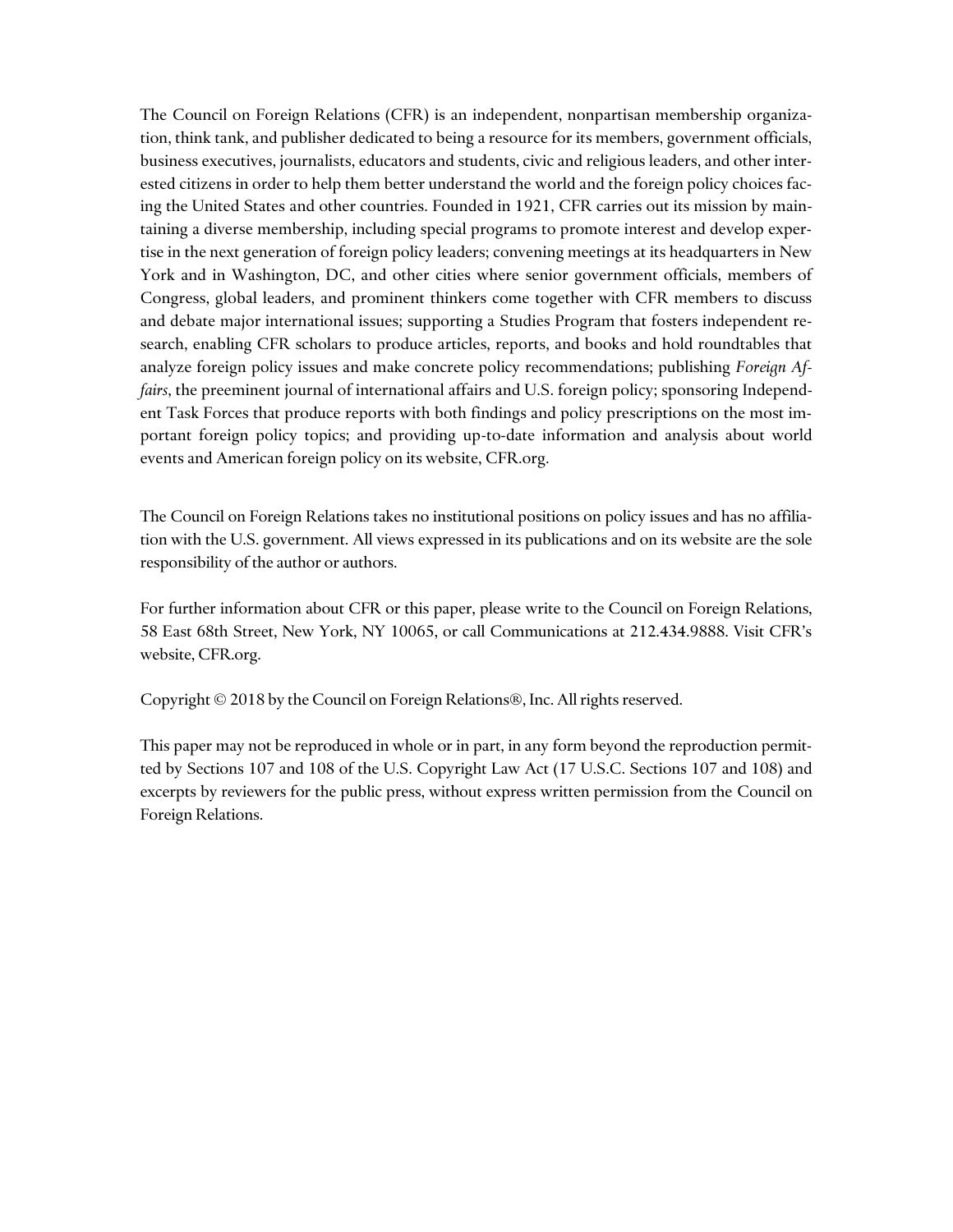## Contents

[Countering Illicit Financial Flows: Expanding Agenda, Fragmented Governance 1](#page-3-0) *Miles Kahler*

Defining [and Measuring Illicit Financial Flows 12](#page-14-0) *Maya Forstater*

[Evaluation Strategies for Global and National Measures Against Illicit Financial Flows 30](#page-32-0) *Michael G. Findley*

[Security Dimensions of Illicit Financial Flows 38](#page-40-0) *Jodi Vittori*

[Leveraging Beneficial Ownership Information in the Extractive Sector 48](#page-50-0) *Erica Westenberg*

[Financial Authorities Confront Two Cryptocurrency Ecosystems 56](#page-58-0) *Yaya J. Fanusie*

*Appendix: Evaluation Strategies for Global and National Measures Against Illicit Financial Flows 62*

*Acknowledgments 65*

*About the Authors 66*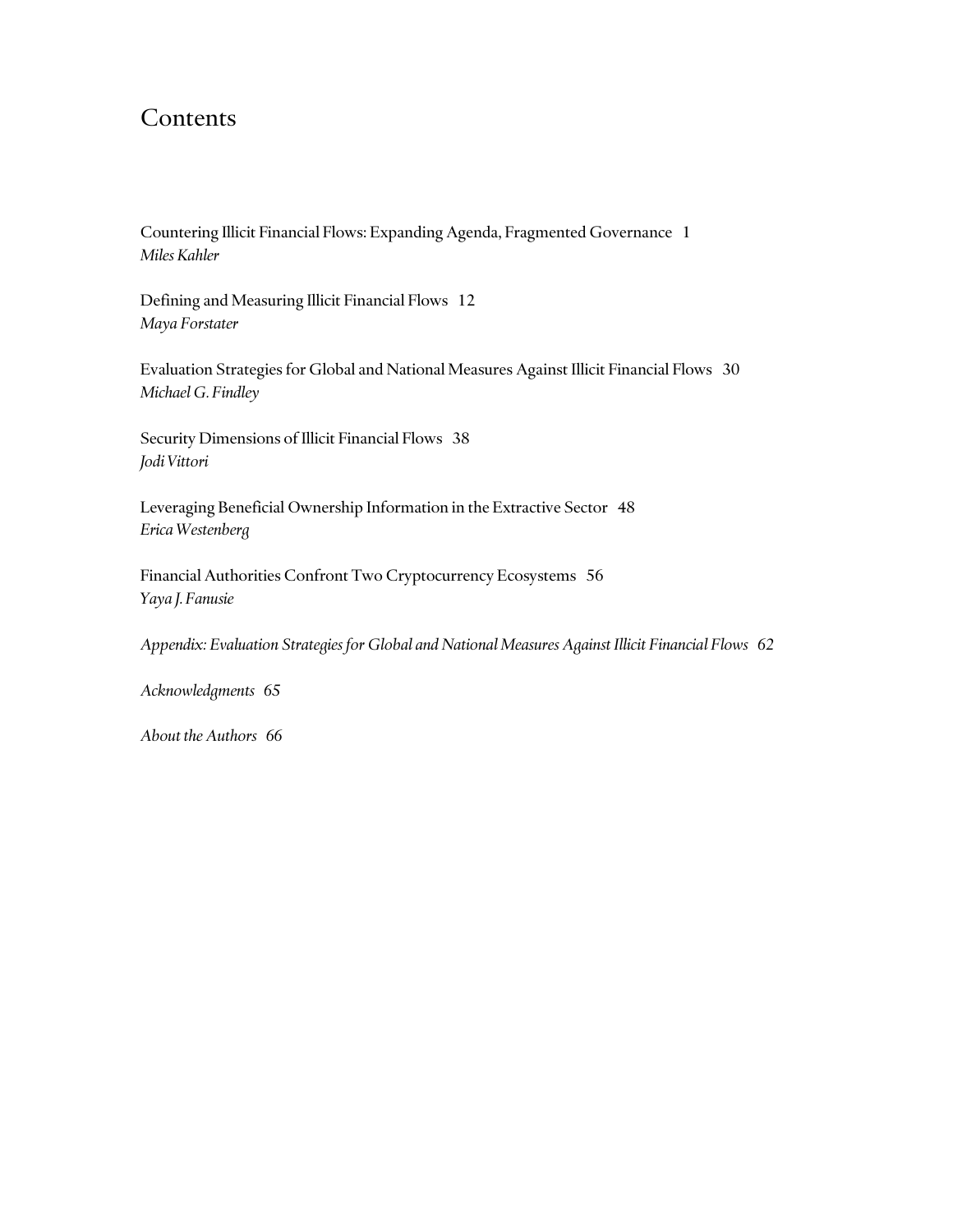# <span id="page-3-0"></span>Countering Illicit Financial Flows: Expanding Agenda, Fragmented Governance

## *Miles Kahler*

International efforts to curb illicit financial flows (IFFs) resemble post–Cold War collaboration in other issue areas that have risen on the global agenda: climate change, global health, internet governance, and cybersecurity. Nongovernmental actors, including private corporations and nongovernmental organizations (NGOs), have often driven agenda-setting in those domains. The focus has shifted over time, as new issues have been added and as older issues have assumed renewed importance. That reshaped agenda has in turn affected the institutional ecosystem of global action, which is captured only in part by formal and informal intergovernmental institutions. These new issue areas are characterized not by a single dominant institution or core set of institutions but by multiple clusters of institutions that have each claimed a segment of the agenda and the instruments of cooperation. The result is a fragmented landscape with disjointed actors and organizations that often compete, collaborate, and act in parallel in pursuing their collective ends.<sup>1</sup>

The term of art for such an institutional landscape, one with several institutional or legal foundations, is "regime complex."<sup>1</sup> The regime complex for combating IFFs differs in its complexity from other, similar issue areas. Defining IFFs produces disagreement among researchers, activists, and policymakers. "Illicit" captures a normative judgment perhaps broader than "illegal." For law enforcement, IFFs are framed by predicate crimes, activities that are illegal in one jurisdiction or another and often of greater interest to authorities than IFFs. For those interested in broader global outcomes, such as the effects of IFFs on economic development, "illicit" could include cross-border financial flows associated with activities that they believe should be forbidden, such as tax avoidance by multinational corporations (MNCs). Those activities may not be illegal, however.<sup>2</sup> These categories shift over time: bribery of foreign officials by corporations based in Organization for Economic Cooperation and Development (OECD) countries was made illegal in the United States well before it was criminalized in other industrialized countries. Variations in national treatment of both IFFs of certain kinds and the underlying predicate crimes have made harmonization of national policies and their implementation in many IFF domains difficult.

IFFs are also one of the most important features of globalization's dark side. Unlike other illicit or dangerous cross-border flows, however, IFFs bear almost no markers in and of themselves: *pecunia non olet*. Tainted food, endangered species, and dangerous individuals all present fewer problems of identification. For IFFs, it is suspicious activity rather than a characteristic of the funds themselves that generates the attention of those attempting to curb the flows.

These definitional and identification problems make measuring the effectiveness of counter-IFF policies more difficult than assessing the effectiveness of policies in other issue areas. As many skeptics and critics have pointed out, without a clear grasp of the scale of underlying flows, the scale of

Kyle Evanoff and James Chizungu provided research and editorial assistance for this paper.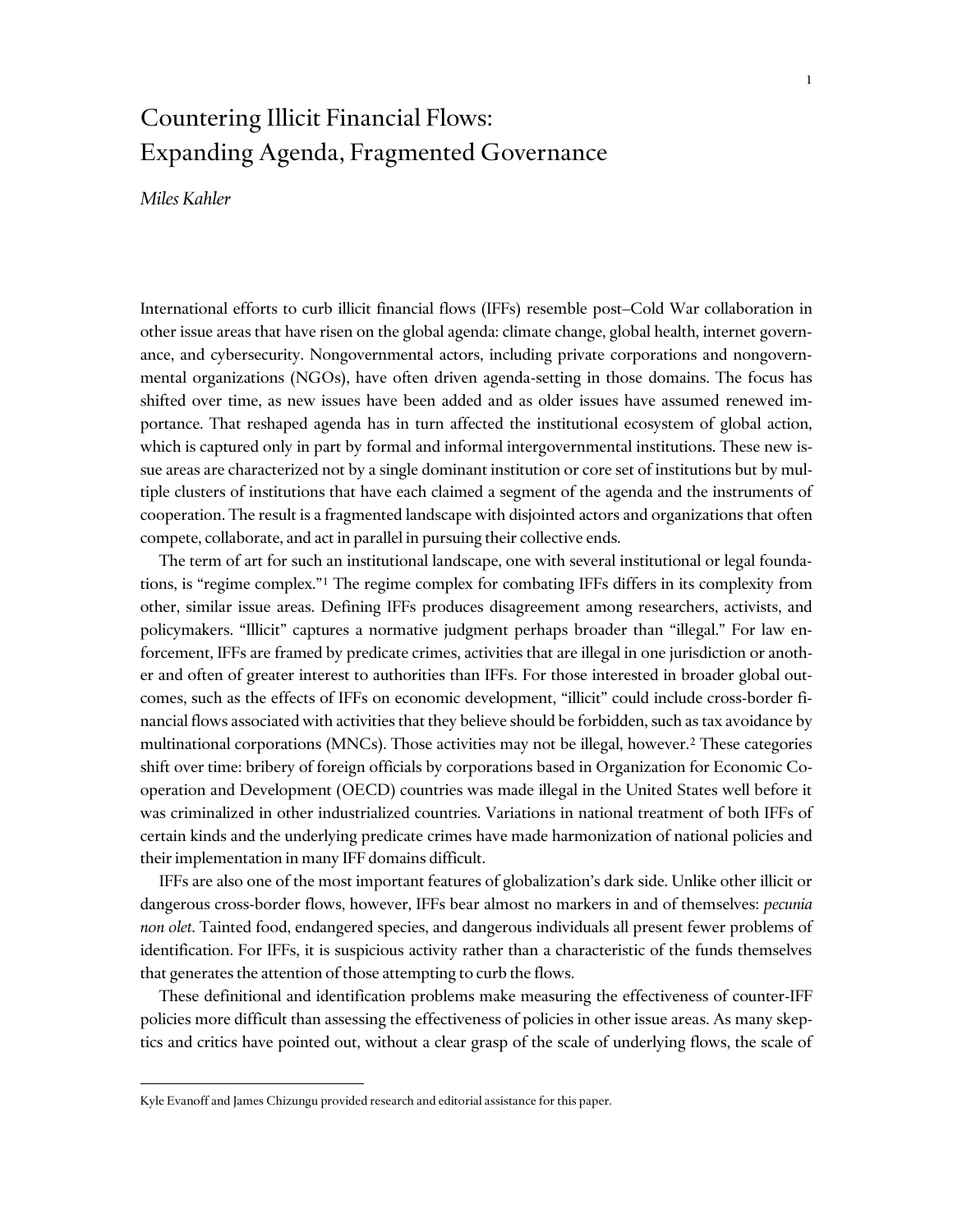effects, though perhaps not the direction, of policies to counter those flows cannot reliably be determined. <sup>3</sup> If the costs of enforcement and compliance or unintended negative effects are included in estimates, the balance sheet becomes even more uncertain.

International collaboration to curb IFFs and domestic measures to support that collaboration are directed to a wide array of predicate crimes that produce IFFs (drug trafficking, terrorism, or tax evasion) or to negative externalities (global "bads," such as corruption) that both support IFFs and are sustained and promoted by them. This diversity of IFF sources and effects, and the public policy goals that follow, mobilize an unusually large number of actors: law enforcement agencies, financial supervisors and ministries, private financial institutions, and NGOs. These actors are interested more in certain IFFs and predicate crimes than in others. The links between specific crimes or categories of crime and larger global outcomes of interest, whether economic development or international security, are often second or third order. As a result, political attention to these issues—and willingness to bear the costs of implementation—fluctuates over time and across jurisdictions. As Peter Reuter and Edwin M. Truman observed in their classic 2004 account, the anti–money laundering (AML) regime (a subset of the complex countering IFFs) "reflects shifting priorities, compromises, and trade-offs."<sup>4</sup> This variation over time is particularly important in combating IFFs, because enforcement depends largely on national governments and both their incentives and their capacity to enact anti-IFF policies. Financial markets and naming-and-shaming campaigns can strengthen those national efforts; they can also direct attention and effort against particular IFFs. However, they cannot substitute entirely for government action.

What follows is a summary and introduction to organized international efforts to combat IFFs. In order to limit the policy universe, the narrower definition of IFFs used by the World Bank—"money illegally earned, transferred, or used that crosses borders"—will be used to define the wider international regime complex to combat IFFs.<sup>5</sup> Mapping the institutions and actors involved in this issue area over time will capture the evolution of the global IFF agenda and the politics surrounding its development and implementation.

## *A N T I – M O N E Y L A U N D E R I N G G O E S G L O B A L : F I N A N C I A L A C T I O N T A S K F O R C E*

Initial international coordination of efforts against money laundering was marked by a persistent feature of future advances in the regime: domestic politics in the United States. In this case, a concern over organized crime and drug trafficking led the U.S. government to pressure the country's major economic partners to step up their own surveillance and enforcement. In 1986, Congress required the chair of the Federal Reserve Board to consult with Group of Ten counterparts about their banks' efforts to control money laundering, and the Basel Committee on Banking Supervision (BCBS), the core coordinating mechanism for bank supervisors, issued a statement of principles regarding customer due diligence and cooperation with law enforcement. U.S.-initiated steps of this kind met initial resistance from these institutions, which did not view law enforcement as part of their mandate or role, a pattern that would be repeated with other financial institutions.<sup>6</sup>

These measures were complemented by the formation of a new institution in 1989: the Financial Action Task Force (FATF). Its early activities focused on coordination of national action against money laundering that flowed from drug trafficking; tax evasion was not part of its original agenda. From its core of OECD members, FATF has expanded to include thirty-five member states (includ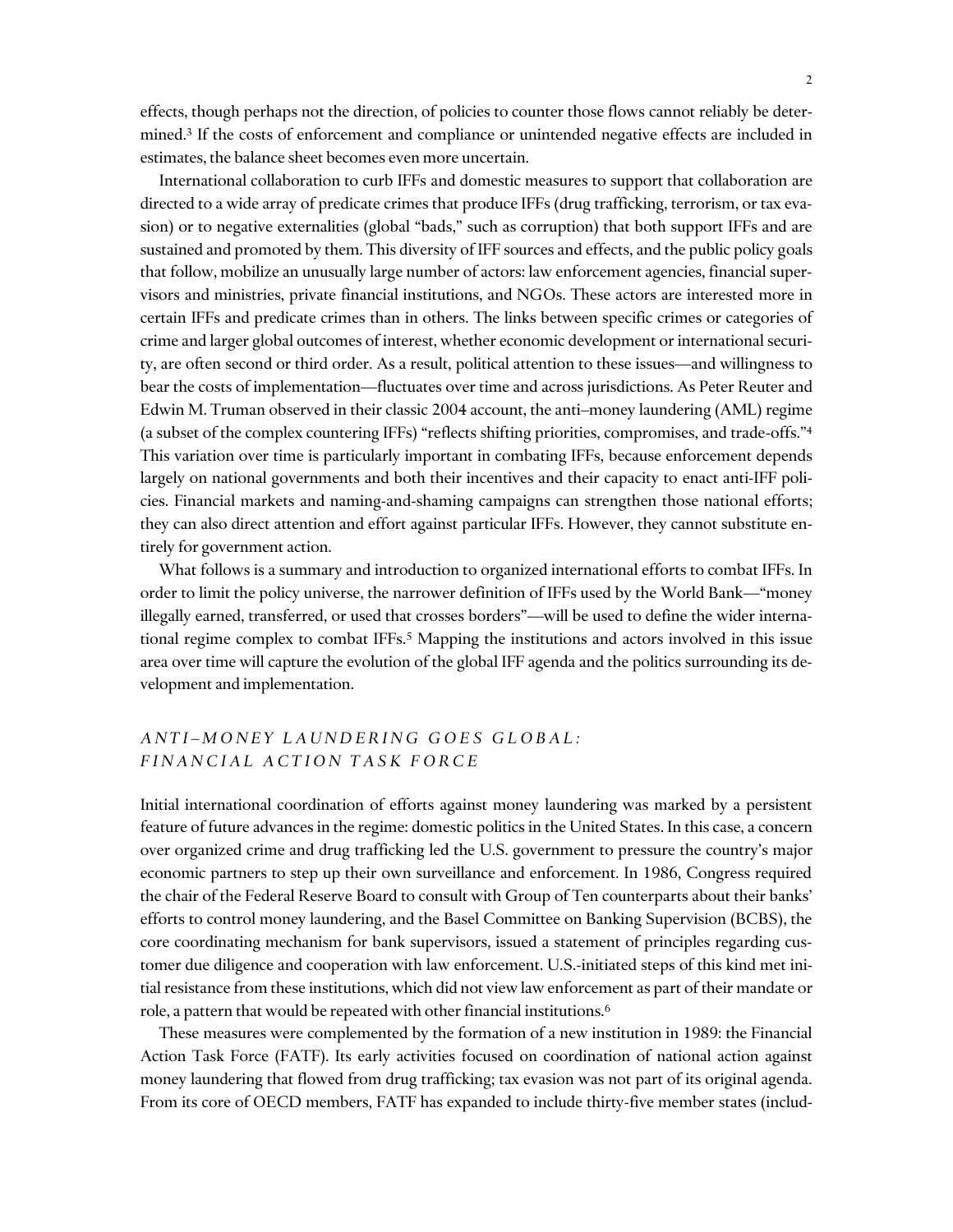ing most major financial centers) as well as the European Commission and the Gulf Cooperation Council. National delegations to FATF are typically composed of multiple agencies; one of the consequences of its formation, at least in the United States, has been more intragovernmental cooperation.<sup>7</sup> FATF has become the central standard-setting agency in the domain of anti–money laundering and combating the financing of terrorism (AML/CFT). Its Forty Recommendations, first issued in 1990 and most recently updated in February 2018, have become the principal international standard for defining money laundering and setting national policies to combat it. FATF's work is complemented by a constellation of FATF-style regional bodies (FSRBs) that promote its standards among nonmember countries.<sup>8</sup> FATF has limited enforcement powers: its principal lever is monitoring countries for compliance with its standards and assigning those countries to lists according to their levels of deficiency and their cooperation with FATF to remedy those shortcomings.<sup>9</sup> As documented by Julia Morse, international financial markets also serve to reinforce FATF recommendations, which are backed by FATF's credibility and technical expertise. Countries listed as noncompliant by FATF pay a risk premium on their sovereign debt. 10

FATF's standard-setting is supplemented by the Egmont Group, a network of financial intelligence units (FIUs), self-described as the "operational arm of the international AML/CFT apparatus," designed to facilitate information- and intelligence-sharing.<sup>11</sup> During the 1990s, as AML became more institutionalized, successive UN conventions (the 1988 Convention Against the Illicit Traffic in Narcotic Drugs and Psychotropic Substances and the 2000 Convention Against Transnational Organized Crime) bolstered the legal basis for international cooperation against money laundering and its predicate crimes. The United Nations also established its Office on Drugs and Crime (UNODC), which included a unit responsible for AML activities, in 1997.

## *9 / 1 1 A N D C O M B A T I N G T H E F I N A N C I N G O F T E R R O R I S M*

Combating the financing of terrorism became an international concern by the 1990s: the UN General Assembly adopted the International Convention for the Suppression of the Financing of Terrorism in 1999.<sup>12</sup> The September 2001 terrorist attacks in New York and Washington and subsequent major attacks in Madrid and London elevated the financing of terrorist networks to the top of the IFF agenda. AML became securitized: from an official network based in law enforcement and finance, anti–money laundering expanded to incorporate intelligence and national security agencies. The core institutions in AML/CFT remained the same, although the scope of the network and its collaborating agencies grew. FATF adopted Eight Special Recommendations on Terrorist Financing in October 2001.<sup>13</sup> Despite the broad international consensus against transnational terrorist networks, specifically al-Qaeda, some national governments initially showed "considerable indifference and resistance" to speedy implementation of these counterterrorist measures.<sup>14</sup>

Additional groups of financial supervisors, for securities markets and insurance, were added to the AML measures of the BCBS at this time.<sup>15</sup> The International Monetary Fund (IMF) and the World Bank also collaborated with FATF, the IMF beginning with a pilot project on AML/CFT that was made permanent in 2004. The IMF has incorporated FATF AML/CFT standards into its surveillance activities and its Financial Sector Assessment Programs (FSAPs), as well as IMF-supported country programs "when financial integrity issues are critical to financing assurances or to achieve program objectives."<sup>16</sup> In addition, the IMF in 2009 joined a growing list of international and domestic agencies in financing capacity development through a donor-supported trust fund. The IMF grew more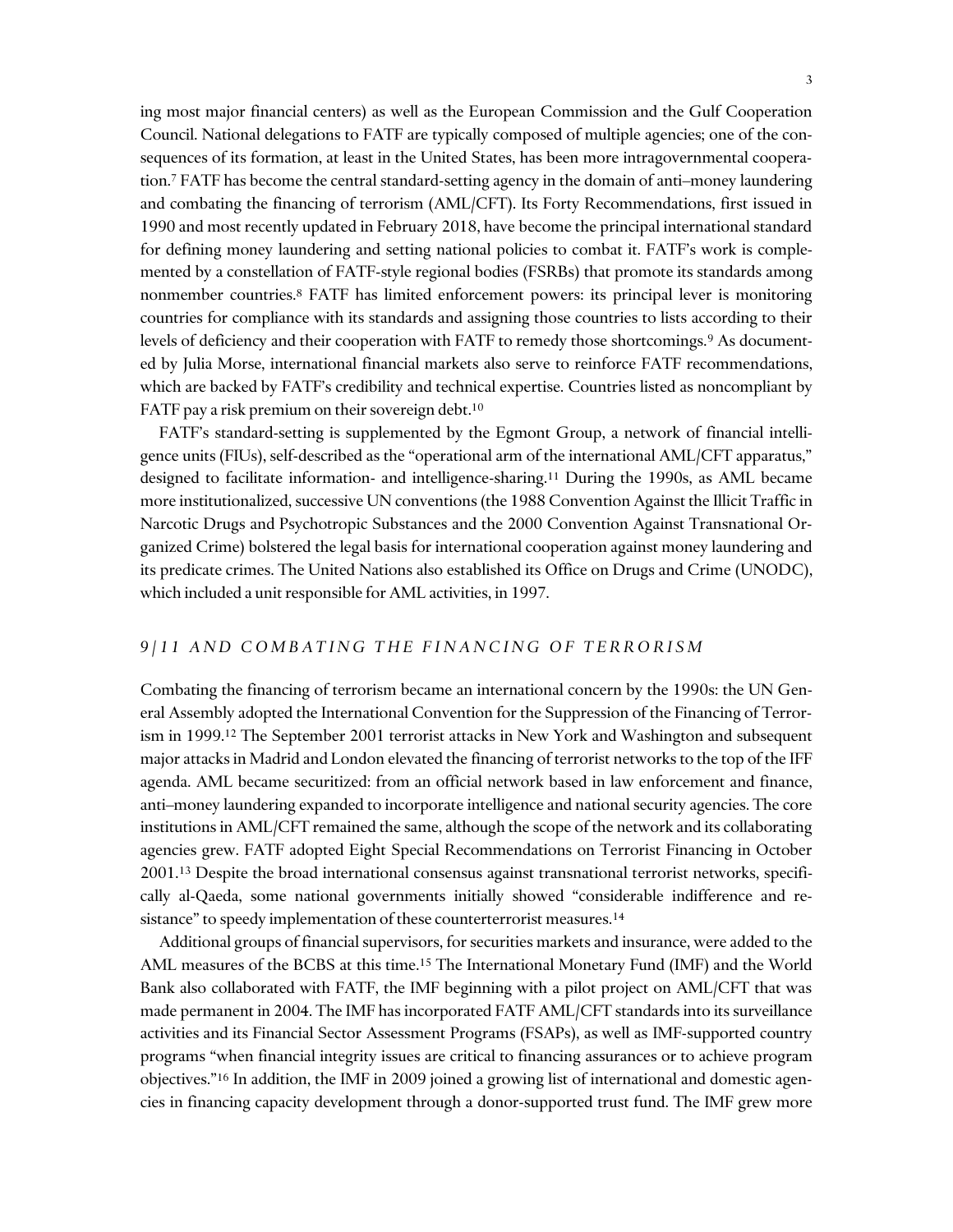comfortable with its role in AML/CFT, although it maintained a distance from any connection to law enforcement. In order to deal with members' concerns over mission creep, the organization also redefined its primary concern as the integrity of the financial sector or macroeconomic and financial stability, goals that were well within its traditional mandate. In so defining its involvement with AML/CFT, the IMF added yet another goal—also difficult to evaluate—to the AML/CFT agenda.

Another category of IFFs assumed prominence as a result of efforts by the United States and allied governments to stop the proliferation of nuclear weapons. Financial globalization appeared to enhance the effectiveness of financial sanctions, particularly when exercised by the United States, a major financial market and issuer of the currency used most widely for cross-border transactions. The ability to enact financial sanctions against governments, financial institutions, and individuals by targeting "specific money laundering and terrorist financing risks" was expanded under Section 311 of the USA Patriot Act. Its power was demonstrated against financial institutions associated with sanctioned governments, such as Banco Delta Asia, a major financial conduit for the North Korean government. <sup>17</sup> Following U.S. withdrawal from the Joint Comprehensive Plan of Action (JCPOA) on Iran's nuclear program, additional financial sanctions have been unilaterally imposed on Iran and countries and corporations that trade with and invest in Iran. The 2017 Global Magnitsky Human Rights Accountability Act has also led to financial sanctions being imposed on individuals guilty of corruption and human rights abuses. In the recent Iranian and Global Magnitsky Act sanctions, however, the U.S. government unilaterally defines IFFs that result from sanctions violations and imposes penalties on violators.

## *R I S E O F T H E A N T I C O R R U P T I O N A G E N D A : C I V I L S O C I E T Y , G O O D G O V E R N A N C E , A N D K L E P T O C R A T S*

The rise of corruption as an independent issue on the development agenda and its linkage to IFFs have a complicated intellectual and political history. One early step in this arena was taken in 1977 by the United States with the anti-bribery Foreign Corrupt Practices Act. For the next decade, despite pressure from the United States to forge an international agreement that would curb bribery of public officials by private corporations, the rest of the industrialized world was not responsive.

The 1997 OECD Anti-Bribery Convention marked a shift that would elevate corruption as a global issue and mobilize governments to act against it. The rise of the corruption agenda was in part intellectual: a recognition by the end of the 1980s that the prescriptions of structural adjustment programs, advocated by the IMF, the World Bank, and many bilateral donors, had not produced sustained economic development, particularly in the poorest developing countries. The attention of development economists turned to good governance—the role of institutions in economic development—defined to include public sector management and rule of law as well as broader principles of institutional accountability and transparency. Many experts at the World Bank, which played a central role in setting the development agenda, viewed politics—and even more so corruption—as radioactive, banned by the bank's charter. That taboo was broken in the late 1990s, under the presidency of James Wolfensohn, with the launch of bank programs to combat what Wolfensohn labeled the "cancer of corruption."

However, the development community and the World Bank would not have pivoted their focus toward corruption when they did without the emergence of civil society actors who pressed this agenda. Their efforts during the 1990s were enabled by digital information and communications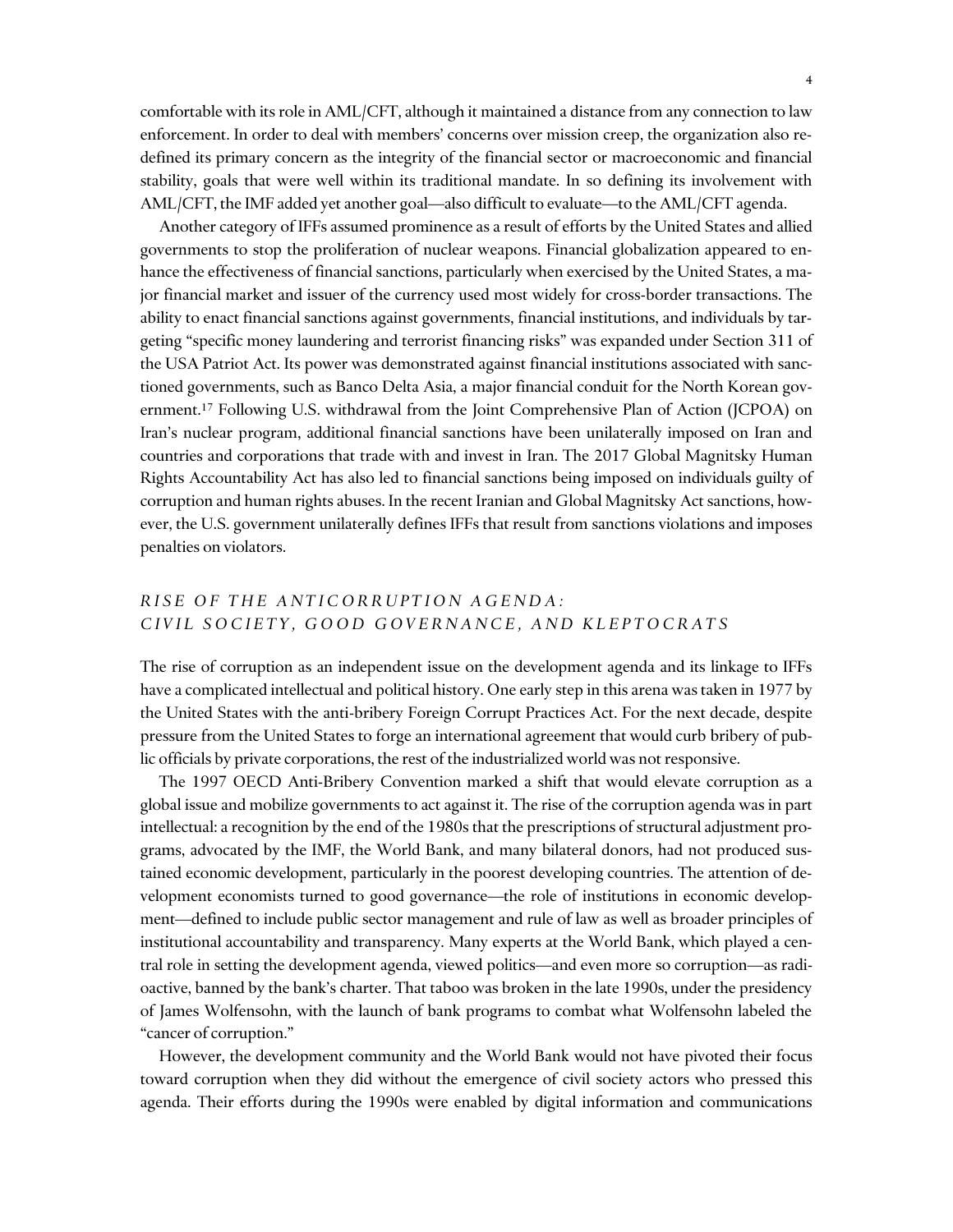technologies, which made international investigation and coordination through activist campaigns less costly. Global Witness, founded in 1993, initiated a strategy of investigation, exposure, and public campaigns to challenge corruption and its links to conflict. A group of discontented World Bank employees founded Transparency International (TI) in the same year; with its surveys and annual country rankings, TI soon became a leading advocate in the global movement against corruption. 18 Transparency International's strategy—and that of other NGOs working against corruption—was similar to that of organizations in sectors such as global health and climate change mitigation: pressing the new agenda; forging coalitions with international organizations, national governments, and international corporations; and aiming for international commitments from all the actors implicated in corruption. As in the past, national governments (e.g., Norway and the United Kingdom) sometimes took a lead, but they rarely set the new agenda.

After the adoption of the OECD Anti-Bribery Convention and the elevation of corruption as a central issue in development at the World Bank and other agencies, the 2003 UN Convention Against Corruption (UNCAC) committed its signatories to countering public sector corruption. UNCAC linked to the existing AML/CFT regime by requiring states parties to criminalize money laundering and to implement a domestic AML regime. Chapter V of UNCAC solidified the norm of asset recovery—return of corrupt proceeds to the "victim" countries—as a "fundamental principle" of the convention. It also served as an anchor for the UNCAC Coalition, a global network of more than 350 NGOs across more than 100 countries committed to mobilization in support of the convention's implementation. Both the OECD convention and UNCAC have been criticized, however, for weak or nonexistent monitoring mechanisms.<sup>19</sup>

Despite the global acceptance of UNCAC—it has 186 states parties as of 2018—much of the anticorruption agenda focused implicitly or explicitly on the institutional weaknesses of developing countries. During the 2000s, however, the anticorruption agenda, through its connection to IFFs, was expanded to include industrialized countries, home to the largest global financial markets. The increased commitments to development assistance made by the industrialized countries directed public attention to the outflow of illicit funds from developing countries and attendant damaging effects on resource mobilization in affected countries. The influential work of Raymond Baker and Global Financial Integrity, the organization that he founded, made clear the link between grand corruption or kleptocracy—large-scale theft of public resources by high-ranking officials—and the financial infrastructure that made it possible for corrupt officials to safely hide stolen assets.<sup>20</sup> That enabling infrastructure encompasses transnational networks that include many professional intermediaries—banks, corporate services providers, lawyers, real estate brokers, and accountants—in the OECD countries, even though those countries are ranked as less corrupt than their developing country counterparts.<sup>21</sup> Countering the theft of national assets became a global issue rather than one limited to the developing world. More developing country governments took the lead in setting the IFF agenda, rather than conceding that role to the OECD capitals. The 2015 Report of the High Level Panel on Illicit Financial Flows from Africa (Mbeki Report), commissioned by the Joint African Union and UN Economic Commission for Africa Conference of African Ministers of Finance, Planning, and Economic Development, confirmed the new consensus.<sup>22</sup> The World Bank became directly involved with the recovery of stolen assets through its Stolen Asset Recovery Initiative (StAR), a 2007 joint initiative with the UNODC.

Corruption, IFFs, and the industrialized countries are also connected through the natural resource sectors of the developing countries. Much of the grand corruption originated in those sectors during the commodity boom of the first decade of this century. NGOs and development economists viewed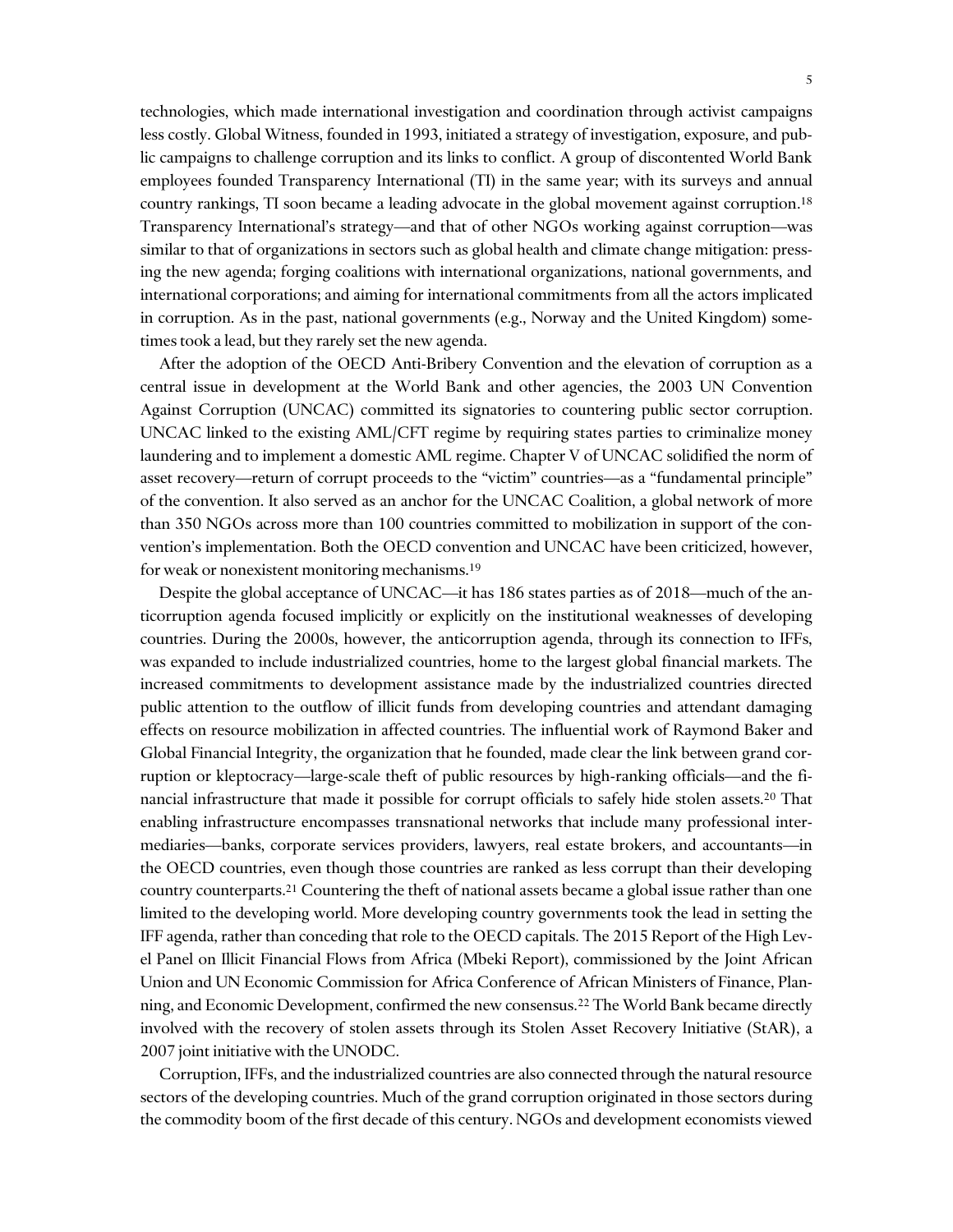the opaque practices of major MNCs, whether or not guilty of bribery, as facilitating such corruption and the IFFs that it produced. Then UK Prime Minister Tony Blair launched the Extractive Industries Transparency Initiative (EITI) in 2002. Supported by government, its multistakeholder structure (with participation from countries, companies, and civil society) typified the new model of governance, once again directed toward standard-setting. EITI aims for accountability and transparency, with publicly available information improving national debates about the use of natural resource revenues. EITI, similar to other organizations working to shape the anti-IFF agenda, responded to and incorporated NGO campaigns on the issue of natural resource sector governance.<sup>23</sup>

Countering IFFs was confirmed as part of the global development agenda by its inclusion in the UN Sustainable Development Goals.<sup>24</sup> In addition to the specific targets set in the SDGs, many developing countries came to view curbing IFFs as essential to the domestic resource mobilization and growth that would underpin sustainable development. At the same time, the costs imposed on development by the existing AML/CFT regime were also becoming apparent. The AML/CFT regime has had the unintended consequence of de-risking on the part of private financial institutions, which were delegated a central role in preventing IFFs. Rather than assessing risks of clients individually, banks are "ceasing to engage in types of activities that are seen to be higher risk in a wholesale fashion." This has meant reduced access to financial services for customers that banks deem too risky. The costs of such exclusion will likely be the heaviest for recipients of remittances, small businesses, and people working in high-risk settings, such as postconflict countries.<sup>25</sup> De-risking may also undermine efforts to counter IFFs, since IFFs often thrive in areas that suffer from financial exclusion.<sup>26</sup>

## *ILLICIT FINANCIAL FLOWS COME HOME (AGAIN): I N E Q U A L I T Y A N D T A X E V A S I O N*

The slow economic recovery in the United States and Europe from the global financial crisis of 2008–2009 revived debates in industrialized countries over levels of economic inequality. This debate has become linked to IFFs and their facilitation of tax evasion, particularly after the Swiss Leaks in 2015 implicated HSBC in facilitating a far-reaching tax evasion scheme and the release of the Panama Papers in 2016 and the Paradise Papers in 2017 revealed a web of political and economic elites participating in tax avoidance and evasion. Using data from these sources, recent research finds that individuals in the top 0.01 percent of the wealth distribution use offshore tax havens to evade about 30 percent of taxes levied on them.<sup>27</sup> The effects of tax evasion and "gray area" tax avoidance by individuals and companies have long been accepted as a burden imposed on developing countries by IFFs. Those burdens now appear to contribute to tax inequality in the OECD economies as well: "Absent information exchange between countries, personal capital income taxes cannot be properly enforced, giving rise to substantial revenue losses and constraining the design of tax systems."<sup>28</sup>

Since the financial crisis, the Group of Twenty (G20) and the OECD have been major forums for international cooperation on both tax evasion and corporate tax avoidance. At their 2009 summit, G20 countries urged tax havens to sign information-exchange treaties under threat of economic sanctions. Evidence suggests that this initiative resulted in asset shifting among jurisdictions rather than tax evasion being reduced. <sup>29</sup> The OECD's efforts to counter tax evasion have been anchored in the intergovernmental Convention on Mutual Administrative Assistance in Tax Matters and the initiatives of its 153-member Global Forum on Transparency and Exchange of Information for Tax Purposes. The OECD has utilized a model of standard-setting and peer review similar to the formula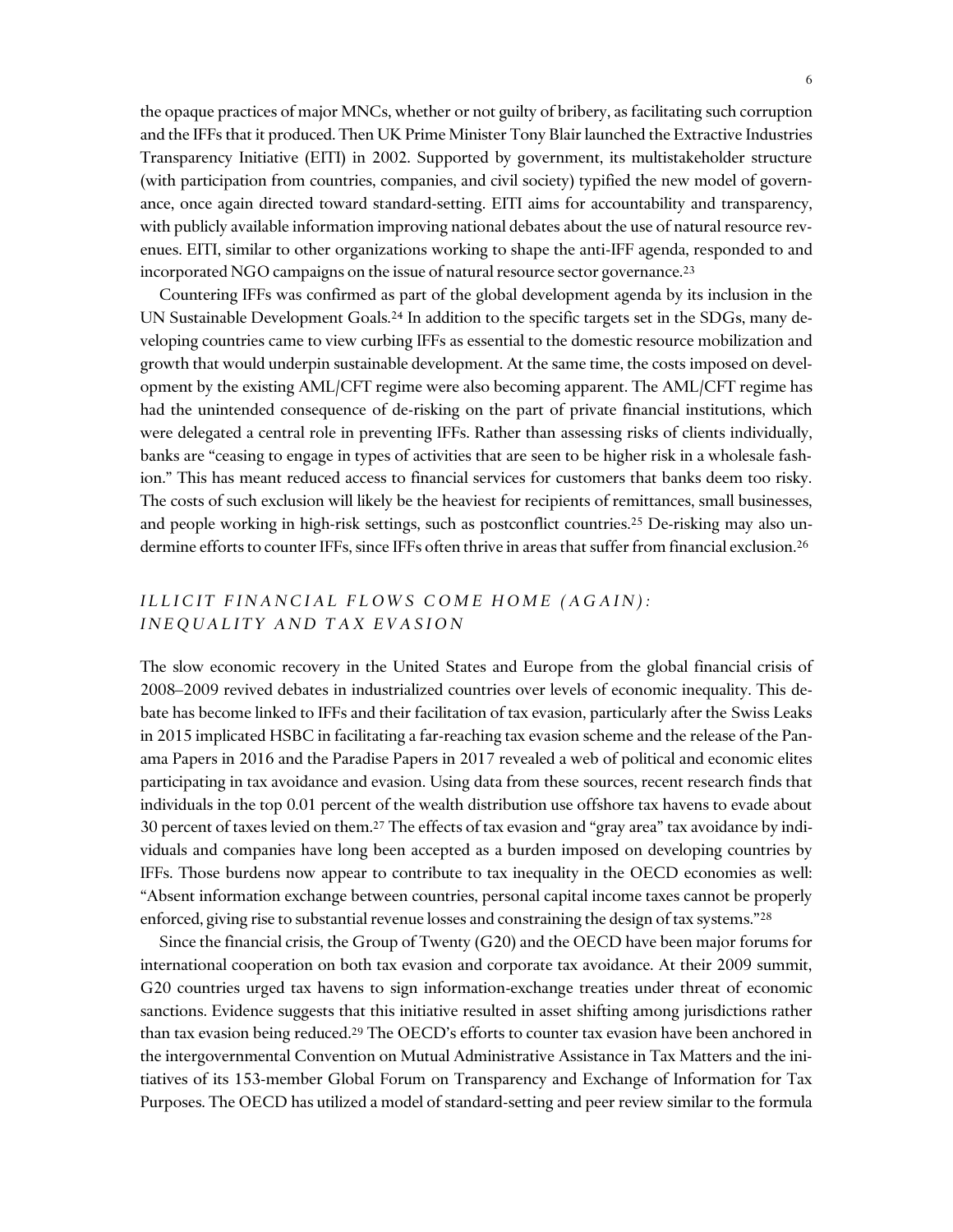used by FATF. Its peer-reviewed Exchange of Information on Request was followed by a more demanding Automatic Exchange of Information (AEOI) standard, which eliminates the need for tax authorities to provide a justification for each information request by mandating an annual exchange of pre-agreed financial account information. Information exchange is based on a Common Reporting Standard (CRS) agreed to in the 2014 CRS Multilateral Competent Authority Agreement (MCAA). Ninety-four jurisdictions have committed to implementing the CRS by 2018; their implementation will be monitored and reviewed by the Global Forum. Although AEOI was prompted in part by the 2010 U.S. Foreign Account Tax Compliance Act, the United States is not a signatory to the CRS MCAA.

Unlike tax evasion, the issue of tax avoidance through profit shifting and other means has divided the anti-IFF coalition. Some experts argue that this gray-area behavior should be treated as illicit, while others hold that flows associated with a predicate crime (among them, tax evasion) should define IFFs and serve as the principal focus of anti-IFF action. Tax avoidance by MNCs has been a particularly salient issue for developing country governments, which rely heavily on corporate income tax for revenue. The principal global framework for collaboration has been the Inclusive Framework on Base Erosion and Profit Shifting (BEPS), aimed at implementation of the OECD/G20 BEPS Package of fifteen actions that equip countries to deal with BEPS. Once again, the OECD follows a peer review process to assess implementation of these standards. Additionally, a Multilateral Convention to Implement Tax Treaty Related Measures to Prevent Base Erosion and Profit Shifting (MLI) entered into force on July 1, 2018. The MLI closes gaps in existing tax rules and reduces opportunities for MNC treaty-shopping and tax avoidance by transposing results from the OECD/G20 BEPS Project into bilateral tax treaties.

## *COMBATING ILLICIT FINANCIAL FLOWS:* EXPANDING AGENDA, UNCERTAIN EFFECTS

An expanding array of agencies and institutions—global, regional, national, and subnational—has been chasing dirty money for decades. The AML/CFT regime complex, like other entrants on the post–Cold War global agenda, has evolved from an intergovernmental arrangement with relatively limited goals (countering transnational crime and especially drug trafficking) to a universe of international conventions and agreements, new and old international organizations and networks, and coalitions of private and public actors. In this respect, the evolution of governance in this space has resembled that in other contemporary issue areas such as climate change or global health. The anti-IFF agenda, however, has grown more rapidly than agendas in other domains, serving as a means for curbing other illicit activities, such as corruption and tax evasion. A reduction in those activities has, in turn, been linked to even broader goals—the integrity of the financial system, reduction of inequality, and economic development. Even as this growing complex of rules becomes more international and collaborative, policymakers have considerable discretion in the energy and resources that they devote to combating IFFs. Here, as elsewhere, the commitment of the U.S. government—both leader and laggard in the past—is currently in question.

This expanded agenda, and the often tenuous links between combating IFFs and larger global goals, has made measurement of the effectiveness of international action—problematic for all global governance and international institutions—even more difficult for the actions taken to counter IFFs. Critics and skeptics contend that AML/CFT has been subjected to "a minimal effort at evaluation, at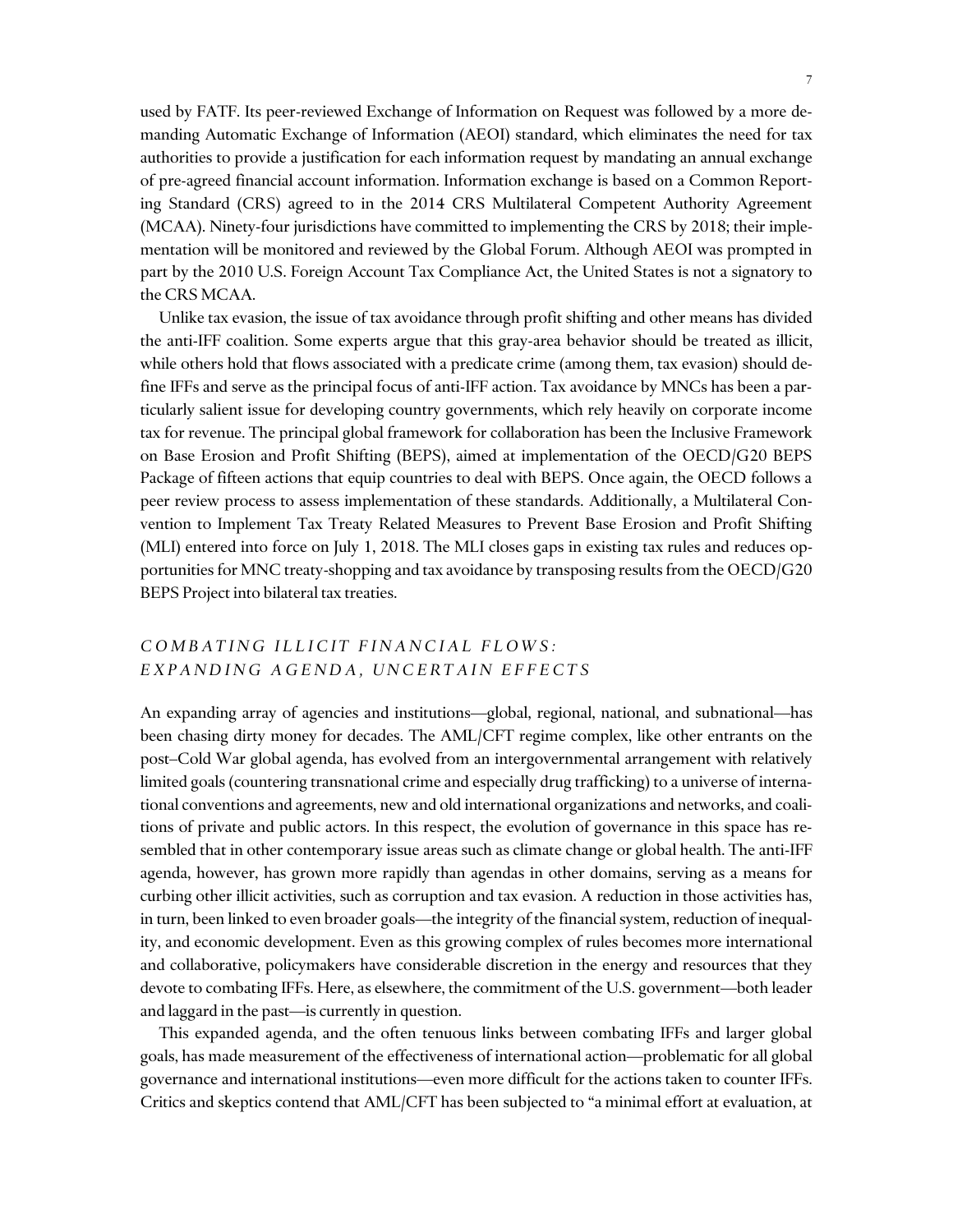least in the sense in which evaluation is generally understood by public policy and social science researchers, namely how well an intervention does in achieving its goals."<sup>30</sup> For climate change or global health, the scale of the problem being attacked can be measured with relative precision; that has not been the case for IFFs. Definitional and measurement issues are raised with each expansion of the IFF agenda: what was once acceptable (e.g., bribery of public officials by MNCs) has become unacceptable and illegal.<sup>31</sup> Evaluation becomes even more important when the costs of current regimes are taken into account, particularly costs imposed on financial sectors and those who use or attempt to use financial institutions.

If the effectiveness of existing institutions and procedures is uncertain, their efficiency can also be questioned. Efficiency arguments have been advanced by the financial sector, most recently in a 2017 report by the Clearing House, an association and payments company owned by the largest commercial banks. The report echoes earlier arguments that prevention and enforcement should move away from procedural checklists to more active government collaboration with the private sector in detecting and prosecuting crimes.<sup>32</sup> The broad and more distant goals of anti-IFF measures (the global public bads of Reuter and Truman) only compound the difficulty of assessing efficiency. For example, the importance of anti-IFF efforts to a broader strategy against corruption and kleptocracy can be questioned. Some researchers have argued that systemic corruption will only be overcome through a political big bang rather than incremental policy changes.<sup>33</sup> Curbing IFFs primarily affects that portion of corruption relying on cross-border transfer of its proceeds. Even within that segment of grand corruption, recent cases demonstrate the limitations to anti-kleptocratic measures. Effective steps against those who had pillaged the government-owned 1MDB in Malaysia required an unexpected electoral victory by the opposition. Although the new coalition has made clear its intention to pursue the case with international assistance, whether the investigation will be limited to political opponents or expand to those deeply rooted in the political system and economy, including coalition members themselves, is uncertain. The massive corruption under former President Jacob Zuma in South Africa so eroded corruption-monitoring institutions that restoring them will be difficult; moreover, Zuma and his accomplices worked with respected international collaborators, including the consulting firm McKinsey & Company and the auditor KPMG South Africa. The costs of pursuing, seizing, and redistributing kleptocratic wealth are substantial: more than two years after the exposure of a massive theft from the Nigerian state oil company, recovery of the proceeds has been painfully slow. Enforcing anticorruption laws requires both resources and commitment, and those are often lacking in asset recovery cases that will benefit other jurisdictions.

## *I L L I C I T F I N A N C I A L F L O W S A N D G O V E R N A N C E S T R A T E G I E S*

Future effectiveness of the AML/CFT regime will depend in part on the selection of alternative strategies of global governance. The core of FATF and other AML/CFT conventions has been a regime of harmonization, diffusing a template for AML/CFT laws and practices to as many national governments as possible. Critics argue that these efforts impose a costly burden on developing countries while offering them minimal benefits.<sup>34</sup> Global governance produces a specific distribution of costs and benefits: AML/CFT was largely driven by an agenda crafted to meet the political demands of the industrialized world and often the United States. Although the anticorruption agenda also began with a similar asymmetry, the shift toward combating kleptocracy and tax evasion has produced a more balanced bottom line. Asymmetries remain, however, and given the transnational nature of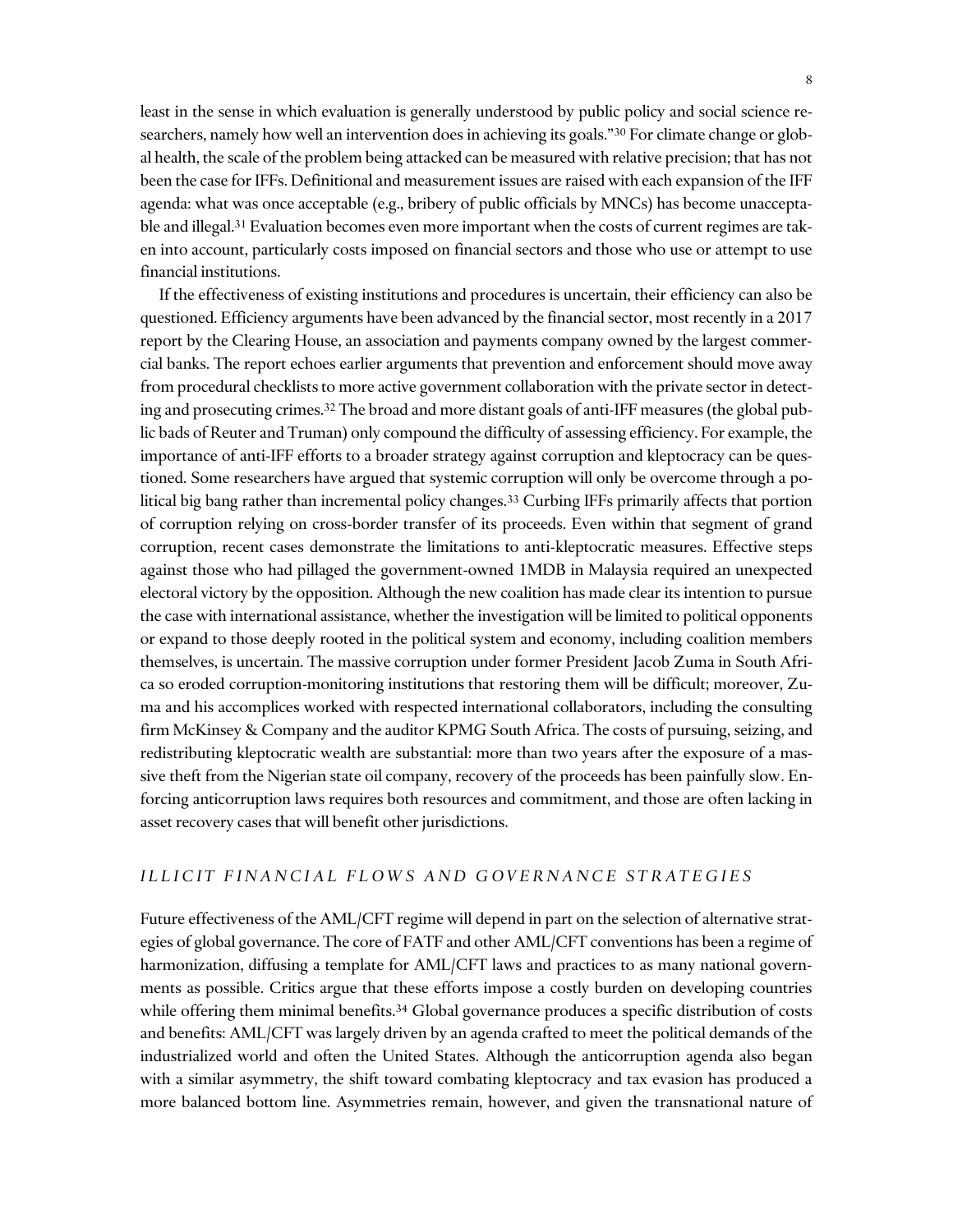IFFs—with beneficiaries in both the industrialized and developing countries—these distributional issues will remain. They can be eased by continuing commitments to building capacity as well as sharing information and best practices across jurisdictions.

The ever-expanding agenda assigned to the AML/CFT regime risks institutional overload and greater obstacles to coordination. Technological innovations, such as cryptocurrencies, will not only expand the AML/CFT agenda, they will also highlight the shortcomings of purely intergovernmental responses. The much wider coalition that has been mobilized on these issues since the 1990s, however, also presents opportunities. From its origins as an intergovernmental issue promoted by the industrialized countries, combating IFFs has become a global cause. One sign of this new status: the African Union committed to eliminating "all forms of illicit flows" as part of its Agenda 2063 commitment to strengthen domestic resource mobilization.<sup>35</sup>

Although certain segments of global efforts to counter IFFs will remain largely in the hands of government agencies and private financial institutions, NGOs have played a central role in moving the international agenda and playing a role in naming and shaming those who benefit from IFFs. For example, NGOs and European governments have recently made progress toward ending the loophole of anonymous shell companies by expanding requirements for beneficial ownership transparency.<sup>36</sup> Although the anti-IFF coalition is occasionally unwieldy and fractious, international strategy should aim at turning this diversity to global advantage, using different actors and instruments for different targets.

As with the provision of other global public goods—and attacks on global public bads—recent advice from the 2018 OECD report *Illicit Financial Flows: The Economy of Illicit Trade in West Africa* can be applied more broadly: the "most informed and effective response" will "leverage the potential of multiple actors," including public officials, the private sector, and nonstate actors.<sup>37</sup> In that respect, global efforts to combat IFFs could come to resemble even more closely the "all hands on deck" approach that has been adopted in climate change mitigation and other arenas. As in those other issue areas, however, the effectiveness of this model of global governance, which focuses less on governments and depends on a larger and more diverse set of actors, remains unproven.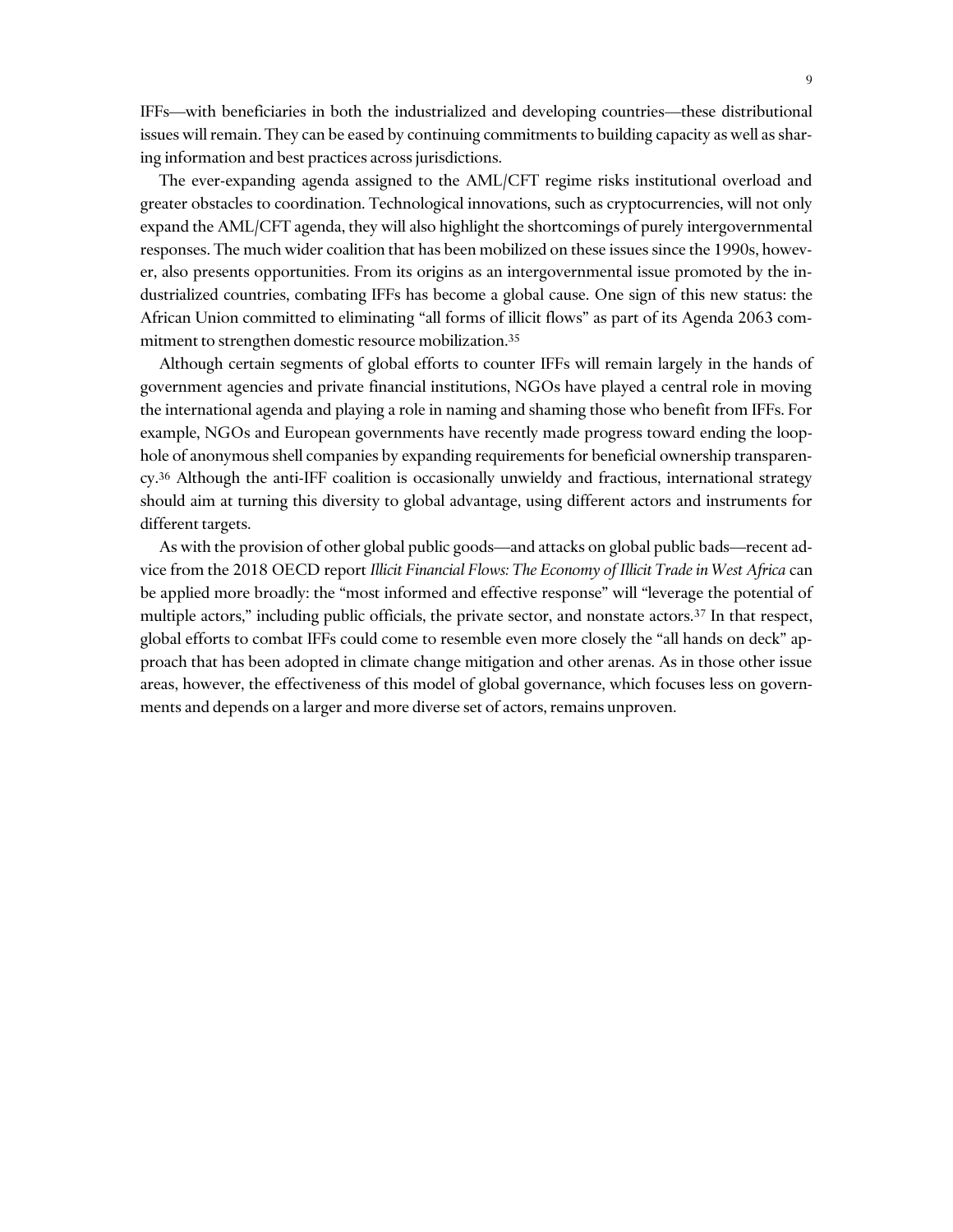#### *E N D N O T E S*

 $\overline{a}$ 

5. "Illicit Financial Flows," World Bank, July 7, 2017, http://worldbank.org/en/topic/financialsector/brief/illicit-financial-flows-iffs.

- 6. Reuter and Truman, *Chasing Dirty Money*, 79.
- 7. Reuter and Truman, *Chasing Dirty Money*, 81.

8. On the formation and operation of FATF, see Reuter and Truman, *Chasing Dirty Money*, 81–85; Rena S. Miller and Liana W. Rosen, "Anti-Money Laundering: An Overview for Congress," Congressional Research Service, March 1, 2017, 21–23, http://fas .org/sgp/crs/misc/R44776.pdf.

9. In 2018, nine countries were assessed as having "strategic deficiencies," but each had provided a "written high-level political commitment to address the identified deficiencies." Four of these countries were in civil conflict or were postconflict. Two other jurisdictions—Iran and North Korea—were labeled as greater risks, requiring "enhanced due diligence" or countermeasures.

10. Julia C. Morse, "International Institutions and Market Enforcement: Generating Compliance in the Regime to Combat Terrorist Financing" (working paper, Woodrow Wilson School for Public and International Affairs, Princeton University, 2016), http://scholar.princeton.edu/sites/default/files/jcmorse/files/morse\_jobmarketpaper.pdf.

11. Financial intelligence units (FIUs) are "agencies that receive reports of suspicious transactions from financial institutions and other persons and entities, analyze them, and disseminate the resulting intelligence to local law-enforcement agencies and foreign FIUs to combat money laundering." See International Monetary Fund and World Bank, *Financial Intelligence Units: An Overview* (Washington, DC: International Monetary Fund, 2004), 4, http://imf.org/external/pubs/ft/FIU/fiu.pdf.

12. Reuter and Truman, *Chasing Dirty Money*, 140–141.

13. FATF published a ninth special recommendation, pertaining to cash couriers, in October 2004. It incorporated the original eight special recommendations into its Forty Recommendations as Section C (Recommendations 5–8). In 2012, when it revised its standards, FATF also incorporated its ninth special recommendation into its Forty Recommendations.

14. Reuter and Truman, *Chasing Dirty Money*, 145.

15. The International Organization of Securities Commissions and the International Association of Insurance Supervisors adopted AML/CFT standards in the wake of the 2001 terrorist attacks.

16. International Monetary Fund, "IMF Executive Board Reviews the Fund's Strategy for Anti-Money Laundering and Combating the Financing of Terrorism (AML/CFT)," press release no. 14/167, April 11, 2014, http://imf.org/en/News/Articles/2015/09 /14/01/49/pr14167.

17. Juan Zarate, *Treasury's War: The Unleashing of a New Era of Financial Warfare* (New York: PublicAffairs, 2003).

18. Ellen Gutterman, "The Legitimacy of Transnational NGOs: Lessons From the Experience of Transparency International in Germany and France," *Review of International Studies* 40, no. 2 (2014): 391–418, http://doi.org/10.1017/S0260210513000363. 19. Reuter and Truman, *Chasing Dirty Money*, 152.

20. Raymond Baker, *Capitalism's Achilles Heel: Dirty Money and How to Renew the Free-Market System* (Hoboken, NJ: John Wiley and Sons, 2005).

21. Alexander Cooley and J. C. Sharman, "Transnational Corruption and the Globalized Individual," *Perspectives on Politics* 15, no. 3 (September 2017): 737, http://doi.org/10.1017/S1537592717000937.

22. High Level Panel on Illicit Financial Flows From Africa, *Illicit Financial Flow: Report of the High Level Panel on Illicit Financial Flows From Africa* (Addis Ababa: African Union and UN Economic Commission for Africa, 2015), http://uneca.org/sites/default /files/PublicationFiles/iff\_main\_report\_26feb\_en.pdf.

23. These include Publish What You Pay, Global Witness, and Revenue Watch Institute (which, after 2013, has been part of the Natural Resource Governance Institute).

<sup>1.</sup> Kal Raustiala and David G. Victor, "The Regime Complex for Plant Genetic Resources," *International Organization* 58 (Spring 2004): 277–309, http://doi.org/10.1017/S0020818304582036; Robert O. Keohane and David G. Victor, "The Regime Complex for Climate Change," *Perspectives on Politics* 9, no. 1 (2011): 7–23, http://doi.org/10.1017/S1537592710004068.

<sup>2.</sup> A 2018 OECD report identified thirteen forms of illicit or criminal economies in one region (West Africa). See OECD, *Illicit Financial Flows: The Economy of Illicit Trade in West Africa* (Paris: OECD Publishing, 2018), http://doi.org/10.1787/9789264268418-en.

<sup>3.</sup> See three of many examples: J. C. Sharman, *The Money Laundry: Regulating Criminal Finance in the Global Economy* (Ithaca, NY: Cornell University Press, 2011); Eleni Tsingou, "Global Financial Governance and the Developing Anti-Money Laundering Regime: What Lessons for International Political Economy?," *International Politics* 47, no. 6 (2010): 617–637; Michael Levi, Peter Reuter, and Terrence Halliday, "Can the AML System Be Evaluated Without Better Data?," *Crime, Law and Social Change* 69, no. 2 (2017): 307–328, http://doi.org/10.1007/s10611-017-9757-4.

<sup>4.</sup> Peter Reuter and Edwin M. Truman, *Chasing Dirty Money: The Fight Against Money Laundering* (Washington, DC: Peterson Institute for International Economics, 2004), 77.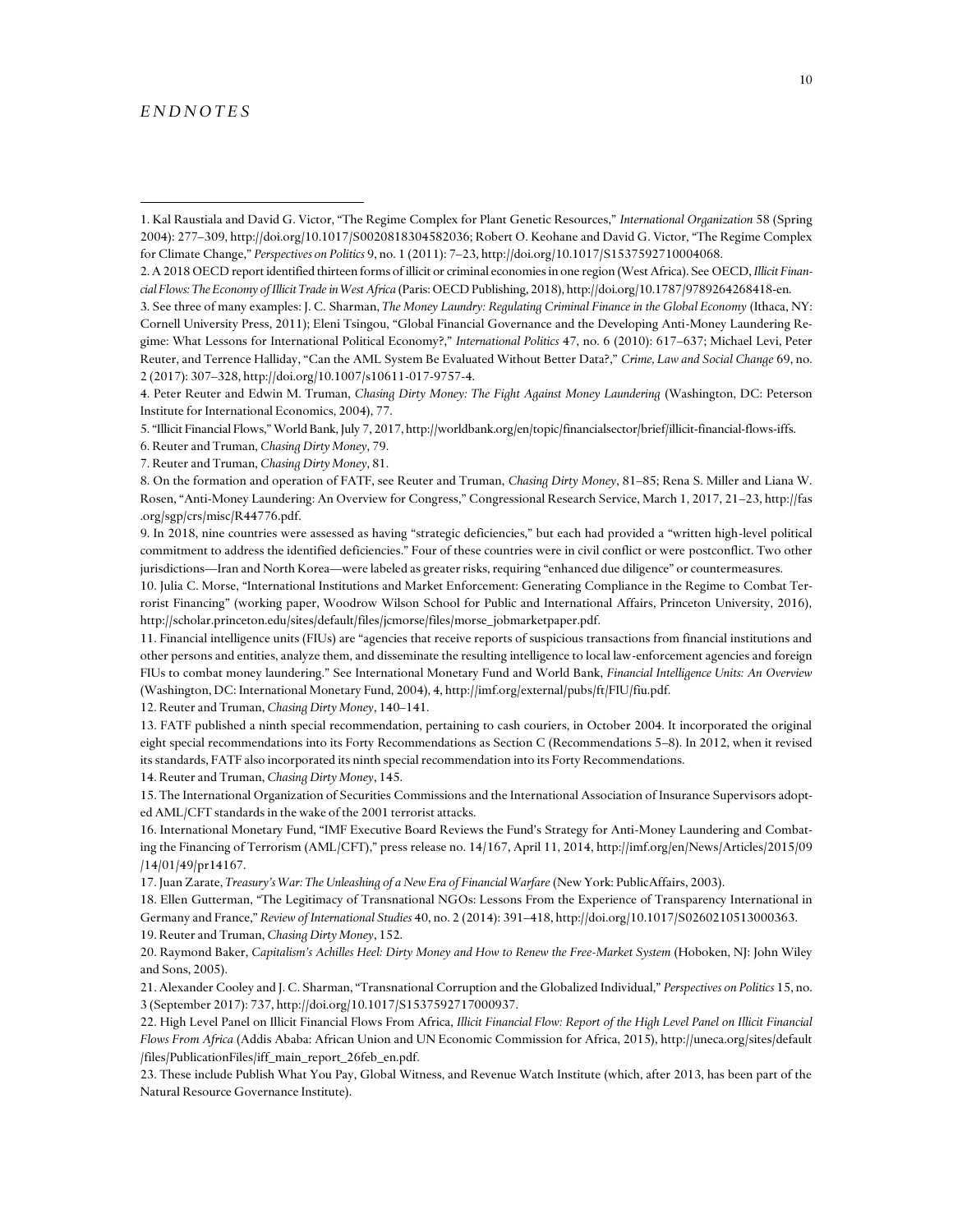24. Target 16.4 aims to "by 2030, significantly reduce illicit financial and arms flows, strengthen the recovery and return of stolen assets and combat all forms of organized crime," and target 16.5 aims to "substantially reduce corruption and bribery in all their forms."

25. Matthew Collin et al., *Unintended Consequences of Anti–Money Laundering Policies for Poor Countries* (Washington, DC: Center for Global Development, 2015), http://cgdev.org/sites/default/files/CGD-WG-Report-Unintended-Consequences-AML -Policies-2015.pdf.

26. OECD, *Illicit Financial Flows*, 110.

 $\overline{a}$ 

27. Annette Alstadsaeter, Niels Johannesen, and Gabriel Zucman, "Tax Evasion and Inequality," Working Paper 23772, National Bureau of Economic Research, Cambridge, MA, September 2017, http://nber.org/papers/w23772.pdf. The authors use data for Scandinavia, which has historically low levels of tax evasion. Rates may be much higher for other jurisdictions.

28. Niels Johannesen and Gabriel Zucman, "The End of Bank Secrecy? An Evaluation of the G20 Tax Haven Crackdown," *American Economic Journal: Economic Policy* 6, no. 1 (2014): 66, http://doi.org/10.1257/pol.6.1.65

29. Johannesen and Zucman, 67.

30. Levi, Reuter, and Halliday, "Can the AML System Be Evaluated Without Better Data?," 310; Edwin M. Truman, "Reflections on Anti–Money Laundering" (remarks, EY Symposium on Anti–Money Laundering and Financial Crimes Compliance, New York, June 16, 2016), http://piie.com/commentary/speeches-papers/reflections-anti-money-laundering.

31. The issues of measurement and evaluation are the subject of workshop papers by Maya Forstater and Michael G. Findley.

32. The Clearing House, *A New Paradigm: Redesigning the U.S. AML/CFT Framework to Protect National Security and Aid Law Enforcement* (New York: The Clearing House, February 2017), http://theclearinghouse.org/~/media/TCH/Documents/TCH %20WEEKLY/2017/20170216\_TCH\_Report\_AML\_CFT\_Framework\_Redesign.pdf; see also Edwin M. Truman, "Chasing Dirty Money: We Have Lost Sight of Our Objective." *RealTime Economic Issues Watch* (blog), July 5, 2016, http://piie.com/blogs /realtime-economic-issues-watch/chasing-dirty-money-we-have-lost-sight-our-objective.

33. Bo Rothstein, "Anti-Corruption: The Indirect 'Big Bang' Approach," *Review of International Political Economy* 18, no. 2 (2011): 228–250, http://doi.org/10.1080/09692291003607834; Anna Persson, Bo Rothstein, and Jan Teorell, "Why Anticorruption Reforms Fail: Systemic Corruption as a Collective Action Problem," *Governance* 26, no. 3 (July 2013): 449–471, http://doi.org/10.1111/j.1468-0491.2012.01604.x.

34. Sharman, *The Money Laundry*.

35. The ambitious First Ten-Year Implementation of Agenda 2063 set 2023 as the date for elimination of IFFs; see African Union Commission, "First Ten-Year Implementation Plan 2014–2023," September 2015, http://un.org/en/africa/osaa/pdf/au /agenda2063-first10yearimplementation.pdf; see also High Level Panel, *Illicit Financial Flow*, 44.

36. These progresses are usefully summarized in Joseph Kraus, "Global Progress on Beneficial Ownership Transparency," *Global Anticorruption Blog*, January 16, 2018, http://globalanticorruptionblog.com/2018/01/16/guest-post-global-progress-on -beneficial-ownership-transparency.

37. OECD, *Illicit Financial Flows*, 2018.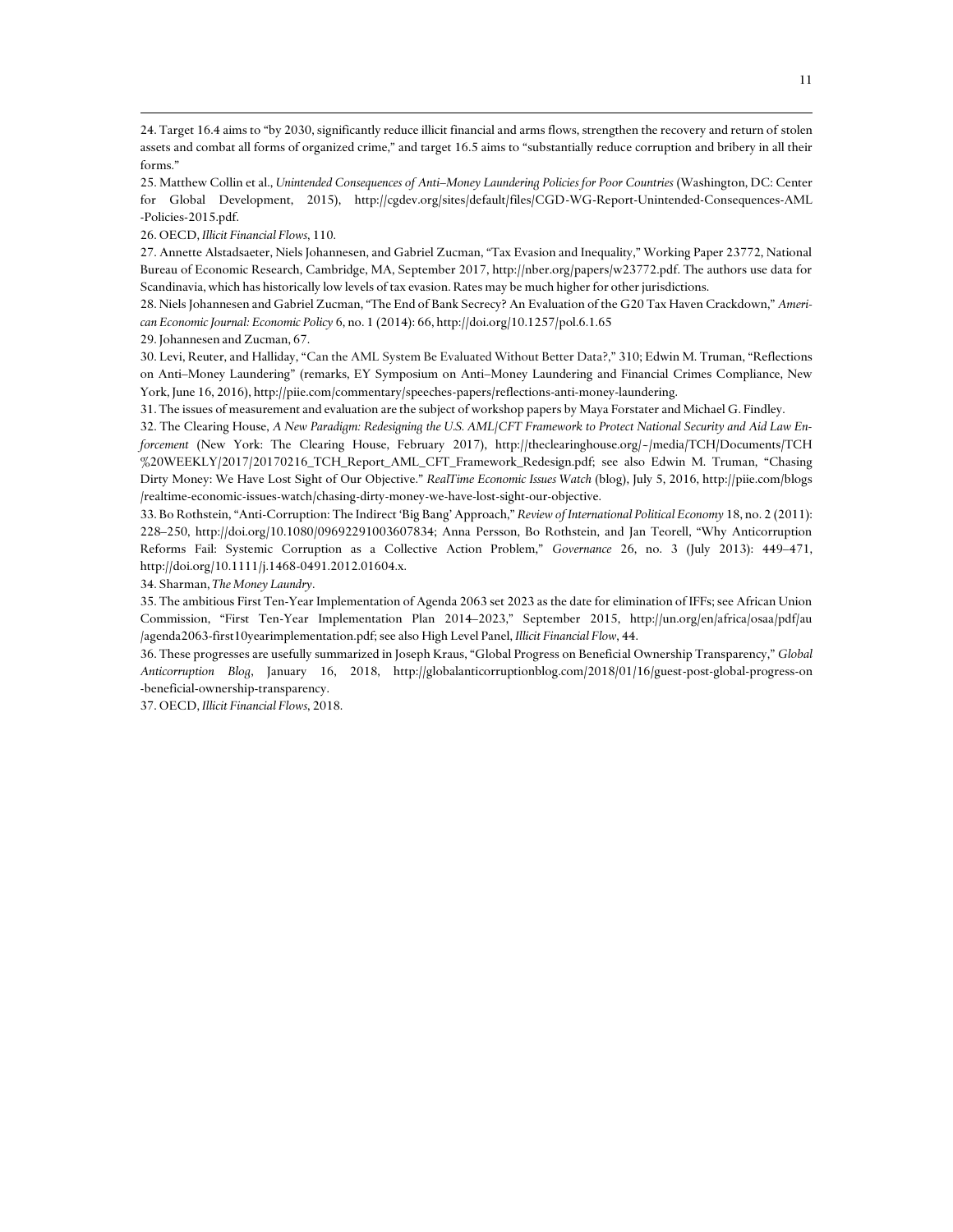## <span id="page-14-0"></span>Defining and Measuring Illicit Financial Flows

*Maya Forstater*

Combating illicit financial flows (IFFs) is clearly important for international development and security, but the concept of IFFs remains contested and debates are often confused. Questions of definitions and measurement are contentious.

Large and confidently stated estimates of the scale of IFFs have played a critical role in attracting attention and encouraging political momentum. In 1998, the managing director of the International Monetary Fund (IMF) stated the expert consensus that laundered monies accounted for 2–5 percent of global gross domestic product (GDP), around \$1.5 trillion at the time. No methodology, however, has been found for this estimate.<sup>1</sup> Global Financial Integrity (GFI), a nongovernmental organization (NGO) that publishes annual estimates for individual developing countries, has claimed that around \$1 trillion "drains" from developing countries annually.<sup>2</sup> The High Level Panel on Illicit Financial Flows from Africa, set up by the African Union and the UN Economic Commission for Africa (UNECA), found that trade misinvoicing, concentrated on a few commodities, is the dominant form of IFFs and is responsible for \$50 billion of illicit flows from Africa.<sup>3</sup>

Numbers such as these are widely repeated, giving the impression that amounts and trends in IFFs can be tracked and that reliable country-level data is available. However, many estimates are no more than speculative guesses or suffer from significant methodological issues. While estimates have been important in raising attention and highlighting the potential magnitude of the issue, they have also heightened both expectations and confusion regarding the nature of IFFs, which could undermine ongoing efforts to address them.<sup>4</sup> Debates on IFFs should not remain mired in arguments over definitions and measurement but should instead focus on the information that measurement provides and on how best to prioritize interventions and support. Debate, research, and action on IFFs need to go beyond the broad-brush narrative and international legal and transparency measures toward clearer understanding of the political and economic factors driving IFFs and the particular channels used.

## *D E F I N I N G I L L I C I T F I N A N C I A L F L O W S*

There is no one agreed-upon definition of IFFs, but the concept generally relates to flows of money (or sometimes other assets used as stores of value) associated with crime and corruption.<sup>5</sup> As Miles Kahler describes, the IFF agenda has developed through several iterations.<sup>6</sup> Different professional and organizational groups tend to have somewhat different working conceptions.

 International development organizations focus on transnational illicit flows and, in their context, tend to use the concept of IFFs to describe financial assets that cross borders, with a particular focus on money leaving developing countries. This is closely linked to concerns about capi-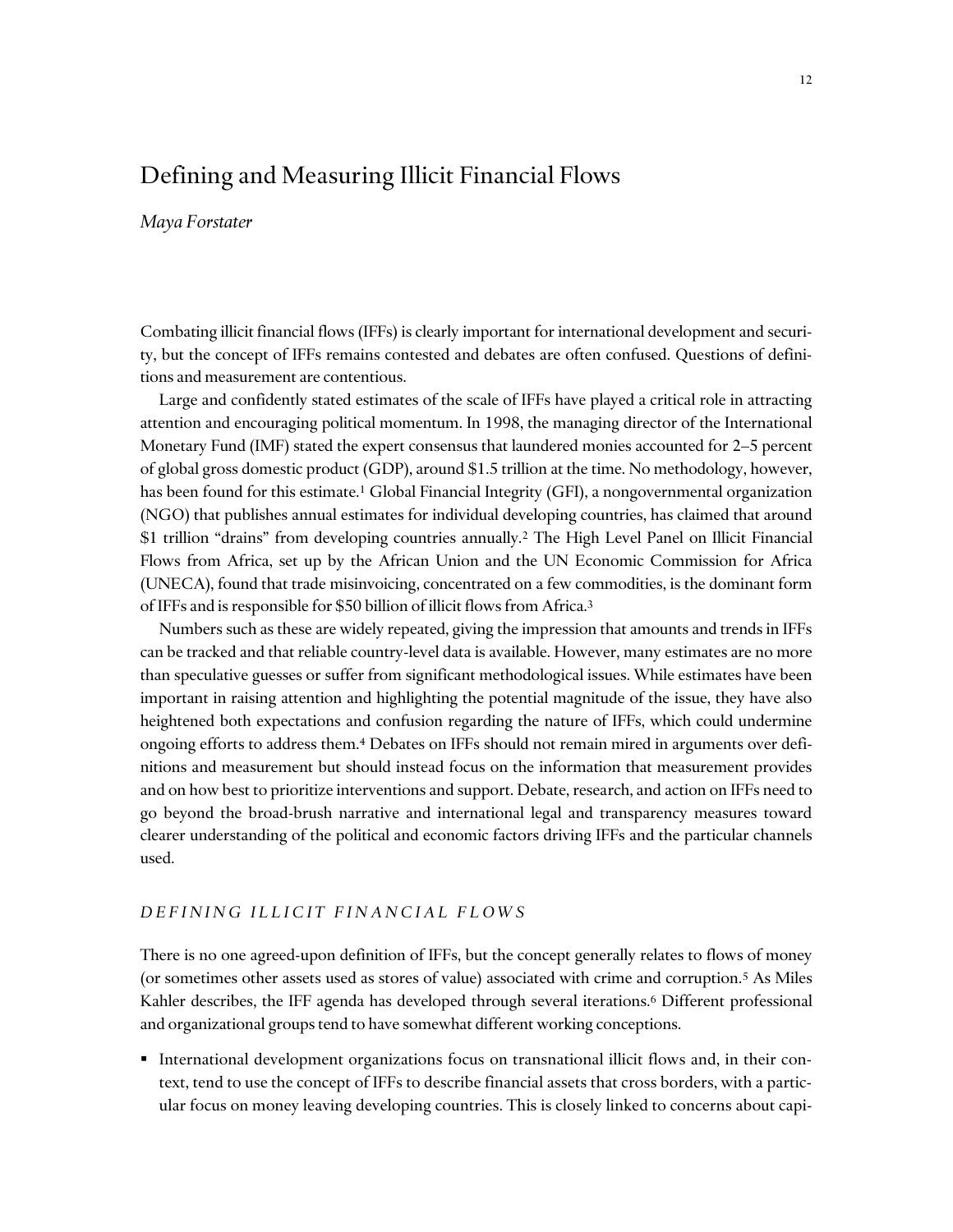tal flight. <sup>7</sup> Raymond Baker, founder and president of GFI, an organization that has played a critical role in promoting the term, uses the definition: "funds crossing borders [that] are illegally earned, transferred, and/or utilized." 8

- Law enforcement agencies and regulators are concerned with financial crime. Operational agencies such as the police, financial intelligence units, and regulators with anti–money laundering (AML) responsibilities tend to think of illicit finance in terms of financial crimes that relate to their jurisdiction, whether or not there is an international dimension. For example, the Financial Crimes Enforcement Network (FinCEN), an agency in the U.S. Department of Treasury, has a mission to "safeguard the financial system from illicit use, combat money laundering, and promote national security through the collection, analysis, and dissemination of financial intelligence and strategic use of financial authorities."<sup>9</sup>
- $\blacksquare$  The tax justice movement advocates a broader normative definition.<sup>10</sup> Civil society organizations in the tax justice movement tend to argue that *illicit* relates to the dictionary definition of immoral or contrary to social norms rather than being limited to unlawful behaviors. They argue in particular that tax avoidance by multinational corporations (also called base erosion and profit shifting [BEPS]) should be included under the definition of IFFs. For example, the Tax Justice Network argues: "IFF is by its nature hidden, whether it is illegal or simply unacceptable to the public—this makes clear that the source of funds may be perfectly legal, while the avoidance of tax, for example, may be technically legal but illicit according to societal norms." 11

While in practice there can be uncertainty about the borderline between legal and illegal behaviors, these different domains of concerns are illustrated in simplified form in figure 1.



## Figure 1. Approaches to Defining Illicit Financial Flows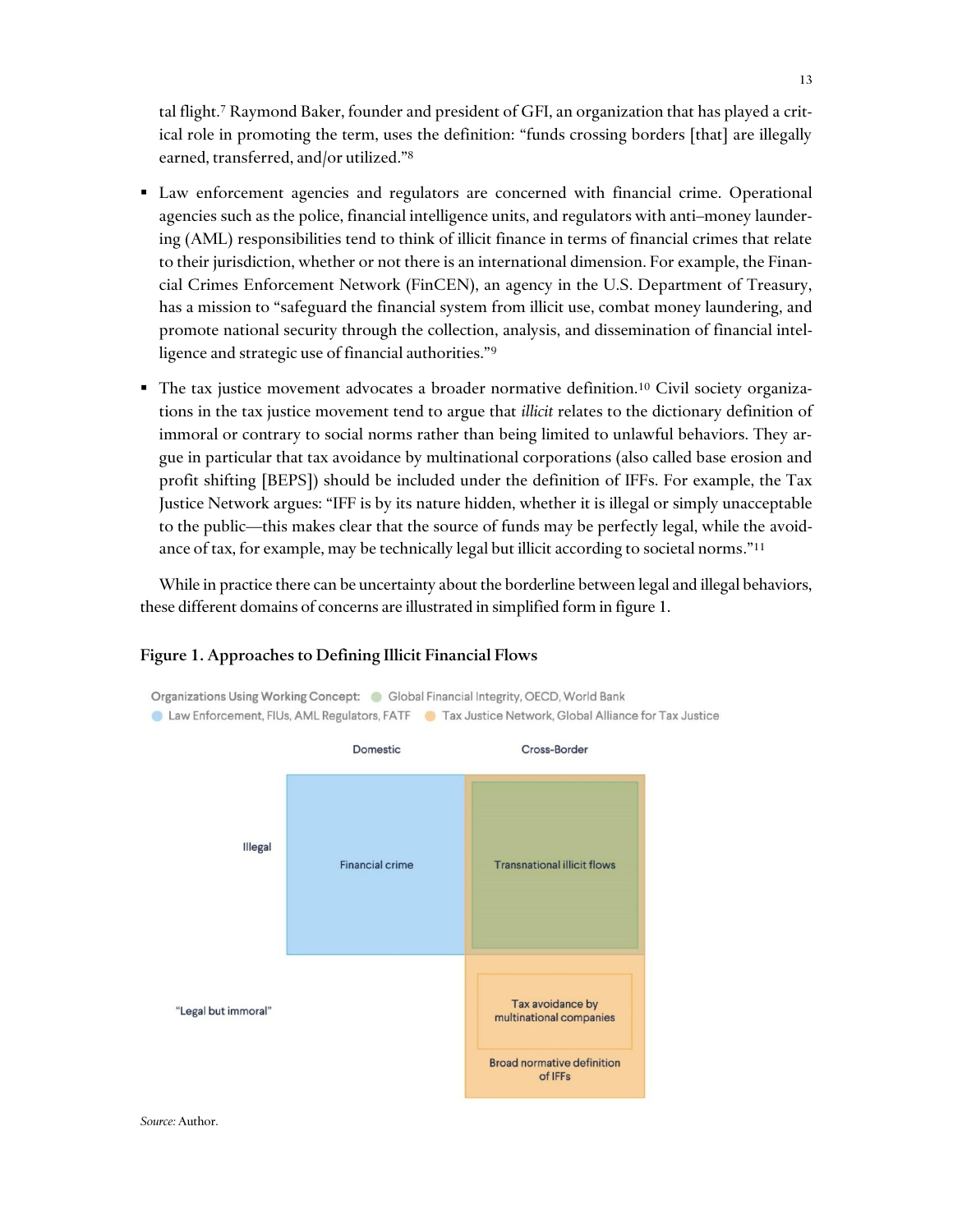The first two definitional approaches are conceptually consistent (transnational IFFs are a subset of illicit finance). They are closely related to the concept of money laundering, which refers to activities intended to conceal or disguise the origins of the proceeds of crime related to predicate offenses, including fraud, corruption, drug trafficking, and tax evasion. Anti–money laundering and countering the financing of terrorism (AML/CFT) refers to the set of actions governments take to prevent, detect, disrupt, investigate, and prosecute money laundering and terrorist financing. Examples of financial crime and money laundering include the following:

- financial fraud, such as the Bernie Madoff investment scandal. Another example is the Kabul Bank scandal, in which over \$900 million—more than 5 percent of Afghanistan's GDP and 50 percent of the government's budget—was diverted through interest-free loans to bank insiders and politically connected parties.
- corporate fraud, such as the Enron and Parmalat cases, in which corporate insiders concealed fraud through lack of transparency and use of offshore tax havens, aided by inefficient controls by auditors, administrators, and stock exchange authorities.
- corruption involving governments and businesses, such as Siemens' payment of  $€1.3$  billion to officials around the world to win contracts, and the web of corruption surrounding companies such as Petrobras and Odebrecht.
- money laundering of criminal proceeds—such as the \$881 million in criminal proceeds from Mexican and Colombian cartels transferred by HSBC—including by transporting billions of dollars of cash in armored vehicles, clearing suspicious traveler's checks worth billions, and allowing Mexican drug lords to buy planes with money laundered through Cayman Islands accounts.
- handling and laundering stolen assets for kleptocratic leaders, such as when British banks were implicated in facilitating transfers of millions of dollars of state assets by James Ibori, former governor of Delta State in Nigeria. The U.S.-based Riggs Bank (and its UK branch), which set up corporate vehicles for the Chilean dictator Augusto Pinochet to both hide his assets and shield them from asset freezing and confiscation or civil recovery orders, provides another example. In still another case, UK lawyers set up corporate vehicles for President Frederick Chiluba of Zambia to distribute and disguise money embezzled from the Zambian government, money that had purportedly been assigned for the country's security services.
- money laundering, such as by the Russian mafia buying football clubs to use as front companies for money laundering through over- or undervaluation of players on the transfer market and through television rights deals.
- tax evasion, such as in Greece, where it was considered to be one of the causes of the financial crisis. Unreported income of sole proprietors—such as doctors, accountants, and lawyers—was estimated at €28 billion in 2009. In some cases, tax evasion involves international financial institutions; for example, as was revealed in 2009, UBS bankers helped U.S. and other account-holders evade taxation, including, in one case, by squeezing diamonds into tubes of toothpaste to help a client transfer assets without detection.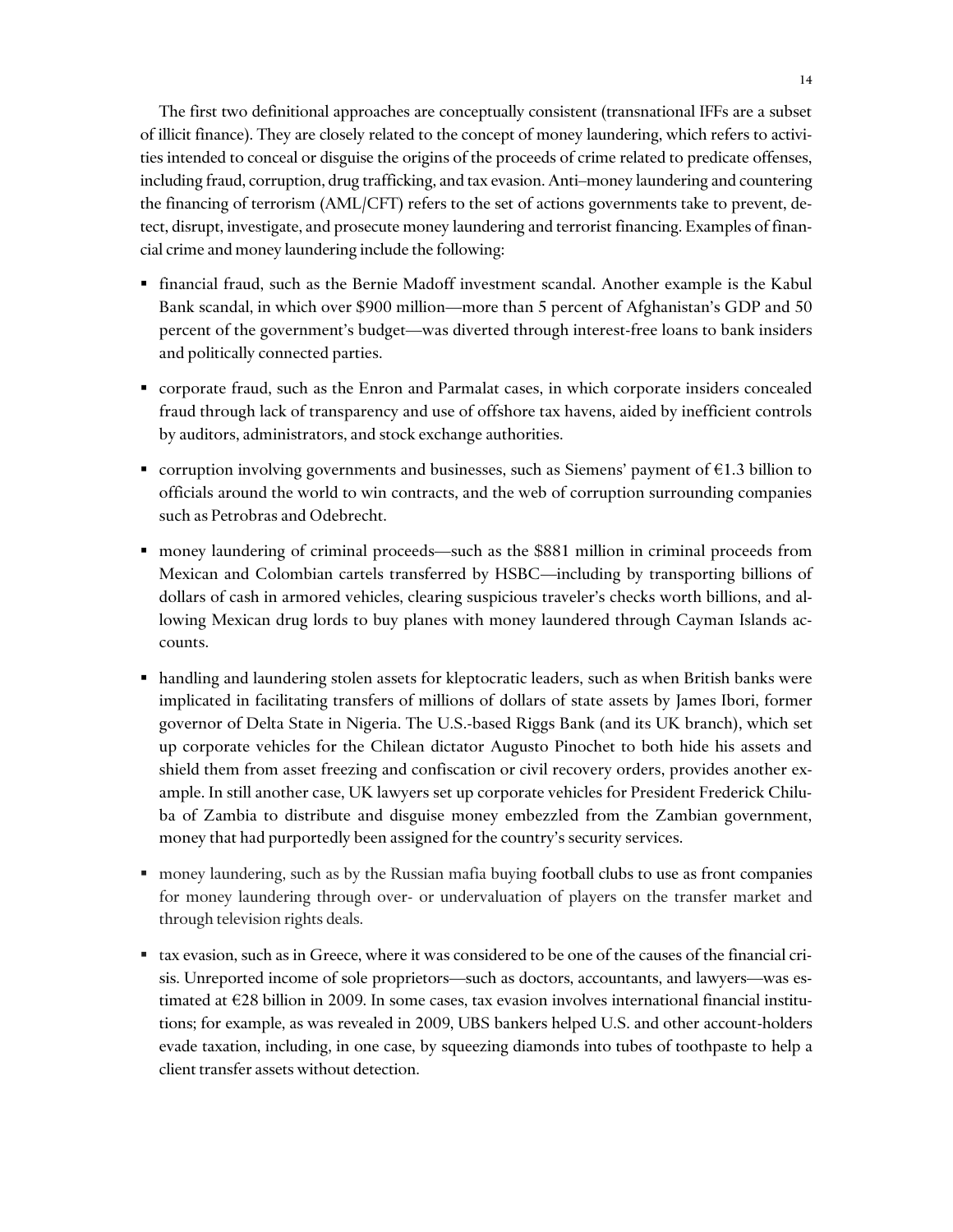tax fraud—such as missing trader fraud (in which a seller collects value-added tax [VAT] from a purchaser but does not pass the tax to the government) or carousel fraud (in which a seller claims from the government VAT that was probably not even paid in the first place)—which is estimated to cost the European Union around  $\epsilon$ 60 billion per year. Another case is of the British hedge fund manager Sanjay Shah, who is alleged to have undertaken tax frauds worth €1.65 billion in the United States, Belgium, Denmark, Germany, Norway, and the United Kingdom.<sup>12</sup>

The third definitional approach includes a set of practices that are conceptually different from those outlined above: tax planning and so-called aggressive tax avoidance, which take advantage of the letter of the law and arbitrage between different jurisdictions but do not break laws. Examples include the tax-motivated international structures of companies such as Apple, Facebook, Google, and many others. The domains of concern of different regulators and law enforcement agencies overlap with different definitions of IFFs (figure 2).



#### Figure 2. Domains of Concern of Competent Authorities

#### *Source:* Author.

A wide variety of predicate crimes underlie IFFs, but what businesspeople paying bribes, kleptocrats involved in grand corruption, organized crime syndicates managing transnational operations, and tax evaders have in common is that they exploit those vulnerabilities in financial systems that allow for anonymity and secrecy in financial transactions. Ill-gotten gains are moved by three main means: physical movement of cash, through the global financial system, and movement of goods through the international trading system. Perpetrators shop around for jurisdictions in which investigation is difficult or those that provide greater stability and safety, as well as opportunities for consumption. Ownership structures can be designed to obscure who controls assets: a bank account in one country could be owned by a corporation in another jurisdiction; that corporation could in turn be owned by a trust in a third jurisdiction.<sup>13</sup>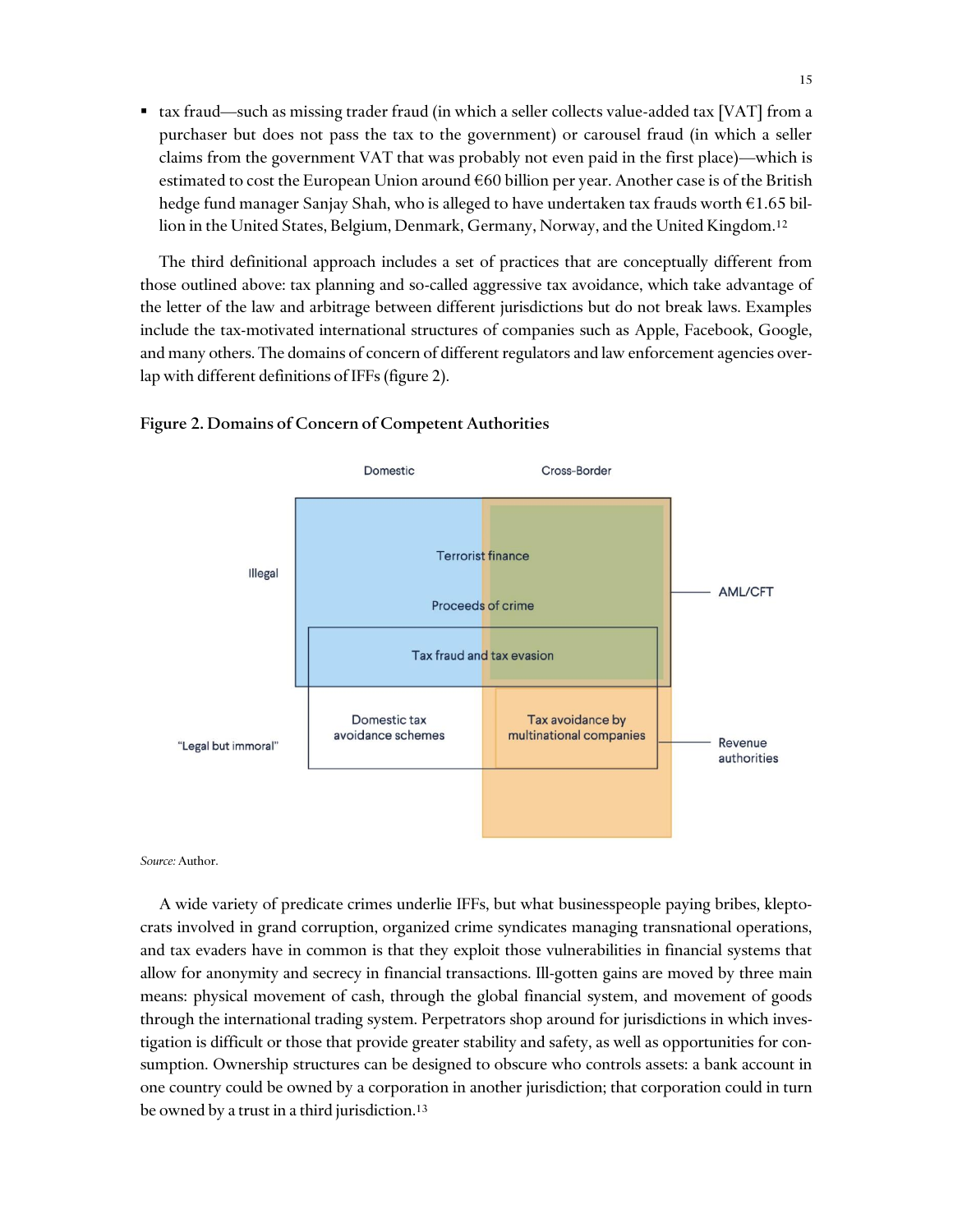Critical interventions explicitly aimed at combating IFFs include AML laws and programs, stolen asset recovery procedures, automatic exchange of financial information between and among countries, and registration of information on the beneficial owners of companies and trusts. While AML rules have been widely adopted, evidence of their success in combating criminal enterprises and corruption is scarce, and concerns about unintended reductions of access to financial services remain.<sup>14</sup>

The Organization for Economic Cooperation and Development (OECD) and Group of Twenty (G20) are addressing international corporate tax avoidance through a suite of fifteen actions, which includes tightening tax treaties, exchanging information, and removing harmful tax incentives. Beyond this, debate about future reforms to the international corporate tax system continues.

Whether tax avoidance should be included under the definition of IFFs, however, remains disputed. Nonetheless, there is good reason to maintain that IFFs should not encompass tax avoidance, as the latter does not involve breaking the law and is not characterized by secrecy, inappropriate anonymity, or misreporting. It is therefore not consistent with other areas of IFFs, and its inclusion under the concept risks confusion and undermining the rule of law.<sup>15</sup>

## *E F F O R T S A T G L O B A L E S T I M A T E S*

AML regulation is expensive to effect, with costs borne by both the public and private sectors, including users of financial services. In theory, assessing and quantifying IFFs (and the risk of IFFs) could support prioritization and more effective action through an enhanced understanding of

- $\blacksquare$  the scale of the issue;
- the level of risk for different countries—as sources, conduits, and sinks for IFFs;
- the relative importance of different sources and channels (e.g., drug trafficking versus corruption, and wire transfers versus smuggling of high-value commodities);
- the nature of the threat (predicate offenses) and vulnerability (typologies of money laundering) in practice;
- the degree of harm caused by different types of IFFs (and associated predicate crimes);
- the effectiveness of AML/CFT actions at national and international levels; and
- change over time, both in the volume of money seeking illicit channels and the progress of AML/CFT efforts.

In practice, however, only a little headway has been made in quantitative assessment. A 2011 UN Office on Drugs and Crime study to estimate the volume of IFFs resulting from drug trafficking and other transnational organized criminal activity found that "there is currently no single method that would give clear, unambiguous, and indisputable results."<sup>16</sup>

#### Constructed Money Laundering Estimates

The Walker model was the first large-scale attempt at estimating money laundering worldwide. The methodology falls into a class of estimates termed constructed money laundering estimates. These start with observed crime statistics and then estimate how much profit is associated with the crime,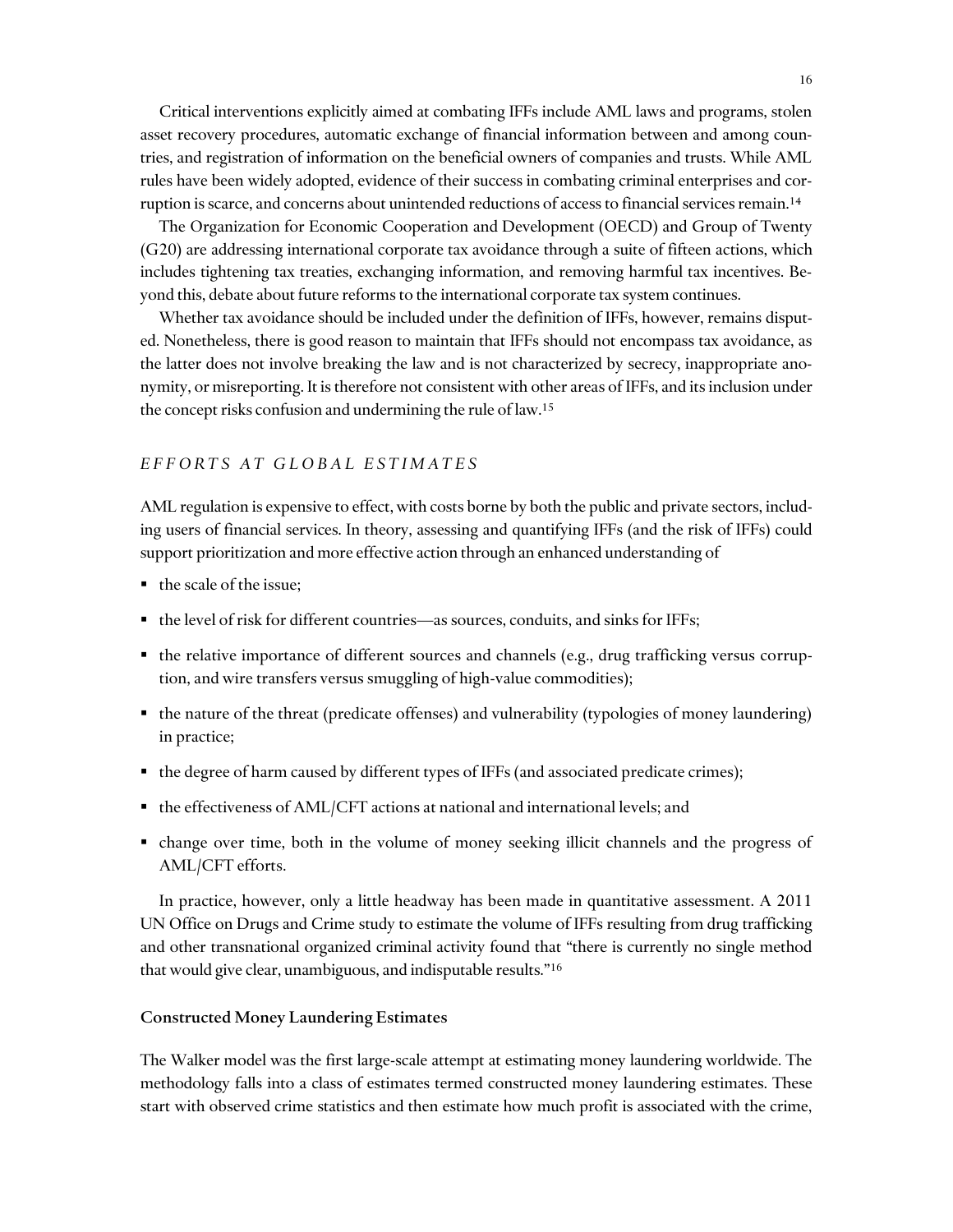what proportion of the profits are laundered, and where they are laundered. At each step, available data is supplemented by educated guesswork, such as the assumption that money generated in the least corrupt countries (based on Transparency International's Corruption Perceptions Index) is largely sent abroad, whereas criminal money generated in the most corrupt countries is never sent abroad. The estimate of where in the world laundered money is sent is based on factors such as gross national product per capita, level of banking secrecy, government efforts against money laundering, and level of corruption.<sup>17</sup> Some of the assumptions seem arbitrary, including the overall assumption that countries attract criminal money for the same reasons.

#### Balance-of-Payments Mismatches

A common approach to estimating capital flight is the so-called sources-and-uses method. The method makes inferences about capital flight based on balance-of-payments statistics: if recorded capital inflows (net increases in foreign debt and in foreign direct investment [FDI]) exceed the recorded uses of capital inflows (the deficit on the current account and increases in the country's foreign reserves), it is assumed that this must be due to transfers of capital to foreign countries by private individuals. This residual amount is used as a measure of capital flight. However, this accounting identity would include both IFFs and legitimate capital transfers, such as acquisition of foreign securities for portfolio diversification. Therefore, it is not suitable as a measure of IFFs.<sup>18</sup>

Another method involving balance-of-payment mismatches, the hot-money-narrow method, focuses only on the net errors and omissions (NEO) entry in the statistics. This is based on the rationale that NEOs are more likely to reflect hidden flows. However, errors and omissions can also reflect compilation errors, incomplete measurement, or inadequate currency conversions.<sup>19</sup> This methodology cannot identify how much of the NEO entry is made up of this kind of noise in the data and how much reflects illicit capital flight.

#### Mirror Trade Analyses

Mirror trade analysis seeks to identify IFFs that take place through the channel of trade misinvoicing (under- or overreporting the value of imports or exports to generate unreported side payments). Motives can be trade-based money laundering (using misinvoicing as a means to transfer money), evading tariffs and taxes, or evading currency controls. Mirror trade analyses are the basis for the widely cited trade misinvoicing studies, such as those carried out regularly by GFI. Other examples include the findings of UNECA's High Level Panel on Illicit Financial Flows from Africa and research by James Boyce and Leonce Ndikumana.<sup>20</sup>

When goods are traded internationally, they generate at least two sets of records: one at the export end and another at the import end. This methodology assumes that the declared price and quantity of an export should match the declared price and quantity of the shipment when it reaches its destination (allowing for shipping and insurance costs). Most commonly, studies allow a 10 percent margin for insurance and freight, but some seek to take a more sophisticated approach, applying different margins for different types of goods and different pairs of countries at different times.

Gaps and mismatches in trade statistics can occur for innocent reasons, such as errors in recording prices or amounts, goods transiting via bonded warehouses, price volatility, differences among countries in categorizing products, and variable shipping and insurance costs.<sup>21</sup> Volker Nitsch highlights how small changes to underlying assumptions can have large implications for the resulting esti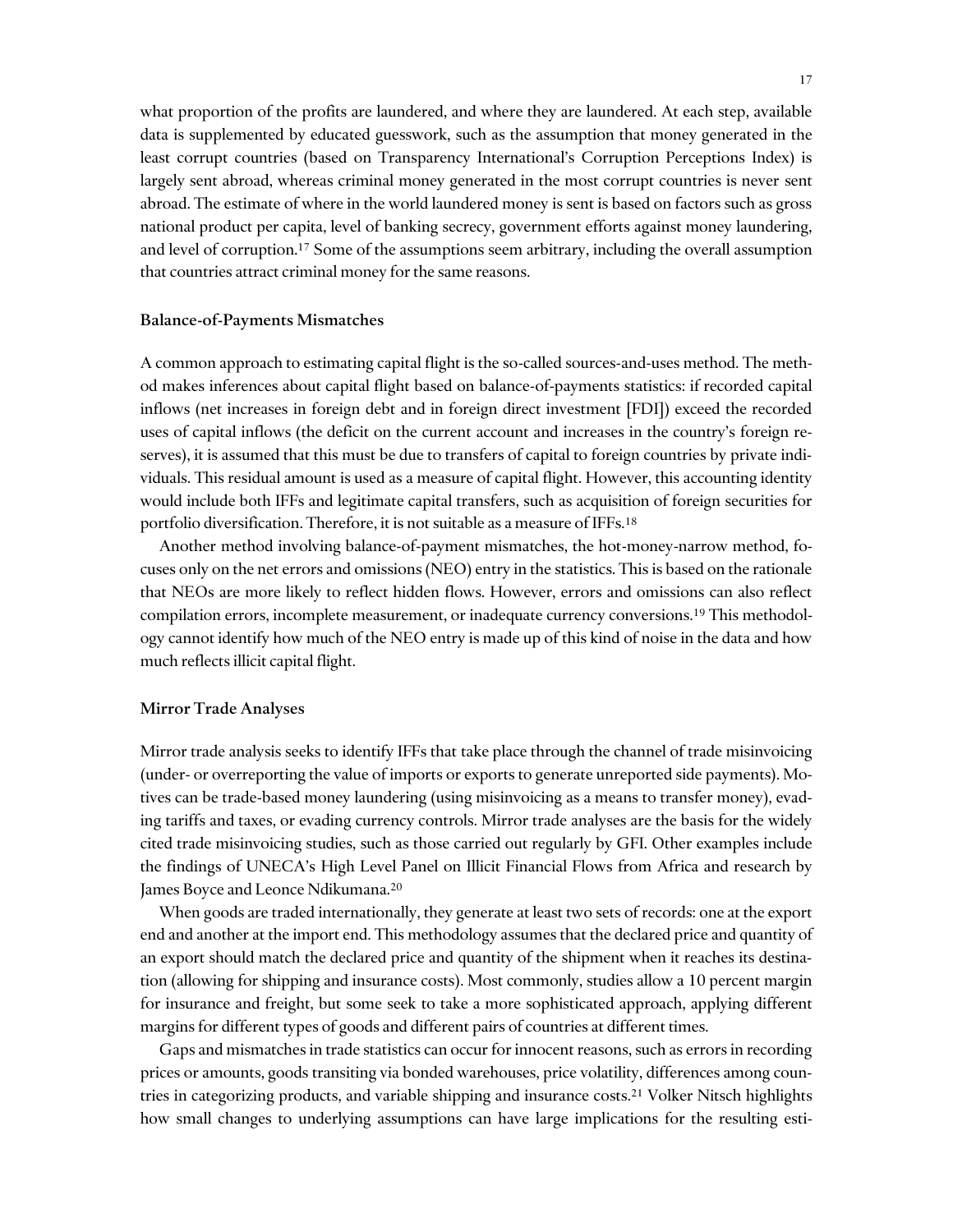mates.<sup>22</sup> The calculations also tend to deliver a different pattern of findings for landlocked countries and for countries with seaports, which are more likely to reflect different patterns of trade reporting and transport costs than inherently different patterns of underlying criminal economies. Mirror data analysis can be used as a starting point for investigating customs fraud but cannot be directly interpreted as evidence of such fraud.<sup>23</sup>

Mirror trade analyses have led to substantial overestimates and mischaracterizations of IFFs in several high-profile cases. Most notable, in 2016, the UN Conference on Trade and Development (UNCTAD) claimed that 67 percent of gold exports from South Africa were misinvoiced, indicative of IFFs of nearly \$80 billion between 2000 and 2014.<sup>24</sup> It was later revealed that much of the discrepancy was driven by differences in the way that South Africa and its trading partners record gold exports and imports.<sup>25</sup> This is explained by South Africa's Statistics Agency in its explanations and notes to its published trade data.<sup>26</sup>

## Trade Price Deviation

Another approach looks at deviations in the recorded price of imports and exports from some reasonable range of prices. Simon Pak and John Zdanowicz examine U.S. exports and imports and concludes that trade prices that are in the top or bottom quartile of the range indicate illicit behavior (under- or overpricing).<sup>27</sup> However, these deviations can also reflect ordinary deviations in price (and underlying quality differences within some commodity categories) as well as errors in the data.<sup>28</sup>

#### Deviations From Traditional Gravity Models of Financial Flows

Another method uses a model that predicts cross-border flows based on the economic characteristics of countries, then attempts to estimate the additional amount that is attracted into jurisdictions solely on the basis of the ability to hide these assets (i.e., financial secrecy). Josef Brada, Zdenek Drabek, and Marcos Perez use a gravity model that predicts FDI from transition economies to the rest of the world and find that those they term money laundering jurisdictions are associated with higher-thanpredicted levels of FDI, with the suggestion that around 10 percent of the FDI from the east European countries studied is money being laundered. (Money laundering jurisdictions are identified as those that the U.S. State Department's International Narcotics Control Strategy Report identifies as being of "primary concern"; these include Austria, Hong Kong, Luxembourg, Switzerland, and the United Kingdom.) However, this methodology cannot distinguish whether jurisdictions are financial centers and conduits for legitimate investment or money laundering centers.<sup>29</sup>

#### Extrapolation From International Offshore Wealth

Other estimates seek to identify the stock of financial assets held offshore and estimate the proportion housed there to evade taxes. The Tax Justice Network, for example, estimates that between \$21 trillion and \$32 trillion of private wealth is registered in offshore international financial centers.<sup>30</sup> Gabriel Zucman uses data on aggregate worldwide reported assets and liabilities and cross-border deposits provided by the Bank of International Settlements to estimate that approximately 8 percent of household financial wealth is held overseas. However, much offshore money represents sovereign wealth funds, pension funds, and other institutional investment, as well as individual investment that is tax compliant. Zucman assumes that 75–80 percent of offshore assets and income are unreported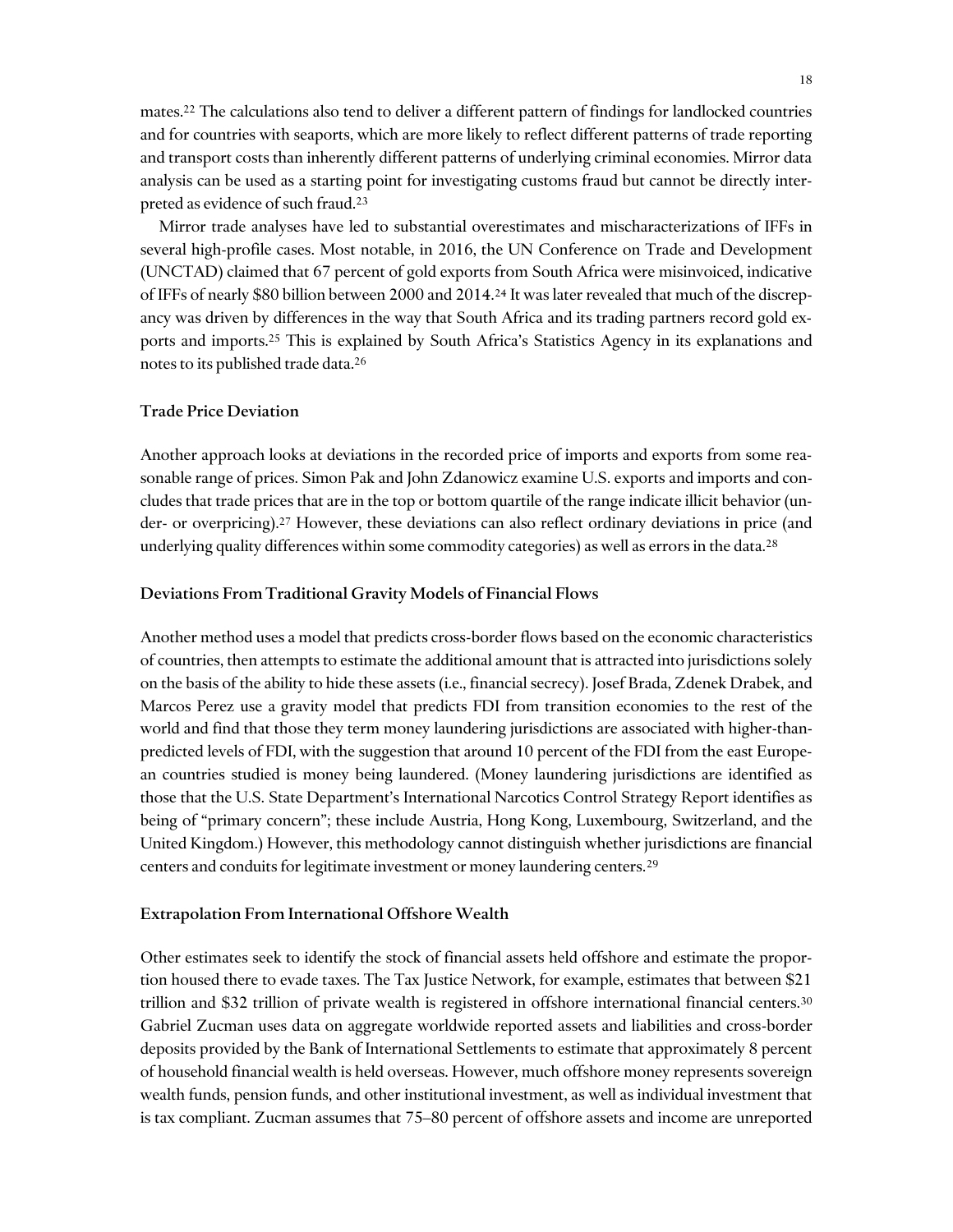by owners.<sup>31</sup> However, this assumption seems hard to support given that many of the offshore jurisdictions Zucman assesses are largely compliant with Financial Action Task Force (FATF) standards and are part of the Common Reporting Standard of exchange of financial information.

## Methodological Issues

Criminal finances are difficult to find and estimate because, by their nature, they are hidden. Little reliable data is available, and each estimation method involves a large degree of speculation. No method can provide solid indicators of the scale of different channels and sources, or of trends over time or among countries, and all depend strongly on the input assumptions used.

Adding to the data and methodological issues are the problems of contemplating stocks and flows in intentionally opaque networks. Money laundering involves many stages—placement (e.g., depositing illicit cash at a bank), layering (moving money to hide its illicit origin), and integration (investing laundered money)—so the same money can go through many different transactions, each of which is an instance of money laundering. While financial regulators and law enforcement agents are interested in each of these instances, adding them together to generate an overall dollar sum produces a meaningless figure.

While aggregate estimates have been powerful as advocacy tools, for policy and research purposes it is more appropriate to disaggregate the concepts and estimates to understand which of the flows policy tools can target. As Peter Reuter argues,

the relationship between the underlying concept of IFFs and the estimates is obscure. Nothing is known about the relative importance of component sources or of the channels that are used to move the funds overseas, which will surely vary over time and across countries. Discussions of the likely effect of different control measures is just an exchange of impressions rather than the result of any systematic analysis.<sup>32</sup>

#### *L O C A L A N A L Y S I S*

Getting beyond the broad-brush global estimates to understand the channels and drivers of IFFs depends on local and thematic analysis.

#### National Risk Assessments

Countries are increasingly undertaking national risk assessments (NRAs) as part of FATF's riskbased approach to AML/CFT measures. FATF calls for countries to identify and assess national money laundering/terrorist financing risks, keep risk assessments up to date, and provide information on the results to all relevant competent authorities and self-regulatory bodies, financial institutions, and other businesses with AML responsibilities. This risk assessment, according to FATF, should be used as the basis for allocating resources and implementing measures to prevent or mitigate risk of IFFs.<sup>33</sup>

NRAs are often elaborate exercises conducted over many months. They draw on detailed analysis of crime and tax enforcement statistics, extrapolation from suspicious activity reports and audit findings, and expert opinion surveys and dialogues. They can involve classified and restricted information, but many countries produce a public version of the report. Depending on the particular threats and vulnerabilities faced, some NRAs are concerned mainly with domestic IFFs, and others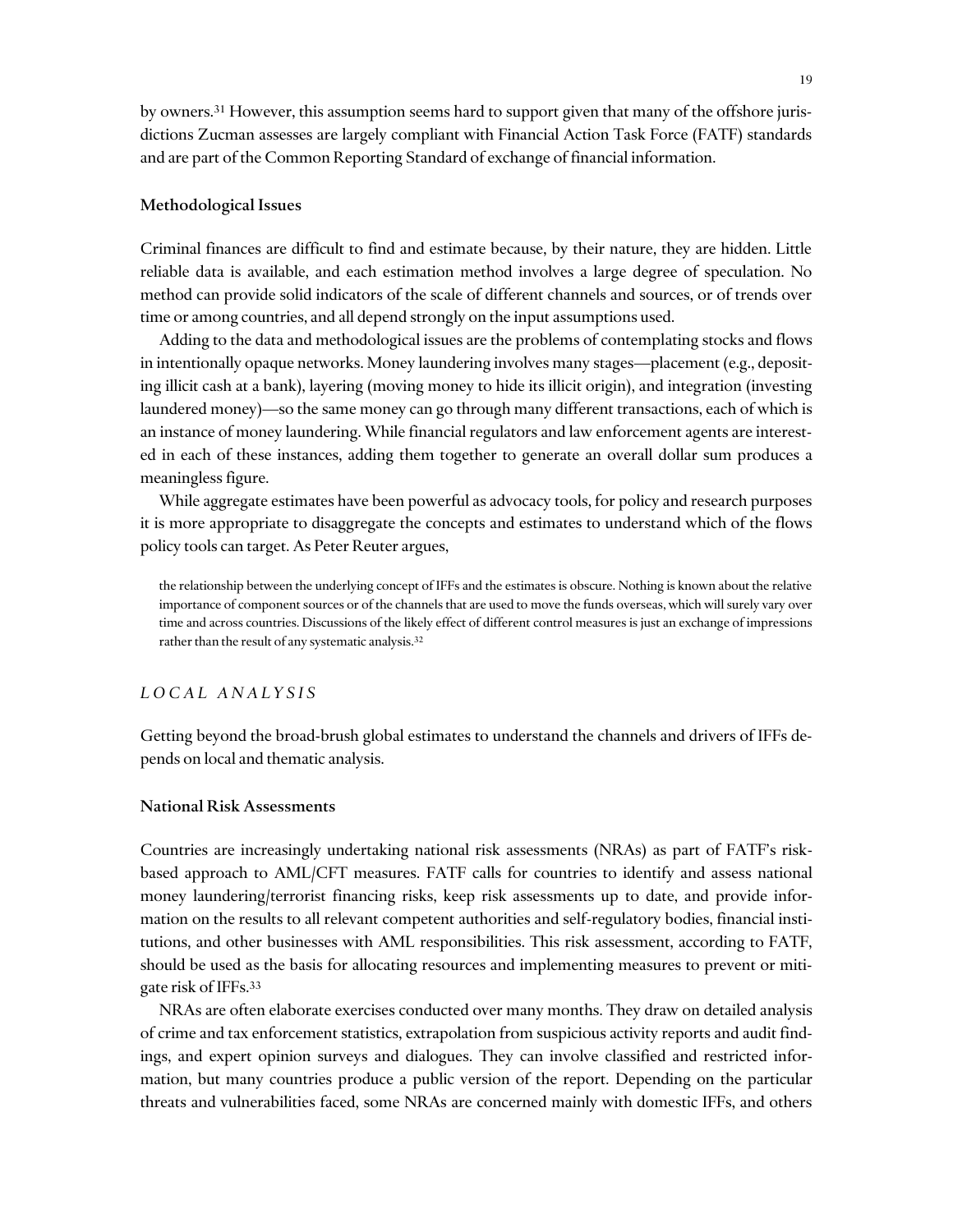are more international-facing. For example, Italy's NRA is focused on domestic organized crime, whereas Switzerland's addresses the role of the country's banking system in holding foreign assets, including the fruits of corruption and fraud from other countries.<sup>34</sup> FATF advises a three-step process:

- 1. identification of potential risks or risk factors drawn from known or suspected threats or vulnerabilities
- 2. analysis of the nature, sources, likelihood, and consequences of the identified risks or risk factors
- 3. evaluation to determine priorities for addressing them and to contribute to the development of a strategy for mitigation

Notably, NRAs do not tend to make the confident assertions about volumes of IFFs, as top-down international studies commonly do. For example, Bhutan's NRA estimated that annual proceeds of crime amount to between \$10 million and \$100 million.<sup>35</sup> FATF warns against an overreliance on seemingly robust statistics:

While quantitative assessments (i.e., based mostly on statistics) may seem much more reliable and able to be replicated over time, the lack of available quantitative data in the ML/TF field makes it difficult to rely exclusively on such information. Moreover, information on all relevant factors may not be expressed or explained in numerical or quantitative form, and there is a danger that risk assessments relying heavily on available quantitative information may be biased towards risks that are easier to measure and discount those for which quantitative information is not readily available.<sup>36</sup>

FATF advises countries to draw on intelligence information, expert judgments, private sector input, case studies, thematic assessments, and typology studies.

The IMF includes AML/CFT assessments as part of Article IV consultations with countries. Outputs include estimates of the domestic proceeds of crime by category based on an expert survey. However, there is often a wide range. In some cases, the estimates are broken down into cash, financial and physical assets, and assets attributable to domestic and transnational organized criminal groups and other criminals.

The 2013 FATF methodology for risk assessments refers to the critical concepts of threat and vulnerability. Threats are the external forces, such as drug trafficking, that could lead to demand for money laundering. Vulnerability refers to those characteristics of a sector or country that make it attractive: weaknesses in prevention, detection, or enforcement. The idea of threat and vulnerability highlights the need for both a numerator and a denominator in considering risks of illicit flows. For example, the threat that a sector regulator is concerned with is the degree of contamination of a particular sector, such as banking, real estate, or fine art—in other words, the chance that a dollar entering the sector is associated with a predicate crime. However, the threat with which an investigative agency is concerned is how much money generated by a particular area of predicate crime can be found in a sector. At the same time, the regulator and the agency are also concerned with vulnerability, the chance that a dollar of dirty money goes undetected.

Joras Ferwerda and Peter Reuter argue that while these labels have intuitive appeal as means of structuring the NRA exercise, they could use greater conceptual clarity. NRAs tend to use qualitative scoring schemes to assess these risks and depend on a consensus among the experts consulted to reach their conclusions. However, these scoring procedures are specific and arbitrary, and the consensus approach does not pay attention to uncertainty of expert views, or the reasons experts from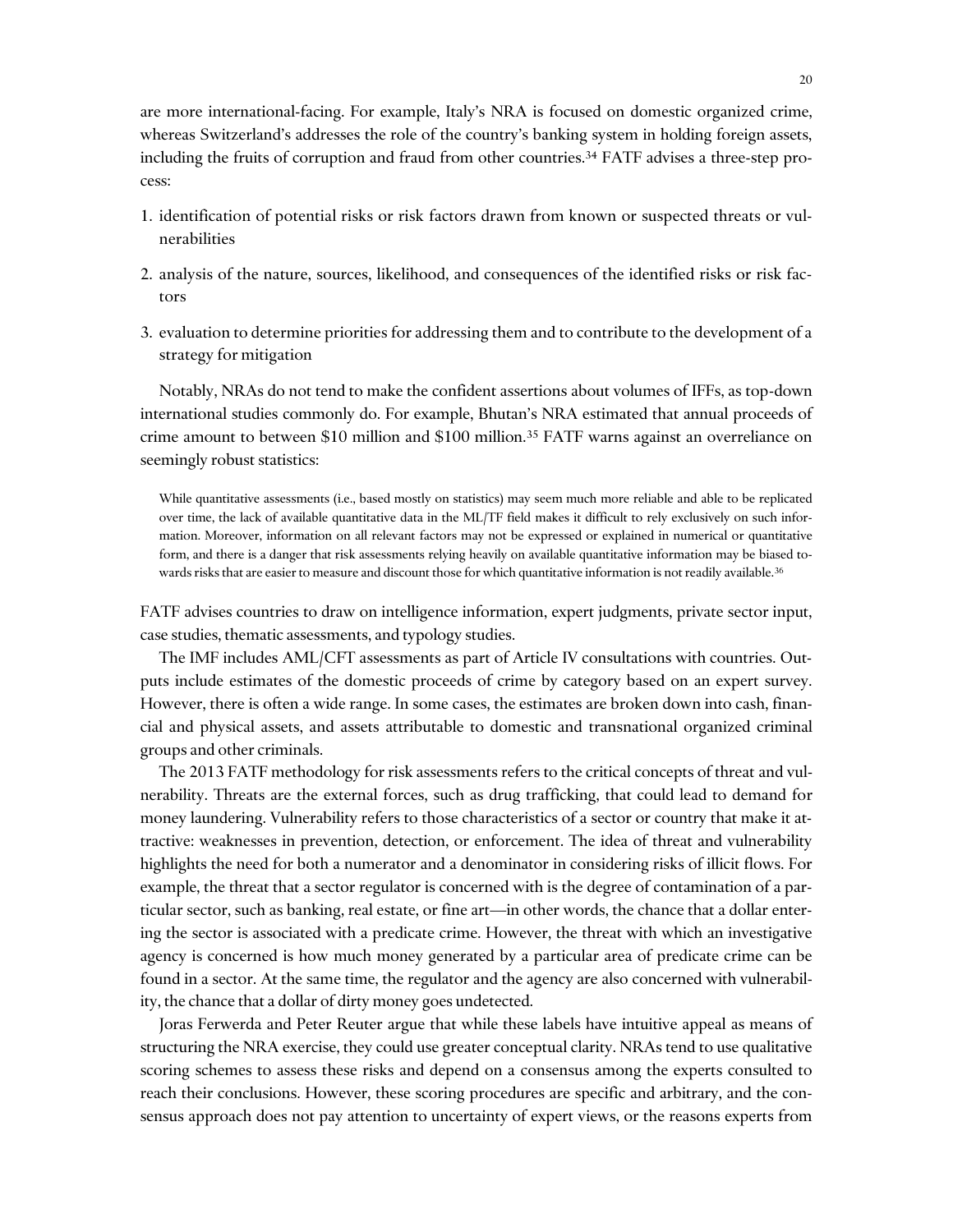different areas might disagree. Ferwerda and Reuter note that the FATF methodology treats threat and vulnerability as independent variables, whereas in practice criminals, kleptocrats, and tax evaders (the threats) will shop around for jurisdictions where they are less likely to be caught (the vulnerability).<sup>37</sup> While clearer concepts of threat and vulnerability are helpful, in practice no credible estimates exist of the proceeds of crime by predicate offense or of the amount of money laundered by sector.

Beyond the methodological challenges, issues of politics exist. Countries seek to demonstrate that their AML/CFT systems are working while also meeting the expectations of the financial sector and other actors with vested interests. At the extreme end, in countries where kleptocrats and organized crime syndicates have sufficient control over the state to embezzle, disguise, and move money with impunity, no administrative risk assessment methodology will be able to target those that effectively control the judiciary, law enforcement, bureaucracy, and media.

#### Donor Studies

Detailed domestic studies have been undertaken by international institutions and commissioned by donors. A World Bank study in Malawi and Namibia, for example, used an approach that involved identification of the main sources of ill-gotten money, based on interviews and a review of available literature and government reports; guesstimates of the magnitudes of flows in each area; narrative description of how the money is spent or recycled within the economy, and the economic effects; and analysis of AML policies.<sup>38</sup>

Collaboration with experts in Malawi and Namibia who deal with the issues on a daily basis was crucial to the study. Their findings highlighted that illicit transactions mainly did not involve high-end money laundering that used international financial structures. Instead, they involved cash-based payments. Illicit earnings were primarily used for family support and purchase of real estate, cars, and luxury goods, with only the smallest portion of the crime proceeds going to capital flight.

Other donor-led studies include a qualitative study of IFFs in West Africa conducted recently by the OECD that examines the nature of specific criminal and illicit economies, and a Royal United Services Institute study of specific IFFs in Asia that looked at the financial flows associated with cross-border trade in jade, heroin, and counterfeit goods. Both studies emphasize that, beyond the big numbers, IFFs are complex political and economic phenomena, and it is unclear how to intervene effectively without exacerbating economic problems or simply diverting the illicit activity elsewhere.<sup>39</sup> Several local studies, such as in Zambia and Tanzania, have attempted to confirm the global estimates, but their findings remain unpublished.<sup>40</sup>

#### Tracking Anti–Money Laundering Systems

Countries are increasingly releasing figures on their AML systems, such as the number of suspicious activity reports (SARs) submitted to the financial intelligence agency; the number of SARs that are screened and transmitted to competent authorities; the number of investigations, indictments, legal proceedings, and resulting convictions; and the scale of funds frozen, confiscated, or returned. AML systems produce large quantities of such data, although collating and comparing the data across countries is challenging.

Often, the number of SARs is offered as a proxy for the rigor of a sector's AML efforts, but it could also be an indicator of the severity of the sector's money laundering problem. In practice, no method exists for distinguishing the two. Similarly, increases in the number of police investigations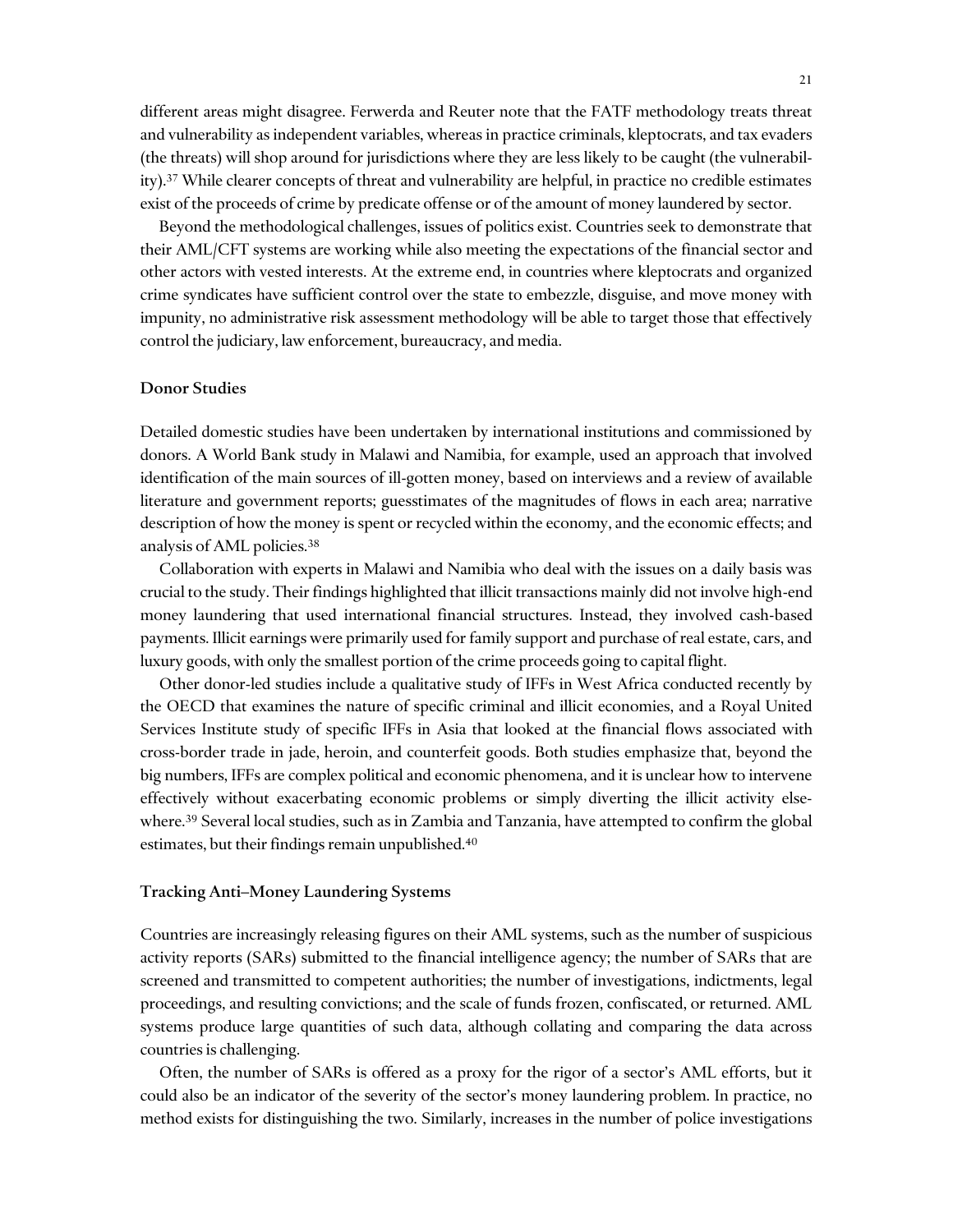and enforcement actions can support a mistaken conclusion that a policy change has caused an increase in money laundering—even when money laundering has decreased—if the policy change in question leads to a higher proportion of financial crimes being discovered.

As Michael Findley highlights, randomized audit studies (known as mystery shopper tests) offer a powerful and underused means to test aspects of the effectiveness of AML and beneficial ownership registration regimes.

## *M U L T I N A T I O N A L T A X A V O I D A N C E : I L L I C I T F L O W O R O D D O N E O U T ?*

Debate about whether the definition of IFFs should be widened beyond financial flows associated with criminal activities to include financial flows associated with multinational tax avoidance or profit shifting continues.

One critical historical pathway for the argument for including multinational tax avoidance has been confusion of the large estimates of trade misinvoicing with the practice of corporate transfer pricing. Trade misinvoicing is a form of customs and/or tax fraud in which exporters or importers deliberately misreport the value, quantity, or nature of goods or services. Estimates of trade misinvoicing are closely linked to the term *illicit financial flows*, as both were popularized by GFI. GFI describes trade misinvoicing as fraudulently manipulating the price, quantity, or quality of a good or service on an invoice submitted to customs and lists four primary reasons "why criminals misinvoice trade": money laundering, tax evasion, fraudulently claiming tax incentives, and dodging capital controls.<sup>41</sup> All of this would be captured under a definition of illicit flows related to illegality. These behaviors are not the same thing as the tax-planning structures referred to as base erosion and profit shifting: BEPS does not depend on hiding or misreporting transactions to the tax authorities but on using tax rules advantageously. Trade misinvoicing is often misinterpreted as representing commercial tax avoidance (related to transfer mispricing).

Perhaps another reason it is attractive to include tax avoidance under IFFs is that BEPS is easier to measure—or at least it is easier to generate annual figures from readily available statistics. This reflects the fact that multinational corporations tend to be legally compliant registered companies that file tax returns and, in many countries, publish accounts. This information is accessible from databases such as Orbis and can also be estimated from macroeconomic statistics. In some countries, microdata is available to researchers through tax authority data labs, which provide access to anonymized tax return data. The data can be used to investigate how sensitive corporate profitability is to tax rates and whether the pattern of revenues, profits, assets, and taxes reveals higher profitability in low tax jurisdictions and vice versa.<sup>42</sup> The G20/OECD-led BEPS Action Plan has established a system of country-by-country reporting for large companies whereby they have to submit data about their sales, profits, assets, and taxes paid on a jurisdiction-by-jurisdiction basis. While this information is confidential to tax authorities, the OECD will compile it and release statistical aggregates starting in 2019.<sup>43</sup>

The differences in the challenge of estimating tax avoidance versus IFFs is also reflected in official country assessments. For example, in the United Kingdom, the revenue authority produces an annual tax gap estimate, which includes figures for tax evasion and avoidance based on a combination of bottom-up and top-down analyses. Although the authority recognizes that uncertainty and potential error can come from many sources, it is able to generate annual estimates differentiated by type of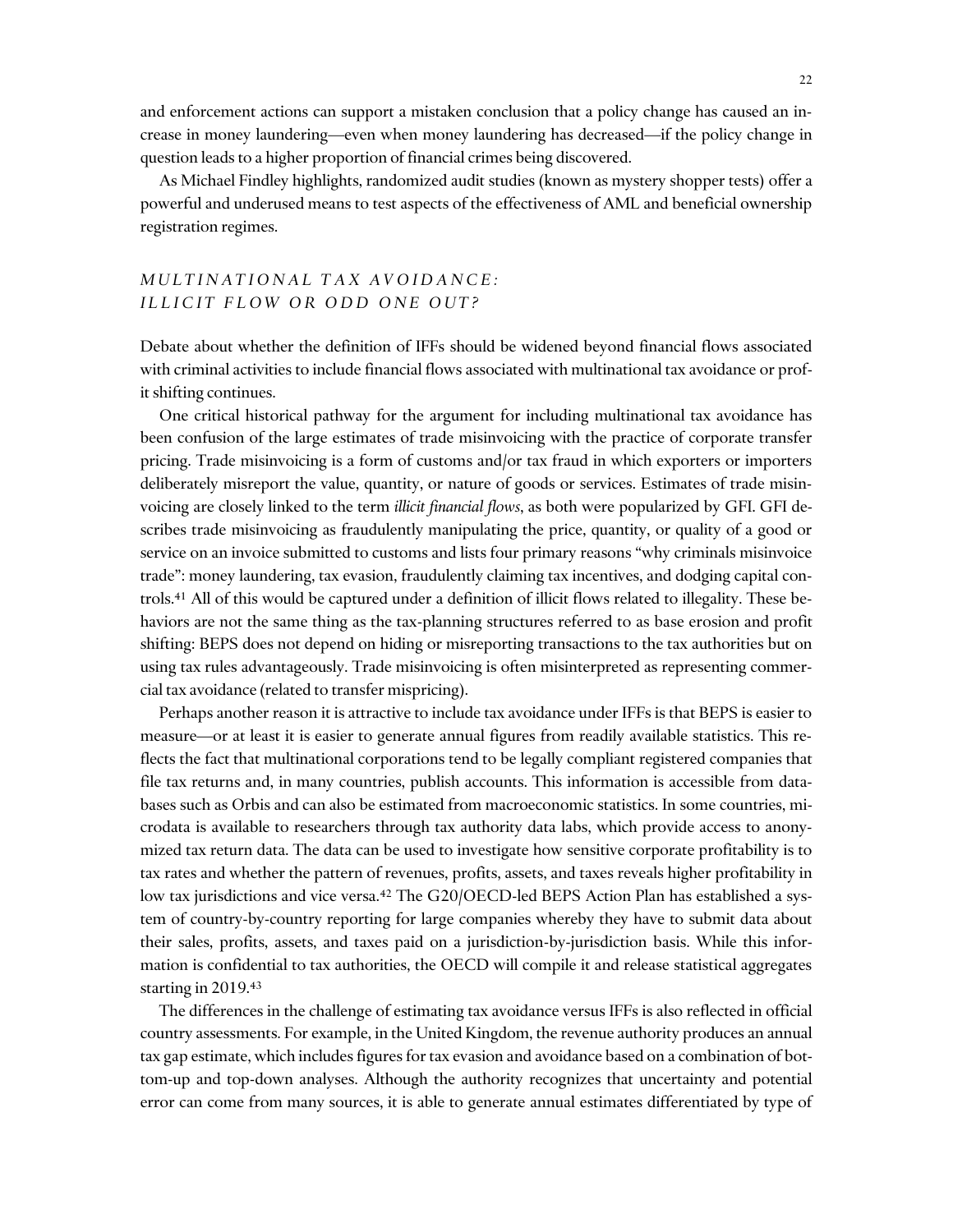taxpayer and type of behavior. However, the UK National Crime Agency is only able to say that the amount of money laundered in the country in 2016 "could be between £36 billion and £90 billion"; the amount now is likely to be higher.<sup>44</sup>

As Kahler notes in this collection's introduction, the boundaries of legal behavior are not immutable, and actions that were once seen as acceptable (such as bribery of public officials by multinational corporations) have become unacceptable and illegal. Similarly, legalization of previously illicit drugs can lead to illegal enterprises becoming (or being replaced by) legal ones. Where a state is captured by criminal, corrupt, or despotic rulers, arguably its rules are themselves illegitimate. Nevertheless, replacing the legal boundary on IFFs with a vaguer one referring to social norms or morality makes the whole concept amorphous. In practice, this broader conceptualization is only applied in the argument about including tax avoidance under IFFs.

An initial proposal on Measurement of Illicit Financial Flows, commissioned by UNCTAD, argues for a sub-indicator based on "misaligned profits" of multinational corporate taxation with the site of economic activity, using the soon-to-be-available country-by-country reporting data produced as a result of the BEPS reforms.<sup>45</sup> The sub-indicator would capture economic activity as the simple average of single indicators of production (the share of full-time equivalent employees in a jurisdiction) and consumption (final sales within each jurisdiction), and would define misalignment as the total excess profits declared in jurisdictions with a greater share of profits than would be aligned with their share of economic activity.

As the UNCTAD proposal notes, this sub-indicator would cast a wide net, including lawful and unlawful avoidance, along with criminal evasion, as well as companies simply following tax rules that do not explicitly seek alignment with this formula (see figure 3 for an illustration of how the profit misalignment indicator and other IFF measurements map to IFF definitions). This measure, as defined, would be easy and inexpensive to determine, without the need to collect additional data. But it would be assessing something that is not close to what countries are seeking to assess in terms of national risk assessments for IFFs.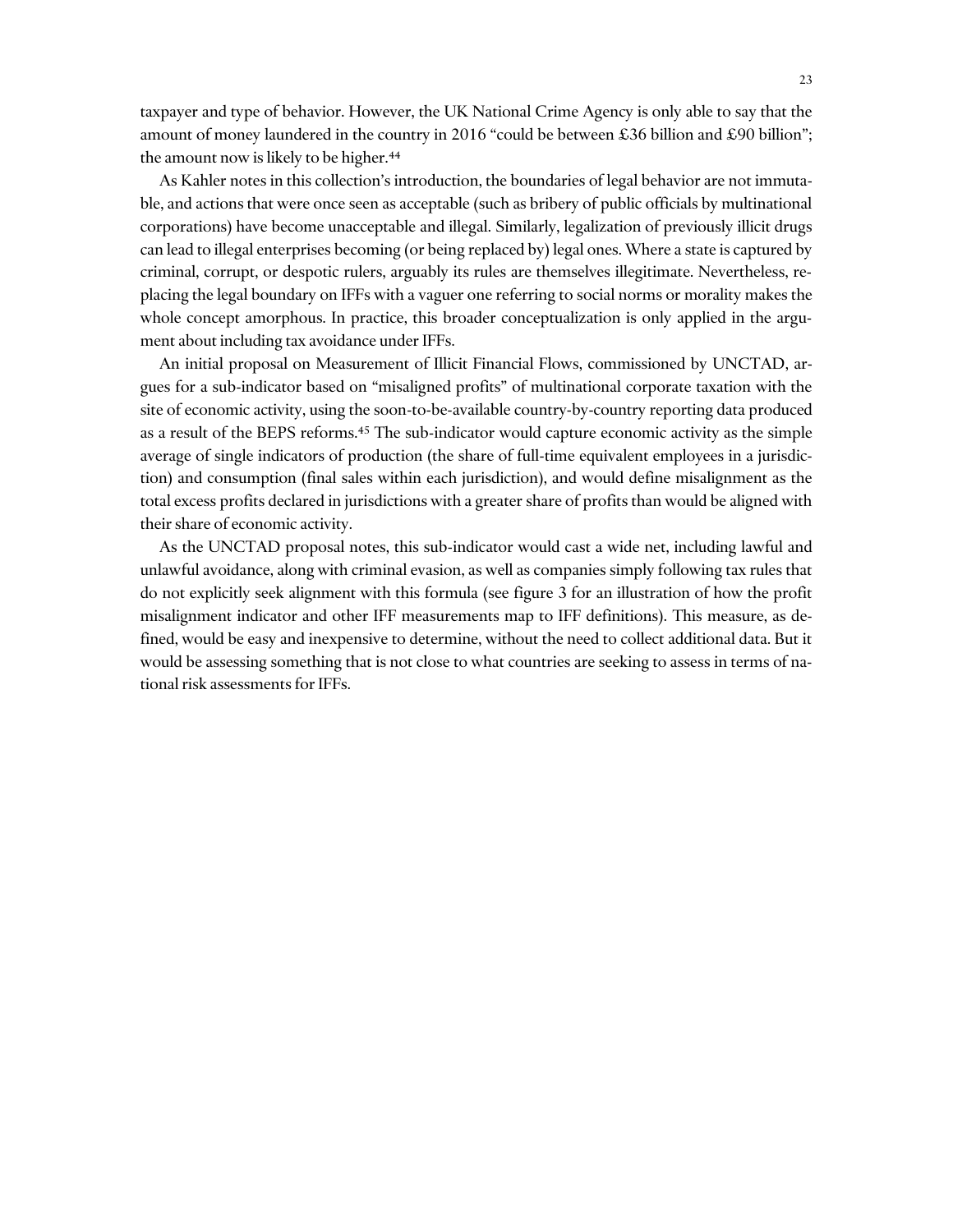

## Figure 3. Mapping Different Approaches to Measurements Against Definitions and Concepts

*Source:* Author.

## CONCLUSION AND RECOMMENDATIONS

While popular estimates of IFFs have been influential in drawing attention to the issue, the idea that IFFs can be assessed at a distance through simple calculations using official statistics from global databases is overoptimistic. Calculations tend to rely more strongly on assumptions than on empirical analysis, and the resulting estimates are not much more than simply indicative of the orders of magnitude. They shed light on neither specific policy measures nor progress over time.

Yet the expectation that IFFs can be measured in this way and that the large estimate amounts can be interpreted simply and directly as lost funds for international development has become strongly established. Large and ostensibly accurate estimates have whetted public, policymaker, and press appetites for more of the same, and have run ahead of discussions about whether the numbers themselves are meaningful. This trend risks diverting the focus on IFFs away from crime and corruption toward the fashionable—and more politically appetizing—target of multinational tax avoidance.

The existing system of AML standards has been patchily implemented and largely ineffective in tackling transnational organized crime and grand corruption among political leaders.<sup>46</sup> Uncertainty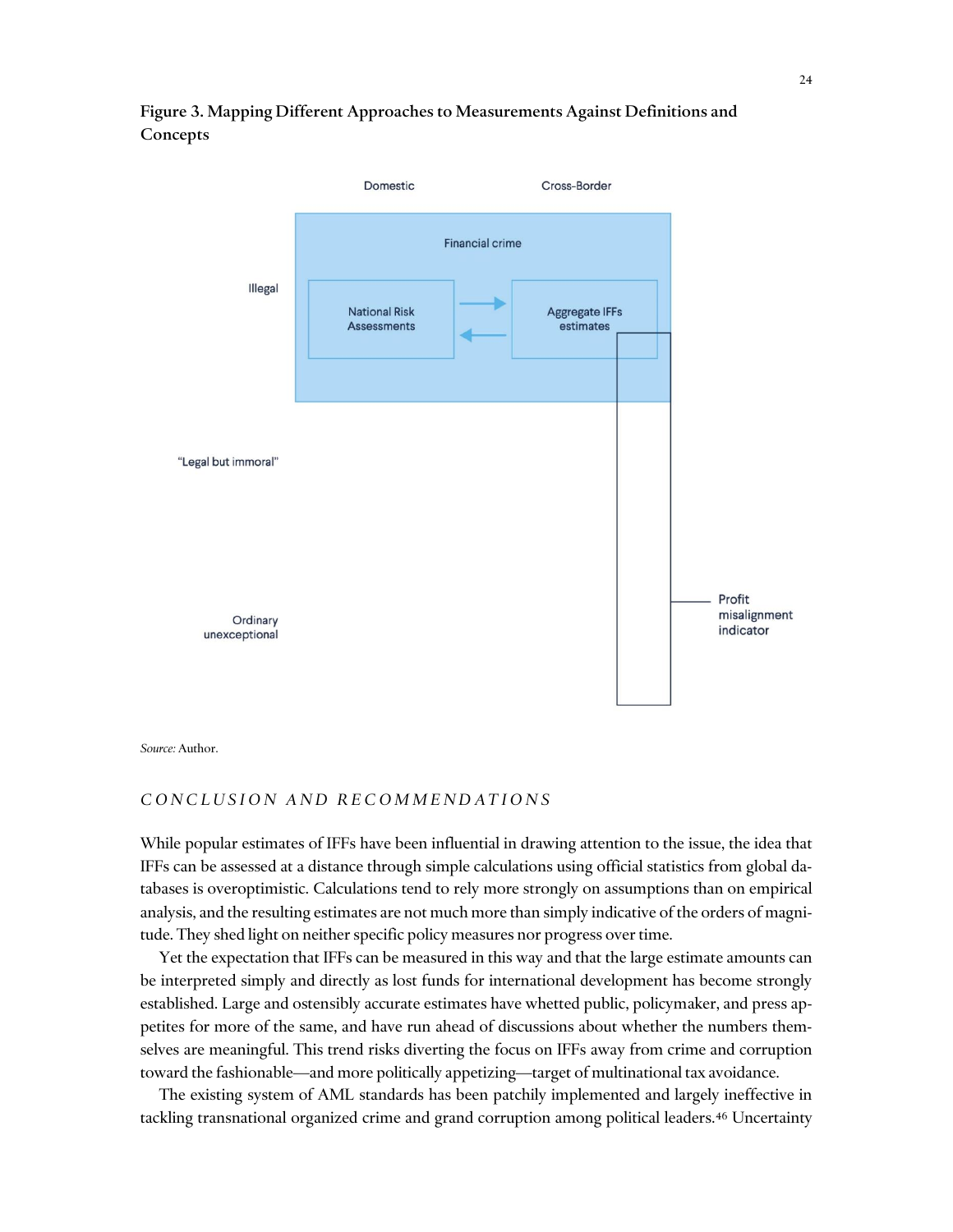of measurement and difficulty in assessing IFFs should not stop governments from taking action to address this gap, but the fact that countries are taking action should not be reason to ignore the problems of definition and measurement.

## Definition

*Develop a common definition of illicit financial flows—one that can be recognized by experts and actors in*  AML, anticorruption, and revenue compliance, and one that would support coherent action.<sup>47</sup> The concept of IFFs has become tied up with the confusion between trade misinvoicing and transfer pricing. However, that these two different phenomena are often confused and conflated is not a good reason to adopt a measure for IFFs that includes legal tax planning, a practice far removed from the core concept. Nor is the convenient availability of annual data to construct an internationally comparable set of numbers on misalignment. Conflating legal and illegal behavior risks offers a way to drive attention away from criminal and corrupt finances toward more politically attractive targets. The narrower view of IFFs relates closely to AML. However, it goes beyond the specific set of practices, compliance standards, and financial regulations developed under the international AML/CFT system. The idea of illicit financial flows is important because it highlights the international aspect of financial crime; crime and corruption are not just the problem of the country where they happen but also of the countries that allow their financial systems, goods trade, or real estate markets to be used as getaway vehicles for ill-gotten money. The concept also focuses attention on the need for an effective international response that goes beyond AML compliance.

## Aggregate Estimates

*Recognize the limitations of aggregate measurements of IFFs, and put more focus on disaggregate analysis.* AML/CFT regulators need to know about threats and vulnerability at activity and sector levels to focus on preventive action, while law enforcement authorities and investigators need to know about where to focus their attention to monitor, prevent, attack, and seize flows of criminal finances. Refinements to existing methods could reduce error. For example, recent revisions to GFI's methodology have led to reductions in its global estimates of IFFs, with large reductions in countries such as India and Zambia.<sup>48</sup> However, without reliable, representative data on actual illicit activity, it is impossible to gauge how close these estimates are to reality, nor how much noise remains in the data. Randomized audits and mystery shopper studies can help reveal the amount of illicit finance or noncompliant actors in a given sample. More detailed research on customs records could help authorities identify genuine misinvoicing.<sup>49</sup>

*Publish the data and code for IFF estimates.* Large-scale estimates involving the manipulation of detailed bilateral trade data are costly to calculate and replicate, and the full details of calculations are rarely published; therefore, estimates often enter the public discourse before they have been verified. Recently, for example, the UNECA increased its estimate of IFFs from Africa from \$50 billion to \$72 billion, but it has not published the underlying calculations.<sup>50</sup> Opening up the data and code to public scrutiny would make it easier for researchers to spot problems and suggest improvements. Donors funding analytical work in this area could encourage this practice.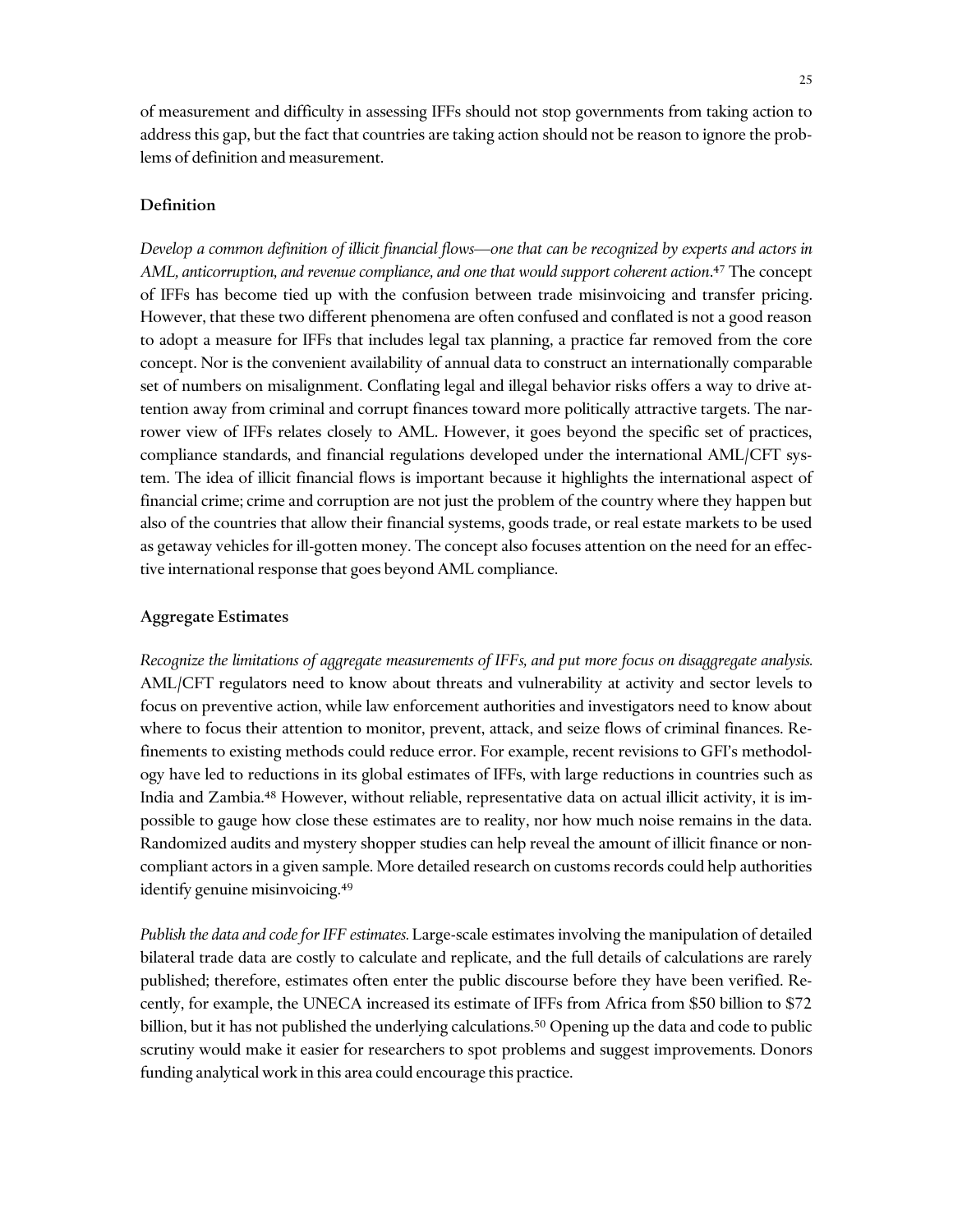*Address the possible limitation to measuring IFFs as a Sustainable Development Goal indicator.* IFFs are included in the UN Sustainable Development Goals under target 16.4, and the UN Statistical Commission has agreed that IFFs would be measured using the indicator "total value of inward and outward illicit financial flows." If this indicator cannot be possibly—or meaningfully—measured, the governments, international organizations, and expert committees involved should recognize the limitation and not substitute in dollar estimates of multinational profit shifting.

#### National Risk Assessments and Other Local Analysis

*Evolve and improve national risk assessments.* Approaches to national risk assessments are new and evolving, and quantitative approaches are still a long way from producing comparable policy-relevant data. In the first rounds, authorities have focused on building qualitative understanding of risks and identifying sectors that need stronger action, and have highlighted limits of knowledge and data. Future rounds of risk assessment should strengthen both the conceptual basis for risk analysis and the quantitative and qualitative analyses. Better dialogue and closer cooperation between the public and private sectors to inform national risk assessments will be crucial to this.<sup>51</sup> Countries should report on their methods so that they can learn from one another's experience and approach.

*Address overseas crime and corruption risks.* Developed countries and international financial centers should assess their role as conduits and facilitators of IFFs, and their role in supporting stolen asset recovery. Domestic IFF control efforts in developing countries will likely have limited influence.<sup>52</sup> Therefore, the role of countries that tend to attract or act as conduits for international assets, both legitimate and illegitimate, such as the United States, Dubai, Singapore, Switzerland, and the United Kingdom (and its overseas territories and crown dependencies) is critical. They should address overseas crime and corruption risk in their NRAs.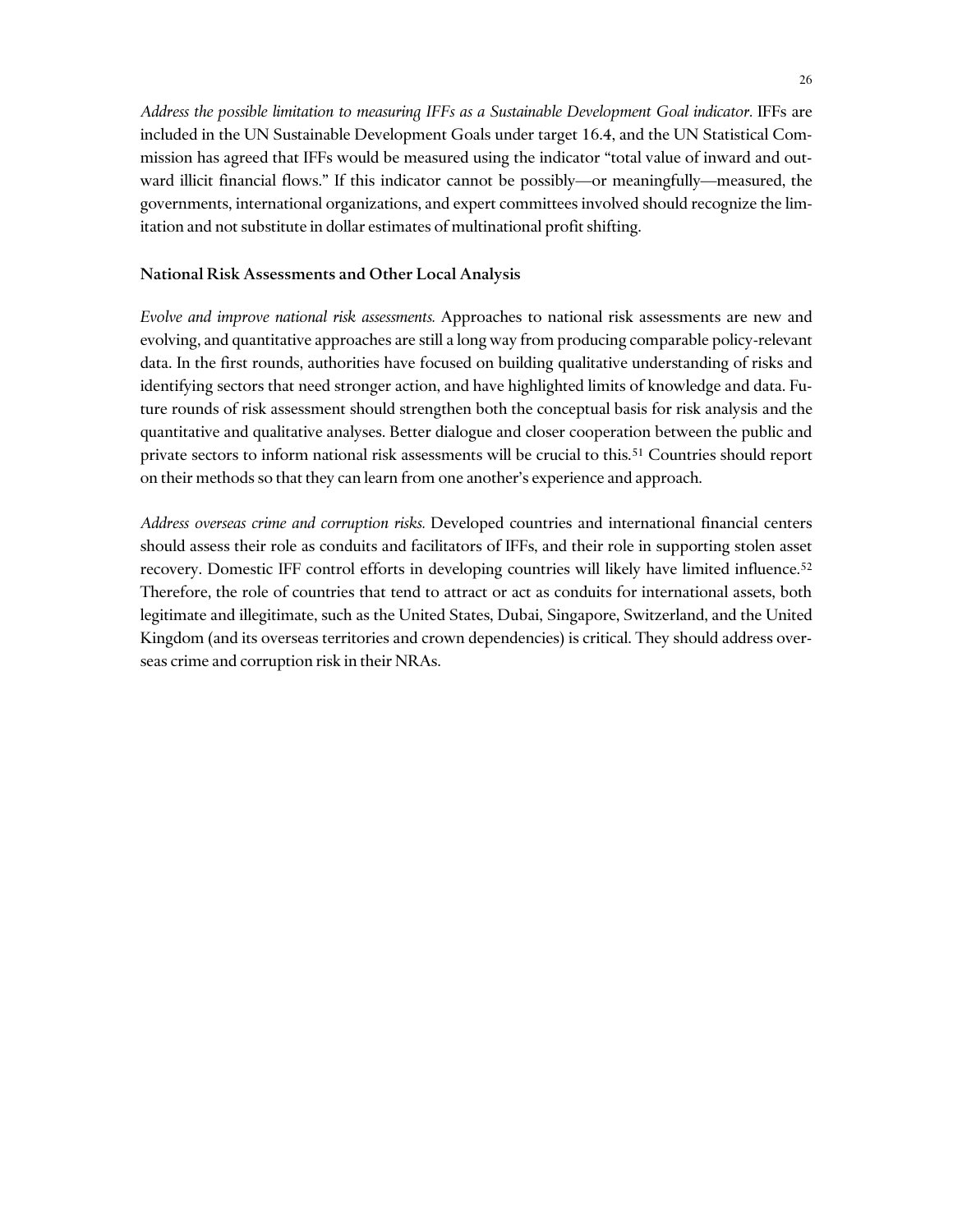#### *E N D N O T E S*

 $\overline{a}$ 

3. High Level Panel on Illicit Financial Flows From Africa, *Illicit Financial Flow: Report of the High Level Panel on Illicit Financial Flows From Africa* (Addis Ababa: African Union and UN Economic Commission for Africa, 2015), http://uneca.org/sites/default /files/PublicationFiles/iff\_main\_report\_26feb\_en.pdf.

7. For example, see Kar and Spanjers, *Illicit Financial Flows From Developing Countries*; Inter-Agency Task Force on Financing for Development, "Coherent Policies for Combatting Illicit Financial Flows," UN Office on Drugs and Crime and OECD, July 2016, http://un.org/esa/ffd/wp-content/uploads/2016/01/Coherent-policies-for-combatting-Illicit-Financial-Flows\_UNODC-OECD \_IATF-Issue-Brief.pdf; World Bank, *The World Bank Group's Response to Illicit Financial Flows: A Stocktaking* (Washington, DC:

8. Kar and Spanjers, *Illicit Financial Flows From Developing Countries*.

9. "What We Do," Financial Crimes Enforcement Network, accessed September 9, 2018, http://fincen.gov/what-we-do.

10. Examples include organizations coordinated by the Financial Transparency Coalition and the Global Alliance for Tax Justice.

11. Publications that take this approach include High Level Panel, *Illicit Financial Flow*; Juan Pablo Bohoslavsky, "Final Study on Illicit Financial Flows, Human Rights, and the 2030 Agenda for Sustainable Development of the Independent Expert on the Effects of Foreign Debt and Other Related International Financial Obligations of States on the Full Enjoyment of All Human Rights, Particularly Economic, Social, and Cultural Rights," A/HRC/31/61, January 15, 2016, https://digitallibrary.un.org/record /831668/files/A\_HRC\_31\_61-EN.pdf; Sol Picciotto, "Illicit Financial Flows and the Tax Haven and Offshore Secrecy System," Tax Justice Network, February 8, 2018, http://taxjustice.net/2018/02/08/illicit-financial-flows-tax-haven-offshore-secrecy -system.

12. These examples are from Financial Action Task Force, *Laundering the Proceeds of Corruption: Typologies Report* (Paris: FATF/OECD, 2011); Maxime Domegni et al., *The Plunder Route to Panama: How African Oligarchs Steal From Their Countries* (Africa Investigative Publishing Collective, Africa Uncensored, and *Zam* magazine, 2017), http://zammagazine.com/images/pdf/documents /African\_Oligarchs.pdf; FATF, *Money Laundering Through the Football Sector* (Paris: FATF/OECD, 2009), http://fatf-gafi.org/media /fatf/documents/reports/ML%20through%20the%20Football%20Sector.pdf; and Olivier Longchamp and Nathalie Perot, *Trading in Corruption: Evidence and Mitigation Measures for Corruption in the Trading of Oil and Minerals* (Bergen, Norway: Public Eye and U4 Anti-Corruption Resource Centre, 2017), http://cmi.no/publications/file/6255-trading-in-corruption.pdf.

13. Financial Action Task Force, *Laundering the Proceeds of Corruption*.

14. Matthew Collin et al., *Unintended Consequences of Anti–Money Laundering Policies for Poor Countries* (Washington, DC: Center for Global Development, 2015), http://cgdev.org/sites/default/files/CGD-WG-Report-Unintended-Consequences-AML -Policies-2015.pdf.

15. Maya Forstater, "Illicit Financial Flows, Trade Misinvoicing, and Multinational Tax Avoidance: The Same or Different?," CGD Policy Paper 123, Center for Global Development, March 2018, http://cgdev.org/sites/default/files/illicit-financial-flows-trade -misinvoicing-and-multinational-tax-avoidance.pdf. For a debate in favor of and against including tax avoidance under the definition of illicit financial flows, see Sol Picciotto, "Why Tax Avoidance Is Illicit," International Center for Tax and Development, May 10, 2018, http://ictd.ac/blog/why-tax-avoidance-is-illicit; Maya Forstater, "Why Illicit Financial Flows and Multinational Tax Avoidance Are Not the Same Thing," International Center for Tax and Development, May 10, 2018, http://ictd.ac/blog/why-illicit-financial -flows-and-multinational-tax-avoidance-are-not-the-same-thing.

<sup>1.</sup> UN Office on Drugs and Crime and World Bank, *Stolen Asset Recovery (StAR) Initiative: Challenges, Opportunities, and Action Plan* (Washington, DC: World Bank, 2007), 9, http://documents.worldbank.org/curated/en/846731468338347772/pdf /438540WP0Box327377B0Star01PUBLIC1.pdf.

<sup>2.</sup> Dev Kar and Joseph Spanjers*, Illicit Financial Flows From Developing Countries: 2004–2013* (Washington, DC: Global Financial Integrity, 2015), http://gfintegrity.org/wp-content/uploads/2015/12/IFF-Update\_2015-Final-1.pdf.

<sup>4.</sup> See, for example, Maya Forstater, "Stop Spreading the Myth: Zambia Is Not Losing \$3 Billion to Tax Avoidance," Center for Global Development, October 23, 2017, http://cgdev.org/blog/stop-spreading-myth-zambia-not-losing-3-billion-tax-avoidance.

<sup>5.</sup> Peter Chowla and Tatiana Falcao, "Illicit Financial Flows: Concepts and Scope," Draft FfDO Working Paper, Interagency Task Force on Financing for Development, December 5, 2016, http://un.org/esa/ffd/wp-content/uploads/2017/02/Illicit-financial-flows -conceptual-paper\_FfDO-working-paper.pdf.

<sup>6.</sup> Miles Kahler, "Countering Illicit Financial Flows: Expanding Agenda, Fragmented Governance," in "Global Governance to Combat Illicit Financial Flows: Measurement, Evaluation, Innovation," Council on Foreign Relations, October 2018.

World Bank, 2016), http://documents.worldbank.org/curated/en/502341468179035132/The-World-Bank-Group-s-response-to -illicit-financial-flows-a-stocktaking.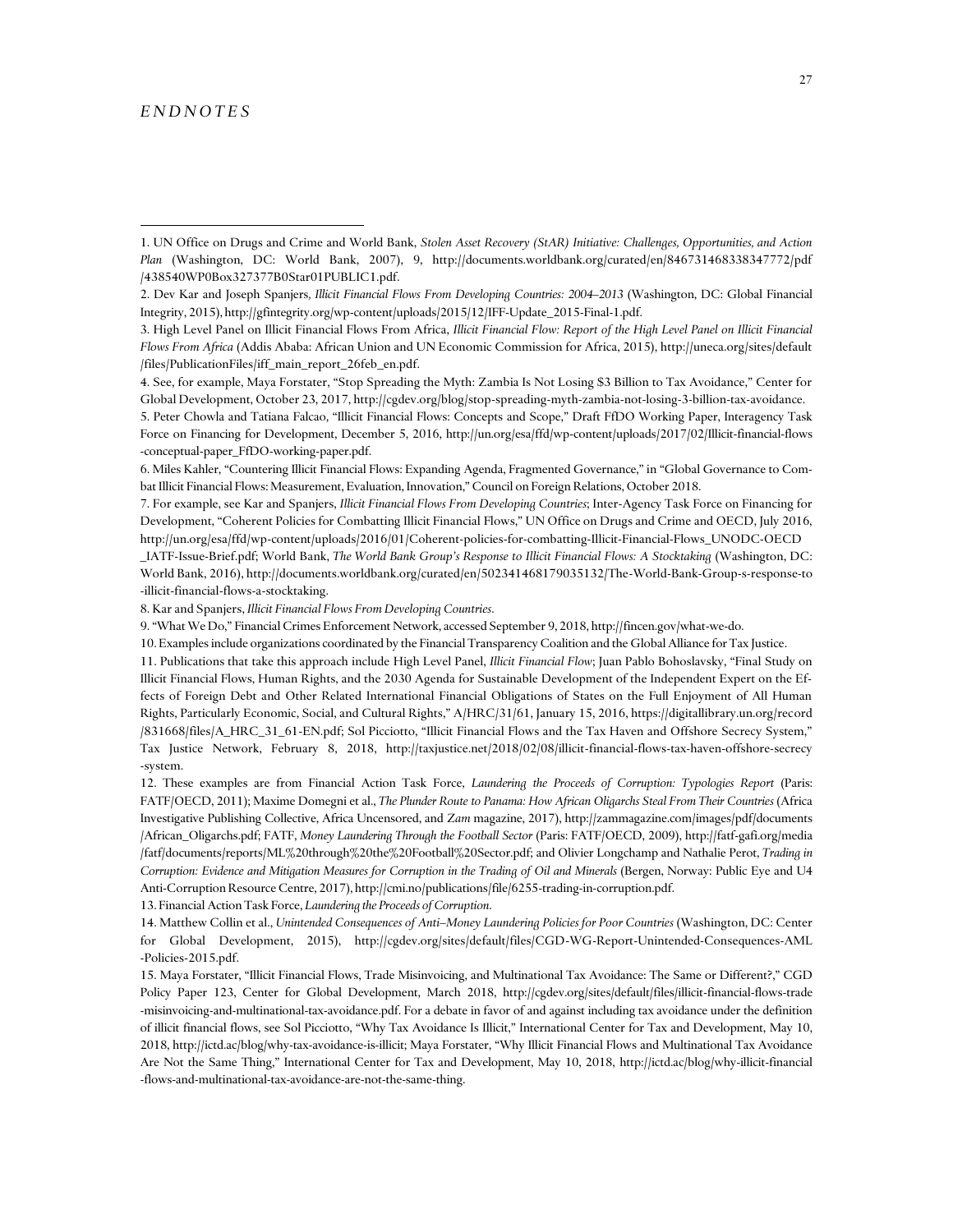16. Thomas Pietschmann and John Walker, *Estimating Illicit Financial Flows Resulting From Drug Trafficking and Other Transnational Organized Crimes* (Vienna: UN Office on Drugs and Crime, 2011), http://unodc.org/documents/data-and-analysis/Studies/Illicit financial flows 2011 web.pdf.

18. Niels Johannesen and Jukka Pirttila, "Capital Flight and Development: An Overview of Concepts, Methods, and Data Sources," WIDER Working Paper 2016/95, UN University World Institute for Development Economics Research, August 2016, http://wider .unu.edu/sites/default/files/wp2016-95.pdf.

19. Benu Schneider, "Measuring Capital Flight: Estimates and Interpretations," Working Paper 194, Overseas Development Institute, March 2003, http://odi.org/sites/odi.org.uk/files/odi-assets/publications-opinion-files/2432.pdf.

20. High Level Panel, *Illicit Financial Flow*; Leonce Ndikumana and James K. Boyce, "New Estimates of Capital Flight From Sub-Saharan African Countries: Linkages With External Borrowing and Policy Options," Working Paper no. 166, Political Economy Research Institute, University of Massachusetts, Amherst, April 2008, 144, http://scholarworks.umass.edu/cgi/viewcontent.cgi ?article=1137&context=peri\_workingpapers; and Leonce Ndikumana, *Trade Misinvoicing in Primary Commodities in Developing Countries: The Cases of Chile, Cote d'Ivoire, Nigeria, South Africa and Zambia* (Geneva: UN Conference on Trade and Development, 2016), http://unctad.org/en/PublicationsLibrary/suc2016d2\_en.pdf.

21. Johannesen and Pirttila, "Capital Flight and Development"; Maya Forstater, "Illicit Flows and Trade Misinvoicing: Are We Looking Under the Wrong Lamppost?," Chr. Michelsen Institute, 2016, http://cmi.no/publications/5979-illicit-flows-and-trade -misinvoicing.

22. Volker Nitsch, "Trillion Dollar Estimate: Illicit Financial Flows From Developing Countries," Darmstadt University of Technology, December 3, 2015, http://tuprints.ulb.tu-darmstadt.de/5437/1/ddpie\_227.pdf.

23. Celene Carrere and Christopher Grigoriou, "Can Mirror Data Help to Capture Informal International Trade?," UN Conference on Trade and Development, 2014, http://unctad.org/en/PublicationsLibrary/itcdtab65\_en.pdf.

24. Ndikumana, *Trade Misinvoicing in Primary Commodities in Developing Countries*.

 $\overline{a}$ 

25. Eunomix Research, *A Review of the UNCTAD Report on Trade Misinvoicing, With a Focus on South Africa's Gold Export* (Johannesburg: Euonomix Research, 2017), http://eunomix.com/cmsAdmin/uploads/eunomix-final-report-review-of-unctad-misinvoicing -report-5-june-2017-published-docx\_001.pdf; and Maya Forstater, "Illicit Financial Flows and Trade Misinvoicing: Time to Reassess," Center for Global Development, September 1, 2017, http://cgdev.org/blog/illicit-financial-flows-and-trade-misinvoicing-time -reassess.

26. Country code ZN is used when "origin of goods is unknown." This code is largely made up of gold, which due to legacy data rules, is treated as a country. One therefore is unable to determine the destination of the exports or origin of the imports. See "Explanations and Notes," South African Revenue Service, http://www.sars.gov.za/ClientSegments/Customs-Excise/Trade-Statistics/Pages /Explanations-and-Notes.aspx.

27. Simon J. Pak and John S. Zdanowicz, Executive Summary, "U.S. Trade With the World: An Estimate of 2001 Lost U.S. Federal Income Tax Revenues due to Over-Invoiced Imports and Under-Invoiced Exports," Working Paper, Trade Research Institute, Pennsylvania State University, 2002, http://oss.net/dynamaster/file\_archive/040318/50b167ce2bb58f256cf8c2225aa4da82/OSS2003 -01-09.pdf

28. Maya Forstater, "Can Stopping 'Tax Dodging' by Multinational Enterprises Close the Gap in Development Finance?," CGD Policy Paper 69, Center for Global Development, October 15, 2015, http://cgdev.org/sites/default/files/CGD-policy-paper-69 -Forstater-tax-dodging-dev-finance\_2.pdf.

29. Josef C. Brada, Zdenek Drabek, and M. Fabricio Perez, "The Effect of Home‐Country and Host‐Country Corruption on Foreign Direct Investment," *Review of Development Economics* 16, no. 4 (2012): 640–663, http://doi.org/10.1111/rode.12009.

30. James S. Henry, "The Price of Offshore Revisited: New Estimates for 'Missing' Global Private Wealth, Income, Inequality, and Lost Taxes," Tax Justice Network, July 2012, http://taxjustice.net/cms/upload/pdf/Price\_of\_Offshore\_Revisited\_120722.pdf.

31. Gabriel Zucman, "The Missing Wealth of Nations: Are Europe and the U.S. Net Debtors or Net Creditors?," *Quarterly Journal of Economics* 128, no 3. (2013): 1321–1364, http://doi.org/10.1093/qje/qjt012.

32. Peter Reuter, "Illicit Financial Flows and Governance: The Importance of Disaggregation" (background paper for the *World Development Report 2017*, World Bank, 2016), http://pubdocs.worldbank.org/en/677011485539750208/WDR17-BP-Illicit -Financial-Flows.pdf.

33. Financial Action Task Force, *Methodology for Assessing Technical Compliance With the FATF Recommendations and the Effectiveness of AML/CFT Systems* (Paris: FATF, 2018), http://fatf-gafi.org/media/fatf/documents/methodology/FATF%20Methodology%2022 %20Feb%202013.pdf.

34. Financial Security Committee, "Italy's National Assessment of Money-Laundering and Terrorist Financing Risks," Italian Ministry of Economy and Finance, 2014, http://dt.tesoro.it/export/sites/sitodt/modules/documenti\_en/prevenzione\_reati\_finanziari

<sup>17.</sup> John Walker, "How Big Is Global Money Laundering?," *Journal of Money Laundering Control* 3, no. 1 (1999): 25–37, http://doi.org /10.1108/eb027208; John Walker and Brigette Unger, "Measuring Global Money Laundering: 'The Walker Gravity Model,'" *Review of Law and Economics* 5, no. 2 (2009): 821–853, http://urosario.edu.co/observatorio-de-lavado-de-activos/imagenes/Walker-Unger -(2009).pdf.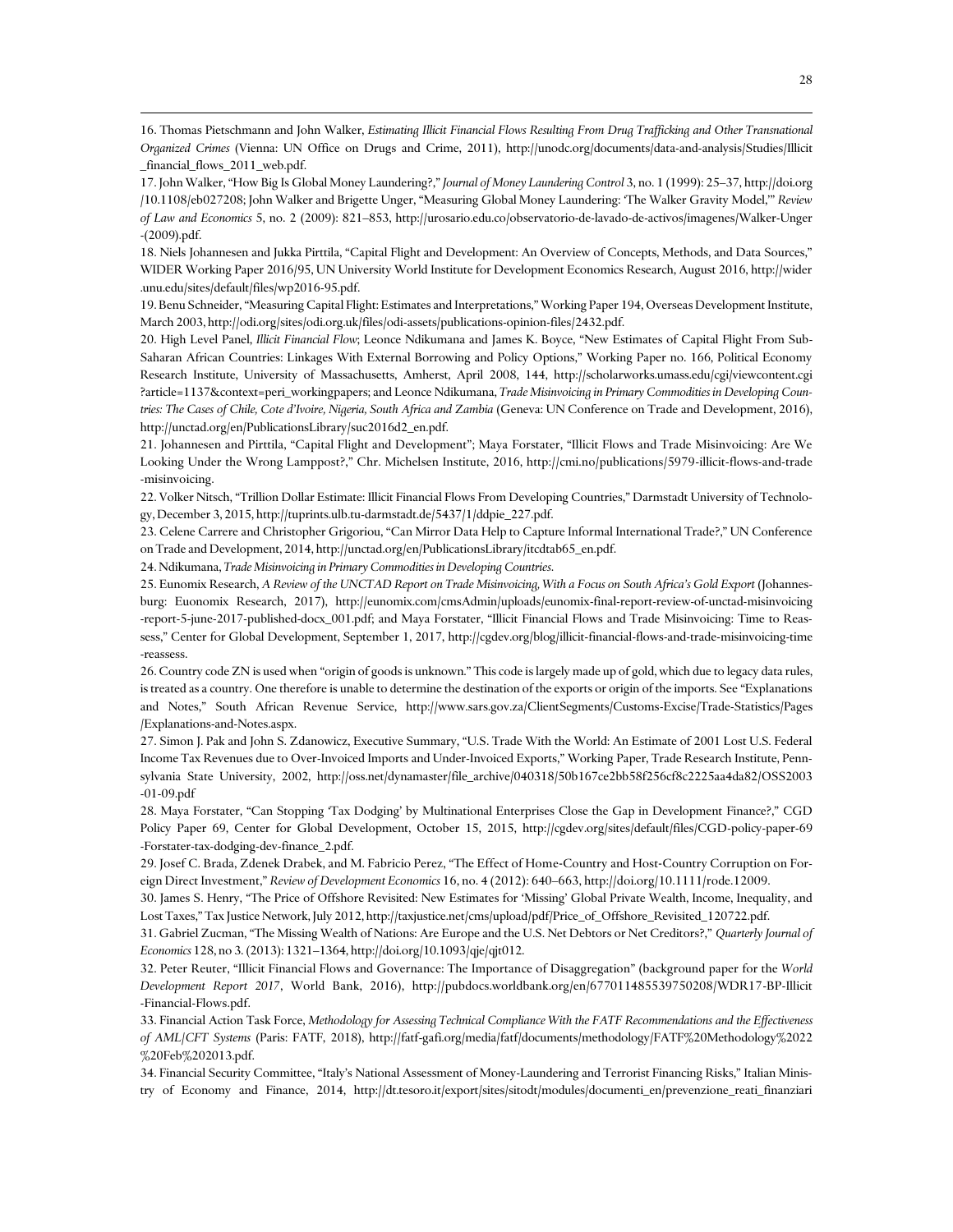/prevenzione\_reati\_finanziari/NRA\_Synthesis\_11\_01\_2017.pdf; Swiss Interdepartmental Coordinating Group on Combating Money Laundering and the Financing of Terrorism, "Report on the National Evaluation of the Risks of Money Laundering and Terrorist Financing in Switzerland," Swiss Confederation, June 2015, http://newsd.admin.ch/newsd/message/attachments/42276.pdf.

35. Government of Bhutan, "National Money Laundering and Financing of Terrorism Risk Assessment," March 14, 2017, http:// www.rma.org.bt/RMA%20Publication/NRAReports/NRAonMLFT.pdf.

36. Financial Action Task Force, *FATF Guidance: National Money Laundering and Terrorist Financing Risk Assessment* (Paris: FATF/OECD, 2013), http://www.fatf-gafi.org/media/fatf/content/images/National\_ML\_TF\_Risk\_Assessment.pdf.

37. Joras Ferwerda and Peter Reuter, "Learning From Money Laundering and National Risk Assessments: The Case of Italy and Switzerland," *European Journal on Criminal Policy and Research* (August 2018): 1–16, http://doi.org/10.1007/s10610-018-9395-0.

38. Stuart Yikona et al., *Ill-Gotten Money and the Economy: Experiences From Malawi and Namibia* (Washington, DC: World Bank, 2011).

39. OECD, *Illicit Financial Flows: The Economy of Illicit Trade in West Africa* (Paris: OECD Publishing, 2018), http://doi.org/10 .1787/9789264268418-en; Sarah Lain et al., *Illicit Financial Flows and Corruption in Asia* (London: Royal United Services Institute, 2017), http://rusi.org/sites/default/files/201711\_rusi\_illicit\_financial\_flows\_and\_corruption\_in\_asia\_lain\_campbell \_moiseinko\_nouwens\_web.pdf.

40. In 2015, the government of Finland funded Global Financial Integrity to carry out a local study in Zambia; the Central Bank of Tanzania also embarked on a study.

41. "Trade Misinvoicing," Global Financial Integrity, accessed September 9, 2018, http://gfintegrity.org/issue/trade-misinvoicing. 42. For example, see Alex Cobham and Petr Jansky, "Global Distribution of Revenue Loss From Tax Avoidance: Re-estimation and Country Results," WIDER Working Paper 2017/55, UN University World Institute for Development Economics Research, March 2017, http://wider.unu.edu/sites/default/files/wp2017-55.pdf; Ernesto Crivelli, Ruud De Mooij, and Michael Keen, "Base Erosion, Profit Shifting, and Developing Countries," IMF Working Paper 15/118, May 2015, http://imf.org/external/pubs/ft/wp/2015 /wp15118.pdf; Harry Huizinga and Luc Laeven, "International Profit Shifting Within Multinationals: A Multi-Country Perspective," *Journal of Public Economics* 92, nos. 5–6 (2008): 1164–1182, http://doi.org/10.1016/j.jpubeco.2007.11.002; Niels Johannesen, Thomas Torslov, and Ludvig Wier, "Are Less Developed Countries More Exposed to Multinational Tax Avoidance? Method and Evidence From Micro-Data," WIDER Working Paper 2016/10, UN University World Institute for Development Economics Research, March 2016, http://wider.unu.edu/sites/default/files/wp2016-10.pdf.

43. OECD/G20, *OECD/G20 Inclusive Framework on BEPS: Progress Report July 2017–June 2018* (Paris: OECD, 2018), http://oecd.org /ctp/inclusive-framework-on-beps-progress-report-june-2017-july-2018.htm.

44. UK National Crime Agency, *National Strategic Assessment of Serious and Organised Crime* (London: NCA, 2017), http:// nationalcrimeagency.gov.uk/publications/807-national-strategic-assessment-of-serious-and-organised-crime-2017/file.

45. Alex Cobham and Petr Jansky, "Measurement of Illicit Financial Flows" (background paper, UN Office on Drugs and Crime and UN Conference on Trade and Development Expert Consultation on the Sustainable Development Goal Indicator on Illicit Financial Flows, December 12–14, 2017), http://unodc.org/documents/data-and-analysis/statistics/IFF/Background\_paper\_B\_Measurement \_of\_Illicit\_Financial\_Flows\_UNCTAD\_web.pdf.

46. Jason Sharman, *Chasing Kleptocrats' Loot: Narrowing the Effectiveness Gap* (Bergen, Norway: U4 Anti-Corruption Resource Centre, 2012), http://www.u4.no/publications/chasing-kleptocrats-loot-narrowing-the-effectiveness-gap.pdf.

47. For a review of the state of knowledge and understanding of illicit financial flows at the end of 2017, see Frederik Eriksson, "Illicit Financial Flows Definitions: Crucial Questions," Medium, October 5, 2017, http://medium.com/u4-anti-corruption -resource-centre/iff-definitions-3f3d0ba106c3.

48. Forstater, "Illicit Financial Flows and Trade Misinvoicing."

 $\overline{a}$ 

49. See, for example, Michael G. Findley, Daniel L. Nielson, and J. C. Sharman, *Global Shell Games: Experiments in Transnational Relations, Crime, and Terrorism* (Cambridge: Cambridge University Press, 2014).

50. UN Economic Commission for Africa, *A Study on the Global Governance Architecture for Combating Illicit Financial Flows* (Addis Ababa: UNECA, 2018), http://globaltaxjustice.org/sites/default/files/global-governance\_eng\_rev.pdf

51. Helena Wood et al., *Known Unknowns: Plugging the UK's Intelligence Gaps on Money Laundering Involving Professional Services Providers* (London: Royal United Services Institute, 2017), http://rusi.org/sites/default/files/20180409\_known\_unknowns\_final .pdf.

52. Michael Levi, "How Well Do Anti–Money Laundering Controls Work in Developing Countries?," in *Draining Development? Controlling Flows of Illicit Funds From Developing Countries*, ed. Peter Reuter (Washington, DC: World Bank, 2012), 373–413, http:// documents.worldbank.org/curated/en/305601468178737192/pdf/668150PUB0EPI0067848B09780821388693.pdf.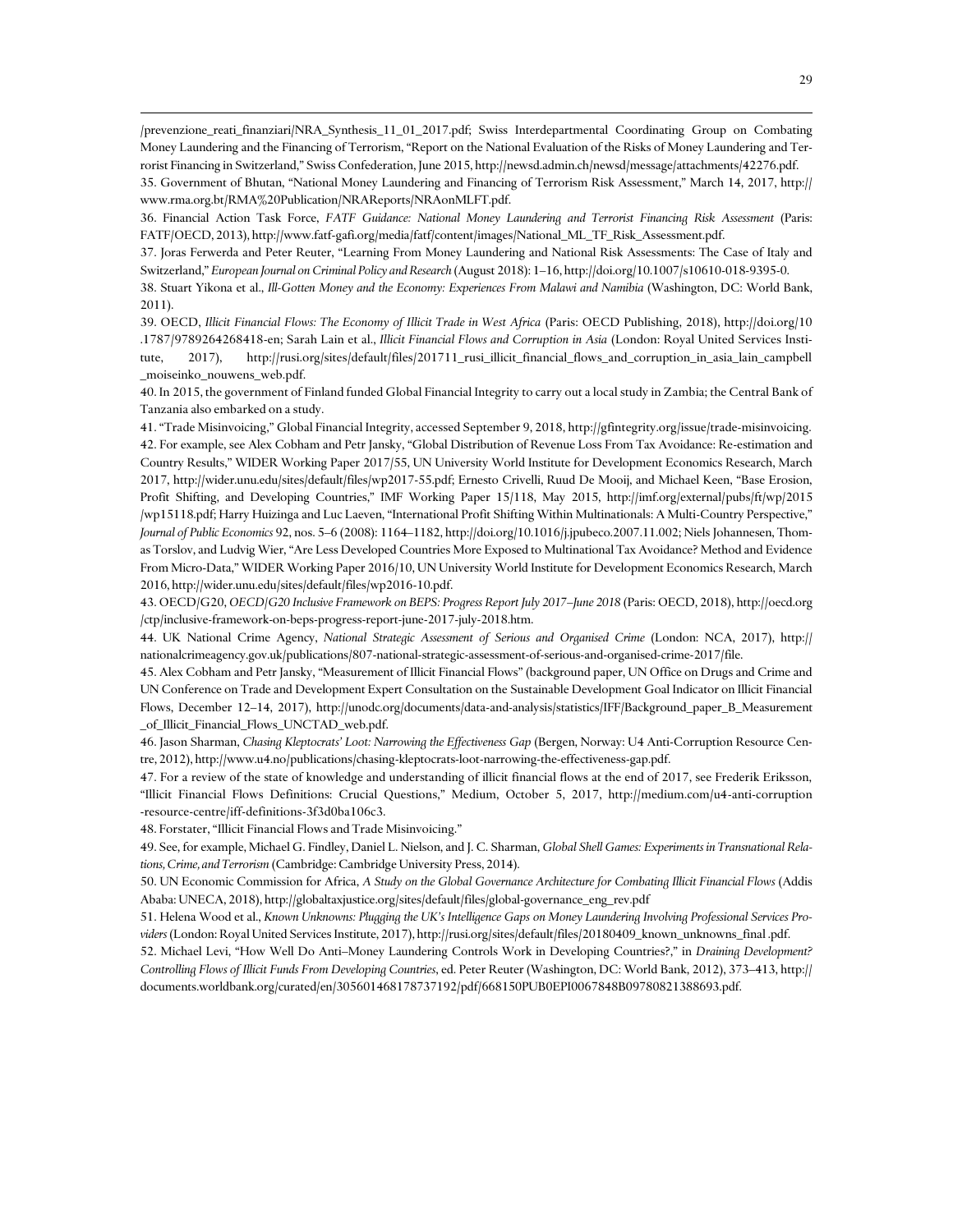# <span id="page-32-0"></span>Evaluation Strategies for Global and National Measures Against Illicit Financial Flows

*Michael G. Findley*

Increased attention to problems of corruption, organized crime, and terrorism has led to greater international focus on illicit financial flows (IFFs), including in the form of generating strategies for combating such flows. At least four UN conventions—the Convention Against Illicit Traffic in Narcotic Drugs and Psychotropic Substances, the International Convention for the Suppression of the Financing of Terrorism, the Convention Against Transnational Organized Crime, and the Convention Against Corruption—have been adopted, as have many regional agreements, all of which seek to stem IFFs. UN Sustainable Development Goal target 16.4, moreover, calls for addressing IFFs as a critical priority for the developing world.<sup>1</sup>

While global and national measures to combat IFFs are diverse and advanced by many organizations, they were most prominently developed through the Forty Recommendations of the Financial Action Task Force (FATF).<sup>2</sup> Governments have delegated standard-setting authority to FATF, and nearly all countries in the world have agreed, in principle, to abide by FATF standards, either because the countries are FATF members or belong to one of FATF's nine regional satellite organizations.<sup>3</sup> National adoption and enforcement, though, vary widely. Among others, the World Bank and the International Monetary Fund consider FATF to be the authoritative organization for setting and enforcing anti–money laundering (AML) standards.<sup>4</sup> The range of global standards is impressively broad; a few critical measures, including the establishment of beneficial ownership and the implementation of AML recommendations, are highlighted below.

Evaluation strategies for these global and national measures against IFFs have been severely neglected, in contrast to issues of IFF measurement. Much has been written on whether IFFs are increasing or decreasing year to year, with at least implicit attribution to existing global and national measures. Extant attributions of success should be interpreted with caution because existing research approaches are not well suited to establish confidently that current policies are responsible for any shifts and that alternative explanations are not responsible. This argument can be contextualized through a brief discussion of different evaluation methods, including of what evaluation experts count as credible evidence.

National statutory compliance with international standards does not correlate much with actual compliance; knowledge of international standards does not motivate compliance with the mandate to establish beneficial ownership; the threat of national enforcement does appear to motivate compliance; the risk-based approach in know-your-customer (KYC) process appears to motivate greater compliance with international standards; and although tax havens have a bad reputation, they appear to be among the most compliant jurisdictions in the world.<sup>5</sup>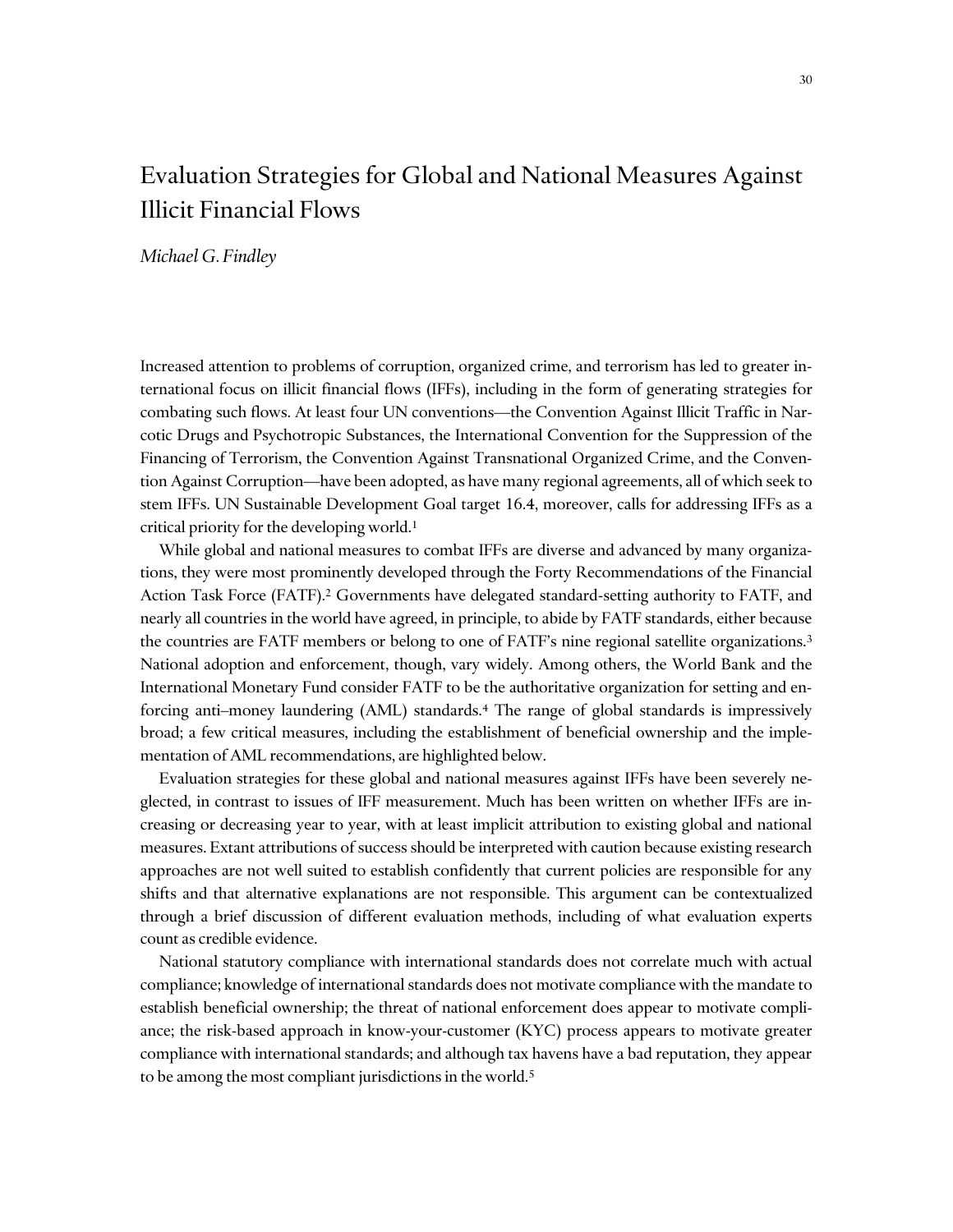Evaluating IFFs defined in the macroeconomic sense of aggregating unlawful cross-border movements of money (assuming the severe measurement issues can be remedied) is unlikely to yield valuable conclusions to inform specific policy recommendations. Instead, scholars and policymakers should prioritize more rigorous evaluations of specific programs applied to narrower illicit flows. Rather than focus so much attention on aggregate flows, evaluators should examine the efficacy of global governance strategies considering meso- or micro-level dimensions of the IFFs.

## *M E A S U R E M E N T A N D E V A L U A T I O N O F I L L I C I T F I N A N C I A L F L O W S*

IFFs take on many forms. Much of the literature emphasizes fraudulent misinvoicing of trade to the developing world.<sup>6</sup> Substantial effort has been devoted to understanding how money associated with such trade, or more broadly for transferring bulk cash or otherwise, is concealed or laundered. Untraceable shell corporations with bank accounts (so that the accounts are de facto anonymous) provide likely the most common mechanism for doing so, whether in the specific domains of money laundering, transnational corruption, tax evasion, or other related crimes.<sup>7</sup> The FATF recommendations are designed, in particular, to prevent such money laundering.

The scrutiny paid to fraudulent misinvoicing of trade is likely due to the attention that Global Financial Integrity (GFI) and other advocacy nongovernmental organizations have brought to this form of IFFs. While trade misinvoicing is potentially extremely consequential, with global estimates consistently on the order of trillions of dollars annually, estimating the scale of these activities is a precarious enterprise and existing estimates could be highly inaccurate.<sup>8</sup> Maya Forstater has produced several excellent treatments of the measurement problems, including in this collection. <sup>9</sup> Michael Levi, Peter Reuter, and Terence Halliday contend that no one takes the GFI estimates seriously in the sense of using the estimates for evaluating policy effectiveness and instead argue that the estimates are mere advocacy claims.<sup>10</sup> Without solving, or at least mitigating, the nontrivial measurement challenges, evaluation at this macroeconomic level is near impossible.<sup>11</sup>

Outside the measurement problems currently under debate, evaluation of global governance strategies to stem IFFs has been almost nonexistent. Levi and coauthors compellingly argue that evaluation in the AML and IFF space is miserable at best. They provide a scathing critique of the state of evaluation, perhaps best captured in their claim that "despite the publication of national Mutual Evaluation Reports (MERs) and, more recently, National Risk Assessments, the fact is that there has been minimal effort at AML evaluation, at least in the sense in which evaluation is generally understood by public policy and social science researchers, namely how well an intervention does in achieving its goals."<sup>12</sup> They further note: "The ideal evaluation would take some measure of the target activity, such as the total amount of money laundered, and estimate how much that has been reduced by the imposition of AML controls." They demonstrate just how little data has actually been used to evaluate AML efforts. A broader review of the scholarly literature provides no greater cause for optimism. Outside a handful of isolated studies, little rigorous research provides any basis for evaluation.<sup>13</sup> And yet, as J. C. Sharman has noted, the global AML regime has developed and spread quickly even without any evidence of suitability or success.14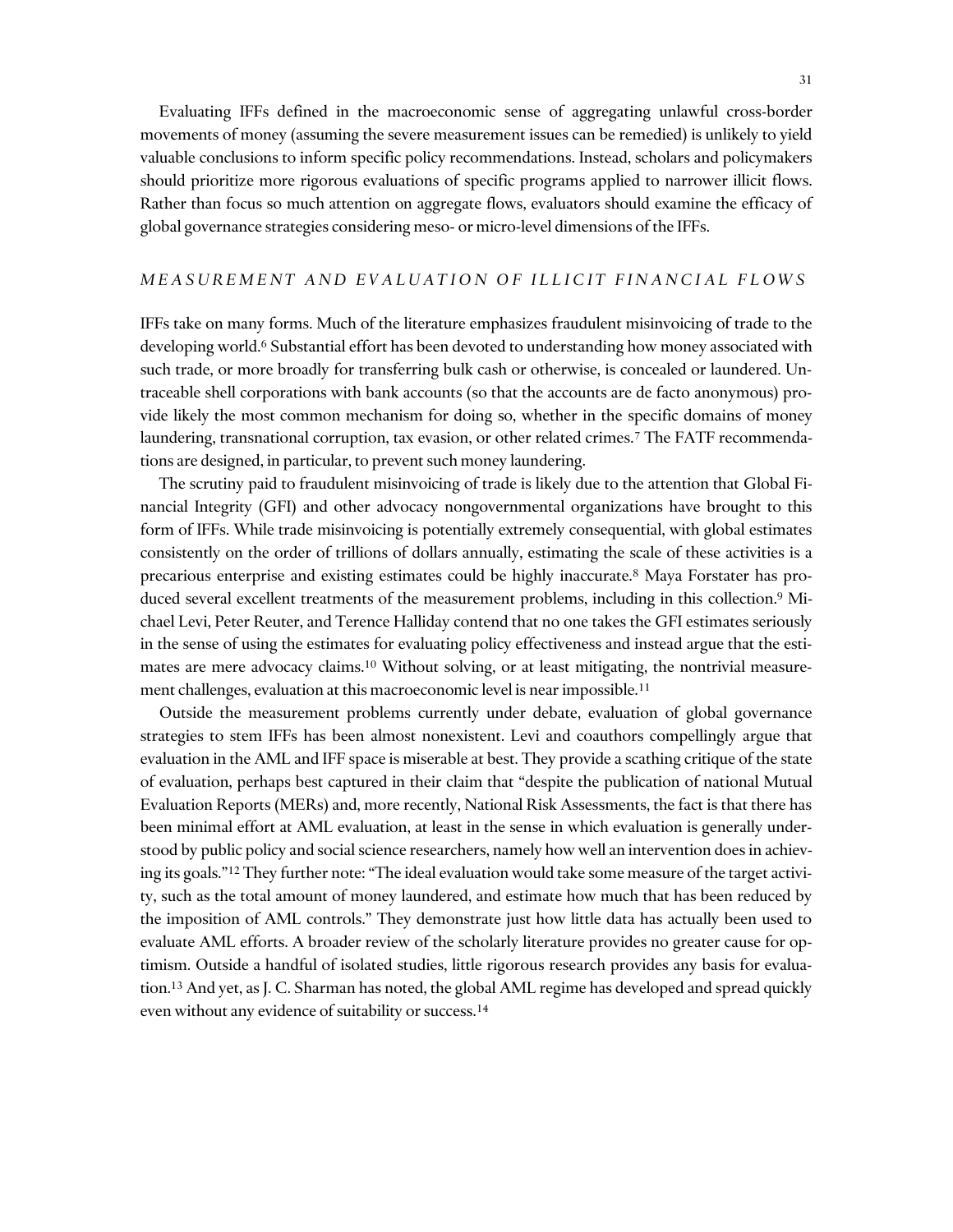## *E V A L U A T I O N S T R A T E G I E S*

The literature on evaluation methods primarily distinguishes between performance and impact evaluations; performance focuses on how a program has been implemented and impact evaluation focuses on the effects of the program. Of course, the two are not always easily separable. The FATF Mutual Evaluation Reports examine both whether global standards are being implemented nationally (performance component) and whether those national laws are effective in practice (impact component).

Impact evaluations measure the change in some outcome (e.g., IFFs) that is attributable to a specific, defined intervention (e.g., KYC rules). Because the task is to make proper attribution, one must be able to demonstrate that the intervention is responsible for the change in outcome, which requires ruling out alternative explanations that could confound the inferences made. The best practice for ruling out alternative explanations is to construct rigorously a counterfactual that allows one to control for competing factors. Randomized designs are broadly accepted as the most rigorous approach for constructing counterfactuals.

Randomized evaluations should be used much more often to combat IFFs. To the extent that randomized evaluations are infeasible, other methods that approximate the randomized ideal—quasiexperimental approaches—should be considered. A separate consideration is whether an intervention is sufficiently uniform across disparate cases so as to make appropriate comparisons, a task that is complicated when national or regional differences lead to qualitatively different interventions.

The task of evaluating the effects of global governance strategies on IFFs is further complicated if one looks beyond the flows themselves to various second-order outcomes.<sup>15</sup> Stemming IFFs is important in its own right, but frequently the goal is to reduce IFFs in order to address the predicate crimes linked to the flows (e.g., drug trafficking, corruption, terrorism). Alternatively, addressing IFFs is often directed toward broader macroeconomic outcomes such as development. If the goal is to evaluate these second-order outcomes, the task is substantially more difficult. Again, evaluating the effects on the first-order outcome of volume of IFFs is itself difficult. Indeed, as Levi and coauthors note, "if the right measure of AML success is a reduction in the volume of money laundering, there is little prospect of developing meaningful indicators at the national or global level."<sup>16</sup>

Because randomization of a specific intervention (again, think about a global standard such as KYC) is not always or often possible, various other impact evaluation approaches seek to approximate a randomized design, though always with some compromises. Generally, quasi-experimental approaches begin from the premise that there exists a broken experiment to be fixed. In most cases, this means that the subjects under consideration could not be randomized to experimental conditions and so research design and econometric fixes need to be introduced to approximate randomization or produce comparisons of subjects that are as good as randomized. Of course, one can never reverse-engineer actual randomization, so the various quasi-experimental methods typically introduce some basic compromises. Even so, experimental and quasi-experimental designs hold substantially more promise than more basic case study comparisons or overall descriptive trends. The appendix provides a synopsis of the major impact evaluation approaches, including experimental, quasiexperimental, and observational approaches.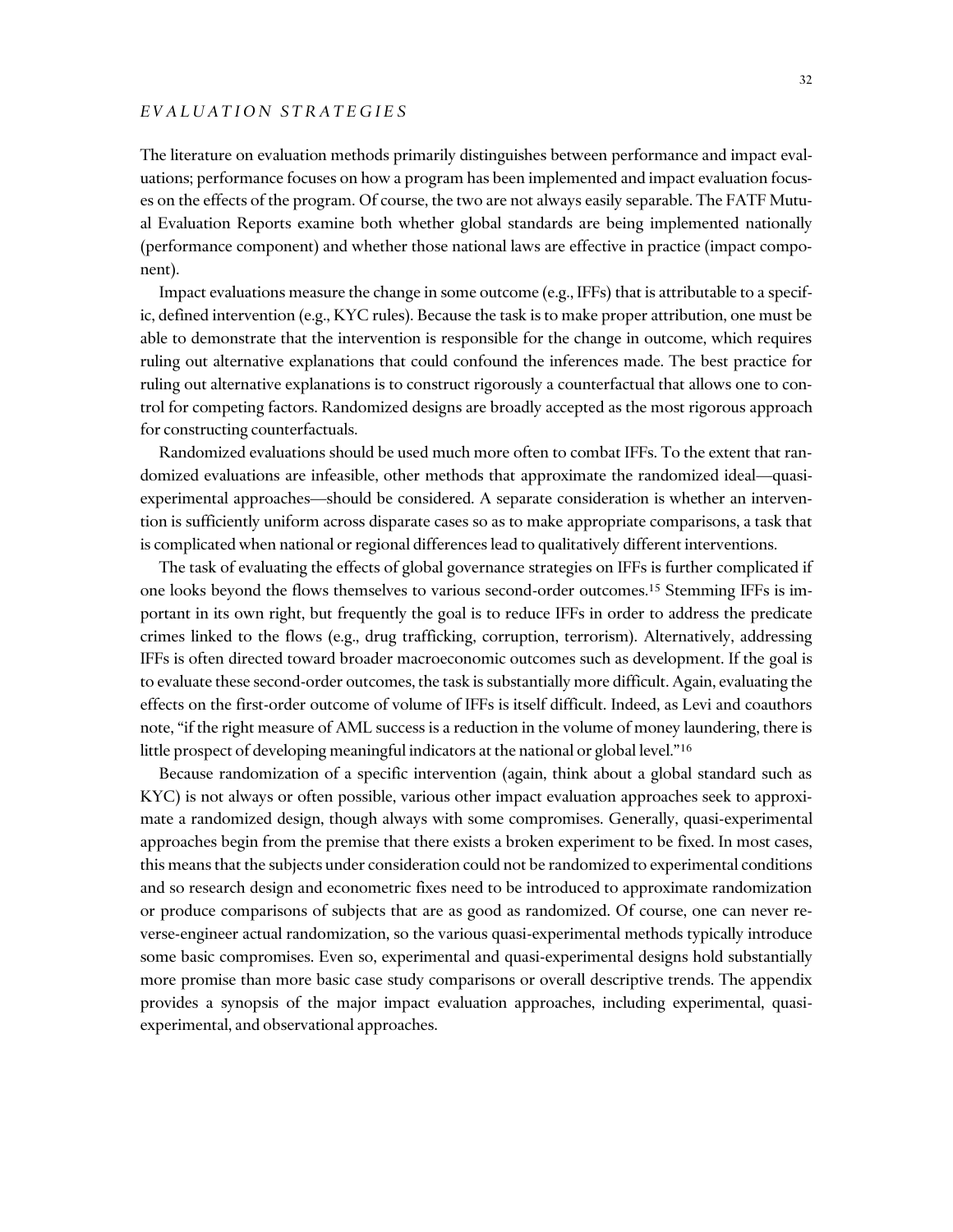## *F O R M A L A N D I N F O R M A L C O M P L I A N C E W I T H F I N A N C I A L A C T I O N T A S K F O R C E R E C O M M E N D A T I O N S*

Concerned about the validity of current approaches to evaluating the FATF recommendations, Daniel Nielson, J. C. Sharman, and I carried out a global randomized experiment and associated audit study in the area of beneficial ownership and AML to measure whether FATF standards are effective. This is one of the few studies that attempt rigorous evaluation of global governance strategies to stem IFFs.<sup>17</sup>

Before carrying out the full randomized audit study, we established a baseline of formal compliance. Formal compliance refers to whether national governments enact laws that match international standards. Along with Shima Baradaran, we first culled statutory compliance levels from FATF's Mutual Evaluation Reports and set that as a baseline.<sup>18</sup> Because the enactment of a national law does not guarantee that corporate service providers (CSPs) in practice follow KYC rules to establish beneficial ownership, formal compliance measures cannot guarantee actual compliance.

A randomized experimental audit study on CSPs was carried out to measure informal compliance with FATF recommendations 10, 22, and 24 specifically.<sup>19</sup> Informal compliance refers to whether the organizations governed by the laws (e.g., CSPs tasked with following KYC rules) violate them. Using aliases, over the course of about two years, we approached nearly four thousand CSPs globally—each at least twice—and varied information about international standards as well as the risk associated with the approach to observe whether CSPs would comply with international standards and national statutes. In determining compliance, we considered whether CSPs required clients to provide required identity and residency documentation to set up a company.<sup>20</sup> In some conditions, we gave CSPs information about international standards, including penalties for noncompliance, and for U.S.-based CSPs information about enforcement of laws. We also varied the risk associated with the approach by posing as corrupt individuals or terrorist financiers. Importantly, CSPs were randomly assigned to different conditions to mitigate possible confounders.

The study offered a few important lessons. First, it compared formal and informal compliance measures, and demonstrated some vital differences, including that they only weakly correlate. Statutory compliance, as reported by FATF mutual evaluations, with recommendations 10 and 22 was not significantly related to the actual compliance rates found in the experiments, indicating that whether a country has adopted these recommendations has no apparent relationship with informal compliance.<sup>21</sup>

Second, receiving information about international standards, including penalties associated with noncompliance, did not change informal compliance levels relative to a placebo condition in which international standards were not invoked. Whether invoking FATF, the private Association of Anti– Money Laundering Specialists, penalties for not complying, or norms of appropriateness for complying, we did not observe appreciable change in actual compliance levels among CSPs.

Third, in the U.S. context, where a large number of service providers were compared across states specifically, in the likely event that U.S. states were systematically different from countries more generally, the study invoked the possibility that the Internal Revenue Service (IRS) would likely enforce penalties for noncompliance with international standards, something it has done aggressively in at least some cases. The IRS is the domestic agency that liaises with FATF and implements FATF standards in the country.<sup>22</sup> Informing CSPs in the United States that the IRS could take enforcement actions generated a statistically significant decrease in noncompliance, suggesting that at least some types of enforcement information motivate behavioral change. Given that national enforcement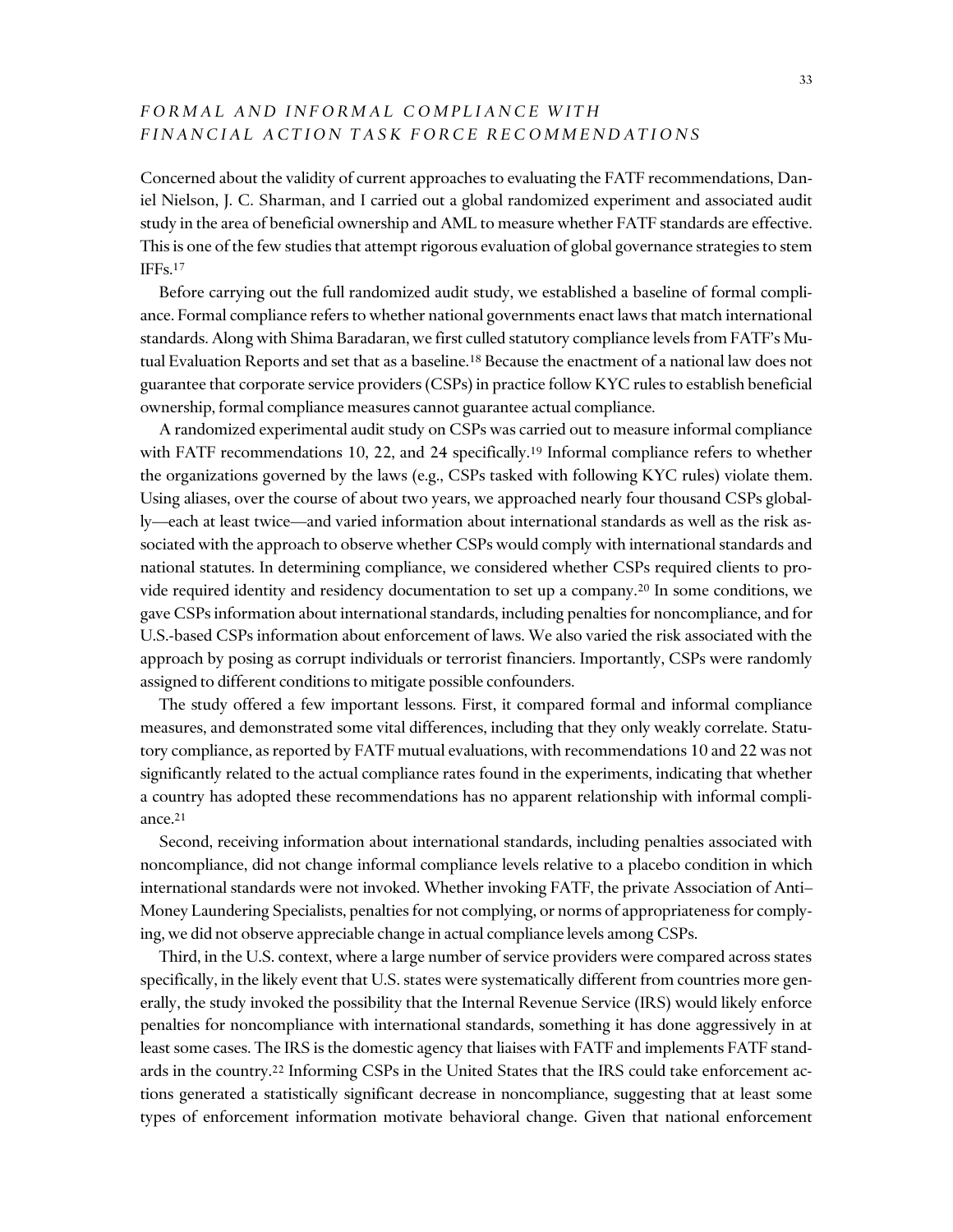mechanisms are familiar to prospective violators, this result is both important and relevant to the broader discussion of the effectiveness of global governance strategies.

Fourth, international standards prescribe a risk-based approach for CSPs to screen potential customers. Under the risk-based approach, CSPs and financial institutions are supposed to screen customers to determine the risk of their being linked to corruption and terrorism. In this sense, international standards have been designed to address these predicate crimes, among others. Thus, CSPs are supposed to screen customers to prevent IFFs that can in turn facilitate these predicate crimes. In the study, although a corruption treatment did not alter compliance levels, signaling possible connections to terrorism did decrease noncompliance. This suggests that the risk-based approach to KYC rules are partially successful.

Finally, in contrast to conventional wisdom about tax havens, descriptively the study found that CSPs in tax havens were far more compliant than those in Organization for Economic Cooperation and Development (OECD) and developing countries, a result that is statistically significant. The long-standing international scrutiny directed toward tax havens has possibly led to greater levels of compliance there relative to other countries, though this is only a conjecture, as the experiment does not capture historical trends or their explanations. Despite these levels of compliance, tax havens could still attract significant money because companies seek to avoid taxes, even if they do not necessarily evade taxes. If this conjecture is correct, it suggests optimism about the possibility that global standards will lead to national standards that will be enforced at the locus of compliance among CSPs.

## *A P P L Y I N G E V A L U A T I O N M E T H O D S T O M E A S U R E S T O C O M B A T I L L I C I T F I N A N C I A L F L O W S*

Evaluating measures to combat IFFs, as defined in the macroeconomic sense, is unlikely to yield valuable conclusions about specific policy recommendations for at least two reasons. First, different policies are likely to deter different kinds of IFFs (e.g., a customs reform might decrease trade misinvoicing, whereas a shell company reform might decrease flows of bulk cash) and be highly geographydependent (e.g., a shell company reform might affect IFFs to and from Guatemala differently than those to and from Zambia). Second, different types of IFFs likely yield different cost-benefit calculations (e.g., inflows versus outflows, customs evasion versus capital controls evasion, drug money versus terrorism, etc.). If the hope is to evaluate IFFs from a broader macroeconomic perspective, then a pre-post or cross-sectional (when the application of standards varies) design may be all that is possible, but such a design will only produce tenuous conclusions about bundled interventions (i.e., the conglomeration of global and national policies).

Scholars and policymakers should consider targeted evaluations of specific policies applied to disaggregated categories of IFFs. Disaggregation is critical not only to avoid the measurement challenges but also because it enables the use of rigorous impact evaluation designs, especially randomized evaluations. As rigorous and targeted evaluations accumulate, scholars and policymakers should attempt to aggregate evaluations. If targeted evaluations of narrower IFF categories happen, the evaluation approach that produces the most rigorous counterfactual should be prioritized. As the extended example from our study demonstrates, it is possible to evaluate narrower IFF areas while maintaining a rigorous evaluation approach and global focus.<sup>23</sup> Given that the locus of compliance for interna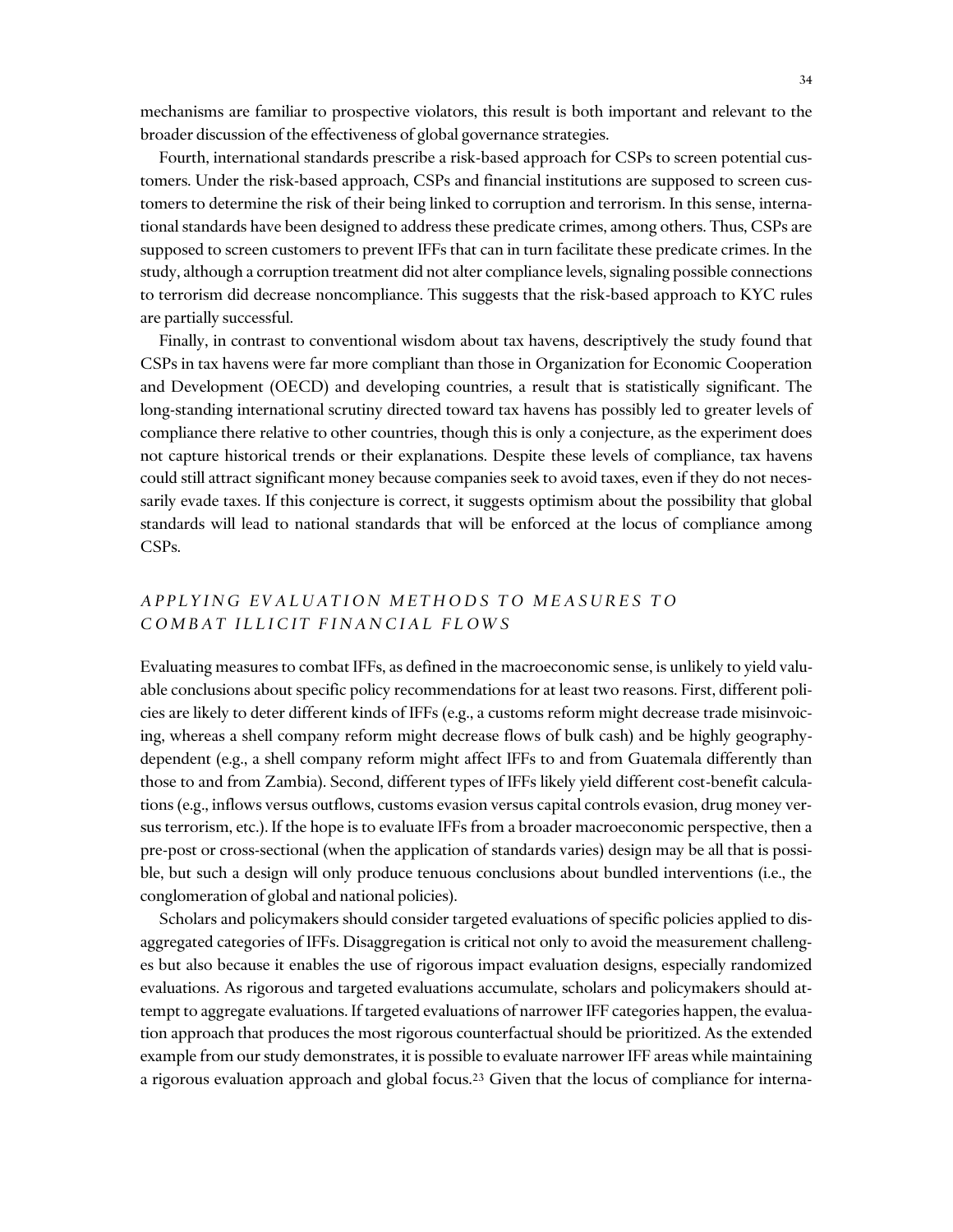tional and national rules is primarily with CSPs and financial institutions, many more possibilities in this vein raise various directions for future research and policy evaluation.

Existing observational approaches, especially with regard to measuring trade misinvoicing, rely on strong assumptions that are unlikely to be overcome on their own. Governments could cooperate to carry out audit studies to generate more accurate measurements of trade misinvoicing or other indicators. In addition to measurement, randomizing certain strategies—say, at customs agencies—could enable audit studies that give precise estimates of causal effects. Possibilities include randomizing price or quantity of imports (or information about the imports) to customs officials, with country bilateral cooperation; and randomizing the ambiguity (or lack) of harmonized codes for comparison of the declarations at both borders.

While random assignment is a pivotal strength, we could not randomize international standards themselves. The study instead entailed randomization of information about the standards and risks, including on corruption and terrorism.<sup>24</sup> A critical question is whether—and which—other global or national strategies, or at least information about the global or national strategies, could be randomized to generate better counterfactuals for impact evaluation. One possibility is randomizing information about different FATF recommendations (e.g., politically exposed persons) to financial institutions.

Randomization will likely be impossible for evaluating many global or national strategies, but if isolating impact is important, perhaps other quasi-experimental strategies could be used to establish more appropriate counterfactuals. This raises a question of whether—and which—strategies would be amenable to quasi-experimental methods such as instrumental variables, regression discontinuities, or matching. Minimally, matching countries similar in many characteristics but different in their enforcement of global standards (such as country-by-country multinational corporation reporting or automatic exchange of tax information) could generate better counterfactual comparisons. Ideally, other methods such as regression discontinuities could be exploited, perhaps through the identification of thresholds that constrain the behavior of some financial institutions over others.

Although much attention has been given to measurement of IFFs, almost no work evaluates the effects of global governance strategies designed to curb IFFs. Progress in evaluation is unlikely to occur in the absence of a shift from the aggregate, macroeconomic level to consider the effects of global governance strategies on disaggregated financial flows.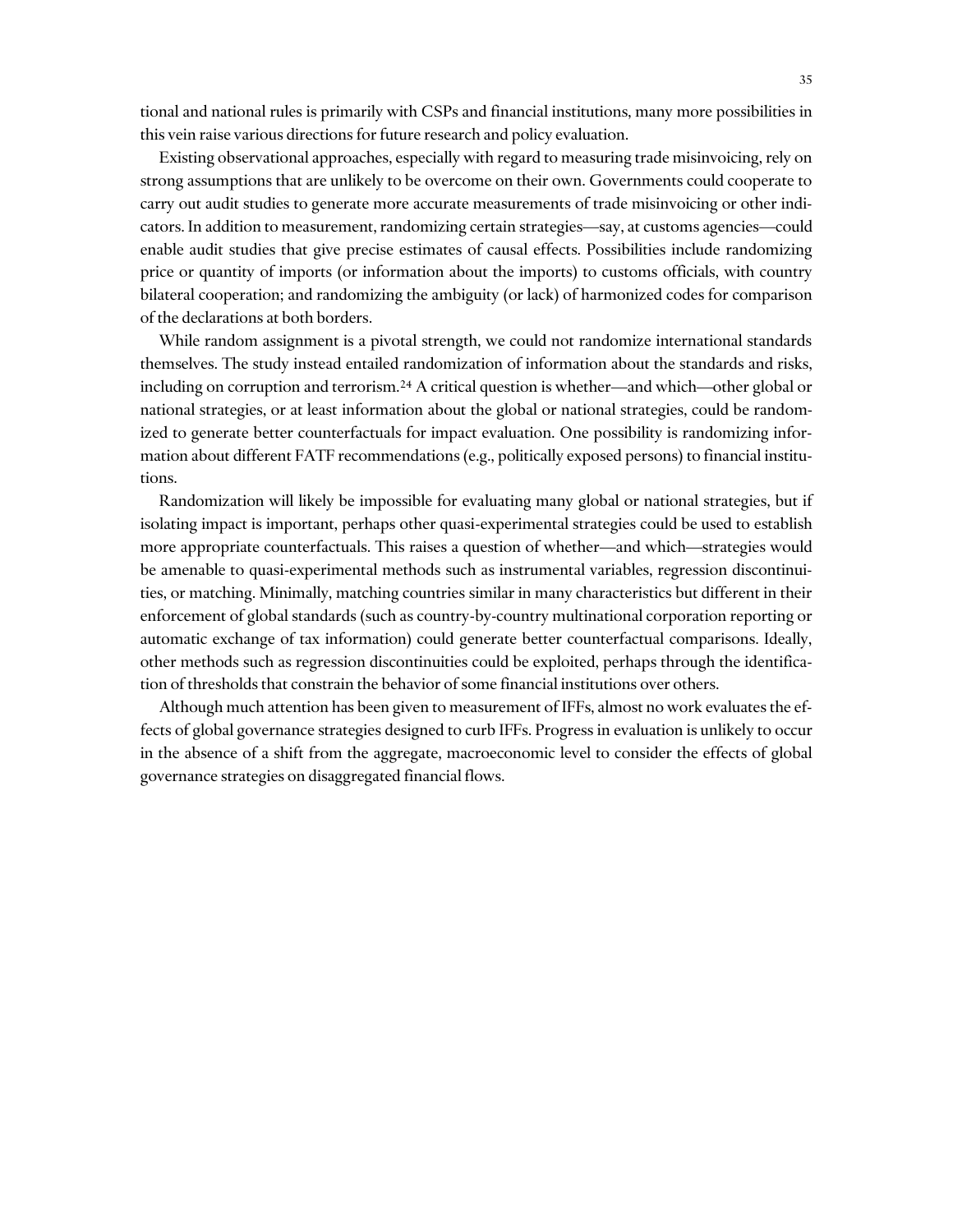### *E N D N O T E S*

8. Salomon and Spanjers, *Illicit Financial Flows to and From Developing Countries*.

9. Maya Forstater, "Illicit Financial Flows, Trade Misinvoicing, and Multinational Tax Avoidance: The Same or Different?," CGD Policy Paper 123, Center for Global Development, March 2018, http://cgdev.org/sites/default/files/illicit-financial-flows-trade -misinvoicing-and-multinational-tax-avoidance.pdf; Maya Forstater, "Defining and Measuring Illicit Financial Flows," in "Global Governance to Combat Illicit Financial Flows: Measurement, Evaluation, Innovation," Council on Foreign Relations, October 2018.

10. Michael Levi, Peter Reuter, and Terrence Halliday, "Can the AML System Be Evaluated Without Better Data?," *Crime, Law and Social Change* 69, no. 2 (2017): 307–328, http://doi.org/10.1007/s10611-017-9757-4.

11. Of course, there are a number of other challenging issues, such as whether IFFs should include legal flows (e.g., tax avoidance, capital flight) in addition to illegal flows, a topic that is beyond the scope of this paper.

12. Levi, Reuter, and Halliday, "Can the AML System Be Evaluated Without Better Data?"

13. See, for example, Raymond Fisman and Shang-Jin Wei, "The Smuggling of Art, and the Art of Smuggling: Uncovering the Illicit Trade in Cultural Property and Antiques," *American Economic Journal: Applied Economics* 1, no. 3 (2009): 82–96, http://doi .org/10.1257/app.1.3.82; Niels Johannesen and Gabriel Zucman, "The End of Bank Secrecy? An Evaluation of the G20 Tax Haven Crackdown," *American Economic Journal: Economic Policy* 6, no. 1 (2014): 65–91, http://doi.org/10.1257/pol.6.1.65; Jorgen Juel Andersen et al., "Petro Rents, Political Institutions, and Hidden Wealth: Evidence From Offshore Bank Accounts," *Journal of the European Economic Association* 15, no. 4 (2017): 818–860, http://doi.org/10.1093/jeea/jvw019; Annette Alstadsæter, Niels Johannesen, and Gabriel Zucman, "Who Owns the Wealth in Tax Havens? Macro Evidence and Implications for Global Inequality," *Journal of Public Economics* 162 (2018): 89–100, http://doi.org/10.1016/j.jpubeco.2018.01.008.

14. J. C. Sharman, *The Money Laundry: Regulating Criminal Finance in the Global Economy* (Ithaca, NY: Cornell University Press, 2011).

15. Peter Reuter and Edwin M. Truman, *Chasing Dirty Money: The Fight Against Money Laundering* (Washington, DC: Peterson Institute for International Economics, 2004); Miles Kahler, "Countering Illicit Financial Flows: Expanding Agenda, Fragmented Governance," in "Global Governance to Combat Illicit Financial Flows: Measurement, Evaluation, Innovation," Council on Foreign Relations, October 2018.

16. Levi, Reuter, and Halliday, "Can the AML System Be Evaluated Without Better Data?"

<sup>1</sup>. "Goal 16: Promote Just, Peaceful and Inclusive Societies," United Nations Sustainable Development Goals, http://un.org /sustainabledevelopment/peace-justice.

<sup>2.</sup> Financial Action Task Force, *The FATF Recommendations: International Standards on Combating Money Laundering and the Financing of Terrorism and Proliferation* (Paris: FATF, 2012), http://www.fatf-afi.org/media/fatf/documents/recommendations/pdfs /FATF%20Recommendations%202012.pdf.

<sup>3.</sup> The nine FATF-style regional bodies include the Asia/Pacific Group on Money Laundering, the Caribbean Financial Action Task Force, the Eurasian Group on Combating Money Laundering and Financing of Terrorism, the Eastern and Southern Africa Anti–Money Laundering Group, the Task Force on Money Laundering in Central Africa, the Financial Action Task Force of Latin America, the Intergovernmental Action Group Against Money Laundering in West Africa, the Middle East and North Africa Financial Action Task Force, and the Committee of Experts on the Evaluation of Anti–Money Measures.

<sup>4</sup>. Richard K. Gordon, "The International Monetary Fund and the Regulation of Offshore Centers," in *Offshore Financial Centers and Regulatory Competition*, ed. Andrew P. Morriss (Washington, DC: American Enterprise Institute, 2010).

<sup>5.</sup> Michael G. Findley, Daniel L. Nielson, and J. C. Sharman, *Global Shell Games: Experiments in Transnational Relations, Crime, and Terrorism* (Cambridge: Cambridge University Press, 2014); Peter Reuter, ed., *Draining Development? Controlling Flows of Illicit Funds from Developing Countries* (Washington, DC: World Bank, 2012), http://documents.worldbank.org/curated/en /305601468178737192/pdf/668150PUB0EPI0067848B09780821388693.pdf.

<sup>6.</sup> Matthew Salomon and Joseph Spanjers, *Illicit Financial Flows to and From Developing Countries: 2005–2014* (Washington, DC: Global Financial Integrity, 2017), http://gfintegrity.org/wp-content/uploads/2017/05/GFI-IFF-Report-2017\_final.pdf.

<sup>7.</sup> Emile van der Does de Willebois et al., *The Puppet Masters: How the Corrupt Use Legal Structures to Hide Their Stolen Assets and What to Do About It* (Washington, DC: World Bank, 2011), http://star.worldbank.org/sites/star/files/puppetmastersv1.pdf; Financial Action Task Force, *Transparency and Beneficial Ownership* (Paris: FATF, 2014), http://www.fatf-gafi.org/media/fatf /documents/reports/Guidance-transparency-beneficial-ownership.pdf; Financial Action Task Force, *FATF Report to the G20: Beneficial Ownership* (Paris: FATF, 2016), http://www.fatf-gafi.org/media/fatf/documents/reports/G20-Beneficial-Ownership -Sept-2016.pdf.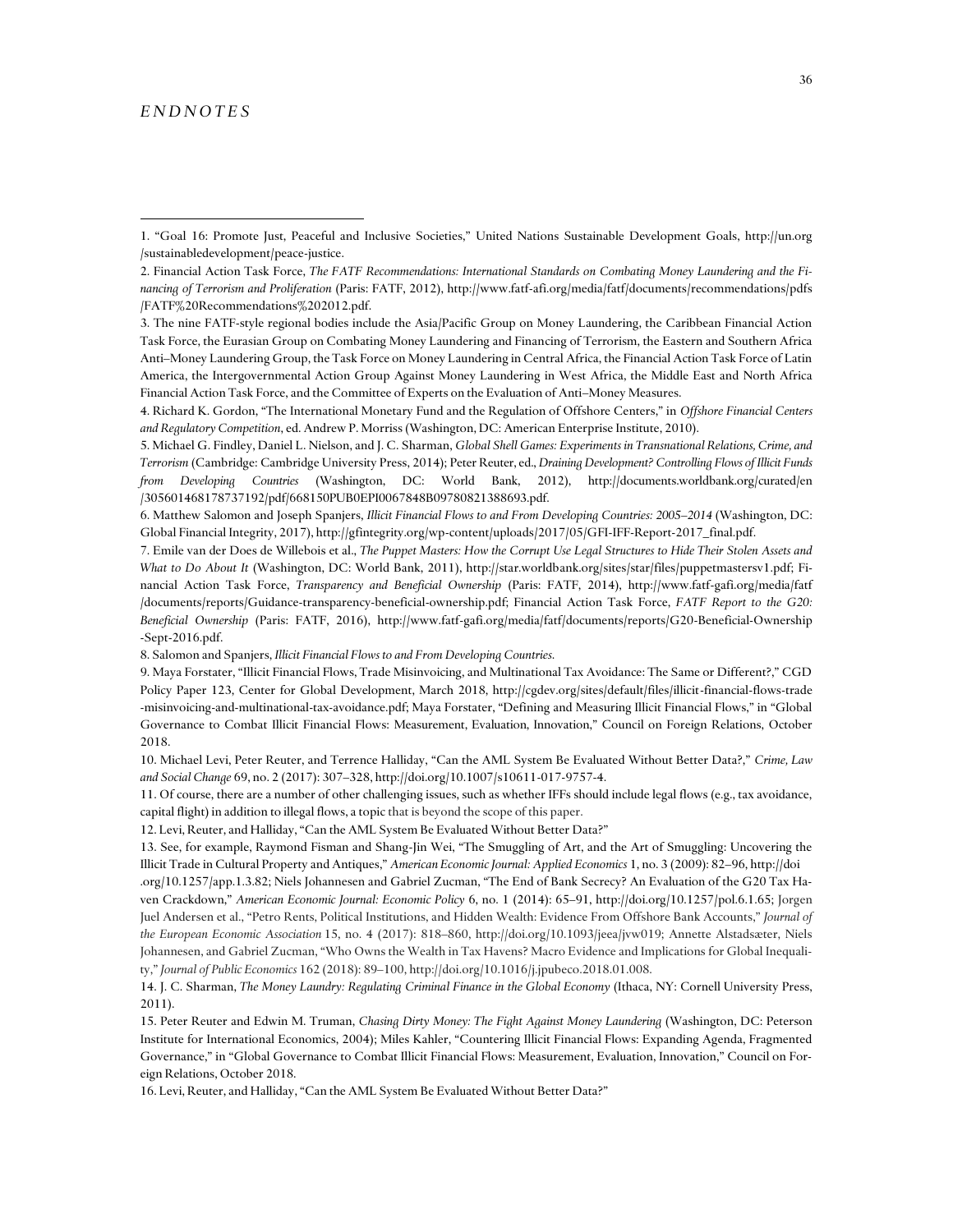17. We carried out the study from 2010 to 2012 and published results of the entire study in Michael G. Findley, Daniel L. Nielson, and J. C. Sharman, *Global Shell Games: Experiments in Transnational Relations, Crime, and Terrorism* (Cambridge: Cambridge University Press, 2014). We also produced a shorter media summary, based on the first phase of the project, which served as the basis for a number of media reports including in the *Economist*, *New York Times*, NPR, TED, and *60 Minutes*, among others; see Global Shell Games (website), http://globalshellgames.com. We also produced a number of academic publications reporting on various dimensions of the study, such as compliance with international standards, whether international law really matters, what anonymous incorporation means for funding terrorism, as well as the methodology of evaluating international standards in this area. See Michael G. Findley, Daniel L. Nielson, and J. C. Sharman, "Causes of Noncompliance With International Law: A Field Experiment on Anonymous Incorporation," *American Journal of Political Science* 59, no. 1 (2015): 146–161, http://doi.org/10.1111/ajps .12141; Michael Findley, Daniel Nielson, and J. C. Sharman, "Orchestrating the Fight Against Anonymous Incorporation: A Field Experiment," in *International Organizations as Orchestrators*, eds. Kenneth W. Abbott, Phillip Genschel, Duncan Snidal, and Bernhard Zangl (Cambridge: Cambridge University Press, 2015); Shima Baradaran et al., "Does International Law Matter?," *Minnesota Law Review* 97, no. 3 (2013): 743–837, http://doi.org/10.2139/ssrn.2097852; Shima Baradaran et al., "Funding Terror," *University of Pennsylvania Law Review* 162, no. 3 (2014): 477–536, http://jstor.org/stable/pdf/24247862.pdf; Michael G. Findley et al., "External Validity in Parallel Global Field and Survey Experiments on Anonymous Incorporation," *Journal of Politics* 79, no. 3 (2017): 856–872, http://doi.org/10.1086/690615; Brent B. Allred et al., "Anonymous Shell Companies: A Global Audit Study and Field Experiment in 176 Countries," *Journal of International Business Studies* 48, no. 5 (2017): 596–619, http://doi.org/10.1057 /s41267-016-0047-7; Michael G. Findley, Daniel L. Nielson, and J. C. Sharman, "Using Field Experiments in International Relations: A Randomized Study of Anonymous Incorporation," *International Organization* 67, no. 4 (2013): 657–693, http://doi.org /10.1017/S0020818313000271.

18. Baradaran et al., "Does International Law Matter?"

 $\overline{a}$ 

19. Recommendation 24 is most applicable to the case of shell companies. It states: "Countries should take measures to prevent the misuse of legal persons for money laundering or terrorist financing. Countries should ensure that there is adequate, accurate, and timely information on the beneficial ownership and control of legal persons that can be obtained or accessed in a timely fashion by competent authorities." Other relevant sections of the Financial Action Task Force recommendations mandate that corporate service providers follow careful in-depth customer due diligence and record-keeping responsibilities when establishing business relationships (recommendation 22). Specifically, CSPs are supposed to "[identify] the customer and [verify] that customer's identity using reliable, independent source documents, data, or information" (recommendation 10), later articulated to be passports, national identity cards, or drivers' licenses. See Financial Action Task Force, *The FATF Recommendations*.

20. We only considered the first-order question of whether CSPs would offer anonymous incorporation. An important follow-on question, which would be interesting to investigate, would be about the effects of these anonymous incorporations, a question that will have to await further examination.

21. Statutory compliance with recommendation 24 was weakly related to actual compliance, but only at the 0.1 threshold (*p* = 0.08), and the correlation was weak ( $r = 0.26$ ). A regression analysis indicates that 93 percent of the variance in actual compliance rates remains unexplained by statutory compliance levels.

22. "Criminal Investigation Responds to Terrorism," Internal Revenue Service, accessed December 15, 2012, http://web.archive .org/web/20170517025326/irs.gov/uac/Criminal-Investigation-Responds-to-Terrorism; "International Investigations: Criminal Investigation (CI)," Internal Revenue Service, accessed December 15, 2012, http://irs.gov/compliance/criminal-investigation /international-investigations-criminal-investigation-ci.

23. Findley, Nielson, and Sharman, *Global Shell Games*.

24. Findley, Nielson, and Sharman, *Global Shell Games*.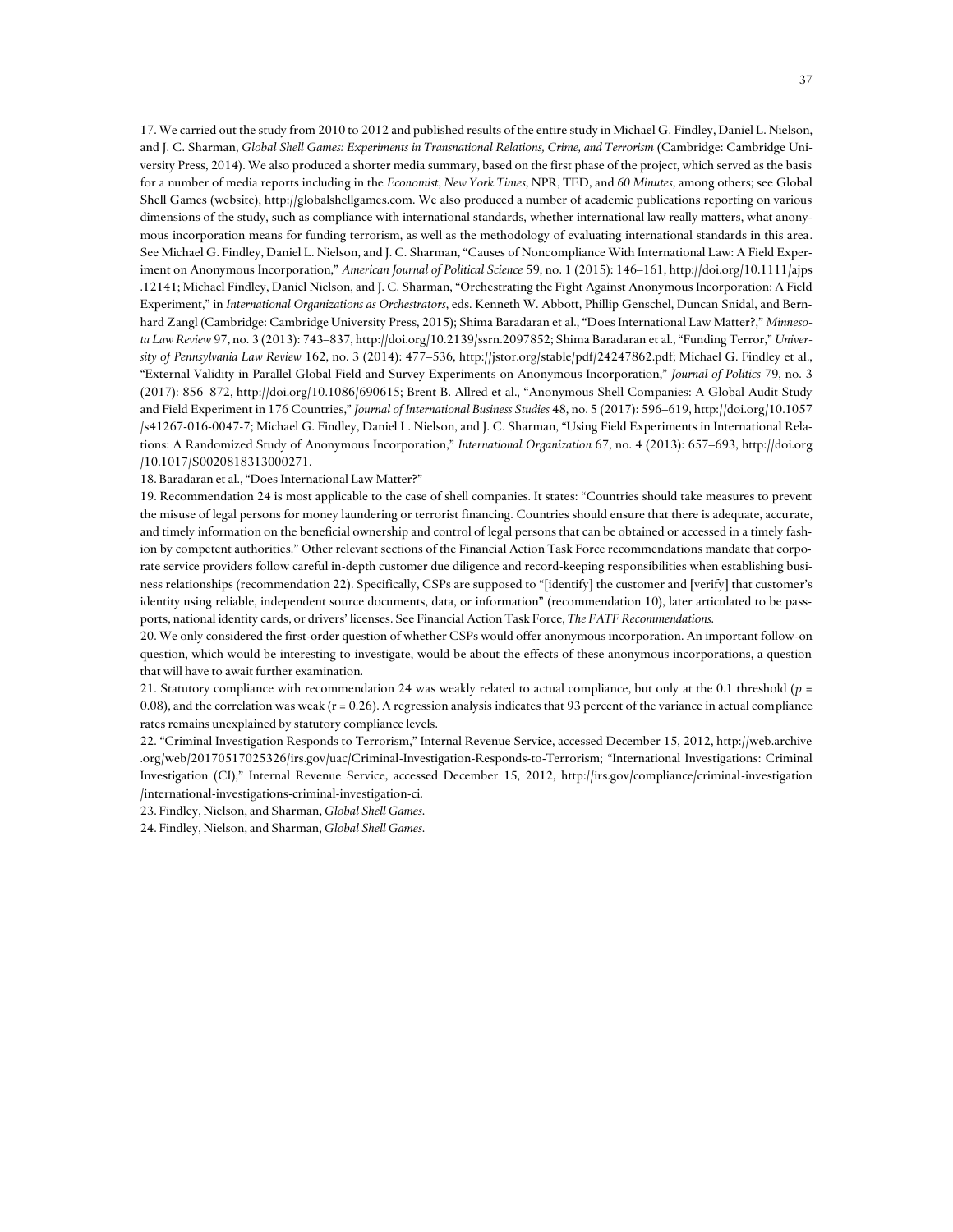## <span id="page-40-0"></span>Security Dimensions of Illicit Financial Flows

## *Jodi Vittori*

Although the role of illicit financial flows (IFFs) in hindering economic development is well understood, their implications for security—both national and global—have not received enough attention. IFFs are an important manifestation of "deviant globalization."<sup>1</sup> Just as the free movement of capital is crucial to the international financial and trade systems, the cross-border movement of capital is important for a variety of illicit activities that undermine security.<sup>2</sup> IFFs, for instance, help make crime pay: they aid those associated with transnational organized crime to move and spend their illgotten gains. They are also integral to the financing of terrorist and insurgent groups, which threaten domestic and foreign security, imperil civilians and military personnel, and endanger U.S. allies and national interests. Moreover, the ability to launder, stash, and spend funds overseas enables corruption, which can destabilize countries and regions. IFFs can also undermine security forces, rendering them less able to respond to threats of criminality and terrorism.

The U.S. government and other actors can implement policies to help mitigate IFFs and the crime, terrorism, insurgency, and corruption they facilitate. These policies will not eliminate security threats in the United States or abroad, but they can assist law enforcement and the military to meet those threats and reduce the leverage of actors that foster state fragility. IFFs should be recognized as contributing to threats to the homeland, and national security agencies should make countering IFFs—by using national and global instruments—a priority.

## *I L L I C I T F I N A N C I A L F L O W S M A K E C R I M E P A Y*

Joaquin Guzman has been described as an "obsessive entrepreneur with a proclivity for micromanagement," perhaps not a surprise given that, in 2012, he ran a business with an estimated \$3 billion in revenue, on par with Netflix. His global logistic network rivaled that of Amazon or United Parcel Service (UPS), and his business controlled between 40 and 60 percent of the U.S. market for his products. Guzman—better known as El Chapo—headed the Sinaloa Cartel, a narcotics trafficking organization that continues to operate in as many as fifty countries.<sup>3</sup>

Moving criminal proceeds across such a large network is not easy. The Sinaloa Cartel and other illicit groups need to manage funds from customers, retailers, and wholesalers. Cartel leaders need to pay bribes to lower operating risks, reinvest profits into the cartel business, and ensure that all components of the supply chain—from coca and opium poppy growers to complex logistics networks are funded, all while maintaining the lifestyles to which they and their families are accustomed. These activities involve substantial IFFs: if profits cannot be transferred throughout the supply chain to incentivize and pay for this criminal network, it will cease to function. American drug users spend about \$100 billion on cocaine, heroin, marijuana, and methamphetamines each year, and the U.S. banking system is "at the center" of the money laundering efforts of Sinaloa and other cartels.<sup>4</sup>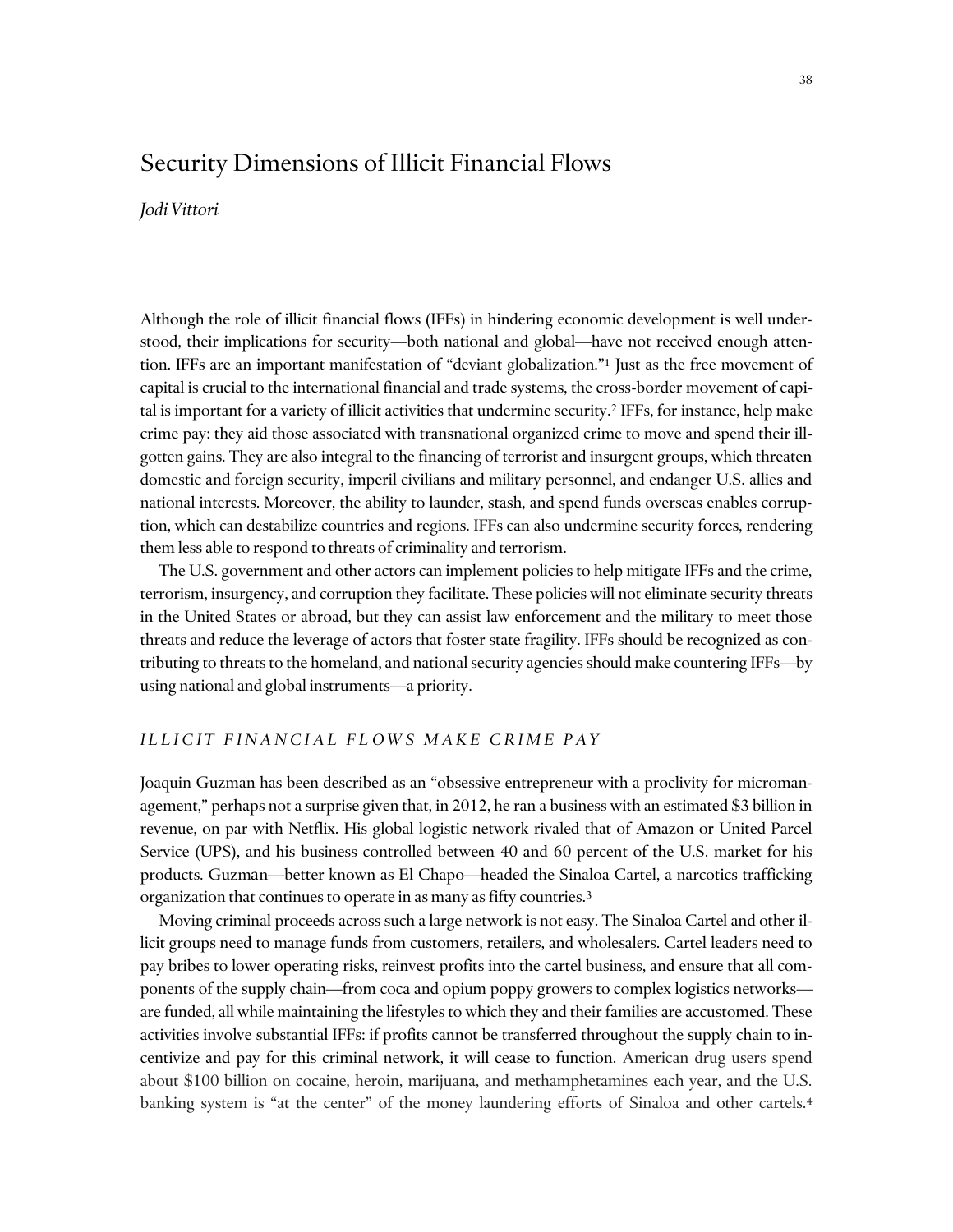HSBC, for example, with its lax money laundering controls, allowed \$881 million in drug proceeds to be laundered over five years; a deferred prosecution agreement for the company ended in 2017.<sup>5</sup> In February 2018, the U.S. government fined the Dutch financial services company Rabobank for laundering millions and then obstructing the subsequent investigation.<sup>6</sup> In addition to the highvolume transfers through U.S. banks, illicit funds flow through alternate means such as trade-based money laundering and bulk cash smuggling.<sup>7</sup>

Although it would be impossible to eliminate all IFFs associated with narcotics supply chains, a thought experiment of what would happen if IFFs were eliminated highlights their importance. Without IFFs, international narcotics supply chains would soon break down, forcing drug suppliers into largely domestic production. Some narcotics could be produced more intensively for domestic consumption, as legalized marijuana production in the United States has demonstrated. Other narcotics, however, would be difficult to produce in quantities sufficient to meet the large U.S. demand without attracting attention of law enforcement. It would be difficult, for instance, to grow the huge fields of opium poppies needed to supply the growing U.S. market. Likewise, the coca plant can only grow in specific climates and altitudes—hence the critical role of growing regions in South America. Some Americans, faced with shortages or higher prices, would seek substitutes for their drugs of choice, just as those addicted to pharmaceutical opioids often switch to opium and fentanyl, which are cheaper and easier to buy. Overall, though, higher prices and the increased risks of drug production would likely decrease the number of new addicts, decrease the crime associated with international narcotics supply chains into the United States, and make it easier for the United States to manage the public health aspects of drug addiction. Combating IFFs associated with drug trafficking, then, is a worthwhile endeavor.

A decrease in IFFs would also decrease the rents available from drug activity globally. If the money generated from U.S. drug consumers could no longer make it back to international criminal networks abroad, narcotics supply chains through Central America to the United States would break down. Given that policies against IFFs associated with narcotics trafficking are also effective against other international criminal activity—such as human smuggling, oil bunkering, illegal mining, and financial flows associated with large-scale corruption and tax evasion—implementation of these anti-IFF policies would make transnational crime a more manageable security issue for the United States and other states in the hemisphere.

## *ILLICIT FINANCIAL FLOWS FACILITATE T E R R O R I S M A N D I N S U R G E N C Y*

The world's largest terrorist and insurgent groups often rely on diversified and far-flung illicit financial operations. While individual terrorist acts are sometimes inexpensive, extended terrorist and insurgent campaigns require substantial funding and, often, IFFs. Large-scale terrorist and insurgent organizations need weapons, personnel, basic provisions, and logistical networks—all of which require financial resources.

Hezbollah, for example, with operations in Lebanon, Syria, and Iraq, makes substantial and welldocumented use of IFFs.<sup>8</sup> The Sentry, an investigative organization, reported that BGFIBank, based in the Democratic Republic of Congo (DRC), had facilitated U.S. dollar-denominated transactions for well-known Hezbollah financier Kassim Tajideen and companies associated with him. This facilitation of terrorist finance occurred despite employees' written warnings about Tajideen's Hezbollah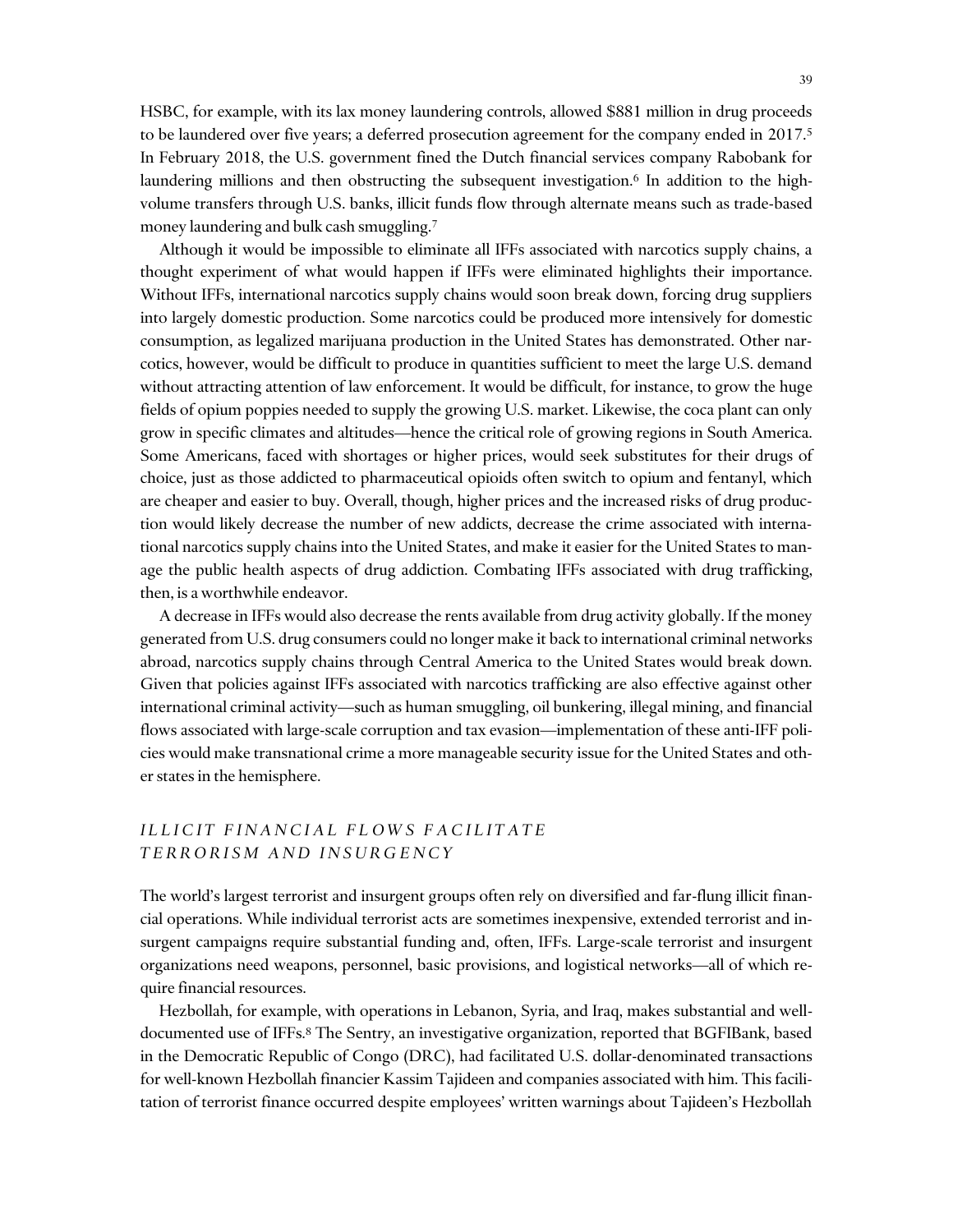ties to the bank's CEO—and adopted brother of DRC President Joseph Kabila—Francis Selemani Mtwale. The bank continued to move money for Tajideen and even requested that the U.S. Office of Foreign Assets Control unblock transactions after other banks refused to process them. The Sentry speculates that deals such as these could be linked to DRC's continuing instability, as Kabila seeks to remain in power through relationships with illicit actors.<sup>9</sup>

The self-proclaimed Islamic State has also used IFFs, stashing millions of dollars as its territory has shrunk in recent years. In March 2017, the Islamic State mandated the use of its own currency. As residents exchanged Syrian pounds, U.S. dollars, and other currencies for the new currency, the Islamic State moved a share of those funds out of its territory using currency exchanges and the *hawala* system.<sup>10</sup> One Iraqi legislator estimated that the Islamic State had smuggled \$400 million out of its former territory as it retreated.<sup>11</sup> The Islamic State could still siphon funds from abroad via extortion, smuggling, and other black-market activities. The availability of cross-border illicit transfer will likely both extend the life of the Islamic State and permit its network to carry out terrorist activities after its demise.

IFFs are often at the core of conflict networks. Indeed, many conflicts begin and persist because their supporting criminal patronage networks can be maintained. One example is the conflict in South Sudan, where warlords have used IFFs to facilitate both lavish lifestyles and ongoing conflict as they seek to capture the rents from the country's resource wealth and foreign assistance.<sup>12</sup> Recognition of the role that corruption, associated IFFs, and personal enrichment play in the South Sudanese conflict has principally driven UN sanctions against warlords in the region.

### *I L L I C I T F I N A N C I A L F L O W S E N A B L E L A R G E - S C A L E C O R R U P T I O N*

IFFs are linked to corruption (the abuse of entrusted power for private gain), which also has security implications.<sup>13</sup> The World Bank estimates that individuals and businesses pay \$1.5 trillion in bribes each year, about 2 percent of global gross domestic product, or ten times the value of overseas development assistance.<sup>14</sup> IFFs are involved in both the payment of large-scale bribes and the laundering of proceeds.

Corruption destabilizes countries. A 2015 study by the Institute for Economics and Peace (IEP) found that countries exhibit a "tipping point"—once a certain degree of corruption is reached, small increases in corruption lead to large decreases in peace.<sup>15</sup> Seven out of the ten lowest scoring countries on Transparency International's 2016 Corruption Perceptions Index were also among the ten least peaceful countries on the IEP's 2017 Global Peace Index.<sup>16</sup> Sarah Chayes, a senior fellow at the Carnegie Endowment for International Peace, has assessed that corruption is strongly correlated with state failure and with political instability, making a credible case for corruption as an underrecognized threat to U.S. national security.<sup>17</sup>

Natural resource–rich states in particular are associated with a higher likelihood of onset and longer duration of civil war, and many scholars have highlighted links between corruption and conflict dynamics. The availability of various natural resources—including petroleum, diamonds, and other nonfuel minerals, timber, and goods like coca leaves—seems to explain the prevalence of conflict.<sup>18</sup> Scholars explain this correlation variously.

Some scholars suggest that natural resource wealth makes governments administratively weaker and thus less able to prevent rebellions. Others focus on insurgency, arguing that natural resources increase the value of capturing the state, thereby encouraging conflict over prospective spoils. Insur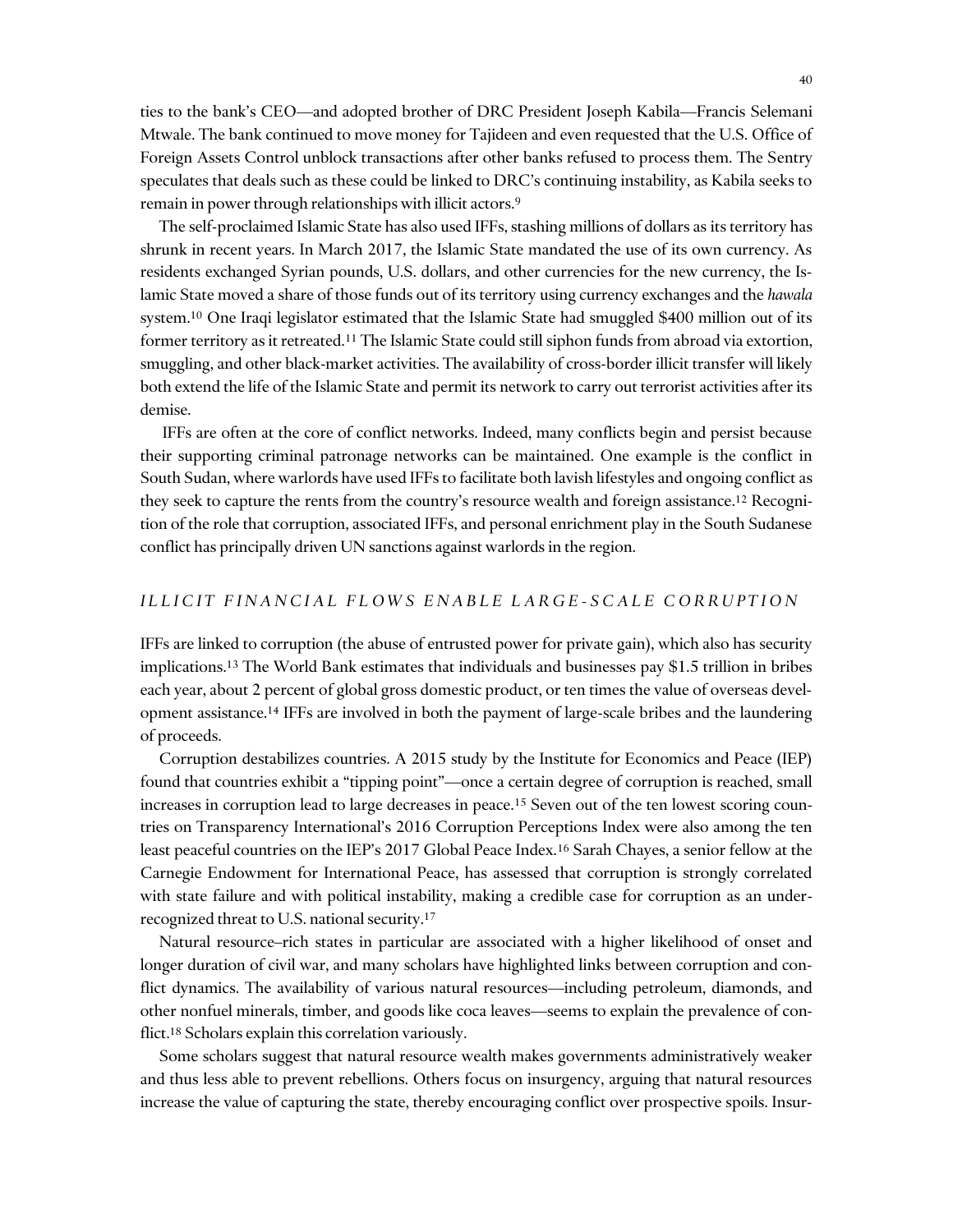gents, especially those in ethnically or otherwise marginalized areas, could seek independence in order to control locally generated revenues. Stanford University political scientist Jeremy Weinstein has argued that rebel groups with easy access to financing through natural resources or external patrons tend to commit higher levels of indiscriminate violence whereas those in more resource-poor situations carry out fewer abuses and are more targeted with their violence.<sup>19</sup> Still others assert that conflict and corruption are deeply intertwined in certain types of fragile states.<sup>20</sup>

IFFs are integral to these conflict dynamics. Predatory states, in various forms, certainly existed before contemporary financial globalization and associated illicit flows. IFFs, however, expand the rewards that violence entrepreneurs and their supporters can reap and allow those assets to be stored in offshore havens, accessible on short notice. Predatory states and the various warlords, terrorists, and insurgents who fight those states often highly rely on IFFs from natural resources sold overseas. Warlord states in Africa often feature patronage systems organized around rulers' control over resources and the rents they provide.<sup>21</sup> Whereas warlords in previous eras fought over grazing or agricultural land, their contemporary counterparts seek to control the oil underneath that land, bringing in multinational firms to extract and export that oil while providing a portion of the rents to the ruler. The same goes for resources such as alluvial diamonds or timber, which can be exported using the international trading system. The rents from these resource transactions no longer need to remain in the vicinity of the bandit ruler but can be stored or spent safely in foreign havens—in the form of real estate, art, and cash—via anonymous shell companies.

The Kabul Bank corruption scandal in Afghanistan underscores the links among IFFs, corruption, and security. In March 2004, the Afghan Central Bank granted Kabul Bank the first post-Taliban commercial bank license for Afghanistan's largest *hawala* operator, Sher Khan Farnood. With the license, Farnood's older *hawala* activities soon became entangled with what would become the largest bank in Afghanistan.<sup>22</sup> Kabul Bank was also linked to another *hawala*, the New Ansari Money Exchange. All of this made for a convenient one-stop shop for anyone seeking to move money into or out of Afghanistan through bulk cash smuggling, legitimate banking, *hawala*, trade-based money laundering, gold and minerals smuggling, or any combination of these. Customers of the various enterprises included legitimate nongovernmental organizations and businesses as well as illicit actors such as narcotics traffickers, corrupt politicians, and even the Taliban.<sup>23</sup>

The bank's insolvency in 2011 illuminated the links among IFFs, Kabul Bank, and the larger conflict, and threatened to erode Afghanistan's tenuous political stability. In the final accounting, over 90 percent of Kabul Bank's loan book—\$861 million—went to nineteen interrelated parties, including the brother of then President Hamid Karzai and close relatives of then First Vice President Mohammad Qasim Fahim. Revelations of these interest-free insider loans undermined the shaky financial system and threatened to lead to larger social unrest. The scandal also caused foreign donors to withhold aid payments and led to delays in disbursements of the Afghan Reconstruction Trust Fund, threatening World Bank projects in the country.<sup>24</sup> The scandal threatened the country's security sector as well. Afghan army salaries are paid by the U.S. government, mostly via electronic payments through Kabul Bank into individual soldiers'—and some police personnel's—bank accounts. Closure of the bank, avoided thanks to a bailout, would have meant both the loss of soldiers' savings in those accounts and the logistic means to pay them. The Afghan counterinsurgency campaign had rested on the idea that the United States and the North Atlantic Treaty Organization (NATO) would help build a legitimate Afghan government able and willing to protect its citizens and deliver services. The Kabul Bank scandal called into question the efficacy of the entire strategy.<sup>25</sup>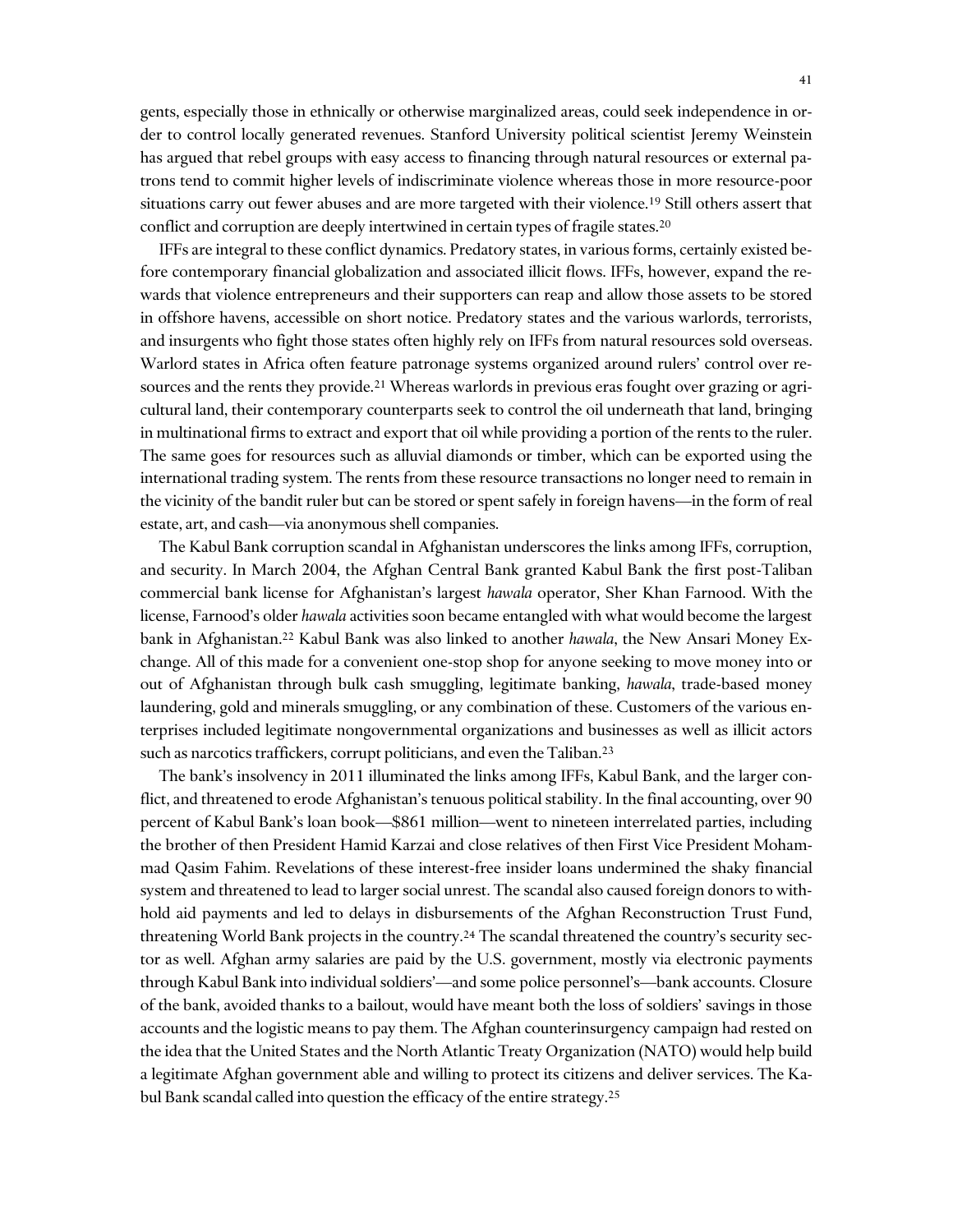Links among IFFs, corruption, state fragility, and conflict are apparent in many other settings. For instance, in Venezuela, IFFs linked to corruption, petroleum, and narcotics trafficking have contributed to widespread impoverishment and significant rises in crime, social upheaval, and refugee outflows.

## *C O R R U P T I O N A N D I L L I C I T F I N A N C I A L F L O W S A S F O R E I G N P O L I C Y T O O L S*

The links among IFFs, corruption, and national security are even more important given that some states export corruption as a means of illegitimately influencing and weakening other states.<sup>26</sup> IFFs play a critical enabling role.

Russia's use of corruption as an aspect of its foreign policy strategy provides the most salient example of this phenomenon. In *The Kremlin Playbook*, researchers at the Center for Strategic and International Studies show how "Russia has cultivated an opaque network of patronage" through five case studies: Bulgaria, Hungary, Latvia, Serbia, and Slovakia.<sup>27</sup> Russia uses the promise of "perpetual enrichment" and Russian state resources to "capture" critical individuals within states, who then spread this promise to other individuals, in what the authors call a contagion.<sup>28</sup> Much of this strategy is accomplished through the use of IFFs.<sup>29</sup> Russian interests could, for example, buy out large foreign companies that make substantial donations to political parties, or they could provide financial support to critical political or economic elites, often through offshore investments and anonymous companies.<sup>30</sup> Over time, the affected countries' economies and institutions become so compromised that the very state institutions created to fight back corruption are disabled. This also provides Russian agents opportunities for blackmail: captured governments risk collapse if their corruption is exposed. Corruption scandals, meanwhile, erode public trust in mainstream politics and politicians.<sup>31</sup> International measures to combat IFFs increase the difficulty of exporting corruption and limit its use as a form of statecraft.

## *I L L I C I T F I N A N C I A L F L O W S A N D S E C U R I T Y I N S T I T U T I O N S*

IFFs facilitate global bads, such as corruption, crime, and terrorism. They can also undermine the security sectors that are supposed to combat them. Nigeria provides one example. In 2015, Sambo Dasuki, former national security advisor to the president, was charged with three dozen counts of money laundering and breach of trust. Dasuki was alleged to have withdrawn over \$2 billion from the Central Bank of Nigeria via phantom contracts—contracts created solely for the purposes of corruption, with no actual business activity toward fulfillment. The funds, ostensibly for the purchase of twelve helicopters, four fighter jets, and ammunition to fight Boko Haram, disappeared. At least part of that money was allegedly diverted to the failed bid to reelect Goodluck Jonathan.<sup>32</sup> This was not the first time that Nigerian national security funds ended up being moved illegally. A U.S. Department of Justice complaint against former President Sani Abacha documents how, in the 1990s, Abacha and his colleagues, including the National Security Advisor Ismaila Gwarzo, withdrew funds—again, ostensibly for national security purposes—from the Central Bank of Nigeria for unspecified emergencies and sent those funds overseas, including into U.S. and British financial institutions.33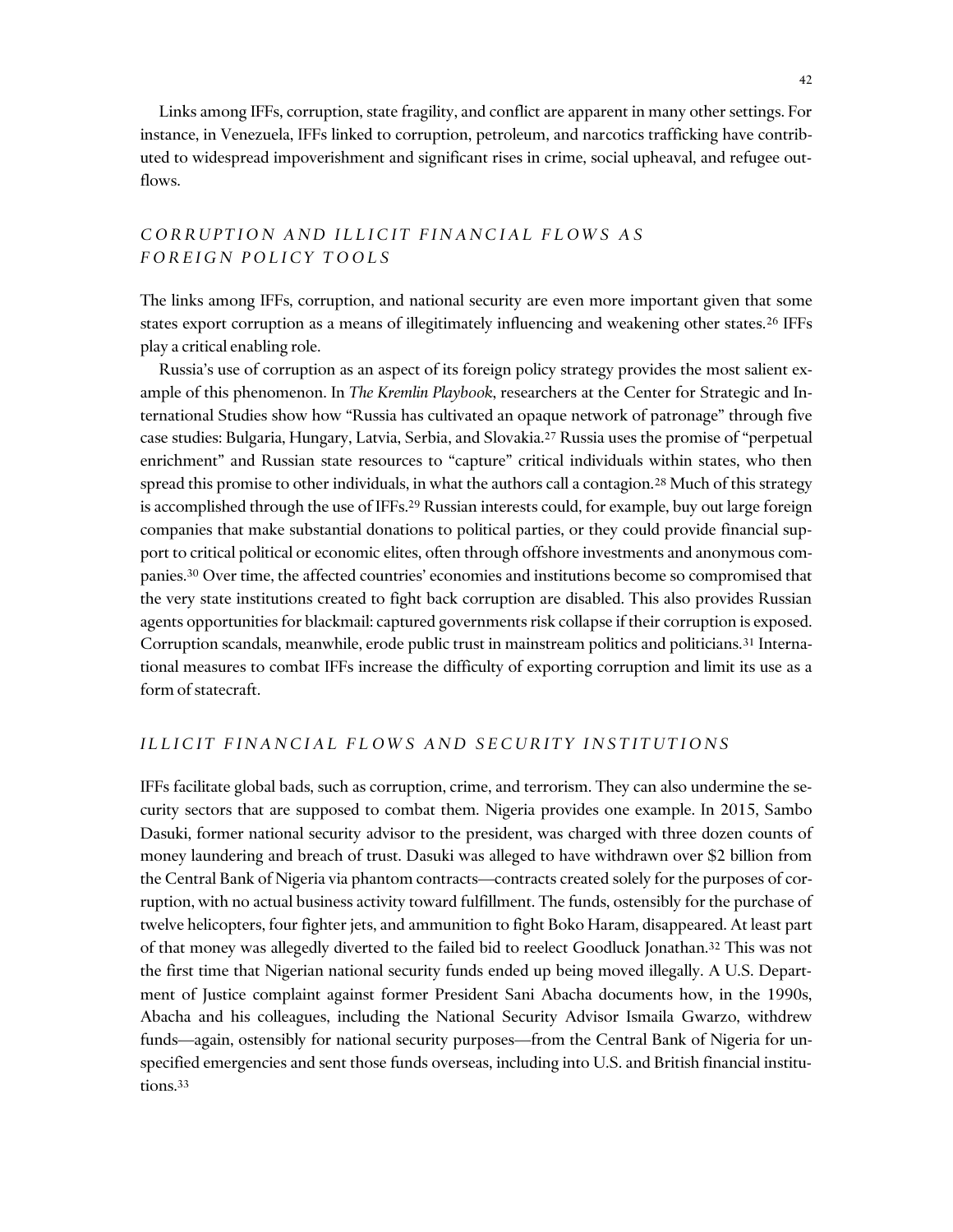Corruption, criminality, and associated IFFs undermine the ability of security forces to work effectively, as money earmarked for equipment, personnel, training, and other essentials is siphoned overseas. The corruption that leads to these large financial flows also provides incentives for government officials to purchase equipment as kickbacks rather than for national security needs. Corruption can damage esprit de corps, as soldiers see their military leaders using the defense budget for personal benefit rather than for the good of the troops and the nation. And corruption weakens the bond between the security sector and the citizens, as citizens come to see the sector as corrupt and even predatory.

Although many countries allocate large proportions of their budgets to security sector spending, the sector often receives little political or financial oversight: a prescription for grand corruption. Transparency International's Government Defense Anticorruption Index is illuminating in this regard. Of the 118 countries that Transparency International assessed in 2015, sixty-three were at high or critical risk of corruption in their defense sectors. Many countries do not allow meaningful parliamentary oversight of their defense sector. Even in NATO, only five of the thirty-three member and partner states allowed parliamentary committees unimpeded powers to review secret spending on defense and security. Only two countries—New Zealand and the United Kingdom—were listed in band A for having the lowest risk for corruption in their defense sectors (the United States was placed in band B).<sup>34</sup>

## *R E C O M M E N D A T I O N S*

Given the important links between IFFs and a host of national security issues, the U.S. government should take action to mitigate these threats.

#### Close U.S. Money Laundering Loopholes

The United States is among the worst violators when it comes to ease of money laundering and tax avoidance. The Tax Justice Network ranked the country second (only after Switzerland) in its 2018 Financial Secrecy Index, which measures a combination of financial secrecy and the scale of offshore financial activities.<sup>35</sup> Likewise, the Financial Action Task Force (FATF), the international body that sets standards for anti–money laundering and combating the financing of terrorism (AML/CFT), noted in December 2016 that the U.S. regulatory framework does not hold institutions and professionals such as lawyers, investment advisors, real estate agents, and trust and company service providers to minimum international standards.<sup>36</sup> The United States could facilitate even more IFFs going forward. With the European Union cracking down on money laundering by implementing public registries of beneficial ownership of companies and trusts, and the United Kingdom forcing similar rules on its overseas territories, the United States will be one of the last major Western financial centers that permits anonymous shell companies and trusts. Priorities for closing off these loopholes include the following:

*Pass beneficial ownership legislation.* Four bipartisan bills that require companies to disclose their beneficial owner(s) when incorporating and to keep those registers up to date are currently in the Congress. One, which has both House and Senate versions, is the Corporate Transparency Act of 2017 (H.R. 3089/S. 1717). Another is the True Incorporation Transparency for Law Enforcement Act.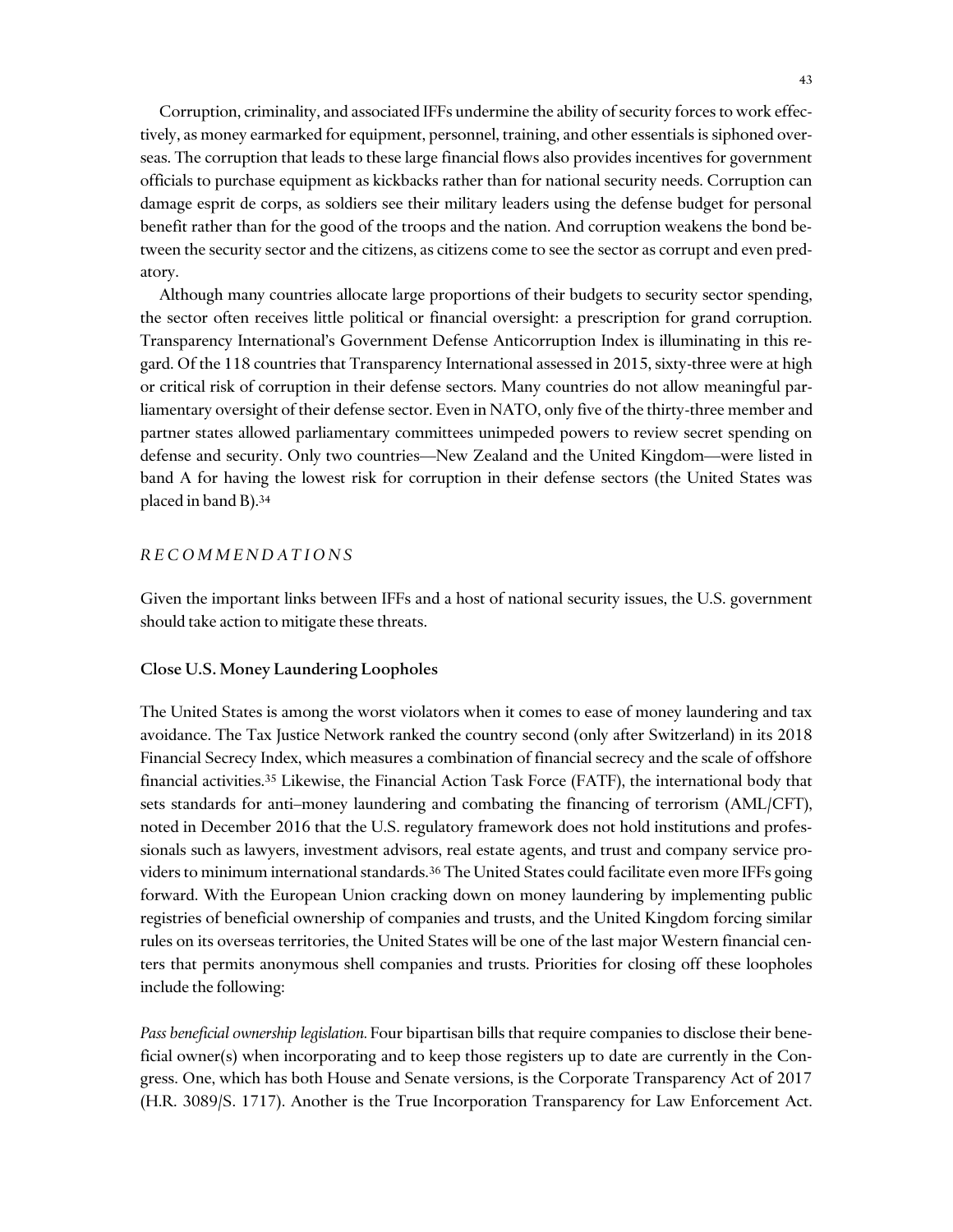Parts of H.R. 3089 on beneficial ownership had also been in the Counter Terrorism and Illicit Finance Act; the beneficial ownership language in the bill is currently being renegotiated in committee.<sup>37</sup> These bills restrict beneficial ownership registries to law enforcement and banks rather than create public registries. These bills already have the support of major banks, the Fraternal Order of Police, other law enforcement advocacy groups, and major investors. They serve as a starting point for beneficial ownership legislation.

*Ensure high levels of due diligence.* The U.S. Department of the Treasury should ensure that investment advisors, bank holding companies, security broker-dealers, lawyers, accountants, and trust and company service providers comply with the anti–money laundering standards and due diligence to which banks are held. The Treasury Department should do this by lifting the 2002 temporary exemption to the USA Patriot Act, which grants those involved with real estate deals a waiver from anti–money laundering and due diligence checks. Also, the department's temporary order requiring title insurance companies in seven cities to provide beneficial ownership information for all-cash, high-end real estate purchases, due to expire in September 2018, should be made permanent and cover the entire United States.<sup>38</sup>

## Implement Stronger Standards for Security Assistance

The United States should press for implementation of stronger transparency, accountability, and counter-corruption standards for security assistance to other countries. IFFs in security sectors have especially pernicious effects, as these allow for the breakdown of the rule of law, provide impunity for some actors, and incentivize security sector actors and state leaders at times to value insecurity and authoritarianism over democratic reforms, human rights, free media, and open markets. The following efforts should be undertaken:

- The United States should encourage countries to develop and undertake voluntary standards for security sector integrity, especially in procurement. The standards should commit participants to maintain the maximum degree of openness and oversight by parliaments, the media, and citizens, and commit to keeping only the most crucial national security information secret. Mechanisms for at least some parliamentary oversight of secret budgets should also be established. The United States, where select members of critical congressional committees have the ability to review classified budgets and are briefed on classified programs, is an important example.
- Countries should limit secrecy in security sector–related contracting to items and services crucial to national security. The vast majority of contracts should follow the Open Contracting Global Principles and associated data standards, which seek to make government procurement contracting more transparent, fair, and competitive. All government procurement contracts, especially those associated with the security sector, should require contractors and subcontractors to declare their beneficial owners and should include corruption clauses to allow for contract termination upon evidence of corruption. These contracts should also include clawback clauses, which allow money that benefited terrorist, criminal, or corrupt purposes to be paid back to the host government. Governments should establish compliance offices to vet contractors and subcontractors.
- Countries should improve reporting and auditing of security sector spending, especially enabling parliamentary and civil society oversight of security-related budgets. Ukraine's Independent De-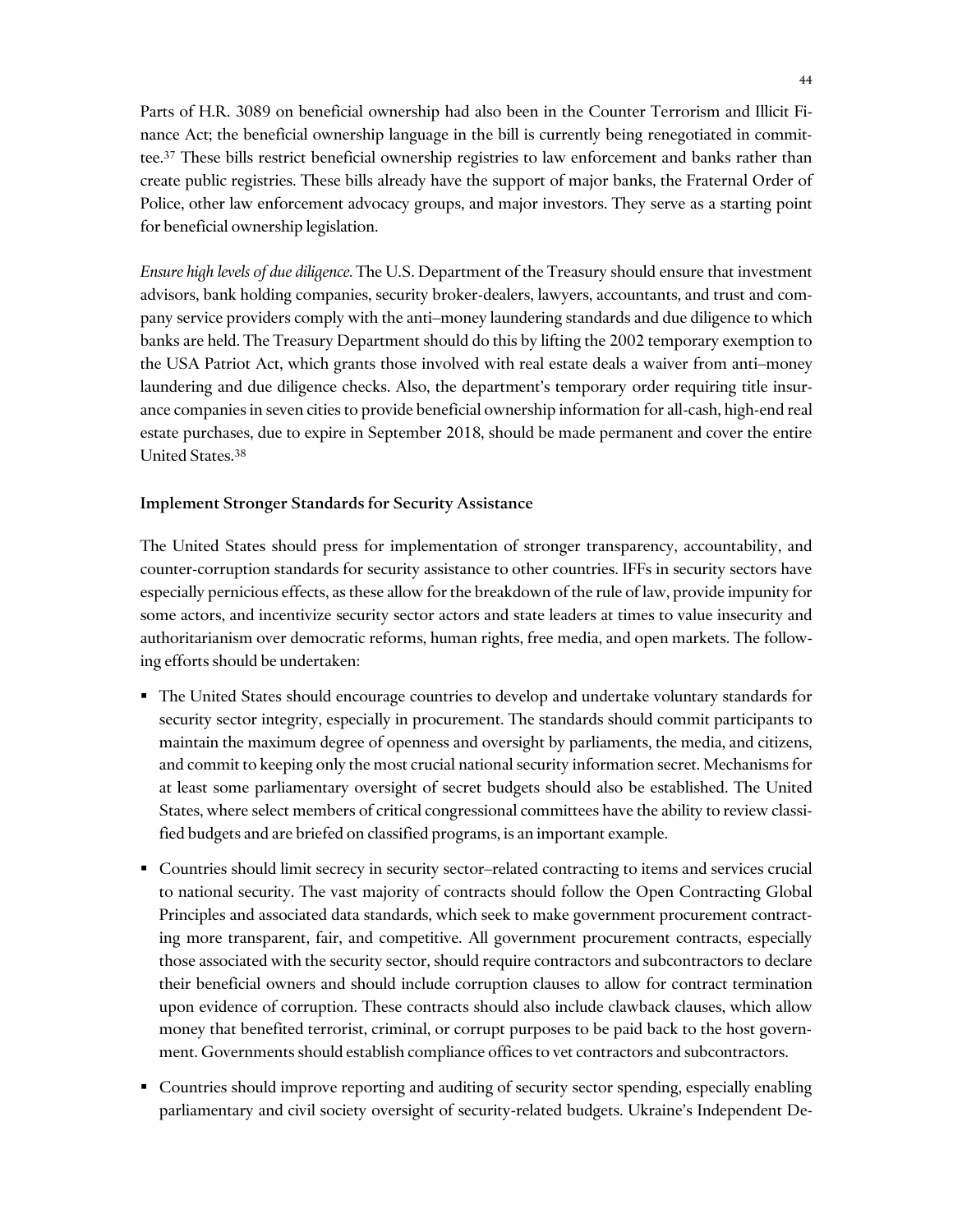fense Anti-Corruption Committee and the upcoming audit of the country's main export firm, Ukroboronprom, can be models for improving security sector oversight in highly corrupt and conflict-ridden environments.<sup>39</sup>

 The United States, along with other major exporters of security sector goods and services, should increase oversight of and restrictions on exports to countries considered by the World Bank and Transparency International to be highly corrupt and at high risk for corrupt activities.

IFFs underpin a variety of global bads that threaten U.S. interests at home and abroad. A number of priority issues for the United States—including narcotics supply chains, terrorism, insurgency, and state fragility—are facilitated by these flows. Strategies for fighting these threats will be undermined unless combating IFFs becomes a central element of U.S. security policy.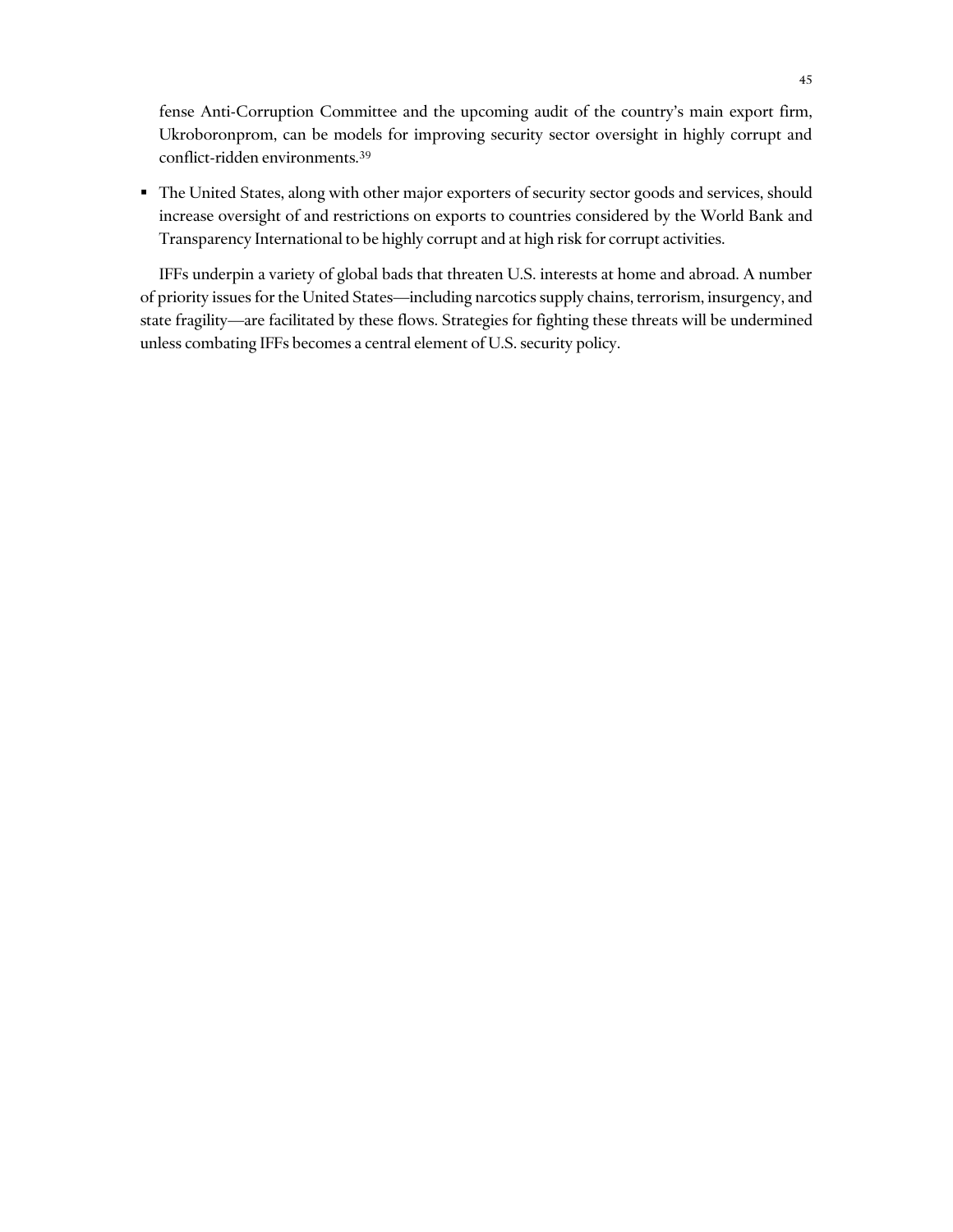#### *E N D N O T E S*

 $\overline{a}$ 

2. Gilman, Goldhammer, and Weber, "Deviant Globalization."

8. Matthew Levitt, "Hezbollah's Criminal Networks: Useful Idiots, Henchmen, and Organized Criminal Facilitators," in *Beyond Convergence: World Without Order*, eds. Hilary Matfess and Michael Miklaucic (Washington, DC: National Defense University, 2016), 155–156, http://cco.ndu.edu/Portals/96/Documents/books/Beyond%20Convergence/BEYOND%20CONVERGENCE %20%20World%20Without%20Order%20.pdf?ver=2016-10-25-125406-170.

10. *Hawala* is a traditional system for transferring money whereby money is paid to an agent in one location who then instructs an agent in another location to pay out to the final recipient. The system predates modern banking, and though associated predominantly with the Muslim world, versions of it exist throughout Asia, Africa, and South America.

11. "Islamic State Has Been Stashing Millions of Dollars in Iraq and Abroad," *Economist*, February 22, 2018, http://economist .com/news/middle-east-and-africa/21737302-their-so-called-caliphate-crumbles-jihadists-are-saving-up-fight.

12. Alastair Leithead, "South Sudan's Kiir and Machar Profited During War," BBC News, September 12, 2016, http://bbc.com /news/world-africa-37338432.

13. "What Is Corruption?," Transparency International, accessed May 15, 2018, http://transparency.org/what-is-corruption.

14. "Combating Corruption," World Bank, September 26, 2017, http://worldbank.org/en/topic/governance/brief/anti-corruption. 15. Using multivariate analysis, that tipping point is a Corruption Perceptions Index score lower than 40 (on a scale of 0 to 100, 0 being "highly corrupt" and 100 being "very clean"). Sixty-four countries were clustered around that tipping point. See Institute for Economics and Peace, *Peace and Corruption 2015* (Sydney: Institute for Economics and Peace, 2015), 7–10, http://files.ethz.ch/isn /190854/Peace%20and%20Corruption.pdf.

16. Karolina MacLachlan, *The Fifth Column: Understanding the Relationship Between Corruption and Conflict* (London: Transparency International UK, July 2017), 5, http://ti-defence.org/wp-content/uploads/2017/09/The\_Fifth\_Column\_Web.pdf.

17. Sarah Chayes, "Corruption: The Unrecognized Threat to International Security," Carnegie Endowment for International Peace, June 6, 2014, http://carnegieendowment.org/2014/06/06/corruption-unrecognized-threat-to-international-security-pub-55791.

18. For an exhaustive examination of the empirical evidence on the linkage of natural resource abundance with democracy, institutions, and civil war, see Michael Ross, "What Have We Learned About the Resource Curse?," *Annual Review of Political Science* 18 (2015): 239–259, http://doi.org/10.1146/annurev-polisci-052213-040359.

19. Jeremy M. Weinstein, *Inside Rebellion: The Politics of Insurgent Violence* (New York: Cambridge University Press, 2007).

20. Douglass C. North, John Joseph Wallis, and Barry R. Weingast, *Violence and Social Orders: A Conceptual Framework for Interpreting Recorded History* (New York: Cambridge University Press, 2009); Robert H. Bates, *When Things Fell Apart: State Failure in Late-Century Africa* (New York: Cambridge University Press, 2008).

21. William Reno, *Warlord Politics and African States* (Boulder, CO: Lynne Rienner Publishers, 1998).

22. Edwina A. Thompson, *Trust Is the Coin of the Realm: Lessons From the Money Men in Afghanistan* (Karachi: Oxford University Press, 2011), 267–269.

<sup>1.</sup> Nils Gilman, Jesse Goldhammer, and Steven Weber, "Deviant Globalization," in *Convergence: Illicit Networks and National Security in the Age of Globalization*, eds. Michael Miklaucic and Jacqueline Brewer (Washington, DC: National Defense University Press, 2013), 5, http://ndupress.ndu.edu/Portals/68/Documents/Books/convergence.pdf.

<sup>3.</sup> Patrick Radden Keefe, "Cocaine Incorporated," *New York Times Magazine*, June 15, 2012, http://nytimes.com/2012/06/17 /magazine/how-a-mexican-drug-cartel-makes-its-billions.html.

<sup>4.</sup> B. Kilmer et al., *What America's Users Spend on Illegal Drugs: 2000–2010* (Santa Monica, CA: RAND Corporation, 2014), 3, http://obamawhitehouse.archives.gov/sites/default/files/ondcp/policy-and-research/wausid\_technical\_report.pdf; Jim Dinkins and Peter Vincent, "Money-Laundering Methods of Drug Cartels and the Capture of El Chapo," Thomson Reuters, September 14, 2016, http://legalsolutions.thomsonreuters.com/law-products/solutions/clear-investigation-software/articles/drug-cartel -apprehension-whitepaper.

<sup>5.</sup> Lawrence White, "HSBC Draws Line Under Mexican Cartel Case After Five Years on Probation," Reuters, December 11, 2017, http://reuters.com/article/us-hsbc-usa/hsbc-announces-end-to-suspended-sentence-for-mexican-cartel-case-idUSKBN1E50YA.

<sup>6.</sup> Ivana Kottasova, "European Bank Caught Laundering Mexican Drug Money," CNN Money, February 8, 2018, http://money .cnn.com/2018/02/08/news/rabobank-mexico-drug-money-laundering/index.html.

<sup>7.</sup> Dinkins and Vincent, "Money Laundering Methods of Drug Cartels and the Capture of El Chapo."

<sup>9.</sup> The Sentry, *The Terrorists' Treasury: How a Bank Linked to Congo's President Enabled Hezbollah Financiers to Bust U.S. Sanctions* (Washington, DC: The Sentry, October 2017), https://cdn.thesentry.org/wp-content/uploads/2016/09/TerroristsTreasury \_TheSentry\_October2017\_final.pdf.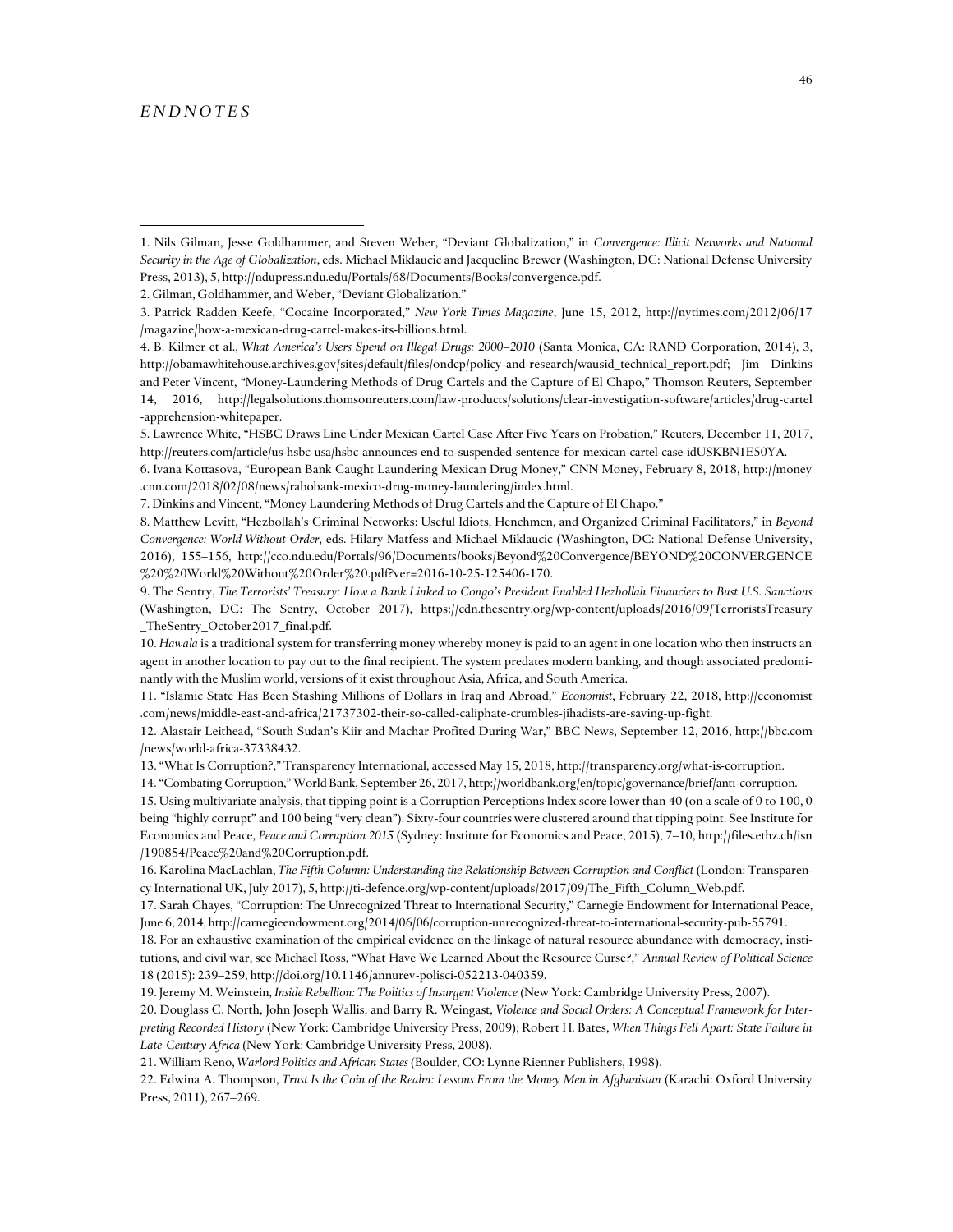23. Special Inspector General for Afghanistan Reconstruction, *Corruption in Conflict: Lessons From the US Experience in Afghanistan* (Arlington, VA: Special Inspector General for Afghanistan Reconstruction, September 2016), 44, http://sigar.mil/pdf /lessonslearned/SIGAR-16-58-LL.pdf.

24. Anis Dani, *Evaluation of World Bank Programs in Afghanistan 2002–2011* (Washington, DC: World Bank, 2012), 25, http:// documents.worldbank.org/curated/en/624201468189864607/pdf/796170PUB0REPL00Box377374B00PUBLIC0.pdf; Jon Boone, "The Financial Scandal That Broke Afghanistan's Kabul Bank," *Guardian*, June 16, 2011, http://theguardian.com/world /2011/jun/16/kabul-bank-afghanistan-financial-scandal.

25. Special Inspector General, *Corruption in Conflict*, 45.

26. MacLachlan et al., *The Fifth Column*, 38–44.

 $\overline{a}$ 

27. Heather A. Conley et al., *The Kremlin Playbook: Understanding Russian Influence in Central and Eastern Europe* (Washington, DC: Center for Strategic and International Studies, 2016), http://csis-prod.s3.amazonaws.com/s3fs-public/publication/1601017 \_Conley\_KremlinPlaybook\_Web.pdf.

28. Conley et al., *The Kremlin Playbook*, xiii.

29. Conley et al., *The Kremlin Playbook*, xiv.

30. MacLachlan et al., *The Fifth Column*, 39.

31. Conley et al., *The Kremlin Playbook*, xiii.

32. William Wallis and Maggie Fick, "Buhari Faces Test over Nigeria Security Chief's Corruption Trial," *Financial Times*, December 20, 2015, http://ft.com/content/fe389208-a718-11e5-9700-2b669a5aeb83; "Nigeria's Dasuki 'Arrested Over \$2bn Arms Fraud,'" BBC News, December 1, 2015, http://bbc.com/news/world-africa-34973872.

33. Department of Justice, "U.S. Forfeits Over \$480 Million Stolen by Former Nigerian Dictator in Largest Forfeiture Ever Obtained Through a Kleptocracy Action," press release, August 7, 2014, http://justice.gov/opa/pr/us-forfeits-over-480-million -stolen-former-nigerian-dictator-largest-forfeiture-ever-obtained.

34. MacLachlan et al., *The Fifth Column*, 28; "Government Defence Anti-Corruption Index," Transparency International, 2015, http://government.defenceindex.org/list.

35. "2018 Financial Secrecy Index," Tax Justice Network, accessed May 17, 2018, http://financialsecrecyindex.com.

36. Financial Action Task Force and Asia/Pacific Group on Money Laundering, *Anti–Money Laundering and Counter-Terrorist Financing Measures: United States Mutual Evaluation Report* (Paris: Financial Action Task Force, December 2016), http://www.fatf -gafi.org/media/fatf/documents/reports/mer4/MER-United-States-2016.pdf.

37. Joe Adler and Neil Haggerty, "Bill to Ease AML Requirements Stalls over Shell-Company Rules," *American Banker*, June 14, 2018, http://americanbanker.com/news/bill-to-ease-aml-requirements-stalls-over-beneficial-owner-rules.

38. Nicholas Nehamas and Kevin G. Hall, "The Hunt for Dirty Money in Miami Real Estate Is Working—and Will Continue, Feds Say," *Miami Herald*, last updated March 21, 2018, http://miamiherald.com/news/business/real-estate-news /article206232819.html.

39. Independent Defence Anti-Corruption Committee, "Ukroboronprom Makes Unprecedented Move by Announcing Bona Fide International Financial Audit Tender," press release, May 16, 2018, http://nako.org.ua/en/news/ukroboronprom-makes -unprecedented-move-by-announcing-bona-fide-international-financial-audit-tender.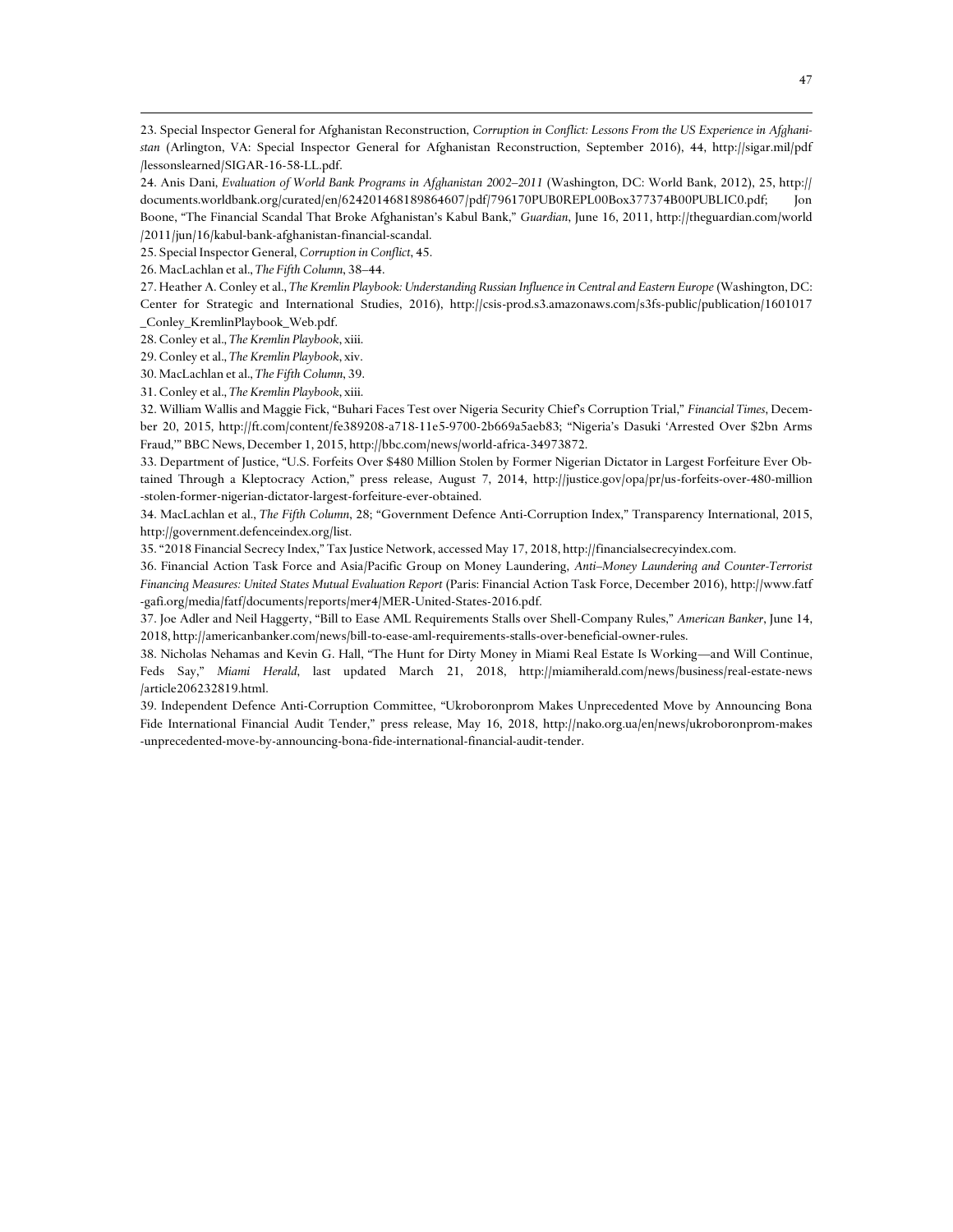# <span id="page-50-0"></span>Leveraging Beneficial Ownership Information in the Extractive Sector

*Erica Westenberg*

Regulatory and public pressure to increase transparency about the real people who own, control, or gain substantial economic benefits from companies—also known as beneficial owners—is growing globally. The demand for such disclosures is linked to increasing awareness that hiding beneficial ownership can facilitate corruption and financial misconduct.<sup>1</sup> Innovations around beneficial ownership disclosure in extractive sector licensing highlight a new opportunity for coordination on legal frameworks and data platforms that cut across commercial sectors, agency mandates, and national jurisdictions to combat illicit financial flows (IFFs) yet still maintain flexibility for customization to meet challenges and risks in specific administrative and sectoral contexts.\*

## *INNOVATIONS IN THE EXTRACTIVE SECTOR*

Nearly one billion people live in poverty in countries that are rich in oil, gas, and minerals but manage these resources poorly.<sup>2</sup> In these countries, conflicts can arise between local actors who enjoy few direct benefits from or face increased harms as a result of extraction and those who are seen to profit from the sector, either legally (e.g., through local employment, revenue sharing, and community development) or illegally (e.g., through corruption and self-dealing). Legal frameworks and regulatory systems in resource-rich countries often lack integrity mechanisms, transparency, and accountability, which can make corruption more difficult to detect, prevent, and prosecute. Natural resource transactions are also often opaque, complex, and transnational. And citizens need to have information regarding extractive sector deals, given that natural resources belong to the state and state authorities are supposed to manage these assets for public benefit. Collectively, these factors have contributed to demands for beneficial ownership transparency in the extractive sector.

Global trends around beneficial ownership transparency are still rapidly evolving. One emerging picture is that sector-specific beneficial ownership disclosure requirements have primarily been aimed at local or national levels (e.g., in luxury real estate acquisitions), while regional and international efforts have been broader and non-sector-specific (e.g., financial due diligence and corporate registration requirements covering all types of commercial endeavors). Innovations in extractive sector licensing transparency could represent a hybrid approach, with sector-specific beneficial ownership disclosure requirements emerging from an international multistakeholder body.

In 2016, the public disclosure of beneficial ownership information became a requirement in the Extractive Industries Transparency Initiative (EITI), an international standard for extractive sector

This paper is based on research undertaken as part of existing programming of the Natural Resource Governance Institute.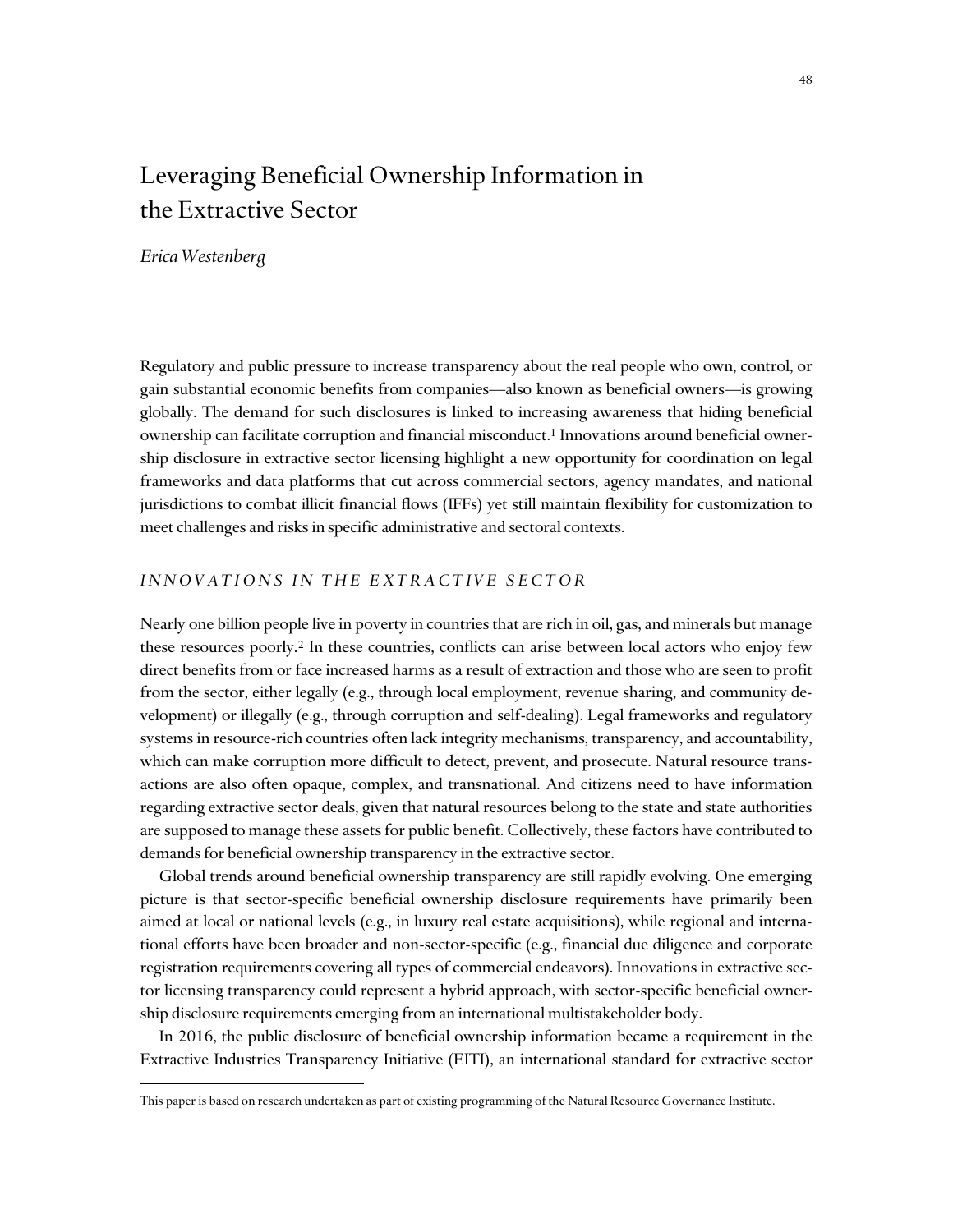transparency developed jointly by governments, civil society, and companies, and implemented by national multistakeholder groups in more than fifty countries. By 2020, EITI countries must request, and companies that apply for or hold extractive licenses or contracts in such countries must disclose, beneficial ownership information. The EITI Standard also requires that these disclosures identify any beneficial owners who are government officials or their close associates—referred to as politically exposed persons (PEPs).<sup>3</sup> In meeting these core requirements, implementing countries have flexibility in determining how they institutionally, legally, and procedurally pursue such disclosures.

Part of what motivated this EITI requirement were scenarios in which improper conduct related to beneficial ownership was linked to corruption and IFFs. A study of one hundred cases of corruption in extractive sector licensing gives a sense of the scale of the problem: over half of the cases involved a PEP as a hidden beneficial owner.<sup>4</sup> Foreign or domestic firms sometimes seek out a PEP to whom they can give a beneficial ownership stake in an exploration and production company (or in a subcontractor enterprise) in exchange for preferential treatment in attaining an extractive license or in the terms of a contract. A PEP sometimes sets up an entity to conceal his or her beneficial ownership stake in a company and uses his or her influence to ensure that the company obtains an extractive license or other preferential treatment. To comply with the host country's local content requirements, a foreign firm sometimes enters into a joint venture agreement with a domestic company or enlists domestic subcontractors, and a PEP may hold a beneficial ownership stake in these local entities.

Scenarios like these can violate host country laws that prohibit PEP ownership and self-dealing in government transactions. A recent Natural Resources Governance Institute (NRGI) review of more than fifty mining and oil laws found that about half of them contained prohibitions on PEPs holding interests in companies applying for extractive licenses. Such scenarios could also entail violations of both international and host country anti-bribery legislation, particularly if a firm did business with a PEP's company as a quid pro quo for receiving a license.

If one or more cross-border transactions is involved, the transfer of funds used to acquire or financial returns stemming from an illegally obtained extractive license could constitute IFFs. Such flows could include bribery payments to obtain the license, proceeds from selling a license, profits from licensed exploration or production, or subcontractor takings. Beyond the initial license allocation, maintaining an interest in an extractive project can give a PEP a mechanism for diverting funds on a sustained basis.

#### *PART OF BROADER MOMENTUM*

Collecting beneficial ownership information has been part of regional and international policy frameworks to reduce IFFs for some time. The Financial Action Task Force (FATF) includes ascertaining and verifying the identity of beneficial owners in certain risk-based recommendations on due diligence that financial institutions should conduct before establishing business relationships, conducting transactions, and opening accounts. In 2014, the Group of Twenty (G20) adopted high-level principles on beneficial ownership transparency.<sup>5</sup> And between late 2017 and early 2018, the European Union passed the fourth and fifth Anti–Money Laundering Directives, which require companies registered in member states to disclose beneficial ownership information on national registers that will be interconnected to enable the exchange of information among countries, and to put in place verification mechanisms regarding beneficial ownership information.6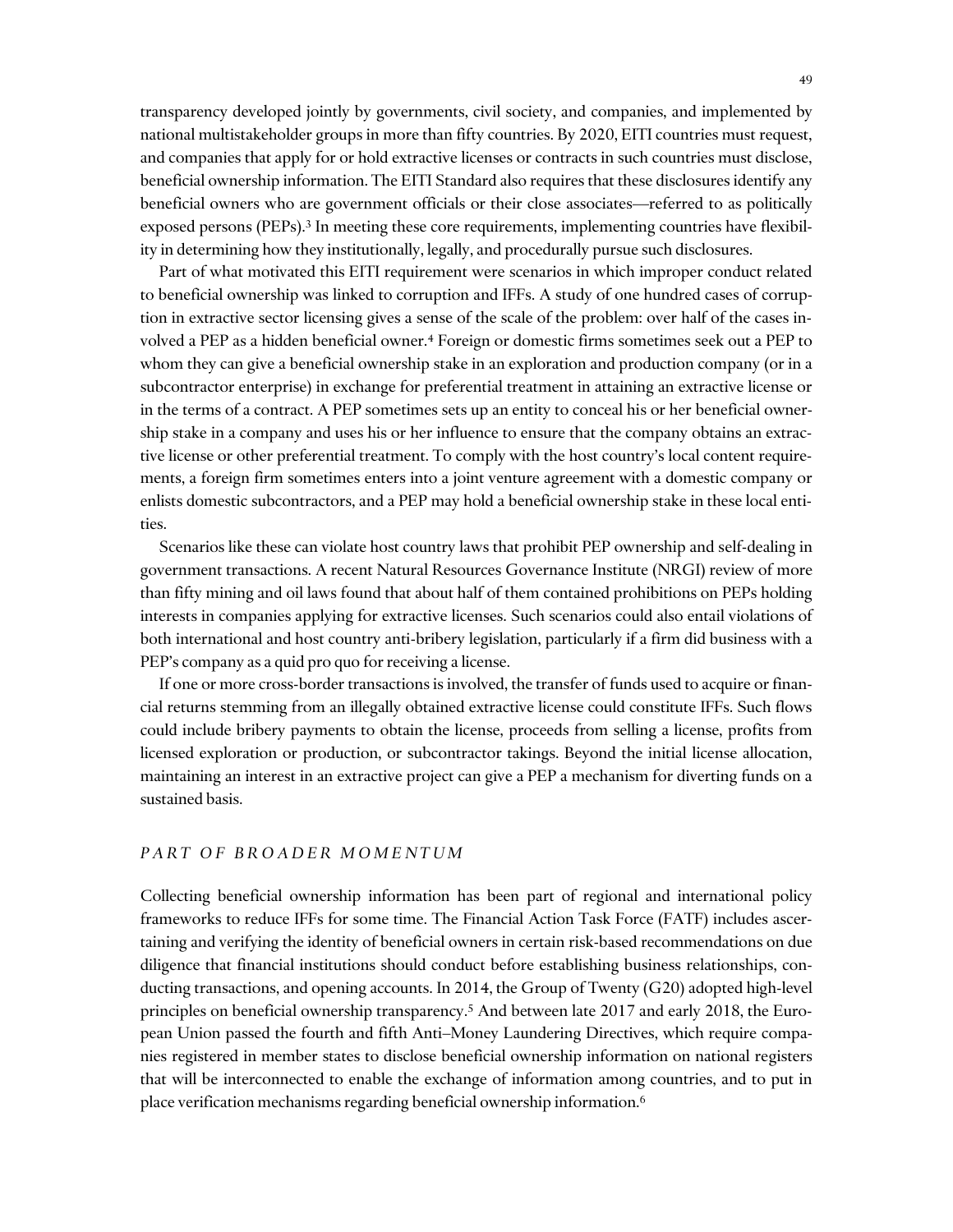A consortium of transparency-focused nongovernmental organizations launched OpenOwnership in 2017 to build a public global beneficial ownership register and develop a universal open data standard for beneficial ownership information.<sup>7</sup> A number of national beneficial ownership registers are already active. In 2016, for example, the United Kingdom launched a public beneficial ownership register, referred to as the people with significant control (PSC) register. In May, the country's parliament adopted legislation requiring the beneficial owners of companies registered in UK overseas territories to be disclosed on public registries by the end of 2020.

What these policies and platforms have in common is their breadth: they apply to anyone opening a bank account or any company pursuing registration. This broad scope is critical, as governance challenges related to beneficial ownership cut across jurisdictional and sectoral lines. However, certain sectors in which particular corruption and IFF risks are especially acute warrant more targeted approaches.

The extractive sector represents such a high-risk circumstance. Another high-risk sector is luxury real estate. After the *New York Times* reported that international buyers, some of whom were under investigation in various international jurisdictions, were using shell companies to purchase expensive Manhattan apartments, the U.S. Department of the Treasury began requiring title insurance companies to collect beneficial ownership information about buyers making all-cash purchases of highvalue residential real estate in certain cities and counties.<sup>8</sup> The department has indicated that cases involving foreign corrupt officials informed the establishment of this policy and the focus on certain sought-after locations, including New York City and counties in California, Florida, Hawaii, and Texas.<sup>9</sup> Following similar news coverage about hidden ownership of real estate in London, the United Kingdom recently announced that foreign entities that own UK real estate will need to publicly disclose beneficial owners on the PSC register by 2021.

## *T R A N S P A R E N C Y O N L Y A S T A R T I N G P O I N T*

The push to raise global awareness about the risks of hidden beneficial ownership has gained ground largely due to compelling cases emerging at critical moments, as with the Panama Papers leak and Global Witness' coverage of the OPL 245 case, combined with the clarity of messaging on the need to increase transparency.<sup>10</sup>

The disclosure of beneficial ownership information is certainly an essential starting point in the fight against IFFs. Basic building blocks—such as a comprehensive legal definition of "beneficial owner" and timely mechanisms to systematically collect, update, and preserve information on changes in beneficial ownership—need to be put in place for an effective transparency regime. However, as with any transparency measure, beneficial ownership disclosures will be most useful if they advance efforts to deter, detect, and penalize illegal conduct. Thus, mechanisms that require companies to disclose their beneficial owners will likely do more to curb corruption and IFFs if they are complemented by

- government and company policies that define and prohibit certain inappropriate beneficial ownership interests (e.g., stakes that create conflicts of interest);
- active screening of beneficial ownership information for risk factors indicating potential corruption;
- workable systems for verifying the accuracy of disclosed information; and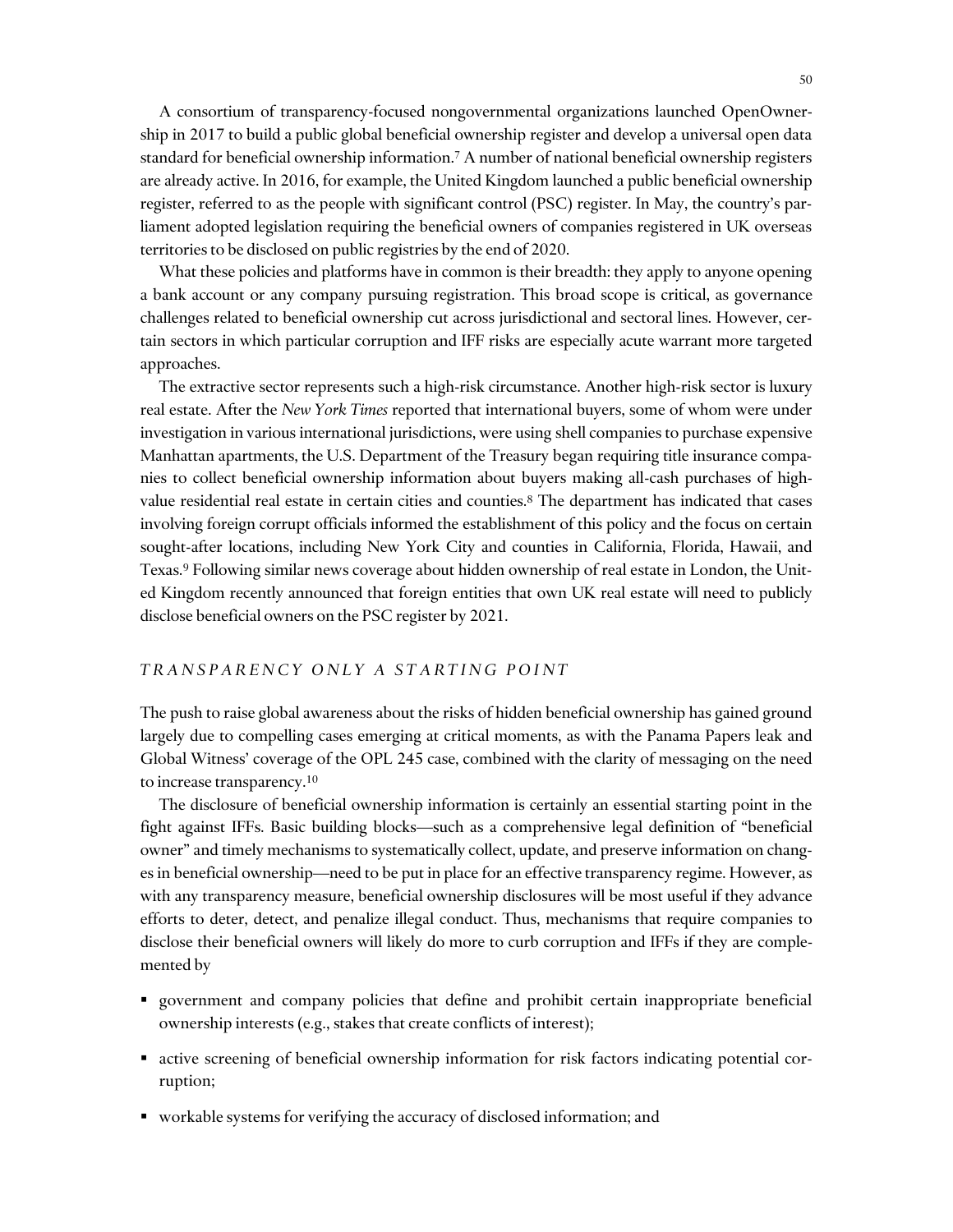reliable enforcement of sanctions when illegal activities are identified.

Verification and due diligence are already part of many beneficial ownership norms and policies, especially with respect to financial institutions. However, more broadly, the screening and verification of beneficial ownership information remain insufficient. Transparency International recently found that no G20 country requires authorities to verify the beneficial ownership information collected in company registers. 11

Verifying beneficial ownership information can be challenging. In the award of extractive licenses, administrators may be unable to locate conclusive evidence that a PEP is or is not a hidden beneficial owner of a company when seeking to verify information that companies have provided. Given these challenges and in light of limited resources within government agencies tasked with reviewing beneficial ownership information, a targeted and risk-based approach should be considered for certain sector-specific applications.

Utilizing such an approach in the extractive sector could mean that in-depth verification measures are triggered when preliminary screening indicates manifest deficiencies in submitted beneficial ownership information (e.g., a company claims it has no beneficial owner or that its beneficial owner cannot be identified, or a company identifies another company as the ultimate beneficial owner) or if other risk factors indicate suspicious activity (e.g., a company fails to meet technical or financial criteria but is still shortlisted or awarded government contracts). The World Bank has recently launched a manual that outlines good practices utilizing a risk-based approach to improve integrity due diligence in extractive licensing processes, including regarding beneficial ownership.<sup>12</sup>

## *C R O S S - S E C T O R A L , I N T E R A G E N C Y , A N D C R O S S - J U R I S D I C T I O N A L C O O R D I N A T I O N N E E D E D*

Implementing effective deterrence, screening, verification, and enforcement measures will require legal frameworks and data platforms that cut across commercial sectors, agency mandates, and national jurisdictions, yet still leave flexibility for customization to meet particular challenges and risks in specific administrative and sectoral contexts. A case involving corruption and IFFs often includes registering a company, opening a bank account, obtaining a government license or contracts, and purchasing real estate, all as part of a single corrupt endeavor taking place across several countries. Awareness that problematic beneficial ownership relationships can be concealed at each of these stages in a transaction offers an opportunity to build linkages among the incorporation, banking, extractive sector, and real estate spheres.

Commercially, a unified front across these spheres could increase global pressure on legal, financial, and other service providers to develop stronger professional codes of ethics, better customer due diligence frameworks, and improved risk assessment mechanisms to reduce the extent to which these intermediaries enable inappropriate or illegal beneficial ownership linkages. Coordinated efforts could demand more proactive industry leadership from publicly listed companies, which generally do not make stand-alone beneficial ownership disclosures in light of their distributed ownership but which often partner with privately held companies and could exert commercial pressure for improved transparency. Such coordination would also be critical to fulfilling the potential and managing the risks that frontier tools, such as blockchain and other distributed ledger technologies, could eventually bring to tracking beneficial ownership information.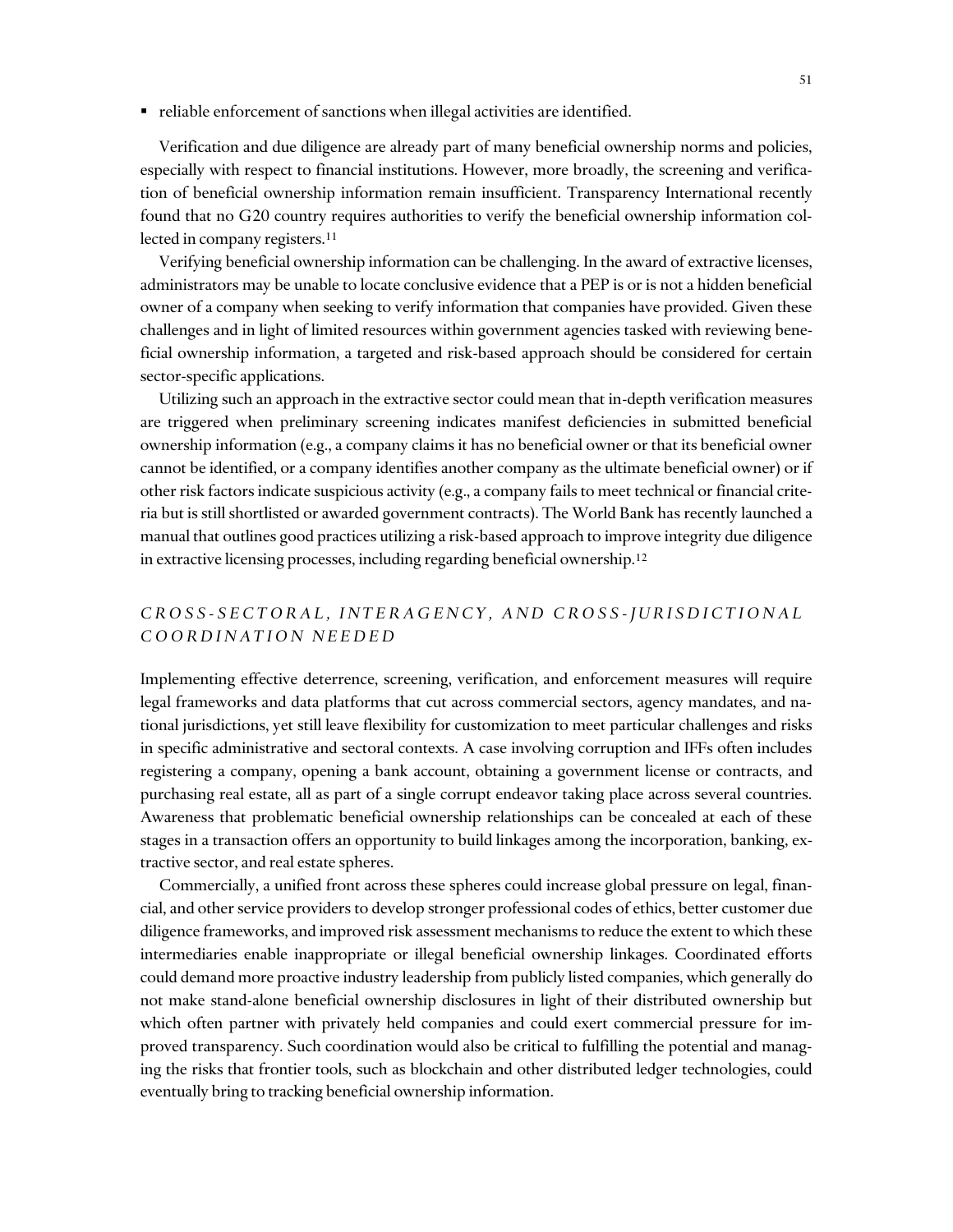At the country level, interagency coordination and information-sharing could also help spread some administrative burdens and financial costs associated with screening and verification, although additional specialized review and evaluation would likely still be required to meet certain agencyspecific screening needs and timelines. Such coordination could also help distribute the political will needed to tackle challenges related to problematic beneficial ownership linkages, especially given that power differentials can vary widely among the relevant agencies, including the registrar general, financial intelligence unit, banking regulator, mining and oil ministries, anticorruption agency, and law enforcement.

In the area of sanctions, establishing legal prohibitions on self-dealing, conflicts of interest, and bribery are foundational for beneficial ownership information to help curb corruption and IFFs. If a country's laws allow a company to give an official a beneficial ownership stake in exchange for an oil license or if a mining minister can lawfully award a mining license to a close family member's company, then disclosures of such companies' beneficial owners could raise questions among citizens or journalists about the appropriateness of such behavior but fail to offer concrete mechanisms to prevent such self-dealing.

Thus far, sanction efforts have relied on anti-bribery legislation in the home countries of extractive companies, notably the Foreign Corrupt Practices Act in the United States. Enforcement of such home-country legislation remains critical. But given that many resource-rich countries are undertaking legal reforms to embed beneficial ownership transparency in their extractive sectors, a real opportunity exists to address underlying anticorruption policy gaps in these host countries at the same time. This would mean establishing clear prohibitions on certain PEPs holding extractive company interests that present conflict-of-interest risks and on companies seeking linkages with PEPs that raise corruption concerns. NRGI, for instance, has developed model legal provisions that can help countries incorporate such anticorruption provisions into extractive licensing guidelines, along with template provisions on collecting and publishing beneficial ownership information as part of license applications, screening beneficial ownership information in applications for manifest accuracy and corruption problems, and scrutinizing corruption risks in selected awardees.<sup>13</sup>

Transnationally, broader coordination across these spheres would be valuable around standardsetting and information-sharing and could help alleviate some of the mixed messaging regarding best practice noted below. Stronger anticorruption legal frameworks that span both home country and host country legislative frameworks would not only provide clearer guidance to well-intentioned officials and companies about what constitutes inappropriate beneficial ownership linkages but also lay the groundwork for better enforcement against officials and companies that cross the line. On the data front, the global beneficial ownership register and data standard are good examples of platforms and standards that facilitate broad international coordination. More broadly, increased coordination on beneficial ownership regimes is also warranted among international organizations focused on tax evasion and those with a corruption focus.

## *P R I O R I T I Z A T I O N A N D P H A S E D A P P R O A C H E S N E E D E D*

At the same time, broad efforts on beneficial ownership transparency and scrutiny need to be tempered with a recognition of sector- and country-level differences and needs. One pragmatic reason for this is the difficulty of getting many countries and sectors to agree on what constitutes best practice. This is already an issue for beneficial ownership transparency.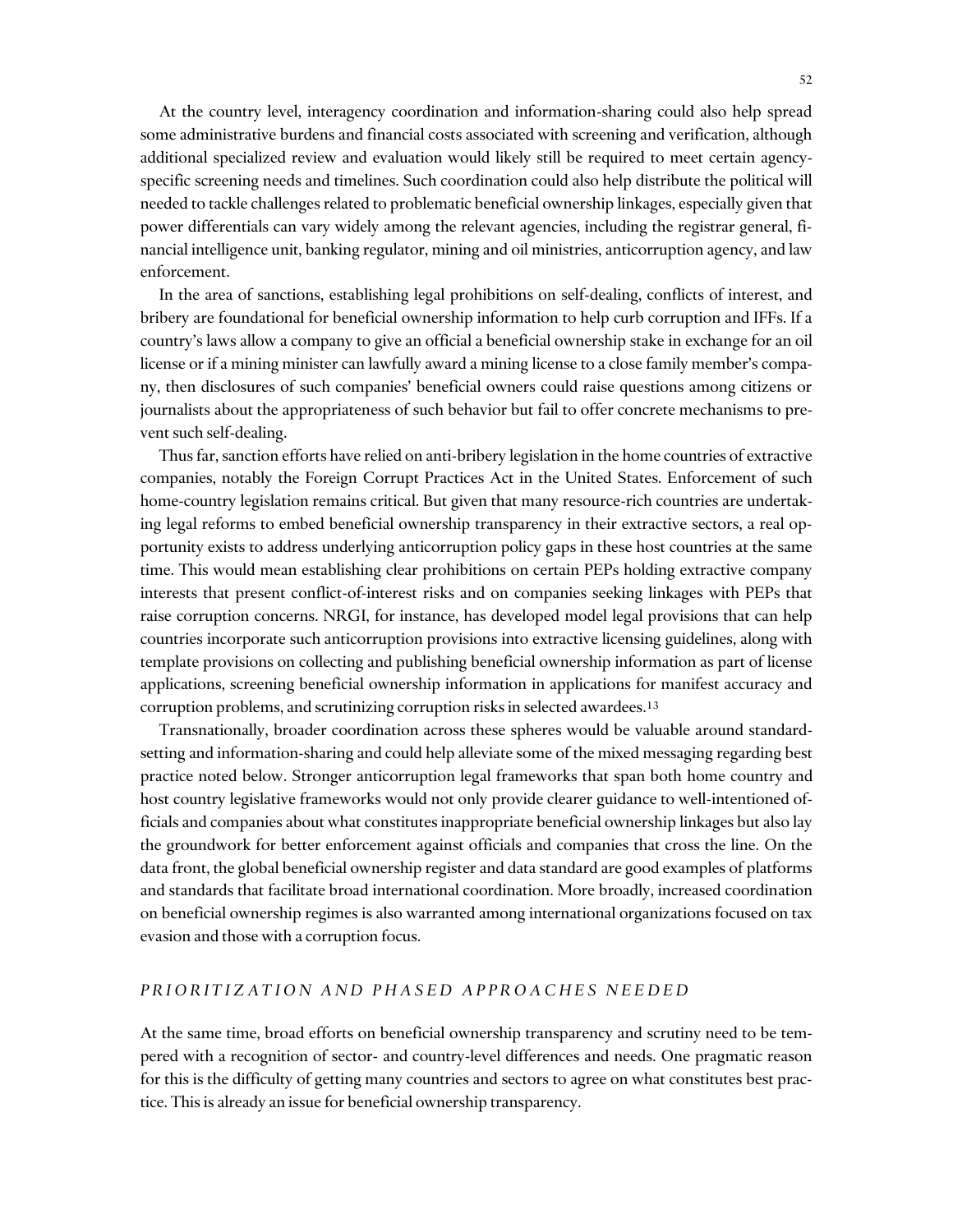In some contexts, for instance, transparency standards mandate proactive public disclosure of beneficial ownership information, while in others sharing such information only among relevant authorities or upon request is considered sufficiently transparent. These differences can exist even among similar mechanisms: beneficial ownership disclosures related to luxury real estate in the United States are only shared with relevant authorities, while the United Kingdom plans to make such information public. Similarly, the United Kingdom has built a national register of beneficial owners that is public, but the beneficial ownership register being considered in the United States under the draft Counter Terrorism and Illicit Finance Act entails access only for relevant authorities. Similar differences exist among broader regional and international norms, as beneficial ownership standards promoted by FATF and the G20 focus on accessibility for relevant authorities, while EU and EITI standards require public disclosure.

Defining a single approach to best practice can be difficult because beneficial ownership information plays a role in tackling different governance challenges, in different institutional contexts, and on different timelines. How a registrar general would seek to collect and use beneficial ownership information when reviewing a company's application to register a company differs from how a bank would seek to gather and analyze such information when conducting due diligence for an account applicant, which in turn differs from how a mining ministry would obtain and consider such information when seeking to reduce conflict of interest risks during mining license allocations. Greater assessment is needed about what these varied approaches to using beneficial ownership information have in common and how harmonized legal policies and centralized data platforms can support coordination on these shared aspects, as well as increased understanding of how sectoral needs differ and what sorts of flexibility and customization will be essential.

Adding to this complexity, many of the countries trying to roll out new beneficial ownership norms face major political, technical, and financial constraints that make it difficult to implement multifaceted beneficial ownership plans that seek to tackle multiple policy objectives. Given such limitations and facing a bombardment of mixed messages about how best to collect and use beneficial ownership information, a real risk exists of countries implementing a grab bag of half measures that expend considerable resources but are too diffuse to have any real effect on reducing corruption.

For example, resource-rich countries are already grappling with how to allocate resources to meet FATF requirements on beneficial ownership information-sharing among relevant authorities while also meeting public beneficial ownership disclosure requirements under EITI. The momentum and buzz around registers in the United Kingdom and European Union have resulted in some EITI countries pursuing national beneficial ownership registers that cover all sectors. While such ambitious plans should be supported, starting with a targeted effort to collect and publish beneficial ownership information regarding extractive license-holders and applicants could prove to be more riskresponsive and rapid in terms of legal reforms and practical implementation.

To mitigate the current mixed messaging about best practice, international standard-setting bodies that promote beneficial ownership disclosure should coordinate more on global messaging and country-level planning. Such coordination would need to occur regarding legal policies, as well as data standards and platforms. On the policy front, clarity of global messaging would be greatly enhanced if international bodies that focus on beneficial ownership information-sharing among relevant authorities proactively indicated support for countries that choose to establish public disclosures, even if such bodies do not focus on public disclosure in their own efforts.

In countries with limited financial and human resources, planning around beneficial ownership transparency should include consideration of the following coordination and prioritization options: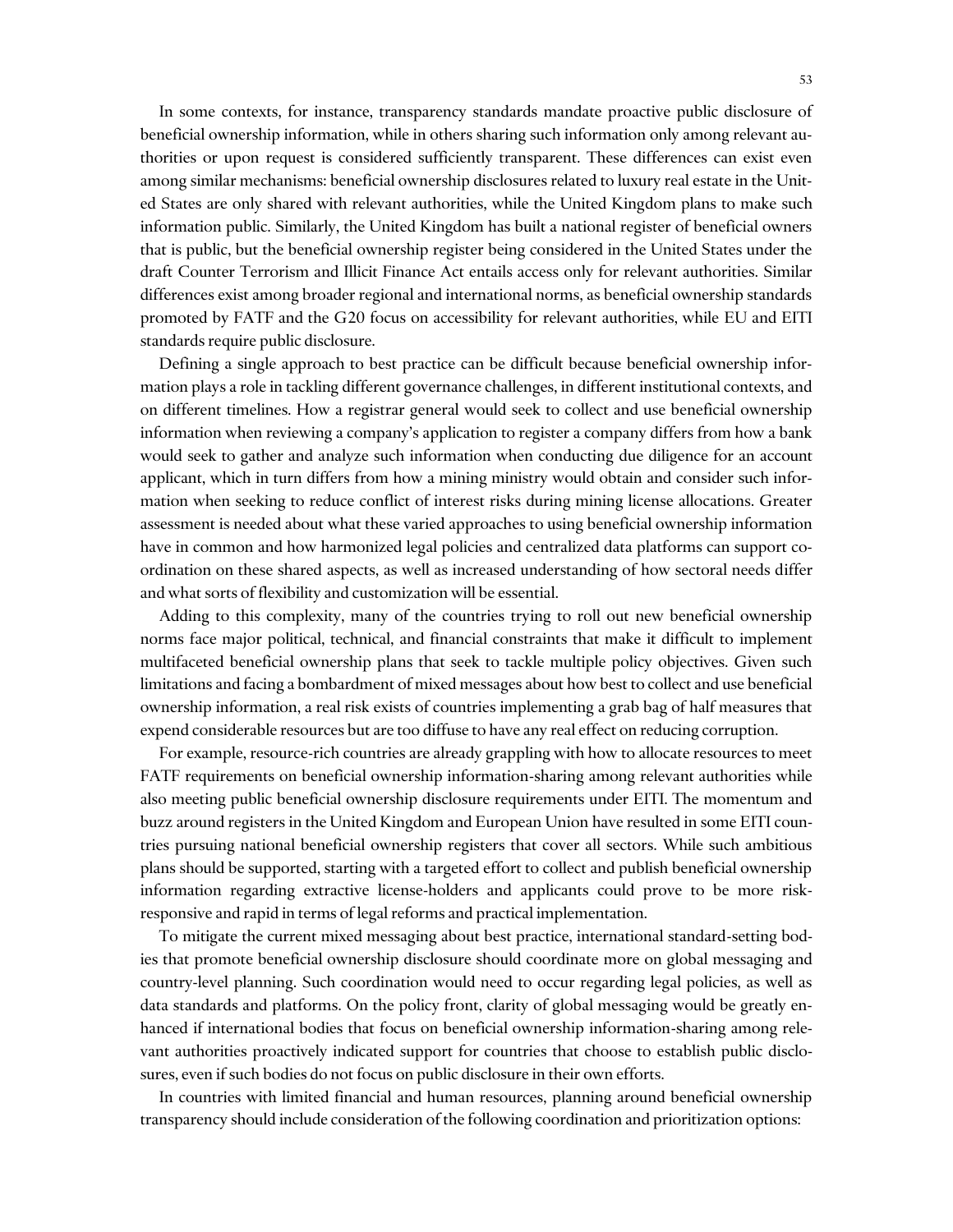- convening an interagency coordination committee that includes agencies that work on incorporation, banking, and the extractive sector, as well as relevant anticorruption and law enforcement agencies;
- prioritizing public beneficial ownership disclosure in the sectors that present the most pressing potential corruption risks and economic losses, and ensuring that the ultimate use of such disclosures to tackle these governance challenges is what shapes the planning process;
- maximizing harmonization and interoperability across core components of beneficial ownership legal frameworks and data platforms (e.g., beneficial owner definitions and company identifiers) while enabling flexibility for sector-specific customization or additions to meet particular agency needs and contexts; and
- developing a phased approach to broadening beneficial ownership transparency coverage as resources and capacity increase.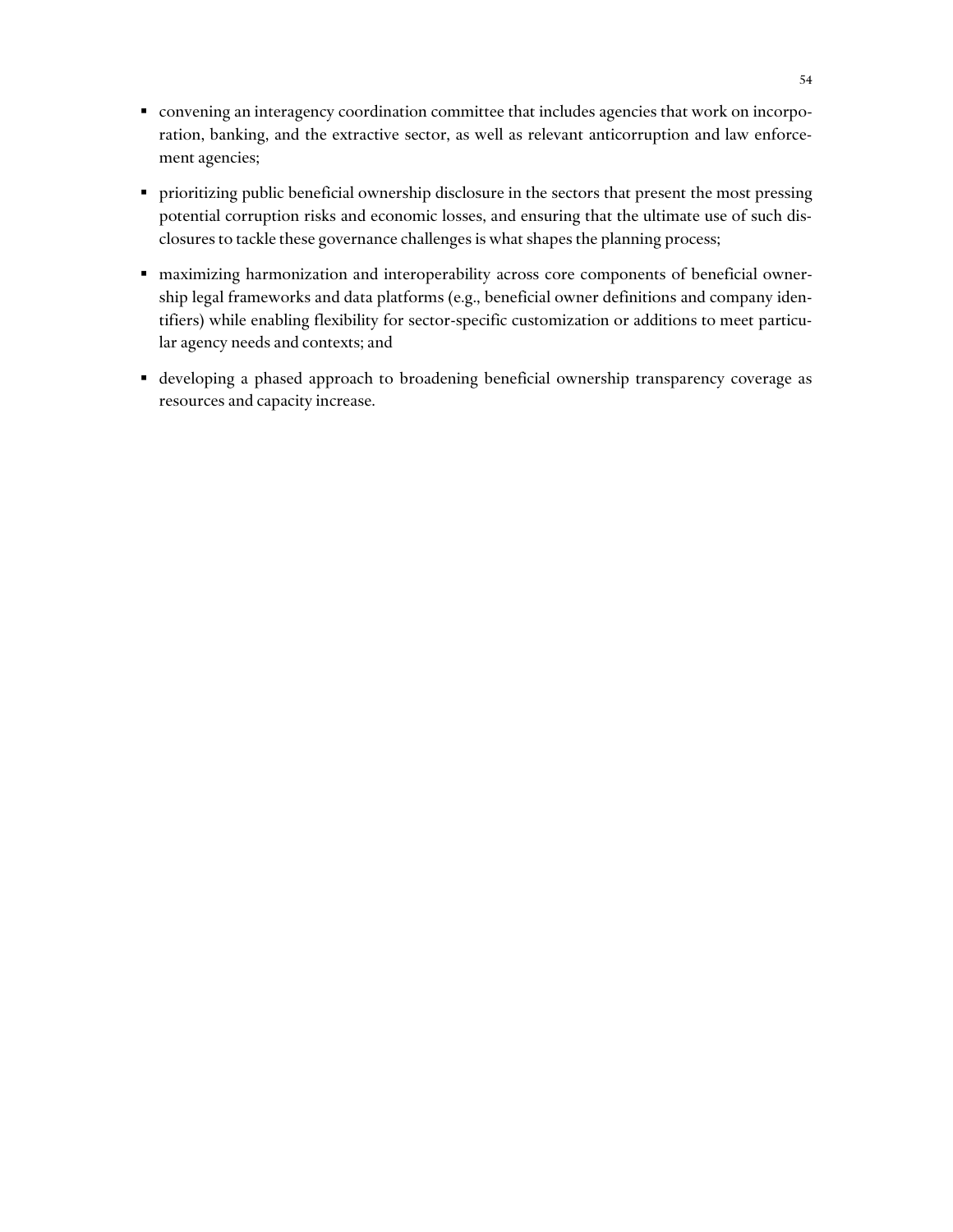## *E N D N O T E S*

 $\overline{a}$ 

7. Open Ownership (website), http://openownership.org.

8. Financial Crimes Enforcement Network, "Geographic Targeting Order," U.S. Department of the Treasury, August 22, 2017, http://fincen.gov/sites/default/files/shared/Real%20Estate%20GTO%20Order%20-%208.22.17%20Final%20for%20execution %20-%20Generic.pdf.

9. Financial Crimes Enforcement Network, "Advisory to Financial Institutions and Real Estate Firms and Professionals," U.S. Department of the Treasury, August 22, 2017, http://fincen.gov/sites/default/files/advisory/2017-08-22/Risk%20in%20Real %20Estate%20Advisory\_FINAL%20508%20Tuesday%20%28002%29.pdf .

<sup>1.</sup> There is also considerable interest in the role that hidden beneficial ownership can play in tax avoidance and tax evasion in the extractive sector and more broadly. While this angle is worth continued exploration, especially with respect to transparency about full corporate affiliation hierarchies, it is not the focus of this paper.

<sup>2.</sup> Natural Resource Governance Institute, *Resource Governance Index* (New York: Natural Resource Governance Institute, 2017), 3, http://resourcegovernance.org/sites/default/files/documents/2017-resource-governance-index.pdf.

<sup>3.</sup> Requirement 2.5 of the *EITI Standard 2016* addresses the issue of beneficial ownership. See Extractive Industries Transparency Initiative, *The EITI Standard 2016* (Oslo: EITI, 2017), 19–21, https://eiti.org/document/standard#r2-5\_-\_english.pdf.

<sup>4.</sup> Aaron Sayne, Alexandra Gillies, Andrew Watkins, *Twelve Red Flags: Corruption Risks in the Award of Extractive Sector Licenses and Contracts* (New York: Natural Resource Governance Institute, 2017), 5, http://resourcegovernance.org/sites/default/files /documents/corruption-risks-in-the-award-of-extractive-sector-licenses-and-contracts.pdf.

<sup>5</sup>. "G20 High-Level Principles on Beneficial Ownership Transparency," Australian Attorney-General's Department, 2014, http:// ag.gov.au/CrimeAndCorruption/AntiCorruption/Documents/G20High-LevelPrinciplesOnBeneficialOwnershipTransparency.pdf. 6. Directorate-General for Justice and Consumers, "Strengthened EU Rules to Prevent Money Laundering and Terrorism Financing," European Commission, July 9, 2018, http://ec.europa.eu/newsroom/just/document.cfm?action=display&doc\_id=48935; European Commission, "Statement by First Vice-President Timmermans, Vice-President Dombrovskis, and Commissioner Jourova on the Adoption by the European Parliament of the 5th Anti–Money Laundering Directive," press release, April 19, 2018, http://europa.eu/rapid/press-release\_STATEMENT-18-3429\_en.htm.

<sup>10</sup>. Global Witness, "Shell Knew" (London: Global Witness, 2017), http://globalwitness.org/en/campaigns/oil-gas-and-mining /shell-knew.

<sup>11.</sup> Transparency International, *G20 Leaders or Laggards? Reviewing G20 Promises on Ending Anonymous Companies* (Berlin: Transparency International, 2018), 4, http://transparency.org/whatwedo/publication/g20\_leaders\_or\_laggards.

<sup>12.</sup> Cari L. Votava, Jeanne M. Hauch, and Francesco Clementucci, *License to Drill: A Manual on Integrity Due Diligence for Licensing in Extractive Sectors* (Washington, DC: World Bank, 2018), http://openknowledge.worldbank.org/bitstream/handle/10986 /29809/9781464812712.pdf.

<sup>13.</sup> Erica Westenberg and Aaron Sayne, *Beneficial Ownership Screening: Practical Measures to Reduce Corruption Risks in Extractives Licensing* (New York: Natural Resource Governance Institute, 2018), http://resourcegovernance.org/sites/default/files /documents/beneficial-ownership-screening\_0.pdf.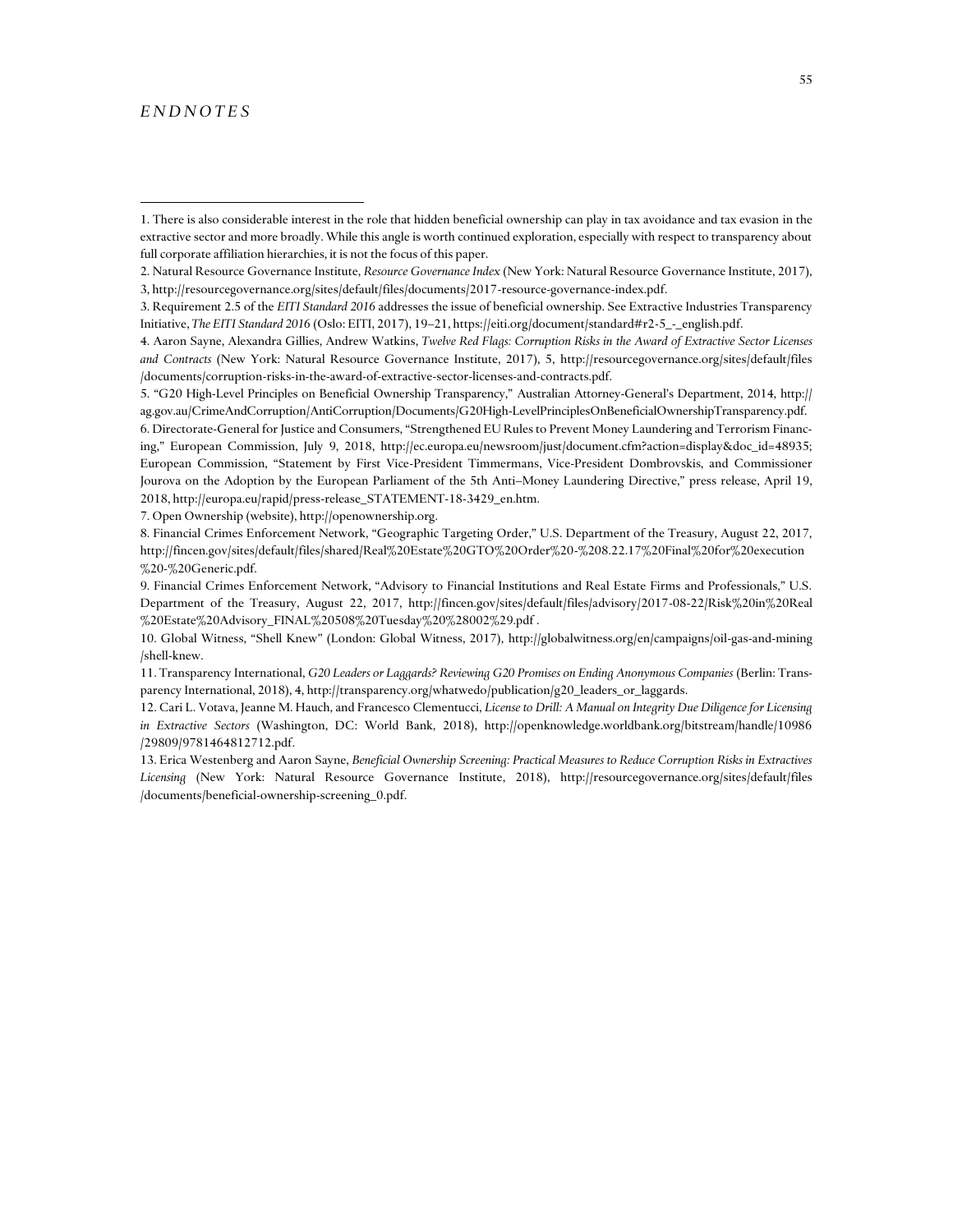# <span id="page-58-0"></span>Financial Authorities Confront Two Cryptocurrency Ecosystems

*Yaya J. Fanusie*

Within the cryptocurrency space, two separate ecosystems are evolving. This will likely require strategies from financial authorities looking to counter illicit finance threats. One ecosystem is the aboveground, formal sector of cryptocurrency companies that largely accommodate anti–money laundering/know-your-customer (AML/KYC) regulations and are working to promote a business culture of compliance, which this arena mostly lacked in its earliest years. The other ecosystem is underground and consists of actors, platforms, and tokens that are more resistant to the regulatory pressures that undercut anonymity. This underground environment is currently smaller and much less developed than the formal one, but it offers little to no corporate accountability to law enforcement and will likely enable substantial illicit financing should it scale up.

## *T H E A B O V E - G R O U N D C R Y P T O C U R R E N C Y E C O S Y S T E M*

The conventional banking sector is becoming more comfortable with cryptocurrencies, even establishing formal partnerships with industry actors to facilitate direct purchase of digital currencies through bank accounts.<sup>1</sup> The proliferation of blockchain analysis firms offering tools to assess the AML risk of cryptocurrency users and investigate suspicious transactions is giving cryptocurrency exchanges the ability to identify and deter illicit activity on their platforms.<sup>2</sup> Some business due diligence firms are also helping the cryptocurrency industry use watch-list databases, similar to those used by banks, to vet customers during the identification verification process.<sup>3</sup> These initiatives although they do not eliminate illicit activity—create a compliance environment that enables selfpolicing by exchanges and makes law enforcement intervention easier when suspected illegal activity is detected. This essentially makes cryptocurrency exchanges similar to other decades-old money service businesses, such as Western Union or MoneyGram, in which crime and fraud exist but at an acceptable rate, sufficiently addressed by mitigation procedures. The U.S. Department of the Treasury acknowledges these regulatory limitations in its most recent National Money Laundering Risk Assessment, which points out that while AML practices help curb illicit finance, they do not eliminate it.<sup>4</sup>

While AML/KYC standards for cryptocurrency exchanges are not upheld equivalently nor necessarily agreed upon among financial regulators in all countries, progress is being made to address regulatory gaps across jurisdictions. For example, a study of bitcoin transaction data for digital currency exchanges from 2013 to 2016 showed that European exchange services processed a disproportionately large number of transactions from illicit sources such as darknet markets compared to North American exchanges.<sup>5</sup> This is likely because the United States, in 2013, and Canada, in 2014,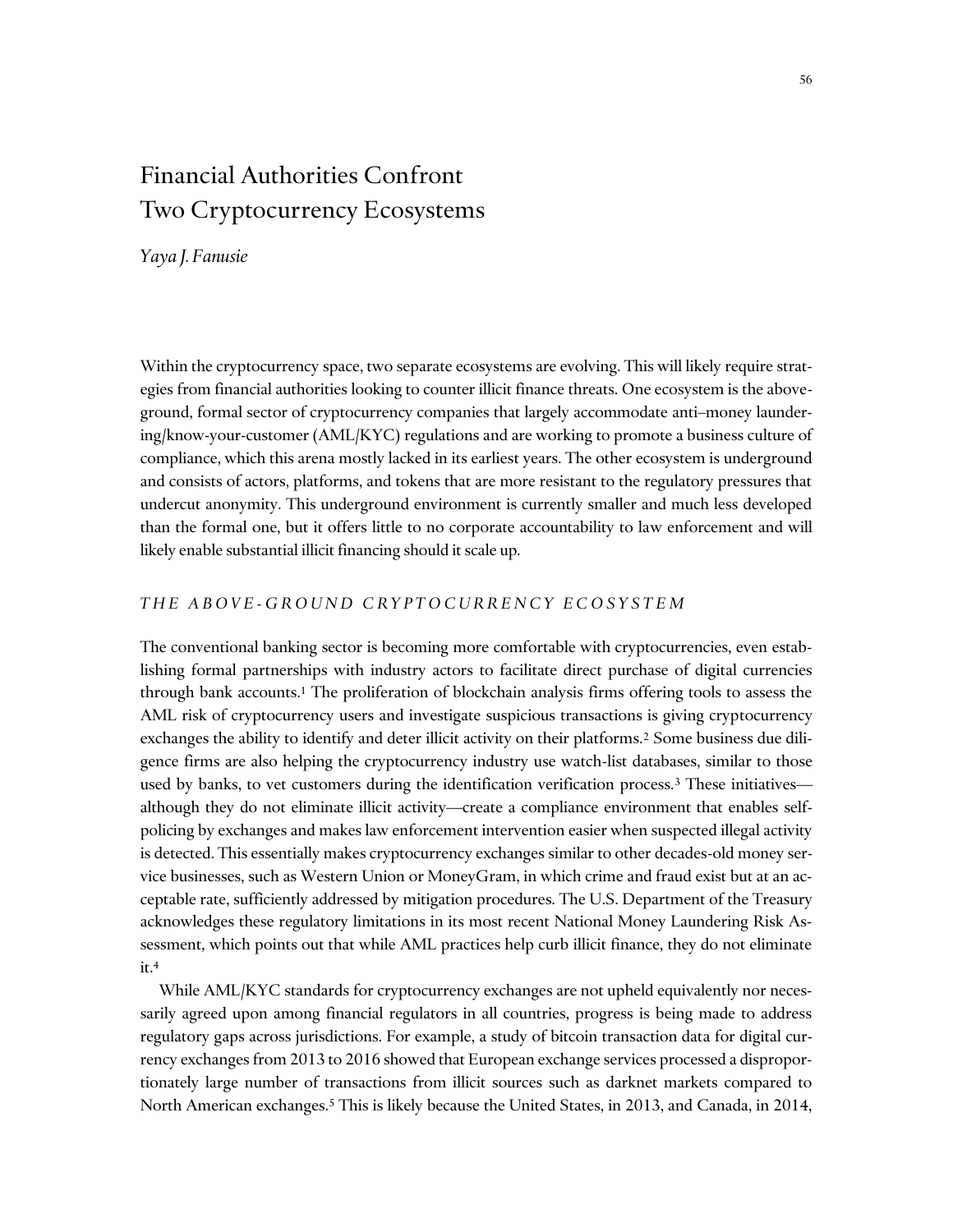issued clear guidance for local cryptocurrency businesses to follow the same AML regulations as other money transmitters while EU authorities did not formally bring European crypto-businesses under AML regulations until the European Commission officially updated its AML directive in late 2017.<sup>6</sup> European cybersecurity officials are aware of the increasing role of cryptocurrencies in crime. Europol in recent years has held annual virtual currency conferences for European law enforcement

The Group of Twenty (G20) recently acknowledged the importance of developing global regulatory standards for cryptocurrency use.<sup>8</sup> Although the G20 has not articulated what standards the regulation should entail, the group announced that it will make specific recommendations in October 2018, in consultation with the Financial Action Task Force (FATF).<sup>9</sup> Outlining a global standard can help minimize opportunities for AML arbitrage. At present, illicit actors in regulated jurisdictions can easily access cryptocurrency exchange websites based in poorly regulated locations. Setting international standards will not result in high performance across all jurisdictions, but it would help institutions such as FATF address the growth of the cryptocurrency space as it evaluates nations' AML and combating the financing of terrorism (CFT) capacity. FATF has a notable influence on major cryptocurrency exchanges. In May 2018, South Korea's largest cryptocurrency exchange, Bithumb, announced that it would not serve customers who are citizens of FATF's Non-Cooperating Countries and Territories, designated as such for having insufficient AML measures in place.<sup>10</sup> Furthermore, with the Treasury Department recently announcing that it could begin adding digital currency wallet addresses to its Specially Designated Nationals blacklist, cryptocurrency exchanges will be pressured to take steps to ensure they are not violating sanctions by transacting with designated wallets.<sup>11</sup>

## *T H E U N D E R G R O U N D C R Y P T O C U R R E N C Y E C O S Y S T E M*

and cryptocurrency exchange companies to share information and lessons learned.<sup>7</sup>

While the developments discussed above represent a step in the right direction for establishing an AML-compliant cryptocurrency ecosystem, a countertrend is developing simultaneously, undermining their efficacy: some cryptocurrency developers are pushing for blockchain infrastructure and platforms that operate outside the reach of AML compliance measures. A small part of this trend is reminiscent of the de-risking phenomenon: stricter AML/CFT regulations in the banking sector after the 9/11 terrorist attacks caused banks to reduce their exposure to high-risk populations; this pushed many potential consumers into informal markets, particularly for cross-border money transfers.<sup>12</sup> Discussions about de-risking in the cryptocurrency space are rare and seemingly premature, given that the blockchain industry's formalization is in its infancy. By averting services from high-risk jurisdictions and customers, cryptocurrency businesses can lessen their individual compliance risk; however, doing so will not eliminate the demand for cryptocurrency transactions among high-risk consumers. Workarounds and unregulated exchange platforms will likely capture that demand. For example, several websites currently offer cryptocurrency exchange services with little to no identification verification.<sup>13</sup>

The growth of the noncompliant cryptocurrency ecosystem today is fueled not by the externality of de-risking but by the willful development of anonymous cryptocurrency tokens by some programmers as well as the existence of exchanges that unabashedly advertise their lack of KYC requirements. As cryptocurrency investors and traders discover that blockchain forensics tools make it easier to de-anonymize transactions and compromise the privacy levels of popular cryptocurrencies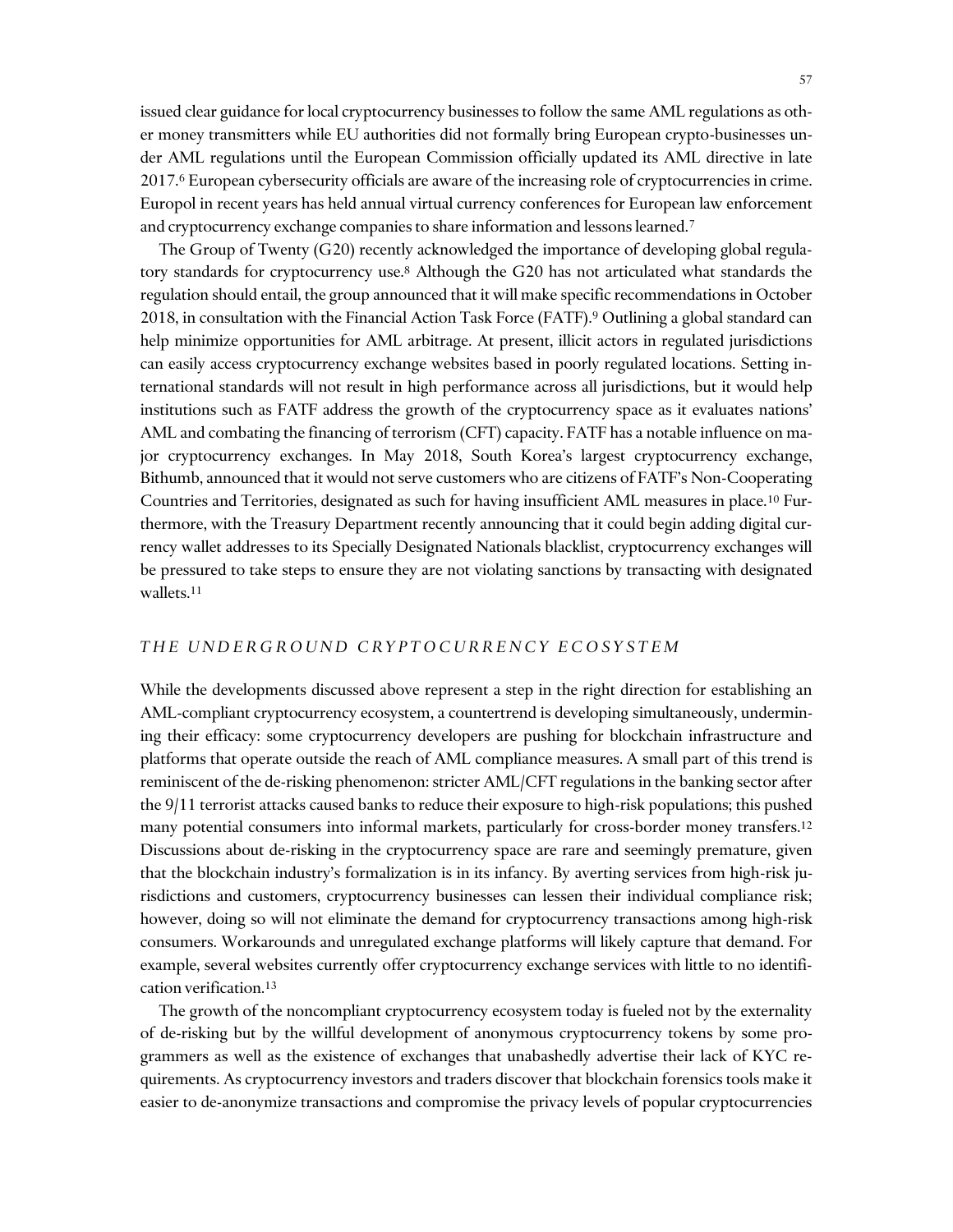such as bitcoin and Ethereum, many users are seeking cryptocurrencies with stronger anonymity features and less traceability, such as Monero and Zcash.<sup>14</sup> This is not surprising because a strong libertarian ethos motivated the rise of bitcoin in the wake of the 2008 financial crisis when cynicism and distrust of the banking sector intensified.

In response to the perceived dwindling of privacy in the cryptocurrency space, some software developers are building decentralized cryptocurrency exchanges that facilitate trading without taking possession of users' tokens and without requiring customer identity verification. These platforms work through software-encoded smart contracts that simply transfer values between addresses of different cryptocurrencies and do not need central servers to store and move tokens, as regular cryptocurrency exchanges do. This trading structure minimizes the risk of hackers attacking servers to steal tokens, but it also eliminates token custodianship. Lacking central servers could encourage some decentralized exchanges to operate with less regard for legal requirements usually attached to jurisdictions. In fact, one decentralized exchange site published a blog post in February 2018 highlighting a critical benefit of its service—that it operates with "no KYC."<sup>15</sup> Criminals tend to be early adopters of new technologies and thus are likely to take advantage of these more anonymous ecosystems, adapting and innovating as opportunities arise to transact outside of regulated spaces.<sup>16</sup> Therefore, ensuring that cryptocurrency exchanges enforce KYC requirements has become all the more important.

## *R E C O N C E I V I N G R E G U L A T O R Y F R A M E W O R K S*

The growth of a bifurcated cryptocurrency sphere means that financial authorities will have to address both philosophical questions and tactical challenges in implementing regulatory and enforcement frameworks. One question, for instance, is whether an underground cryptocurrency ecosystem is akin to the underground cash economies that operate in parallel to many formal financial sectors. In the world of fiat currencies, authorities could try to bring the informal sector into the formal economy, but underground economies are unlikely to completely disappear. However, underground fiat money and underground cryptocurrency markets are structurally different.

Large amounts of fiat cash cannot be transported across borders easily. Moving volumes in the billions, or even hundreds of millions, in cash requires planes or caravans of trucks; such movements are inherently conspicuous and need sophisticated schemes to conceal. However, transferring cryptocurrency units across the globe is no more technically difficult when the value is in the millions of dollars than when it is in the hundreds. The only thing likely preventing the widespread movement of illicit funds in untraceable, anonymous cryptocurrencies right now is the relatively low level of capitalization and liquidity of tokens such as Monero. Decentralized exchanges, though growing in number, account for perhaps 1 percent of cryptocurrency trading, according to blockchain technology experts.<sup>17</sup> The underground cryptocurrency ecosystem has not yet scaled to serve as the primary place for transaction.

This bifurcation, while important for conceptual purposes, is not always clear, nor is it static. If a business running a decentralized exchange decides to implement KYC protocols for its users, it would join the above-ground ecosystem. And many experts would argue that centralized exchanges with poor AML practices and elusive owners such as BTC-e—which was notorious for facilitating money laundering before it was shut down by law enforcement in 2017—are underground operations.<sup>18</sup> Still, the differing technical features should not be ignored, as they necessitate different regu-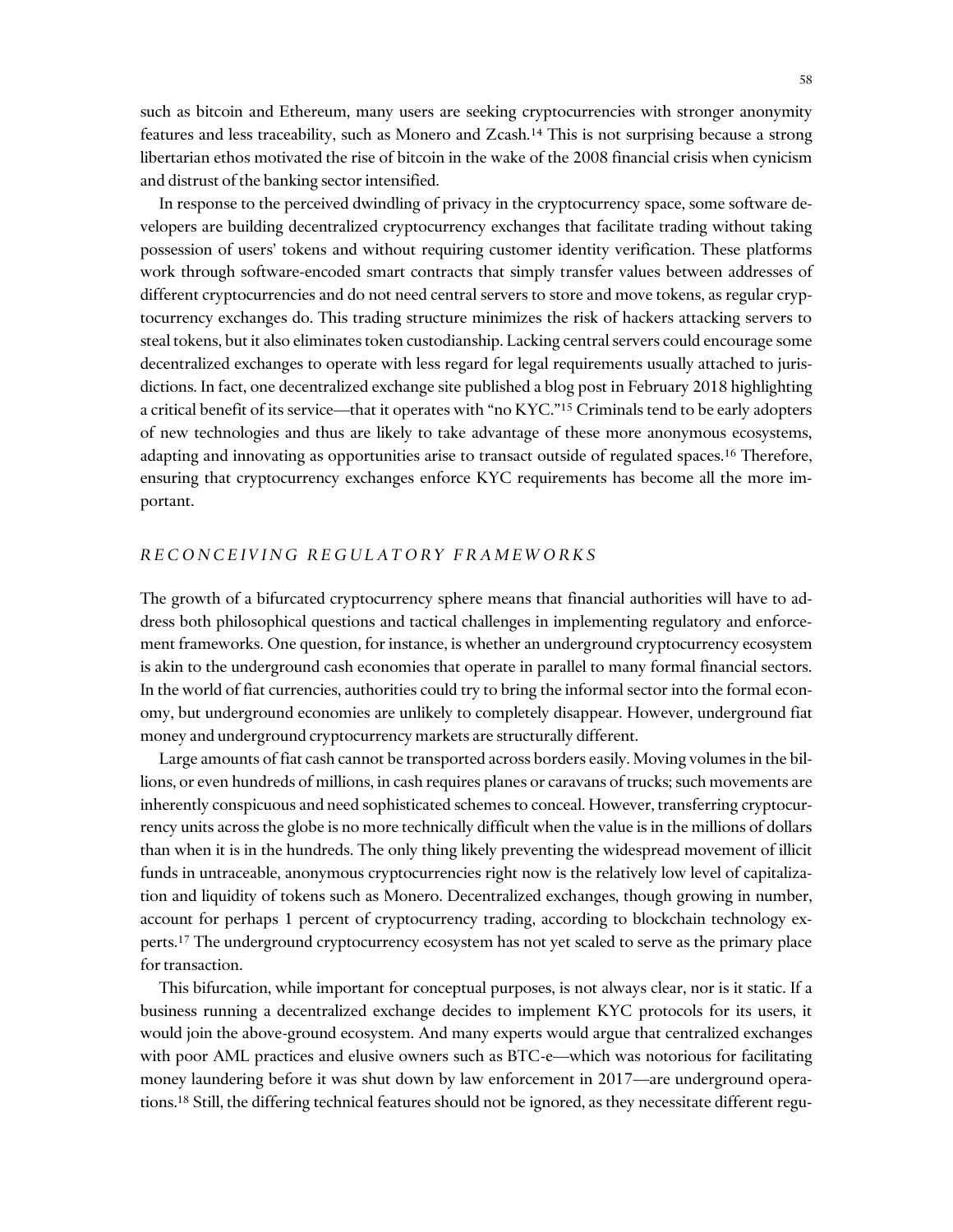latory and enforcement approaches. For the most part, the same investigative and enforcement techniques used to go after conventional money transmitters with poor AML practices can be used to address owners of centralized exchanges. However, the greater decentralization and built-in anonymity of the most nascent cryptocurrency innovations make traditional law enforcement methods inadequate. Authorities should be prepared for untraceable coins and no-KYC exchanges to become more prevalent.

Countering illicit activity associated with the underground cryptocurrency system will require innovation. The blockchain forensics tools that work well in analyzing bitcoin transactions are mostly ineffective at tracking Monero, for example. And while law enforcement can easily subpoenas owners of centralized exchanges, compelling them to provide information about customers suspected of illicit transactions, many decentralized exchange platforms keep no records at all of user identities.

Strategies relying on intervention and enforcement by centralized entities are not fit for the underground cryptocurrency ecosystem. Financial regulation authorities should instead consider decentralized approaches. The bitcoin protocol was groundbreaking in developing cryptography and game-theory technology to incentivize disparate actors across the globe to confirm transactions and authenticate a growing, distributed ledger. Enforcement officials should work with blockchain technology experts who share their goal of minimizing illicit finance in the cryptocurrency system. Government and industry experts should explore together how cryptocurrency platforms could be leveraged to support AML aims, whether by making cleaner coins more valuable or by crowdsourcing and validating reports of illicit transactions and actors. Additional, more suitable, strategies will become apparent as the technology evolves and becomes widely adopted, and as traders, investors, and regulators learn more about the cryptocurrency system.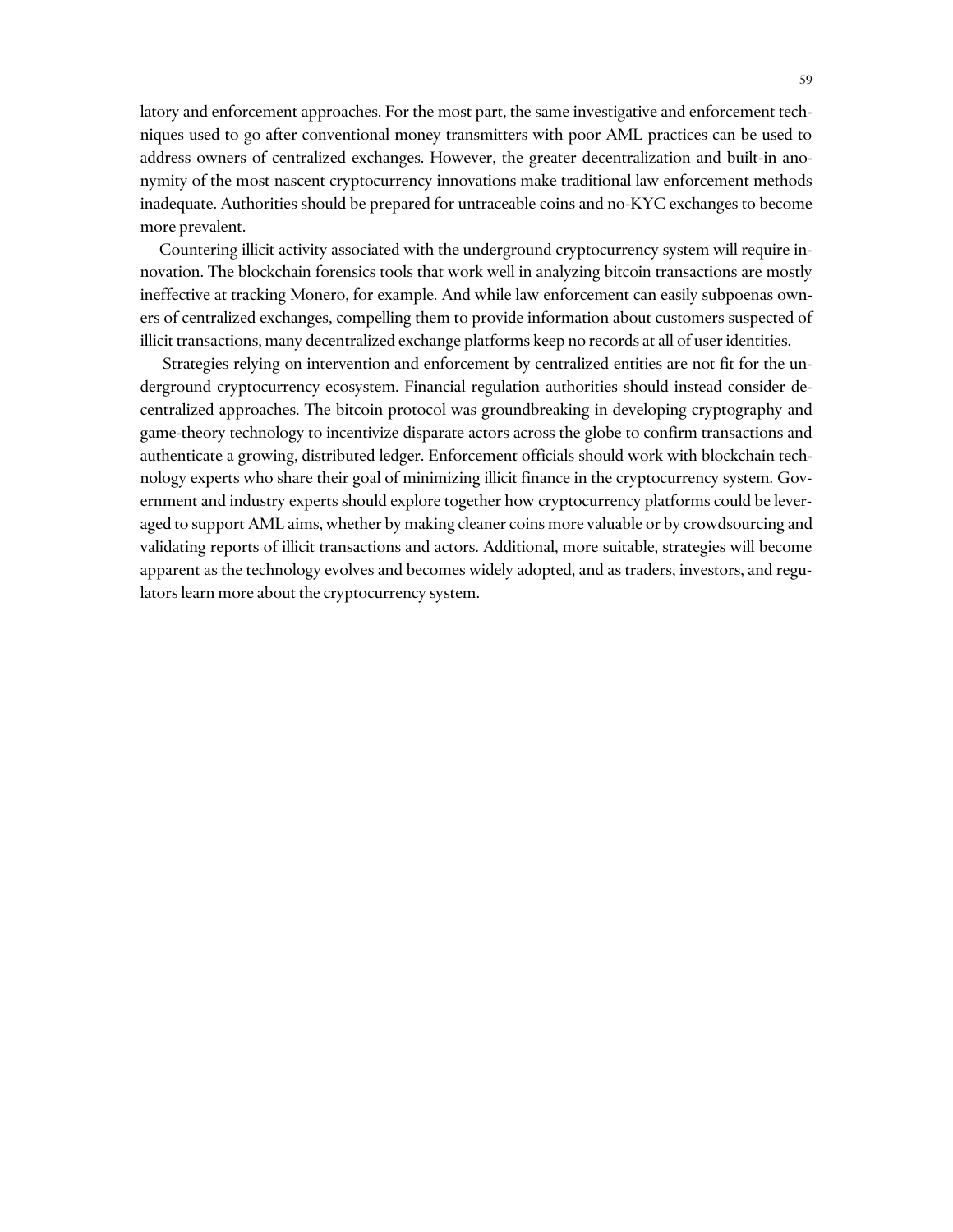#### *E N D N O T E S*

 $\overline{a}$ 

7. Europol, "Europol Hosted 4th Conference on Virtual Currencies," Europol, July 5, 2017, http://www.europol.europa.eu /newsroom/news/europol-hosted-4th-conference-virtual-currencies.

8. Wolfie Zhao, "G20 Eyes October Deadline for Crypto Anti-Money Laundering Standard," Coindesk, July 23, 2018, http:// coindesk.com/g20-eyes-october-deadline-for-crypto-anti-money-laundering-standard.

9. Group of Twenty, "Communiqué," Group of Twenty Finance Ministers and Central Bank Governors Meeting, July 22, 2018, http://g20.org/sites/default/files/media/communique-\_fmcbg\_july.pdf.

10. William Suberg, "Bithumb Crypto Exchange Bans Accounts From 11 Countries," Coin Telegraph, May 28, 2018, http:// cointelegraph.com/news/bithumb-crypto-exchange-bans-accounts-from-11-countries; Joseph Young, "South Korea's Biggest Cryptocurrency Exchange Posts 171x Revenue Spike in 2017," CCN, April 10, 2018, http://ccn.com/south-koreas-biggest -cryptocurrency-exchange-posts-171x-revenue-spike-in-2017.

11. A digital currency address is an alphanumeric string used as a public identifier to send, receive, and store digital currency value, such as bitcoin. A wallet is software that can contain multiple addresses. See Office of Foreign Assets Control, "Questions on Virtual Currency," U.S. Department of the Treasury, March 19, 2018, http://treasury.gov/resource-center/faqs/Sanctions/Pages /faq\_compliance.aspx#vc\_faqs.

12. Matthew Collin et al., *Unintended Consequences of Anti–Money Laundering Policies for Poor Countries* (Washington, DC: Center for Global Development, 2015), http://cgdev.org/sites/default/files/CGD-WG-Report-Unintended-Consequences-AML -Policies-2015.pdf.

13. Sudhir Khatwani, "7 Altcoin Exchanges to Start Trading On Without KYC & AML," Coinsutra, April 2, 2018, http://coinsutra.com/altcoin-exchanges-without-kyc-aml.

14. Douglas Heaven, "Sitting With the Cyber-Sleuths Who Track Cryptocurrency Criminals," *MIT Technology Review,* April 19, 2018, http://technologyreview.com/s/610807/sitting-with-the-cyber-sleuths-who-track-cryptocurrency-criminals.

15. The Blocknet, "Understanding a Decentralized Exchange," Medium, February 6, 2018, http://medium.com/@theblocknetchannel /understanding-a-decentralized-exchange-eee9e1043f45*.*

16. Emma Jacobs, "Taking on the Smart Criminals," *Financial Times*, April 9, 2015, http://ft.com/content/806ac8f0-d7ac-11e4 -849b-00144feab7de.

17. Nathan Sexer, "State of Decentralized Exchanges, 2018," Medium, January 31, 2018, http://media.consensys.net/state-of -decentralized-exchanges-2018-276dad340c79.

<sup>1</sup>. Lily Katz, "Bittrex Gets Bank Agreement to Help You Buy Bitcoin With Dollars," Bloomberg, May 31, 2018, http://bloomberg .com/news/articles/2018-05-31/bittrex-gets-bank-agreement-to-help-you-buy-bitcoin-with-dollars.

<sup>2</sup>. Cryptocurrency exchanges are websites that allow users to buy or sell cryptocurrencies. See Annaliese Milano, "Chainalysis Raises \$16 Million for Real-Time Crypto Compliance," Coindesk*,* April 5, 2018, http://coindesk.com/chainalysis-raises-16 -million-for-real-time-crypto-compliance; Will Yakowicz, "Startups Helping the FBI Catch Bitcoin Criminals," *Inc.,* January 9, 2018, http://inc.com/will-yakowicz/startups-law-enforcement-agencies-catch-criminals-who-use-cryptocurrency.html.

<sup>3</sup>. Michael del Castillo, "\$817M Later: LexisNexis Partners With First Institutional Cryptocurrency Exchange," *Forbes*, June 4, 2018, http://forbes.com/sites/michaeldelcastillo/2018/06/04/817m-later-lexisnexis-partners-with-first-institutional-cryptocurrency -exchange/#2ff552ab4ff1.

<sup>4.</sup> U.S. Department of the Treasury, *National Money Laundering Risk Assessment 2015* (Washington, DC: Government Printing Office, 2015), http://treasury.gov/resource-center/terrorist-illicit-finance/Documents/National%20Money%20Laundering %20Risk%20Assessment%20%E2%80%93%2006-12-2015.pdf.

<sup>5</sup>. Yaya J. Fanusie and Tom Robinson, "Bitcoin Laundering: An Analysis of Illicit Flows Into Digital Currency Services," Foundation for Defense of Democracies, January 12, 2018, http://defenddemocracy.org/content/uploads/documents/MEMO\_Bitcoin \_Laundering.pdf.

<sup>6</sup>. Financial Crimes Enforcement Network, "FinCEN Issues Guidance on Virtual Currencies and Regulatory Responsibilities," news release, U.S. Department of the Treasury, March 18, 2013, http://fincen.gov/sites/default/files/news\_release/20130318.pdf; Financial Transactions and Reports Analysis Centre of Canada, "FINTRAC Advisory Regarding Money Services Businesses Dealing in Virtual Currency," Government of Canada, July 30, 2014, http://canafe-fintrac.gc.ca/new-neuf/avs/2014-07-30 eng.asp; Presidency of the European Union, "Proposal for a Directive of the European Parliament and of the Council Amending Directive (EU) 2015/849 on the Prevention of the Use of the Financial System for the Purposes of Money Laundering or Terrorist Financing and Amending Directive 2009/101/EC*,*" Council of the European Union, December 19, 2017, http://data.consilium.europa.eu/doc/document/ST-15849-2017-INIT/en/pdf.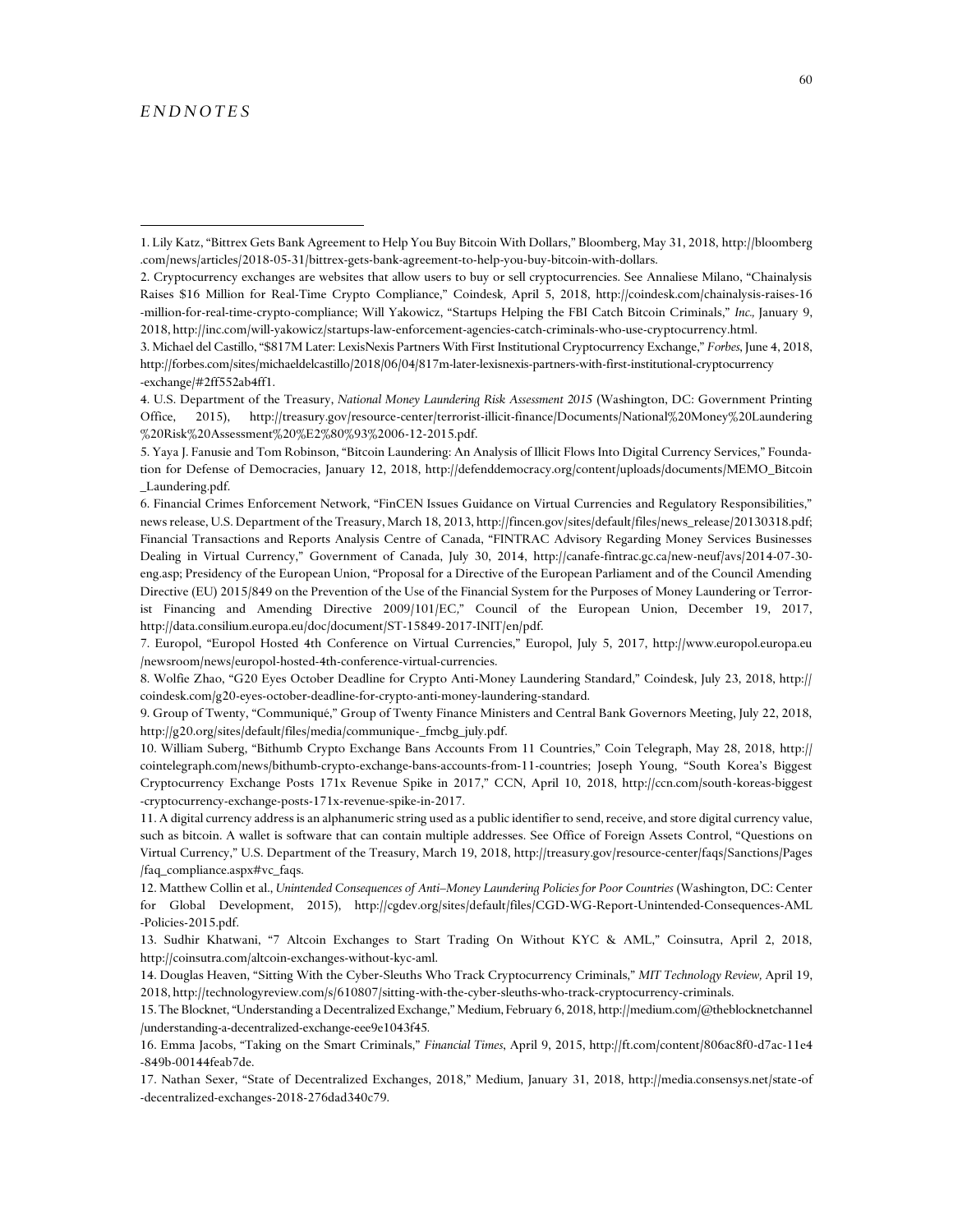18. U.S. Attorney's Office, Northern District of California, "Russian National and Bitcoin Exchange Charged in 21-Count Indictment for Operating Alleged International Money Laundering Scheme and Allegedly Laundering Funds From Hack of Mt. Gox," U.S. Department of Justice, July 26, 2017, http://justice.gov/usao-ndca/pr/russiannational-and-bitcoin-exchange-charged -21-count-indictment-operating-alleged.

 $\overline{a}$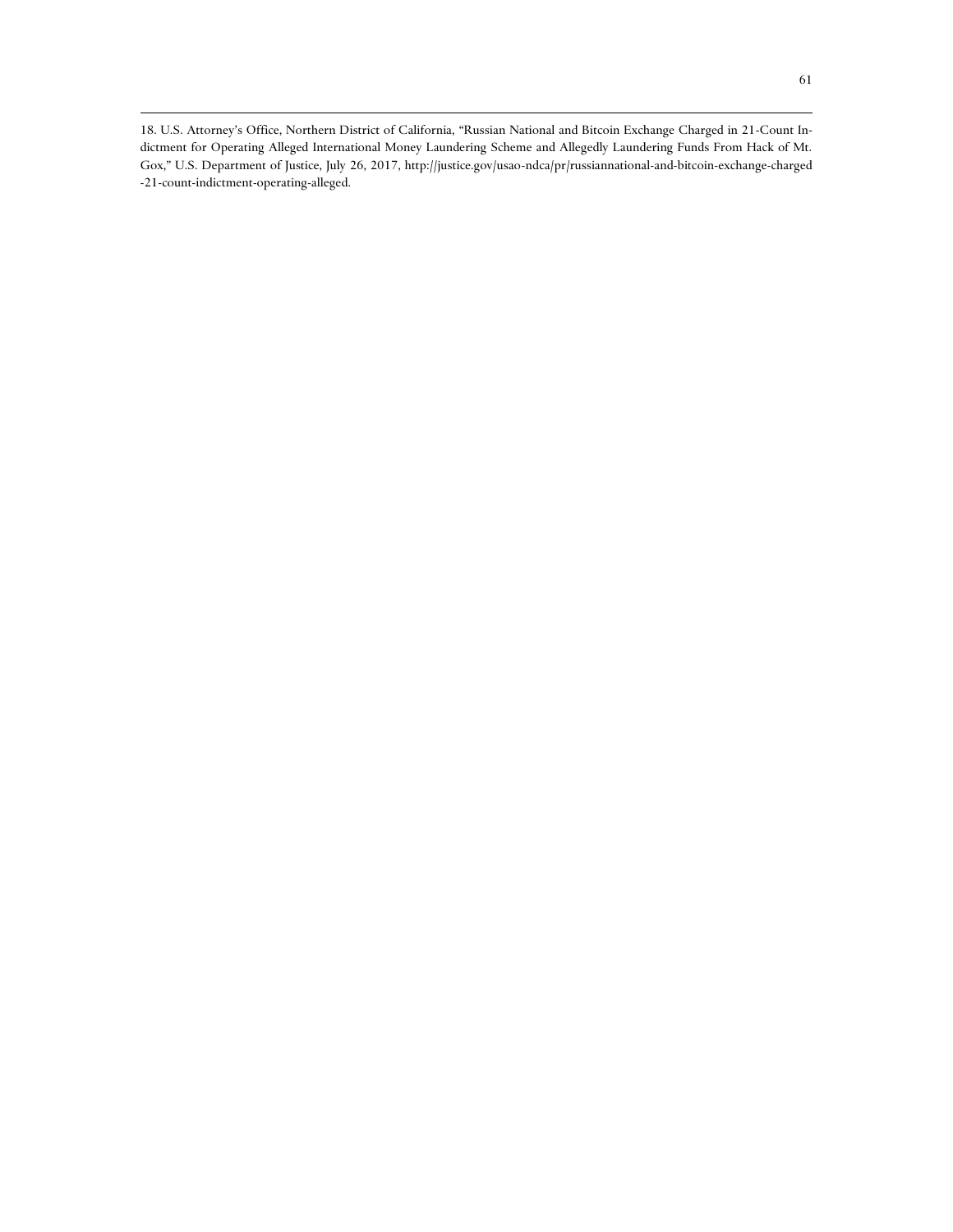# Appendix: Evaluation Strategies for Global and National Measures Against Illicit Financial Flows

The construction of a rigorous counterfactual is the most fundamental consideration for evaluating the impact of global governance strategies.\* That is, for a given global governance strategy (e.g., anti– money laundering policy), it is critical that some subjects of study receive the policy treatment whereas others do not, and that both of those sets of subjects otherwise be identical (or highly similar) in every respect. Only then, through explicit comparison with subjects that did not receive the policy treatment, can an evaluation establish that those that did receive the treatment changed their behavior accordingly.

A rigorous counterfactual can be constructed in several ways, which are broadly categorized as experimental, quasi-experimental, and observational approaches. The most credible are experimental and quasi-experimental approaches. In the discussion below, global governance strategies are referred to as programs or treatments that one seeks to evaluate. Given the goal to attribute any differences in outcomes to the program and not to other factors, these other possibilities are referred to as potential confounders.

## *E X P E R I M E N T S*

 $\overline{a}$ 

The defining feature of an experiment is that subjects are randomly assigned to treatment or control conditions. Randomization to treatment and control is often considered the ideal approach to identify causal impact because random assignment makes the control and treatment groups' characteristics, in expectation, identical. In other words, through random assignment, the control group constitutes a rigorous counterfactual because it is theoretically identical to the treatment group, except that the treatment group receives an intervention. Any difference in outcomes between the two groups can only be attributed to the intervention, given that the groups are identical in every other respect. In this respect, experiments have high internal validity and can offer the most credible answer to the question of whether global governance strategies work. To use randomization, a few prerequisites must be satisfied: it must be possible to give the treatment to some entities, but not others; the treatment needs to be uniform or consistent in its application; there must be a sufficient number of entities to enable balancing of possible confounding factors; and threats to validity, such as attrition, noncompliance, and interference, must be preventable. Michael Findley and the coauthors provide

<sup>\*</sup> This appendix surveys major impact evaluation methods and examines their strengths and weaknesses. For detailed and technical discussions of these various impact evaluation approaches, see Alan Gerber and Donald Green, *Field Experiments: Design, Analysis, and Interpretation* (New York: W. W. Norton, 2012); Rachel Glennerster and Kudzai Takavarasha, *Running Randomized Evaluations: A Practical Guide* (Princeton, NJ: Princeton University Press, 2013); and Joshua D. Angrist and Jorn-Steffen Pischke, *Mastering Metrics: The Path From Cause to Effect*(Princeton, NJ: Princeton University Press, 2014).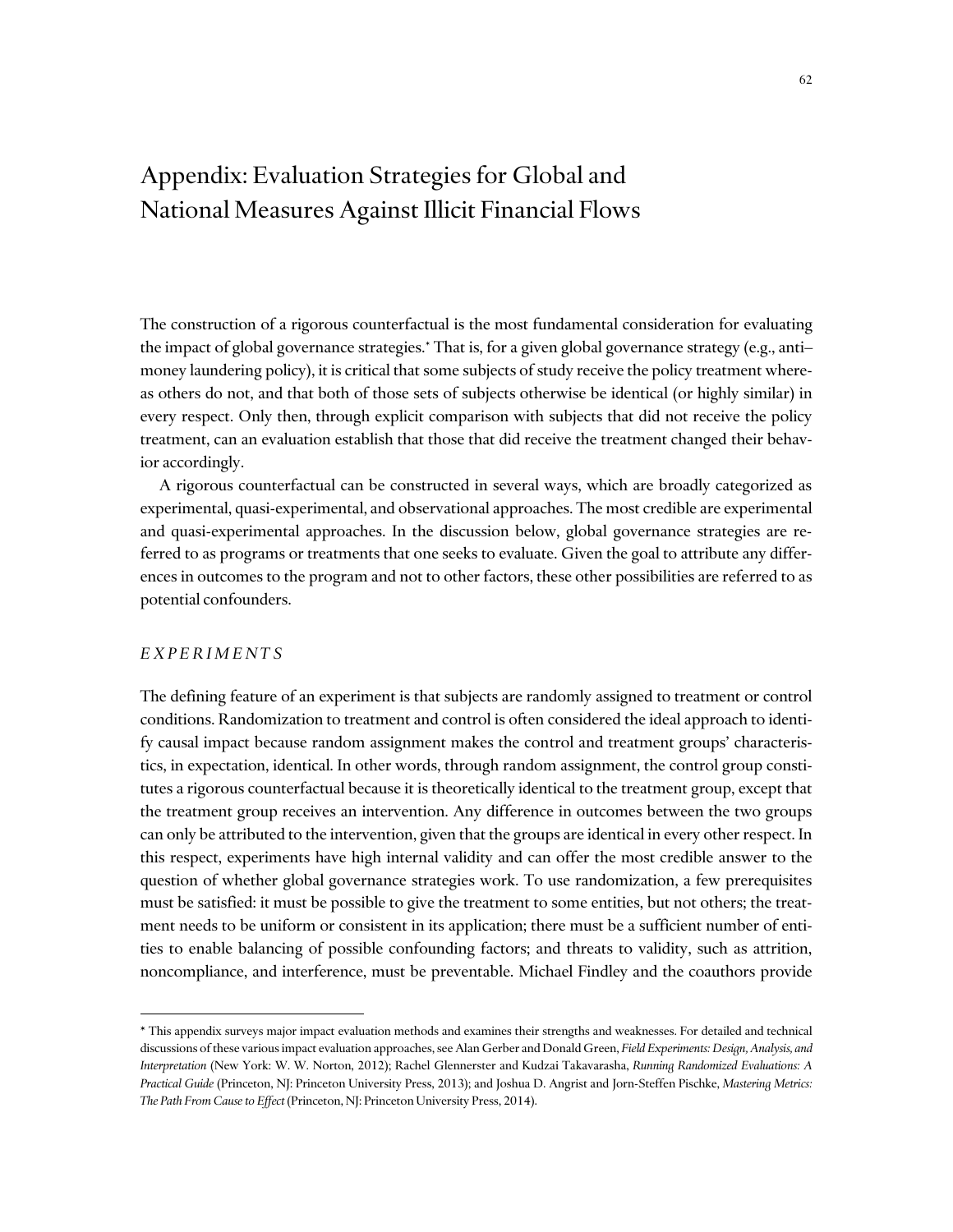one of the few examples of randomized evaluations in the research of illicit financial flows.† Of course, it is not always possible to carry out a randomized study, and therefore quasi-experimental strategies need to be employed.

## *Q U A S I - E X P E R I M E N T S*

 $\overline{a}$ 

In the event randomization is not possible, other methods to produce a rigorous counterfactual need to be considered. When necessary, impact evaluators typically consider several quasi-experimental approaches: regression discontinuity designs (RDDs), difference in differences, instrumental variables, and matching.

- *Regression discontinuity designs:* RDDs can be used to evaluate programs with arbitrary and strictly enforced eligibility cutoffs. Typical implementations include selection into a program based on, for example, income status just above or below a threshold. From a causal identification perspective, it is extremely important that participants and nonparticipants—who are just above and below the cutoffs—are identical in every respect except that some are assigned to the program whereas others are not. As such, any differences in outcomes should be attributable to the program and nothing else. RDDs can be especially useful because they balance both observable and unobservable potential confounders. However, it is often difficult to identify programs that are implemented based on the arbitrary and strictly enforced eligibility criteria. Unlike randomized evaluations, RDDs can be used for ex-post evaluation, as long as sufficient data exists.
- *Difference in differences:* This design couples a before-after comparison of program participants with a cross-sectional design of participants and nonparticipants. In this case, changes in outcomes over time for program participants can be compared to changes in outcomes over time for nonparticipants. If relevant assumptions are satisfied, difference-in-differences analyses can account for observable and unobservable potential confounders. The most difficult assumption to satisfy, however, is that of parallel trajectories. That is, had the program not existed, the two groups—program participants and nonparticipants—would have had identical trajectories over the period in question, an assumption that is difficult to satisfy in practice.
- *Instrumental variables:* This approach is often used after a program is implemented and seeks to separate possible confounding information from unique program information that can be referred to as plausibly exogenous program effects. An instrumental variables approach works by identifying a third variable that is highly correlated with the program but uncorrelated with other factors that could affect the outcome of interest. In an intent to treat analysis, the original randomization is used as an instrument for program uptake. Otherwise, some other third variable could be used. In either case, if satisfied, the instrumental variable approach helps separate the unique program effects from confounders. If a suitable instrument can be found—a difficult task in most cases—then observable and unobservable potential confounders can be ruled out in reaching conclusions about the effect of the program.

<sup>†</sup> Michael G. Findley, Daniel L. Nielson, and J. C. Sharman, *Global Shell Games: Experiments in Transnational Relations, Crime, and Terrorism* (Cambridge: Cambridge University Press, 2014).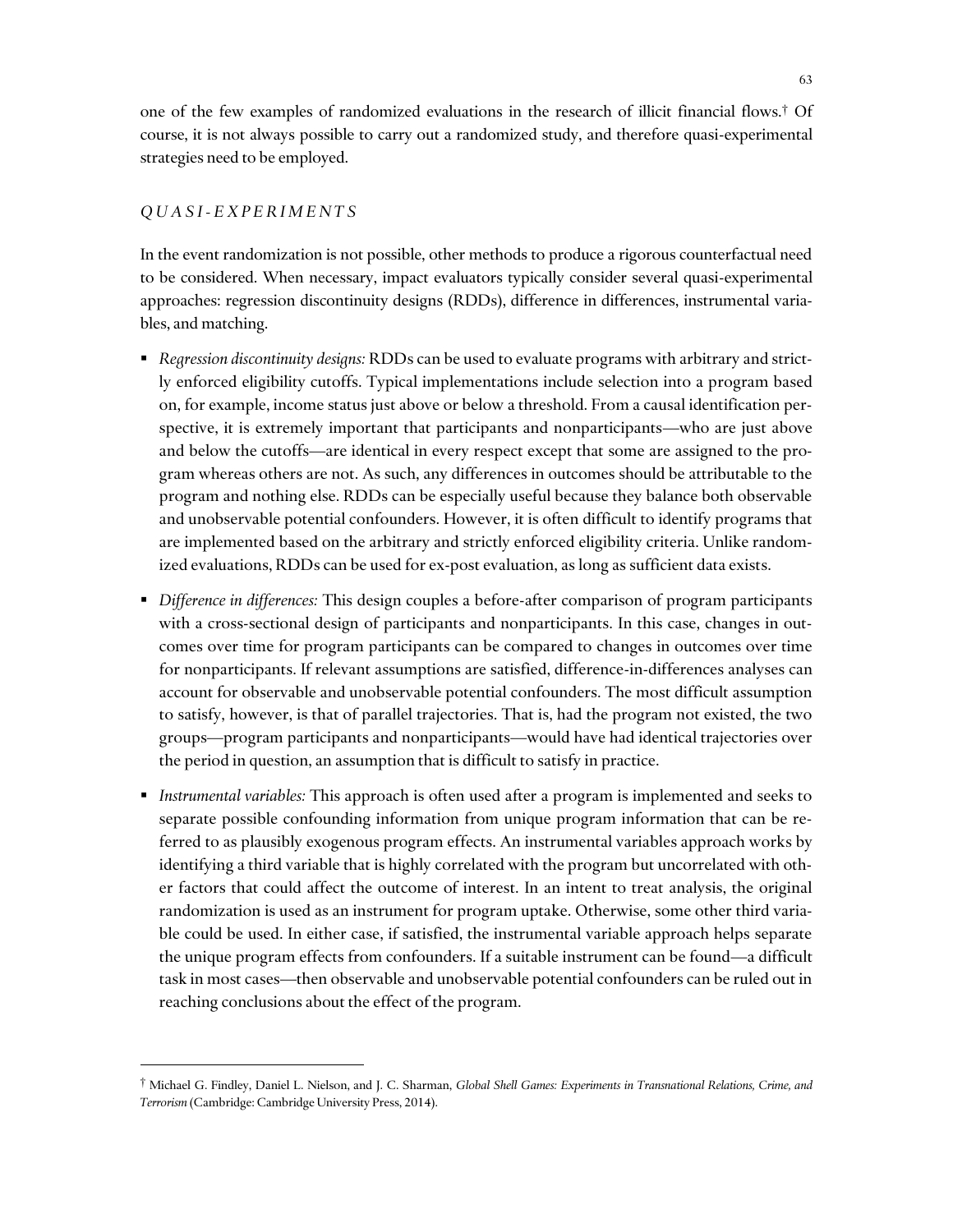*Matching:* This approach uses observable characteristics to create matches of participants and nonparticipants. That is, using statistical algorithms, one creates matched pairs in which the entities in the pairing are identical (or highly similar) in all respects except that some are program participants whereas others are not. If such balance can be created through matching, then any differential outcome should be attributable to program status. A difficult challenge with matching approaches is that any potential confounders that are unobservable cannot be accounted for unless one can include observable factors that are plausibly correlated with the critical unobservable factors.

## *O B S E R V A T I O N A L D E S I G N S*

It is not always possible to produce a rigorous counterfactual through experimental or quasiexperimental methods. In such cases, impact evaluations sometimes employ standard regression-based statistical analyses, time series analyses such as pre-post comparisons, cross-sectional comparisons such as participant-nonparticipant comparisons, or qualitative approaches such as process tracing.

- *Multiple regression:* In a regression framework, program participants and nonparticipants are compared while controlling for other factors that could explain the differences. The pivotal assumption is that control variables included in the model capture all relevant ways in which the two groups of subjects may differ. In other words, one must ensure that all characteristics that could be correlated with outcomes—both observable and unobservable—are captured in the regression. Of course, unobservable characteristics cannot be included in a regression analysis and therefore cannot be ruled out with any confidence.
- *Pre-post comparisons:* In such a design, evaluators compare outcomes for participants both before and after a program has been implemented. In this case, the comparison group includes the participants themselves before the program was implemented. The pivotal assumption here is that the program was the only factor influencing changes in the measured outcomes over time. Unfortunately, many factors can change concurrently with the program and can affect the outcomes for the participants, and yet it is extremely difficult to separate the effects of the program from those of potential confounders.
- *Participant-nonparticipant comparisons:* In this design, the evaluation relies on comparing the outcomes of program participants and nonparticipants only after the program is implemented. The pivotal assumption is that participants and nonparticipants are identical, especially in that they are equally likely to enter the program. Unfortunately, many reasons explain why some are selected (or select) into programs whereas others are not (or do not), including motivation to take up the program or fitting the demographic of needing the program. Preexisting differences between participants and nonparticipants are likely more responsible for differences in outcomes than the program itself.
- *Qualitative approaches:* Sometimes quantitative and qualitative strategies are pitted against each other, but this is likely a false dichotomy. Both should be used in tandem, wherever appropriate. Interviews and focus groups are critical for getting at mechanisms, exploring ideas that evaluators had not thought of, and allowing interactions across respondents through focus groups. By themselves, such approaches cannot produce credible inferences, but they can help add important context and details otherwise missing from other impact evaluation methods.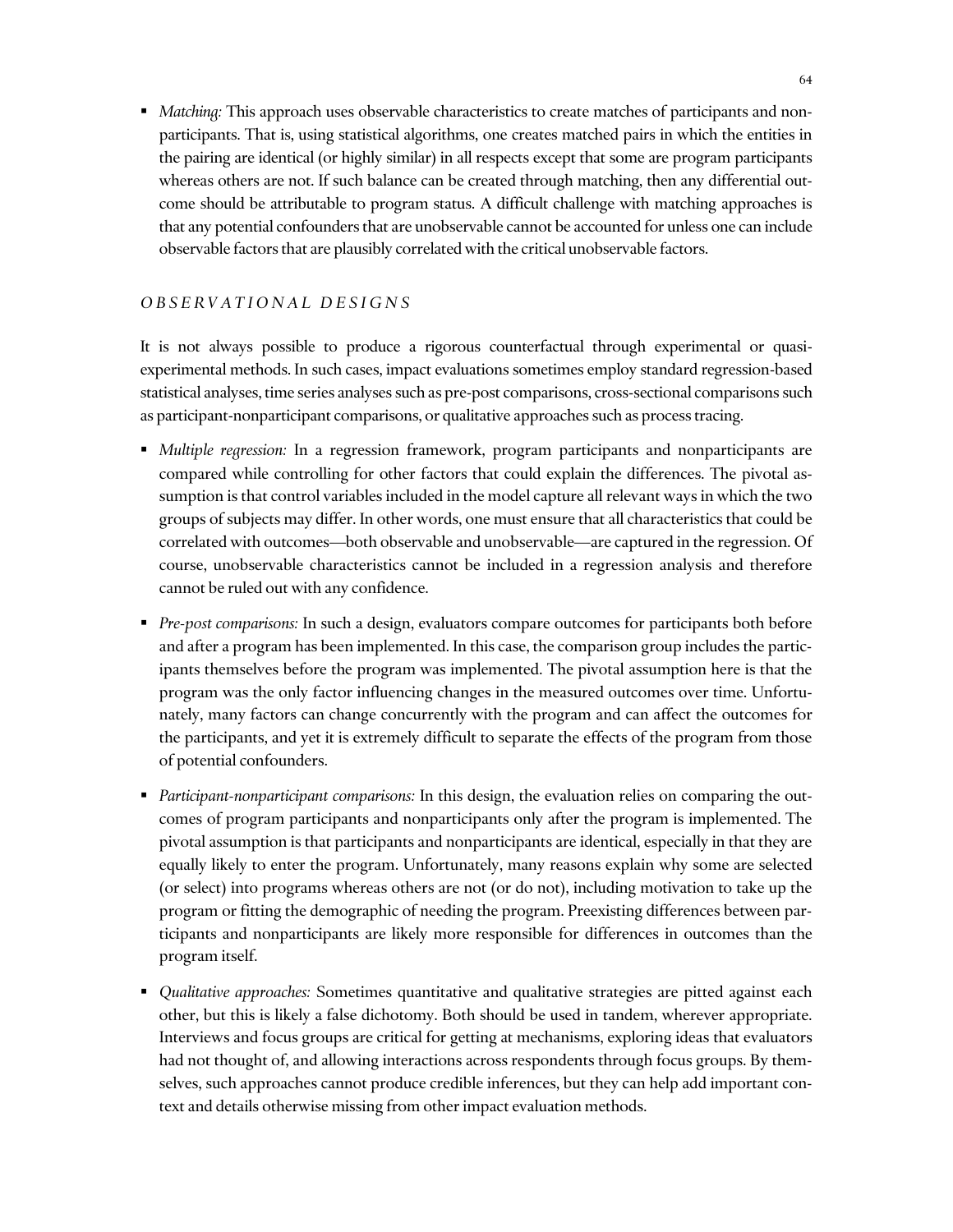## Acknowledgments

These discussion papers were presented at the "Global Governance to Combat Illicit Financial Flows: Measurement, Evaluation, Innovation" workshop at the Council on Foreign Relations (CFR). I wish to thank the authors of the discussion papers and the workshop participants, whose comments contributed to these final, published versions. I am particularly grateful for the concluding workshop comments and ongoing advice offered by Mary Beth Goodman and Edwin M. Truman. Nancy Boswell, Danielle Brian, Danielle Lindholm, and Matthew Taylor also offered valuable advice during the planning of the workshop.

The workshop could not have taken place without the organizational and editorial contributions of Kyle Evanoff, CFR research associate, and the oversight and support of Megan Roberts, former associate director of CFR's International Institutions and Global Governance program (IIGG). Stewart Patrick, James H. Binger senior fellow in global governance and IIGG director, presided over the workshop session on evaluating global efforts to combat illicit financial flows. Patricia Lee Dorff, CFR editorial director, and Sumit Poudyal, CFR assistant editor, were instrumental in seeing that these papers were published in an accurate and timely fashion. This publication is part of the International Institutions and Global Governance program and was made possible by the generous support of the Robina Foundation.

## Miles Kahler

*October 2018*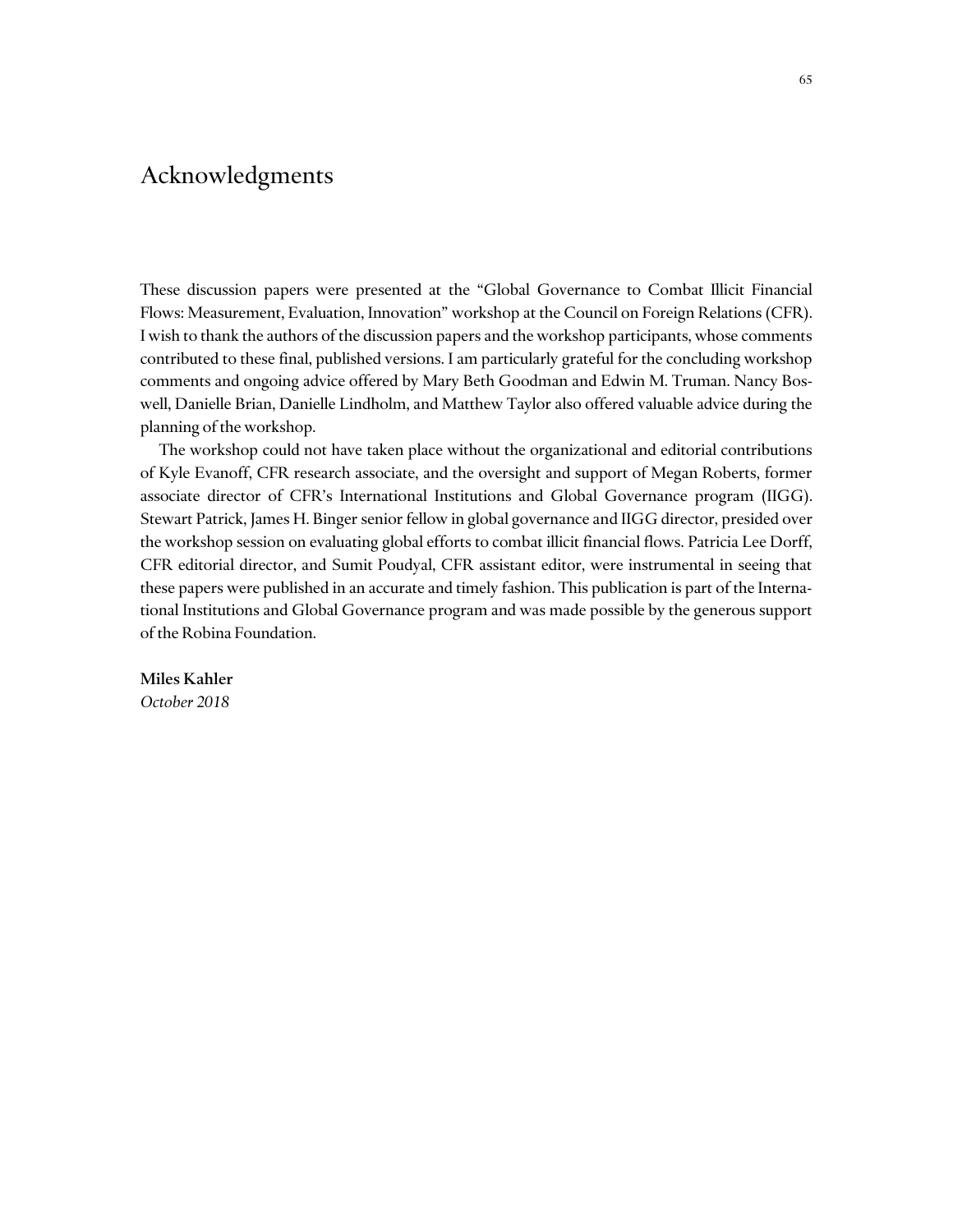## About the Authors

**Yaya J. Fanusie** is director of analysis for the Center on Sanctions and Illicit Finance at the Foundation for Defense of Democracies. His research focuses on the national security and illicit finance implications of cryptocurrencies and blockchain technology. Fanusie spent seven years as both an economic and a counterterrorism analyst in the CIA, where he regularly briefed White House policymakers, U.S. military personnel, and federal law enforcement. In 2008, while assigned to the National Counterterrorism Center, he personally briefed President George W. Bush on terrorism threats, and in 2009, he spent three months in Afghanistan providing analytic support to senior military officials. Fanusie has testified before Congress on terrorist financing issues and has led public-private sector roundtables on the topic of digital currencies and national security. He has published articles in numerous media outlets including CNBC, the *Cipher Brief*, *Forbes*, *Hill*, *National Interest*, and *Vox*. He has been quoted in Bloomberg News, the *Wall Street Journal*, *Washington Post*, and *Washington Times*, and has appeared as an expert guest on al-Hurra Television, CNN, Fox News, and Voice of America. Fanusie received a BA in economics from the University of California, Berkeley, and an MA in international affairs from Columbia University's School of International and Public Affairs.

**Michael G. Findley** is a professor in the government department and Lyndon B. Johnson School of Public Affairs at the University of Texas at Austin. He also codirects Innovations for Peace and Development program at the university. His research and teaching examine political violence, international political economy, and international development. He conducts fieldwork in numerous countries including Colombia, Democratic Republic of Congo, Sudan, South Africa, South Sudan, and Uganda. Findley's publications have appeared in *American Journal of Political Science*, *American Statistician*, *British Journal of Political Science*, *Complexity*, *International Organization*, *International Studies Quarterly*, *Journal of Conflict Resolution*, *Journal of International Business Studies*, *Journal of Peace Research*, *Journal of Politics*, *Minnesota Law Review, Public Choice*, *Strategic Management Journal*, *University of Pennsylvania Law Review*, and *World Development*, among others. Findley also works extensively with international development organizations, including the World Bank, the U.S. Agency for International Development, the African Development Bank, the International Aid Transparency Initiative, and many developing country governments. Findley has a PhD in political science from the University of Illinois, Urbana-Champaign.

**Maya Forstater** is a researcher and advisor on business and sustainable development. She is a visiting fellow at the Center for Global Development and an advisor to the B Team on responsible tax practice. Her work focuses on the intersection of public policy, business strategy, and sustainability, including questions around tax and development, illicit financial flows, financing for development, corporate responsibility, multisector partnerships, and standard-setting. Forstater has authored several papers related to illicit financial flows, including "Illicit Flows and Trade Misinvoicing: Are We Looking Under the Wrong Lamppost?," "Beneficial Openness? Weighing the Costs and Benefits of Financial Transparency," and "Illicit Financial Flows, Trade Misinvoicing, and Multinational Tax Avoidance: The Same or Different?". From 2014 to 2016, Forstater was senior researcher for the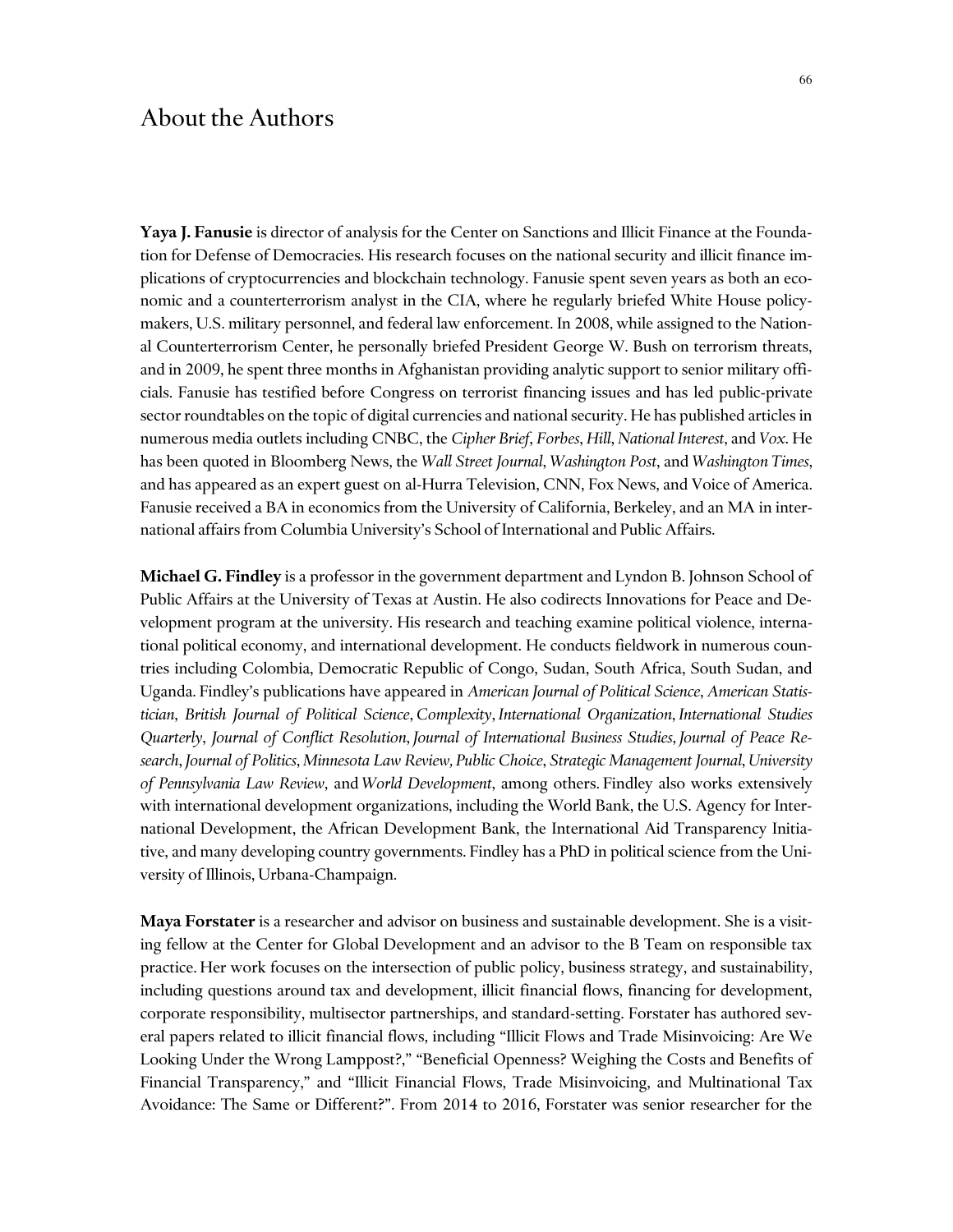UN Environmental Program's Inquiry Into the Design of a Sustainable Financial System. She has also worked with the Transparency and Accountability Initiative, the South African Renewables Initiative, the Global Green Growth Initiative, AccountAbility, and the World Business Council for Sustainable Development. She started her career at the New Economics Foundation and was involved in setting up the Ethical Trading Initiative. Forstater has a BSc in agriculture from the University of Newcastle upon Tyne.

**Miles Kahler** is senior fellow for global governance at the Council on Foreign Relations (CFR) and distinguished professor at American University's School of International Service. Previously, he was Rohr professor of Pacific international relations and distinguished professor of political science at the School of International Relations and Pacific Studies of the University of California, San Diego. Kahler has been a fellow at the Woodrow Wilson International Center for Scholars (2012–2013) and Stanford University's Center for Advanced Study in the Behavioral Sciences (2007–2008) and senior fellow for international political economy at CFR (1994–96). He is a member of the editorial boards of *Global Governance*, *Global Summitry*, and *International Organization*. He has published widely in the fields of international politics and international political economy, including articles and books on global governance, international financial institutions, and Asia-Pacific regionalism. His current research centers on emerging economies and global governance, new modes of global governance, and challenges to the nation-state as a dominant unit in the international system. He received an AB and a PhD from Harvard University and a BPhil (MPhil) from Oxford University.

**Jodi Vittori** is an expert on the linkages of corruption, conflict, illicit financial flows, and national security. She is a defense industry research and policy manager for Transparency International's Defense and Security program and a nonresident fellow at the Carnegie Endowment for International Peace. Vittori teaches on corruption and governance at Georgetown University and on terrorism finance and organized crime at the National Defense University. She was previously a senior policy advisor for Global Witness, where she managed educational and advocacy activities on linkages between corruption and national security. Prior to joining Global Witness, she served in the U.S. Air Force, advancing to the rank of lieutenant colonel; her overseas service included Afghanistan, Bahrain, Bosnia-Herzegovina, Iraq, Saudi Arabia, and South Korea; and she was assigned to the North Atlantic Treaty Organization's only counter-corruption task force. Vittori is the author of *Terrorist Financing and Resourcing* and a coauthor of the handbook *Corruption Threats and International Missions: Practical Guidance for Leaders*. She graduated from the U.S. Air Force Academy and received her PhD from the University of Denver.

**Erica Westenberg** is director of governance programs at the Natural Resource Governance Institute (NRGI). She is a lawyer and provides policy advice in resource-rich countries worldwide, as well as to international multistakeholder initiatives. She leads NRGI's portfolio of research, technical assistance, capacity development and advocacy on government and private sector policies and public oversight mechanisms related to extractive sector governance. Westenberg oversees a team of experts in NRGI's global and regional offices and has coauthored several papers related to beneficial ownership in the extractive sector, including "Beneficial Ownership Screening: Practical Measures to Reduce Corruption Risks in Extractives Licensing" and "Owning Up: Options for Disclosing the Identities of Beneficial Owners of Extractive Companies." Prior to joining NRGI, she was in the energy and infrastructure group at Skadden, Arps, Slate, Meagher & Flom LLP, where she advised cli-